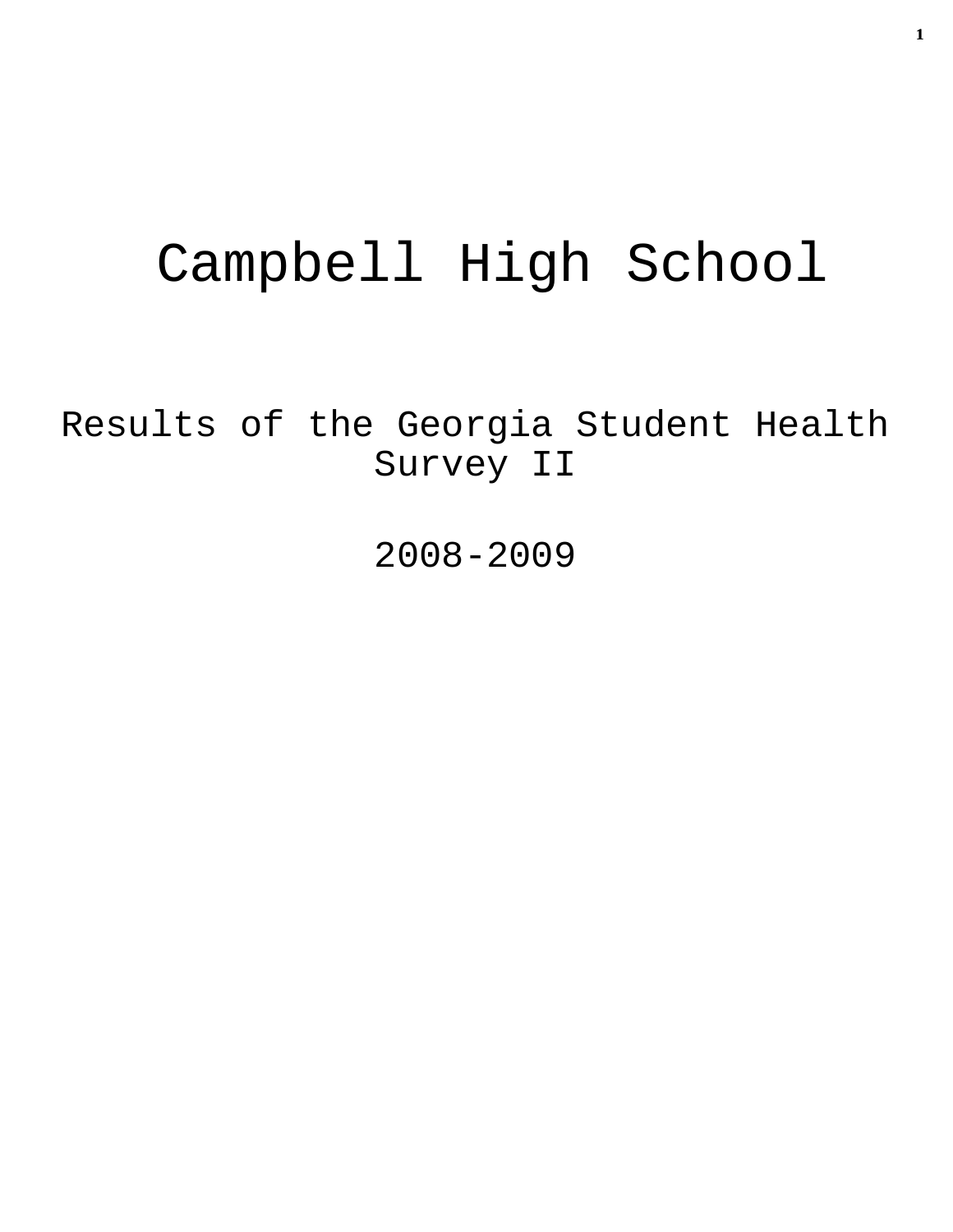# *Demographics* **2**

| Grade                    |     |  |  |  |
|--------------------------|-----|--|--|--|
| <b>Grade   Frequency</b> |     |  |  |  |
| 10                       | 146 |  |  |  |
| 12                       | 108 |  |  |  |

| Frequency      | <b>Table of Gender by Grade</b> |              |             |              |  |
|----------------|---------------------------------|--------------|-------------|--------------|--|
| <b>Col Pct</b> |                                 | Grade(Grade) |             |              |  |
|                | Gender(Gender)                  | 10           | 12          | <b>Total</b> |  |
|                | <b>Female</b>                   | 80<br>54.79  | 69<br>63.89 | 149          |  |
|                | <b>Male</b>                     | 66<br>45.21  | 39<br>36.11 | 105          |  |
|                | <b>Total</b>                    | 146          | 108         | 254          |  |

| Frequency<br>Col Pct |
|----------------------|

| <b>Table of Ethnicity by Grade</b> |              |             |              |  |  |  |
|------------------------------------|--------------|-------------|--------------|--|--|--|
|                                    | Grade(Grade) |             |              |  |  |  |
| <b>Ethnicity</b> (Ethnicity)       | 10           | 12          | <b>Total</b> |  |  |  |
| <b>Black</b>                       | 83<br>56.85  | 47<br>43.52 | 130          |  |  |  |
| <b>Hispanic</b>                    | 22<br>15.07  | 18<br>16.67 | 40           |  |  |  |
| White                              | 24<br>16.44  | 29<br>26.85 | 53           |  |  |  |
| <b>Asian</b>                       | 3<br>2.05    | 6<br>5.56   | 9            |  |  |  |
| <b>Other</b>                       | 14<br>9.59   | 8<br>7.41   | 22           |  |  |  |
| <b>Total</b>                       | 146          | 108         | 254          |  |  |  |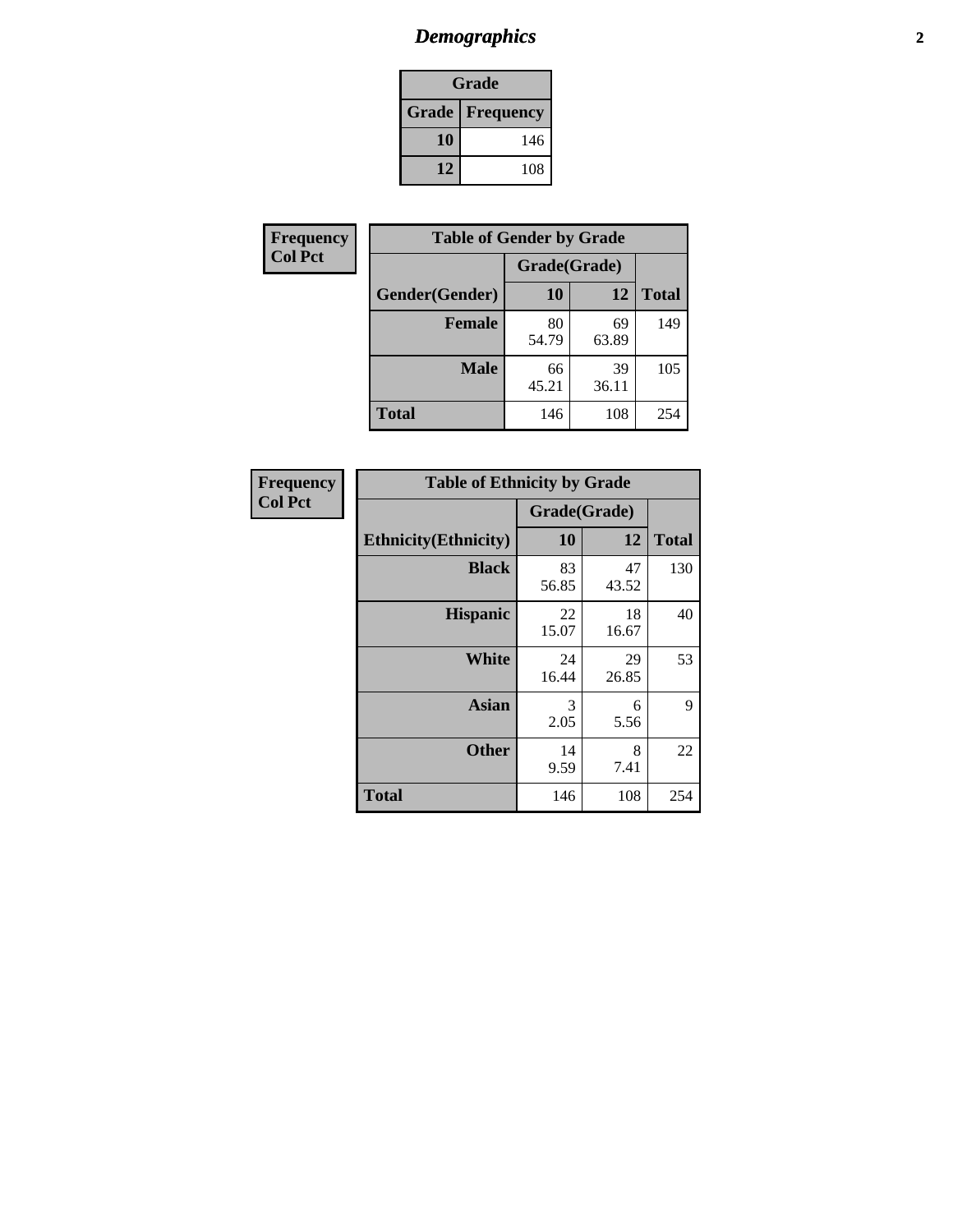### *Title IV, Part A, Schedule A* **3** *Goal 1: Ensure that all schools are drug-free Baseline Data: Year 2008-2009 Prevalence of Drug Use*

| Frequency<br><b>Col Pct</b> | <b>Table of AlcoholAlt by Grade</b> |              |             |              |  |  |
|-----------------------------|-------------------------------------|--------------|-------------|--------------|--|--|
|                             | AlcoholAlt(Alcohol                  | Grade(Grade) |             |              |  |  |
|                             | use, past 30 days)                  | <b>10</b>    | 12          | <b>Total</b> |  |  |
|                             | <b>Yes</b>                          | 17<br>11.64  | 15<br>13.89 | 32           |  |  |
|                             | N <sub>0</sub>                      | 129<br>88.36 | 93<br>86.11 | 222          |  |  |
|                             | Total                               | 146          | 108         | 254          |  |  |

| Frequency<br><b>Col Pct</b> | <b>Table of TobaccoAny by Grade</b> |              |              |              |  |  |
|-----------------------------|-------------------------------------|--------------|--------------|--------------|--|--|
|                             | TobaccoAny(Tobacco                  | Grade(Grade) |              |              |  |  |
|                             | use, past 30 days)                  | 10           | 12           | <b>Total</b> |  |  |
|                             | Yes                                 | 10<br>6.85   | 5<br>4.63    | 15           |  |  |
|                             | N <sub>0</sub>                      | 136<br>93.15 | 103<br>95.37 | 239          |  |  |
|                             | <b>Total</b>                        | 146          | 108          | 254          |  |  |

| Frequency      | <b>Table of MarijuanaAlt by Grade</b> |              |              |              |  |  |
|----------------|---------------------------------------|--------------|--------------|--------------|--|--|
| <b>Col Pct</b> | MarijuanaAlt(Marijuana                | Grade(Grade) |              |              |  |  |
|                | use, past 30 days)                    | 10           | 12           | <b>Total</b> |  |  |
|                | Yes                                   | 13<br>8.90   | 8<br>7.41    | 21           |  |  |
|                | N <sub>0</sub>                        | 133<br>91.10 | 100<br>92.59 | 233          |  |  |
|                | <b>Total</b>                          | 146          | 108          | 254          |  |  |

| <b>Frequency</b><br><b>Col Pct</b> | <b>Table of OtherDrugAny by Grade</b>                  |              |              |              |  |
|------------------------------------|--------------------------------------------------------|--------------|--------------|--------------|--|
|                                    | <b>OtherDrugAny(Other</b><br>Grade(Grade)<br>drug use, |              |              |              |  |
|                                    | past 30 days)                                          | 10           | 12           | <b>Total</b> |  |
|                                    | Yes                                                    | 4.79         | 3<br>2.78    | 10           |  |
|                                    | N <sub>0</sub>                                         | 139<br>95.21 | 105<br>97.22 | 244          |  |
|                                    | <b>Total</b>                                           | 146          | 108          | 254          |  |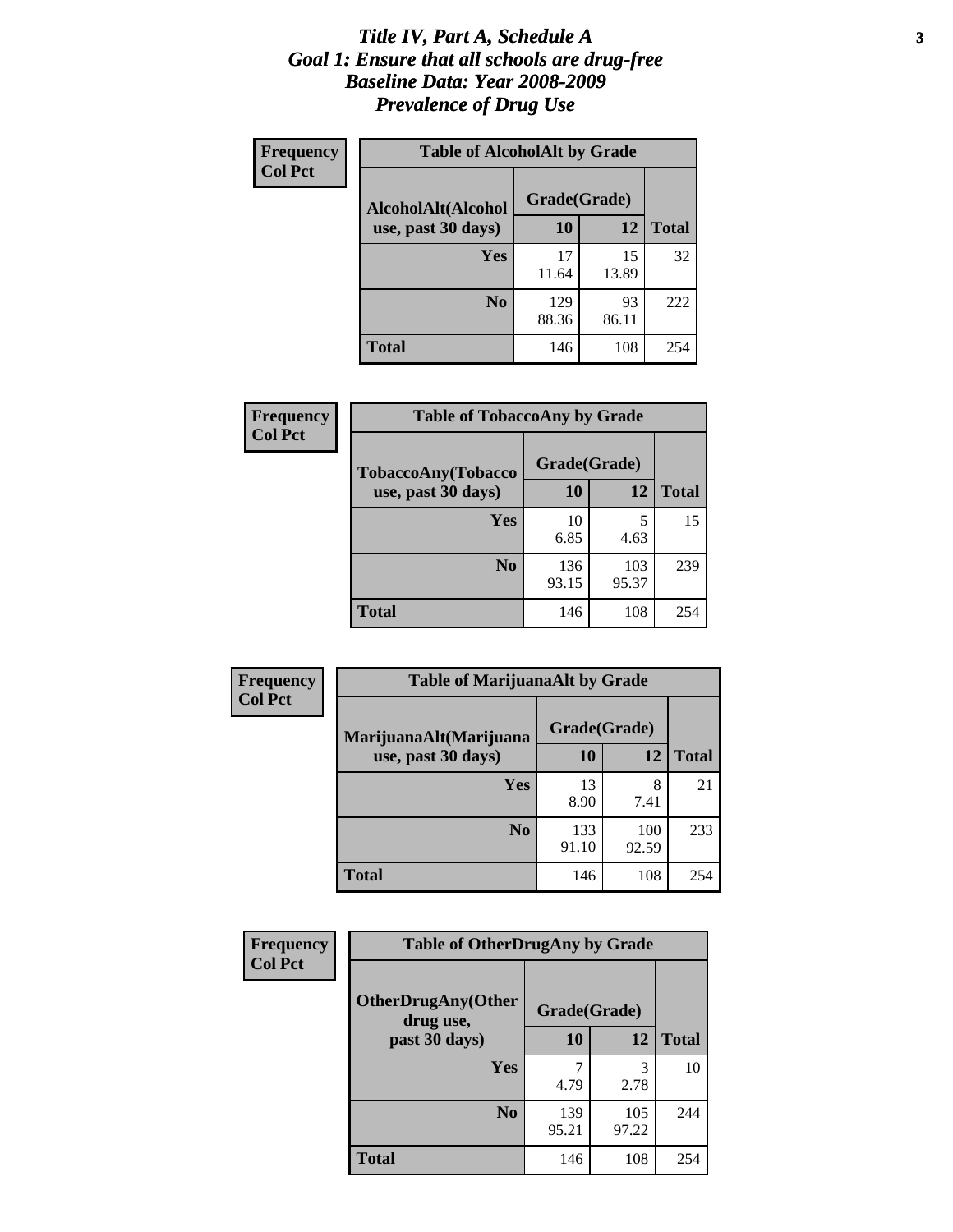### *Average Age of Onset of Use* **4** *Results for "Average Age of Onset of Use" questions exclude students who said they did not use that substance*

| <b>Variable</b>    | Label                                                              | <b>Mean</b> |
|--------------------|--------------------------------------------------------------------|-------------|
| Alcoholinit2       | I started using alcohol when I was                                 | 13.93       |
| Cigarettesinit2    | I started smoking tobacco when I was                               | 14.40       |
| Smokelessinit2     | I started chewing tobacco when I was                               | 13.33       |
| Marijuanainit2     | I started using marijuana when I was                               | 14.33       |
| Cocaineinit2       | I started using cocaine when I was                                 | 13.00       |
| Inhalantsinit2     | I started using inhalants when I was                               | 13.29       |
| Steroidsinit2      | I started using steroids when I was                                | 12.00       |
| Ecstasyinit2       | I started using ecstasy when I was                                 | 15.17       |
| Methinit2          | I started using methamphetamines when I was                        | 15.00       |
| Hallucinogensinit2 | I started using hallucinogens when I was                           | 16.00       |
| Prescriptioninit2  | I started using prescription drugs not prescribed to me when I was | 12.09       |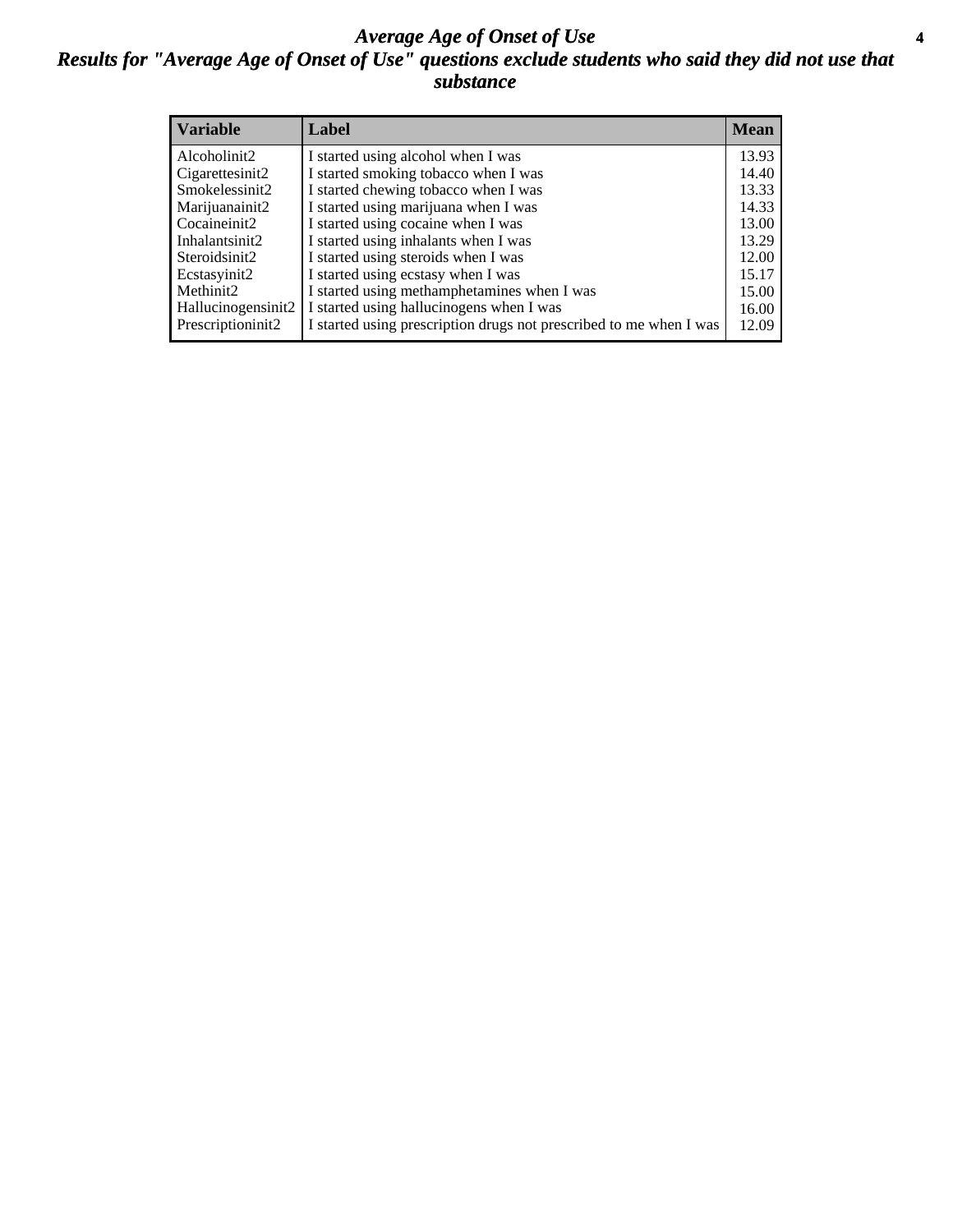# *Perception of Health Risk* **5**

| Frequency      | <b>Table of Alcoholharmdich by Grade</b> |              |             |              |  |
|----------------|------------------------------------------|--------------|-------------|--------------|--|
| <b>Col Pct</b> | Alcoholharmdich(I<br>think alcohol is    | Grade(Grade) |             |              |  |
|                | harmful)                                 | 10           | 12          | <b>Total</b> |  |
|                | <b>Yes</b>                               | 122<br>83.56 | 85<br>78.70 | 207          |  |
|                | N <sub>0</sub>                           | 24<br>16.44  | 23<br>21.30 | 47           |  |
|                | <b>Total</b>                             | 146          | 108         | 254          |  |

| <b>Frequency</b> | <b>Table of Tobaccoharmdich by Grade</b>          |              |              |              |
|------------------|---------------------------------------------------|--------------|--------------|--------------|
| <b>Col Pct</b>   | Tobaccoharmdich(I<br>think tobacco is<br>harmful) | Grade(Grade) |              |              |
|                  |                                                   | 10           | 12           | <b>Total</b> |
|                  | Yes                                               | 140<br>95.89 | 101<br>93.52 | 241          |
|                  | N <sub>0</sub>                                    | 6<br>4.11    | 6.48         | 13           |
|                  | Total                                             | 146          | 108          | 254          |

| Frequency      | <b>Table of Marijuanaharmdich by Grade</b>                |              |             |              |  |  |
|----------------|-----------------------------------------------------------|--------------|-------------|--------------|--|--|
| <b>Col Pct</b> | Marijuanaharmdich(I<br>Grade(Grade)<br>think marijuana is |              |             |              |  |  |
|                | harmful)                                                  | <b>10</b>    | 12          | <b>Total</b> |  |  |
|                | Yes                                                       | 116<br>79.45 | 78<br>72.22 | 194          |  |  |
|                | N <sub>0</sub>                                            | 30<br>20.55  | 30<br>27.78 | 60           |  |  |
|                | <b>Total</b>                                              | 146          | 108         | 254          |  |  |

| Frequency      | <b>Table of Otherdrugharmdich by Grade</b>                   |              |              |              |  |
|----------------|--------------------------------------------------------------|--------------|--------------|--------------|--|
| <b>Col Pct</b> | Otherdrugharmdich(I<br>Grade(Grade)<br>think other drugs are |              |              |              |  |
|                | harmful)                                                     | <b>10</b>    | 12           | <b>Total</b> |  |
|                | <b>Yes</b>                                                   | 138<br>94.52 | 103<br>95.37 | 241          |  |
|                | N <sub>0</sub>                                               | 5.48         | 5<br>4.63    | 13           |  |
|                | <b>Total</b>                                                 | 146          | 108          | 254          |  |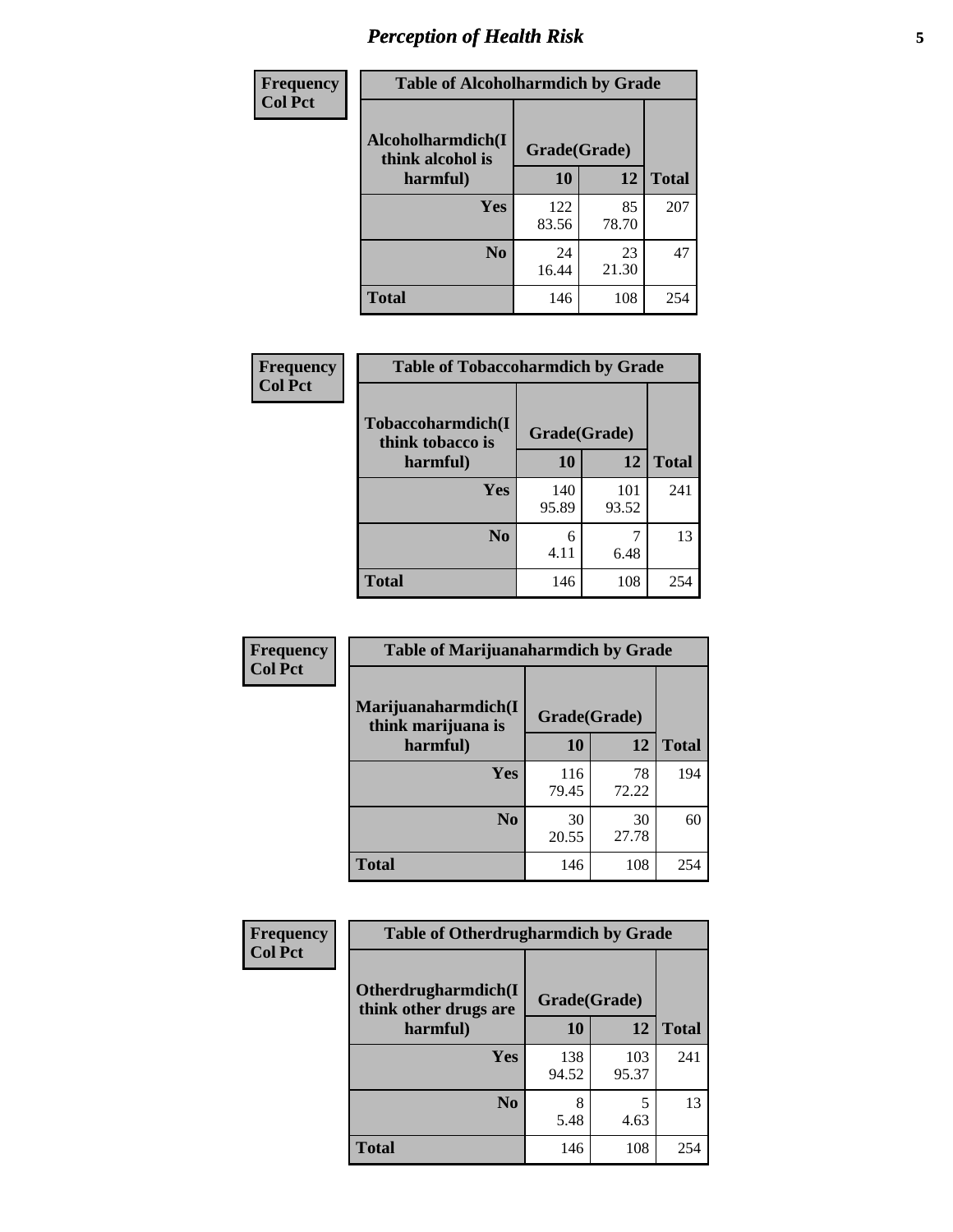# *Social Disapproval* **6**

| Frequency      | <b>Table of Alcoholpeerdich by Grade</b>                                |              |             |              |  |
|----------------|-------------------------------------------------------------------------|--------------|-------------|--------------|--|
| <b>Col Pct</b> | Alcoholpeerdich(My<br>friends would<br>disapprove if I used<br>alcohol) | Grade(Grade) |             |              |  |
|                |                                                                         | 10           | 12          | <b>Total</b> |  |
|                | <b>Yes</b>                                                              | 90<br>61.64  | 44<br>40.74 | 134          |  |
|                | N <sub>0</sub>                                                          | 56<br>38.36  | 64<br>59.26 | 120          |  |
|                | <b>Total</b>                                                            | 146          | 108         | 254          |  |

| <b>Frequency</b> |
|------------------|
| <b>Col Pct</b>   |

| <b>Table of Tobaccopeerdich by Grade</b>                    |              |             |              |  |
|-------------------------------------------------------------|--------------|-------------|--------------|--|
| Tobaccopeerdich(My<br>friends would<br>disapprove if I used | Grade(Grade) |             |              |  |
| tobacco)                                                    | 10           | 12          | <b>Total</b> |  |
| Yes                                                         | 100<br>68.49 | 72<br>66.67 | 172          |  |
| $\bf N$ <sub>0</sub>                                        | 46<br>31.51  | 36<br>33.33 | 82           |  |
| <b>Total</b>                                                | 146          | 108         | 254          |  |

| Frequency      | <b>Table of Marijuanapeerdich by Grade</b>                    |              |             |              |  |
|----------------|---------------------------------------------------------------|--------------|-------------|--------------|--|
| <b>Col Pct</b> | Marijuanapeerdich(My<br>friends would<br>disapprove if I used | Grade(Grade) |             |              |  |
|                | marijuana)                                                    | 10           | 12          | <b>Total</b> |  |
|                | <b>Yes</b>                                                    | 90<br>61.64  | 62<br>57.41 | 152          |  |
|                | N <sub>0</sub>                                                | 56<br>38.36  | 46<br>42.59 | 102          |  |
|                | <b>Total</b>                                                  | 146          | 108         | 254          |  |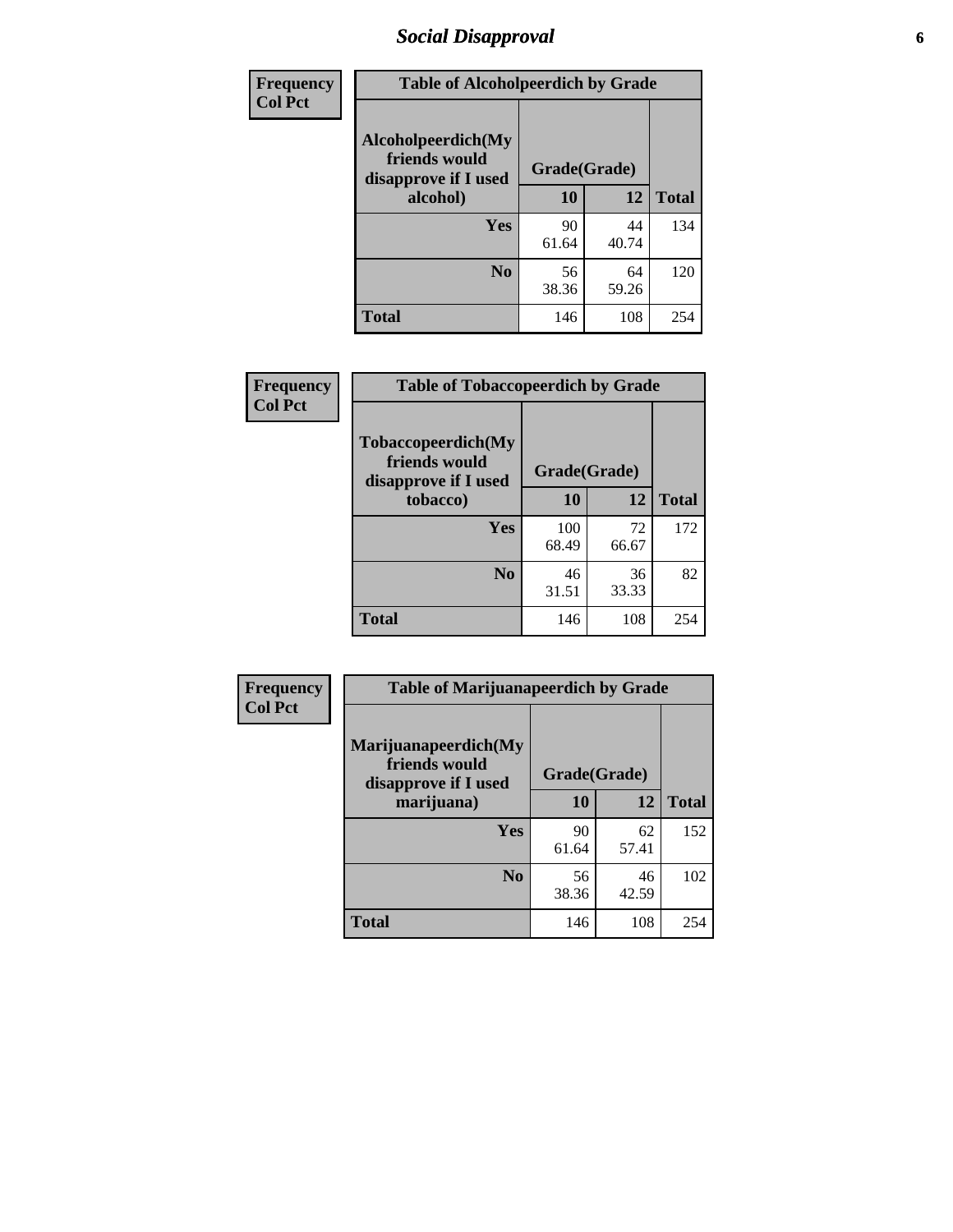# *Social Disapproval* **7**

| Frequency      | <b>Table of Otherdrugpeerdich by Grade</b>                    |              |             |              |  |
|----------------|---------------------------------------------------------------|--------------|-------------|--------------|--|
| <b>Col Pct</b> | Otherdrugpeerdich(My<br>friends would<br>disapprove if I used | Grade(Grade) |             |              |  |
|                | other drugs)                                                  | 10           | 12          | <b>Total</b> |  |
|                | Yes                                                           | 108<br>73.97 | 80<br>74.07 | 188          |  |
|                | N <sub>0</sub>                                                | 38<br>26.03  | 28<br>25.93 | 66           |  |
|                | <b>Total</b>                                                  | 146          | 108         | 254          |  |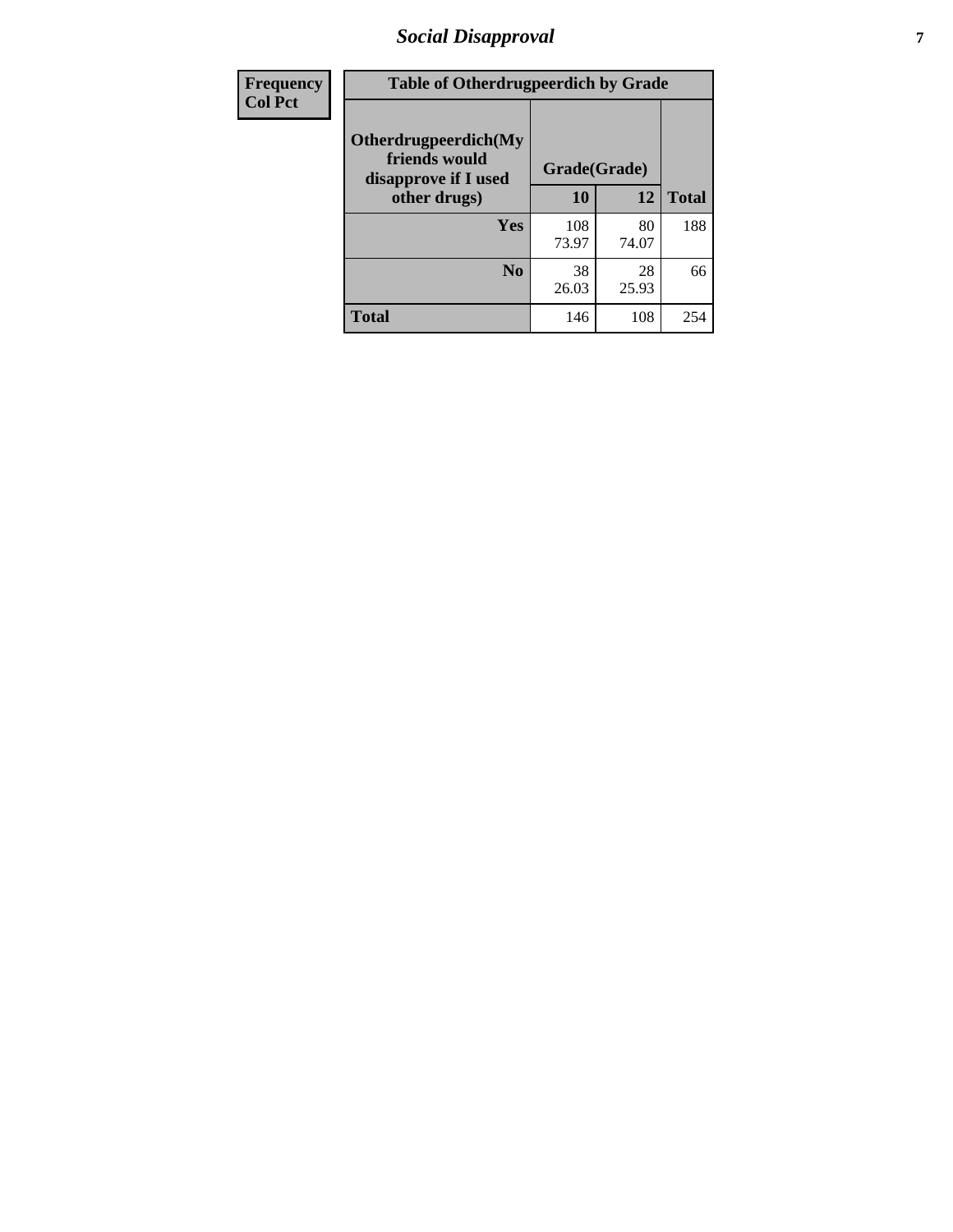### Title IV, Part A, Schedule A **8** *Goal 2: To help ensure that all schools are safe and disciplined Baseline Data: Year 2008-2009 Student Involvement in Gang Activity*

| Frequency      | <b>Table of Gangself by Grade</b>                                                                 |                    |              |              |
|----------------|---------------------------------------------------------------------------------------------------|--------------------|--------------|--------------|
| <b>Col Pct</b> | Gangself(I<br>have<br>participated<br>in illegal<br>gang<br>activities in<br>the past 30<br>days) | Grade(Grade)<br>10 | 12           | <b>Total</b> |
|                | Yes                                                                                               | 6<br>4.11          | 5<br>4.63    | 11           |
|                | N <sub>0</sub>                                                                                    | 140<br>95.89       | 103<br>95.37 | 243          |
|                | <b>Total</b>                                                                                      | 146                | 108          | 254          |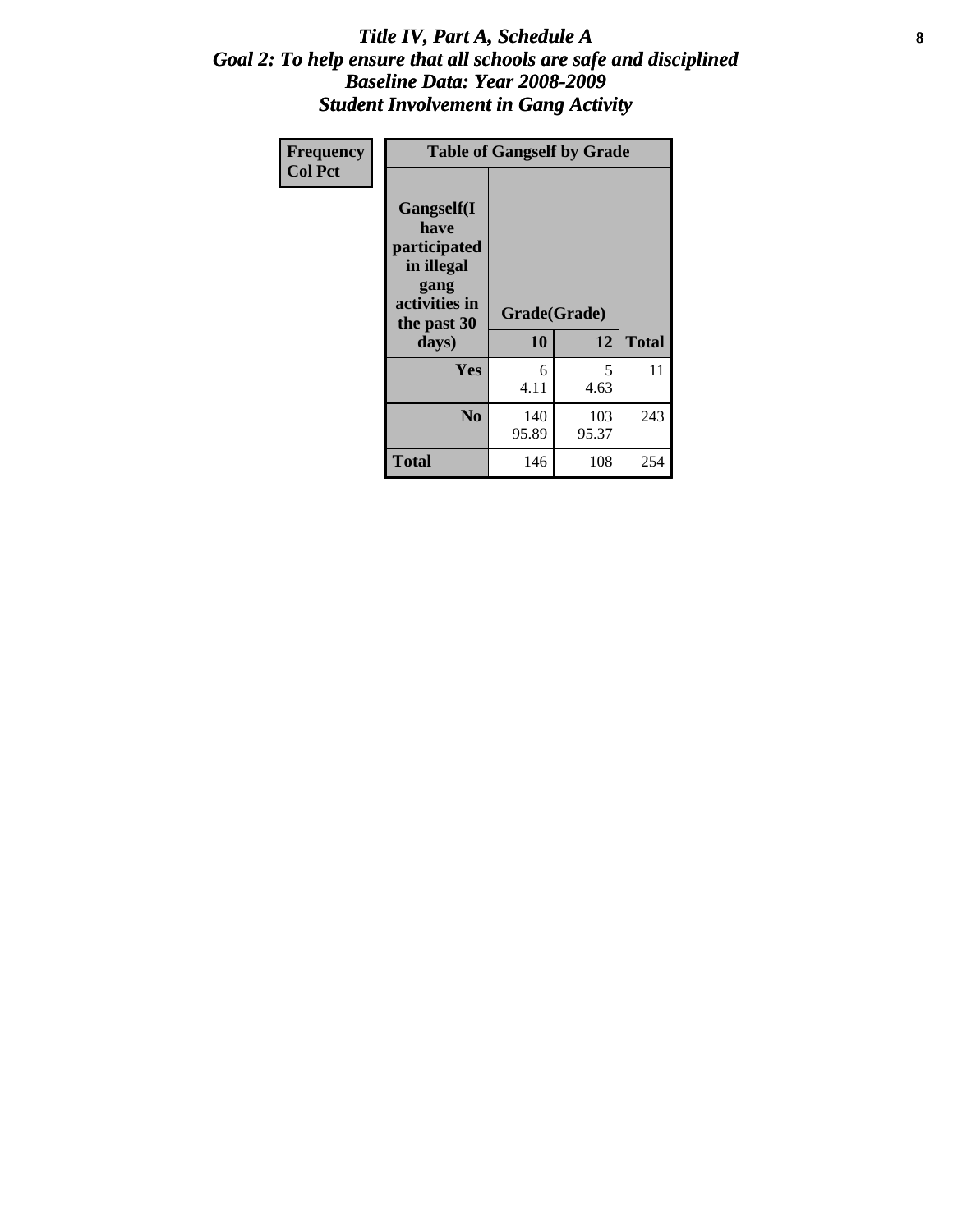# *Student Perception of School Safety* **9**

| <b>Frequency</b><br>Row Pct |
|-----------------------------|
|                             |

| <b>Table of Grade by Safeschool</b> |                          |                                                                                                |             |             |     |  |  |  |
|-------------------------------------|--------------------------|------------------------------------------------------------------------------------------------|-------------|-------------|-----|--|--|--|
|                                     |                          | Safeschool (School is a place at which I feel<br>safe)                                         |             |             |     |  |  |  |
| Grade(Grade)                        | <b>Strongly</b><br>Agree | Somewhat   Somewhat<br><b>Strongly</b><br><b>Disagree</b><br>Disagree<br><b>Total</b><br>Agree |             |             |     |  |  |  |
| 10                                  | 21<br>14.38              | 63<br>43.15                                                                                    | 24<br>16.44 | 38<br>26.03 | 146 |  |  |  |
| 12                                  | 14<br>12.96              | 52<br>48.15                                                                                    | 32<br>29.63 | 10<br>9.26  | 108 |  |  |  |
| <b>Total</b>                        | 35                       | 115                                                                                            | 56          | 48          | 254 |  |  |  |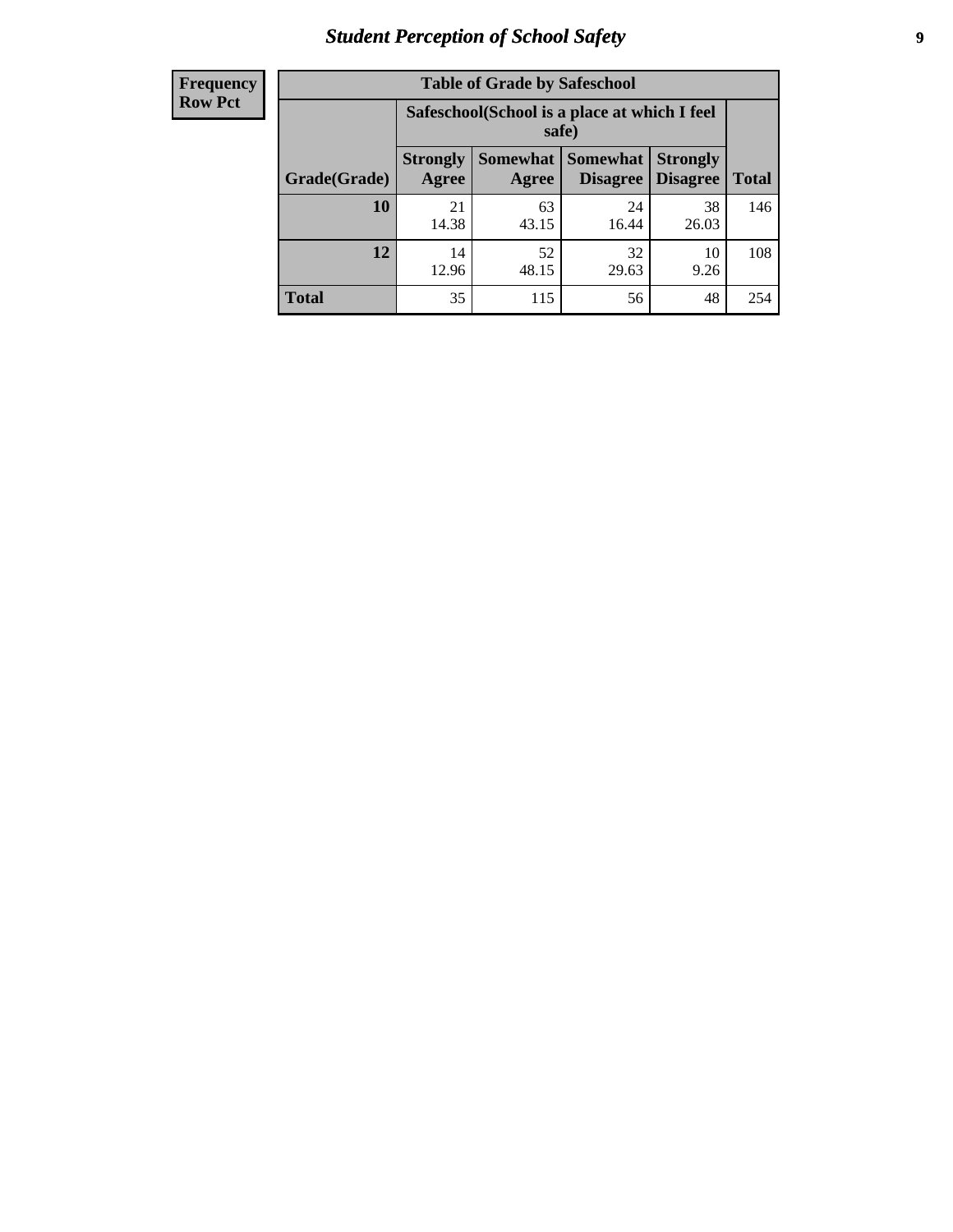### *Students Who Have Been Bullied* **10**

| <b>Frequency</b> |              |                                                                               | <b>Table of Grade by Bullied</b> |                 |           |                       |                       |              |
|------------------|--------------|-------------------------------------------------------------------------------|----------------------------------|-----------------|-----------|-----------------------|-----------------------|--------------|
| <b>Row Pct</b>   |              | <b>Bullied</b> (I have been bullied by other<br>students in the past 30 days) |                                  |                 |           |                       |                       |              |
|                  |              | $\mathbf{0}$                                                                  | 1 or<br>2                        | 3 <sub>to</sub> | 6 to<br>9 | <b>10</b><br>to<br>19 | <b>20</b><br>to<br>29 |              |
|                  | Grade(Grade) | <b>Days</b>                                                                   | days                             | days            | days      | days                  | days                  | <b>Total</b> |
|                  | 10           | 125<br>85.62                                                                  | 4<br>2.74                        | 9<br>6.16       | 4<br>2.74 | 3<br>2.05             | 0.68                  | 146          |
|                  | 12           | 101<br>93.52                                                                  | $\mathcal{R}$<br>2.78            | 0<br>0.00       | 0<br>0.00 | 4<br>3.70             | $\Omega$<br>0.00      | 108          |
|                  | <b>Total</b> | 226                                                                           | 7                                | $\mathbf Q$     | 4         | 7                     | 1                     | 254          |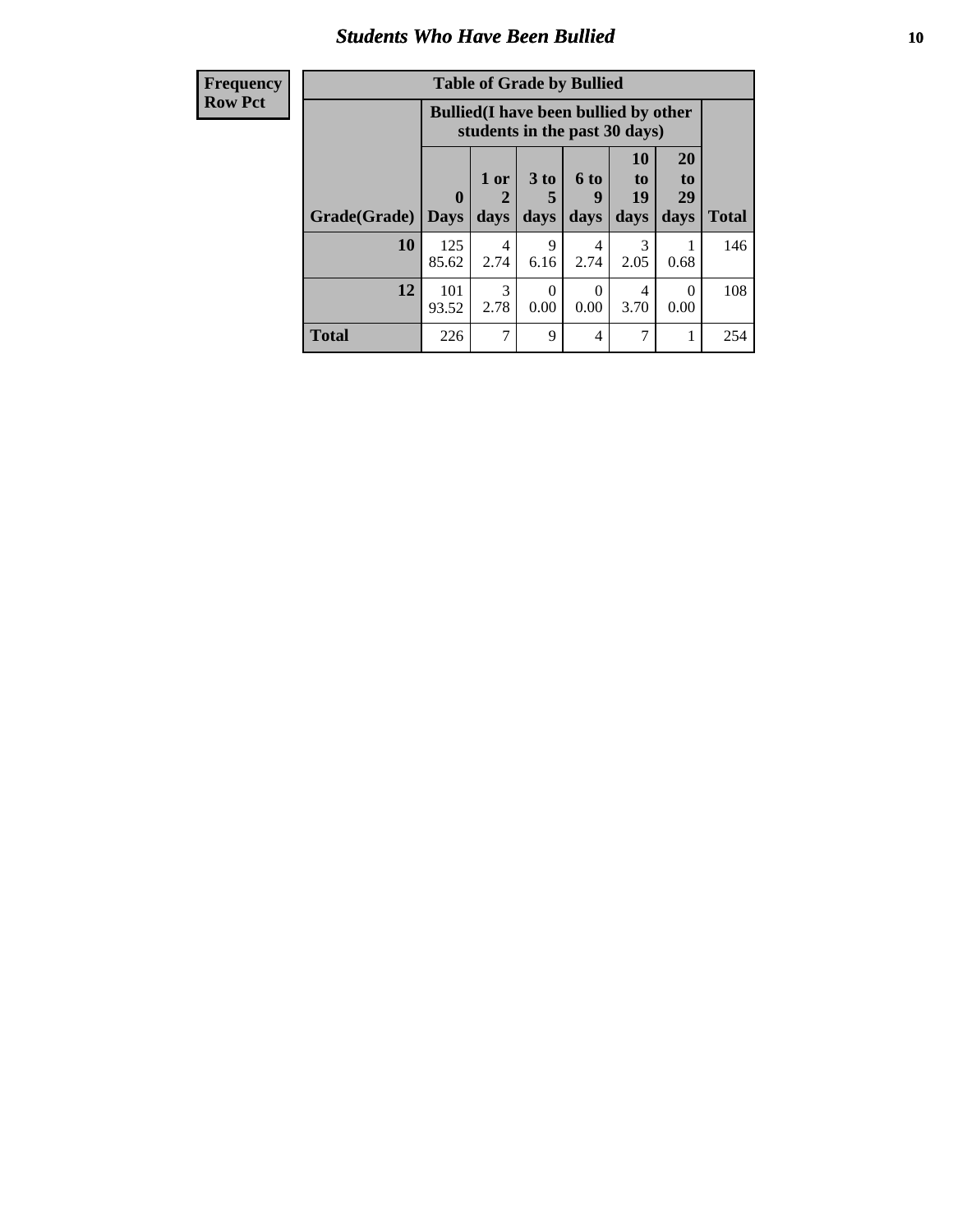### *School Climate* **11**

| Frequency      | <b>Table of SchoolClimate1 by Grade</b> |                    |             |              |  |
|----------------|-----------------------------------------|--------------------|-------------|--------------|--|
| <b>Col Pct</b> | SchoolClimate1(I<br>like school)        | Grade(Grade)<br>10 | 12          | <b>Total</b> |  |
|                | <b>Strongly Agree</b>                   | 34<br>23.29        | 14<br>12.96 | 48           |  |
|                | <b>Somewhat Agree</b>                   | 81<br>55.48        | 77<br>71.30 | 158          |  |
|                | <b>Somewhat Disagree</b>                | 23<br>15.75        | 11<br>10.19 | 34           |  |
|                | <b>Strongly Disagree</b>                | 8<br>5.48          | 6<br>5.56   | 14           |  |
|                | <b>Total</b>                            | 146                | 108         | 254          |  |

| Frequency      | <b>Table of SchoolClimate2 by Grade</b>           |                    |                        |              |  |  |
|----------------|---------------------------------------------------|--------------------|------------------------|--------------|--|--|
| <b>Col Pct</b> | SchoolClimate2(I<br>feel successful at<br>school) | Grade(Grade)<br>10 | 12                     | <b>Total</b> |  |  |
|                | <b>Strongly Agree</b>                             | 45<br>30.82        | 25<br>23.15            | 70           |  |  |
|                | <b>Somewhat Agree</b>                             | 79<br>54.11        | 72<br>66.67            | 151          |  |  |
|                | <b>Somewhat Disagree</b>                          | 14<br>9.59         | 9<br>8.33              | 23           |  |  |
|                | <b>Strongly Disagree</b>                          | 8<br>5.48          | $\overline{2}$<br>1.85 | 10           |  |  |
|                | <b>Total</b>                                      | 146                | 108                    | 254          |  |  |

| Frequency      | <b>Table of SchoolClimate3 by Grade</b>                      |                           |             |              |  |
|----------------|--------------------------------------------------------------|---------------------------|-------------|--------------|--|
| <b>Col Pct</b> | <b>SchoolClimate3(My</b><br>school has high<br>standards for | Grade(Grade)<br><b>10</b> | 12          | <b>Total</b> |  |
|                | achievement)                                                 |                           |             |              |  |
|                | <b>Strongly Agree</b>                                        | 37<br>25.34               | 29<br>26.85 | 66           |  |
|                | <b>Somewhat Agree</b>                                        | 73<br>50.00               | 39<br>36.11 | 112          |  |
|                | <b>Somewhat Disagree</b>                                     | 26<br>17.81               | 31<br>28.70 | 57           |  |
|                | <b>Strongly Disagree</b>                                     | 10<br>6.85                | 9<br>8.33   | 19           |  |
|                | Total                                                        | 146                       | 108         | 254          |  |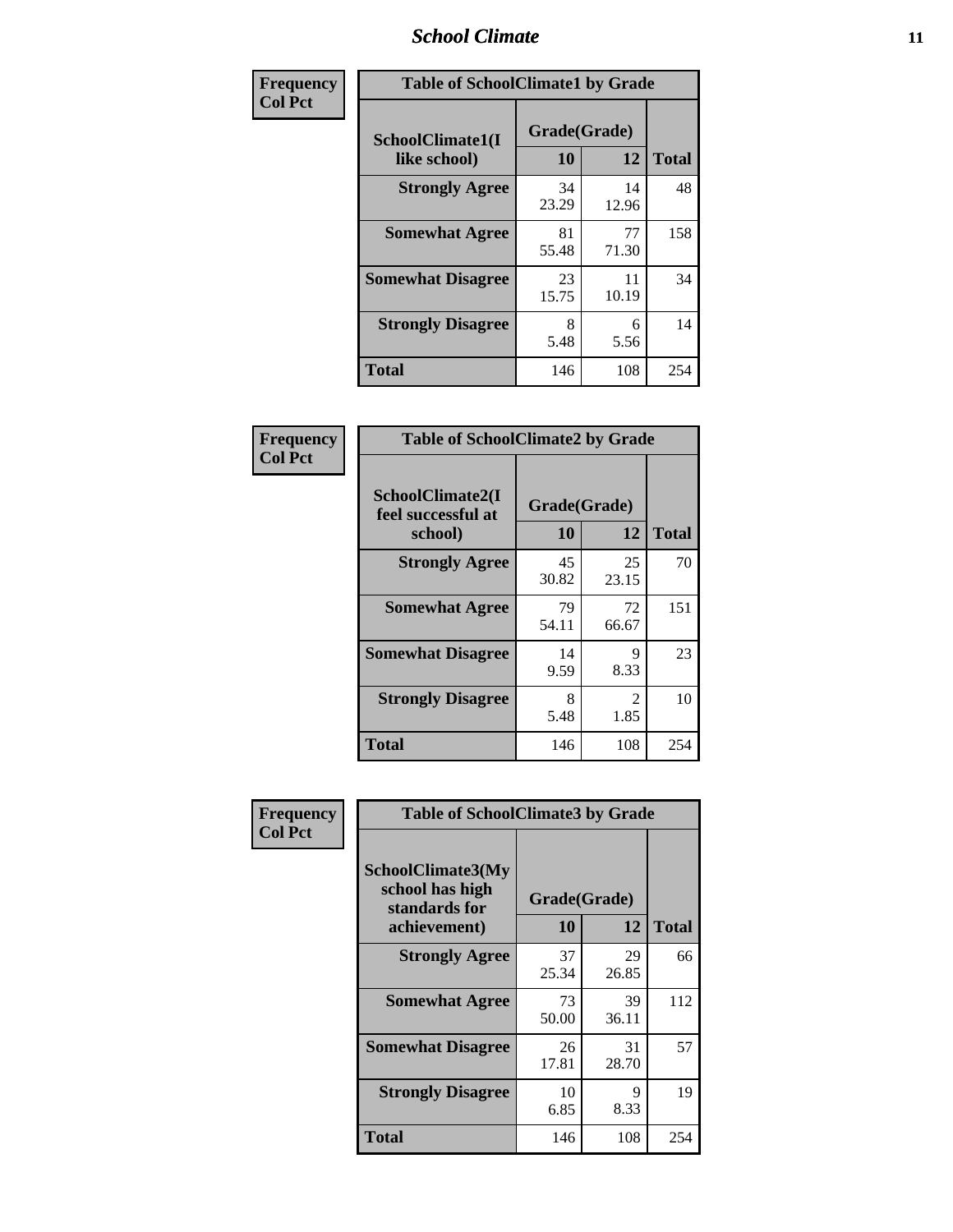### *School Climate* **12**

| Frequency      | <b>Table of SchoolClimate4 by Grade</b>                       |                    |                        |              |
|----------------|---------------------------------------------------------------|--------------------|------------------------|--------------|
| <b>Col Pct</b> | SchoolClimate4(My<br>school sets clear<br>rules for behavior) | Grade(Grade)<br>10 | 12                     | <b>Total</b> |
|                | <b>Strongly Agree</b>                                         | 45<br>30.82        | 47<br>43.52            | 92           |
|                | <b>Somewhat Agree</b>                                         | 81<br>55.48        | 44<br>40.74            | 125          |
|                | <b>Somewhat Disagree</b>                                      | 14<br>9.59         | 15<br>13.89            | 29           |
|                | <b>Strongly Disagree</b>                                      | 6<br>4.11          | $\mathfrak{D}$<br>1.85 | 8            |
|                | <b>Total</b>                                                  | 146                | 108                    | 254          |

| <b>Table of SchoolClimate5 by Grade</b>                   |                    |              |     |  |  |
|-----------------------------------------------------------|--------------------|--------------|-----|--|--|
| SchoolClimate5(I<br>know what to do in<br>an emergency at | Grade(Grade)<br>10 | <b>Total</b> |     |  |  |
| school)                                                   |                    | 12           |     |  |  |
| <b>Strongly Agree</b>                                     | 68<br>46.58        | 57<br>52.78  | 125 |  |  |
| <b>Somewhat Agree</b>                                     | 57<br>39.04        | 41<br>37.96  | 98  |  |  |
| <b>Somewhat Disagree</b>                                  | 16<br>10.96        | 8<br>7.41    | 24  |  |  |
| <b>Strongly Disagree</b>                                  | 5<br>3.42          | 2<br>1.85    | 7   |  |  |
| Total                                                     | 146                | 108          | 254 |  |  |

| Frequency      | <b>Table of SchoolClimate6 by Grade</b>                  |                    |             |              |  |
|----------------|----------------------------------------------------------|--------------------|-------------|--------------|--|
| <b>Col Pct</b> | <b>SchoolClimate6(Teachers</b><br>treat me with respect) | Grade(Grade)<br>10 | 12          | <b>Total</b> |  |
|                | <b>Strongly Agree</b>                                    | 31<br>21.23        | 25<br>23.15 | 56           |  |
|                | <b>Somewhat Agree</b>                                    | 83<br>56.85        | 55<br>50.93 | 138          |  |
|                | <b>Somewhat Disagree</b>                                 | 19<br>13.01        | 17<br>15.74 | 36           |  |
|                | <b>Strongly Disagree</b>                                 | 13<br>8.90         | 11<br>10.19 | 24           |  |
|                | <b>Total</b>                                             | 146                | 108         | 254          |  |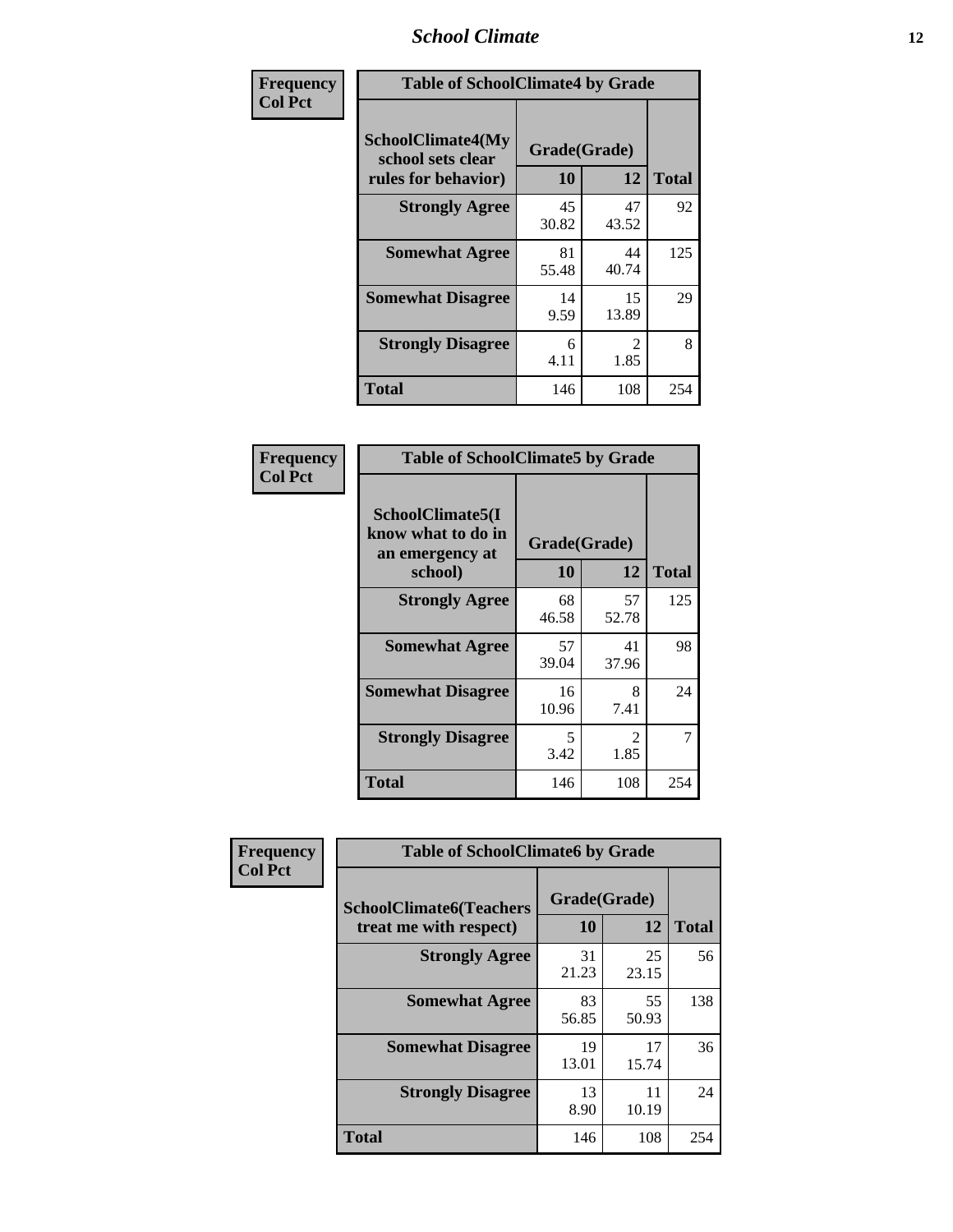### *School Climate* **13**

| Frequency      | <b>Table of SchoolClimate7 by Grade</b>                                       |                           |             |              |
|----------------|-------------------------------------------------------------------------------|---------------------------|-------------|--------------|
| <b>Col Pct</b> | <b>SchoolClimate7(Behaviors</b><br>in my class allow the<br>teacher to teach) | Grade(Grade)<br><b>10</b> | 12          | <b>Total</b> |
|                | <b>Strongly Agree</b>                                                         | 19<br>13.01               | 23<br>21.30 | 42           |
|                | <b>Somewhat Agree</b>                                                         | 63<br>43.15               | 58<br>53.70 | 121          |
|                | <b>Somewhat Disagree</b>                                                      | 49<br>33.56               | 19<br>17.59 | 68           |
|                | <b>Strongly Disagree</b>                                                      | 15<br>10.27               | 8<br>7.41   | 23           |
|                | <b>Total</b>                                                                  | 146                       | 108         | 254          |

| Frequency      | <b>Table of SchoolClimate8 by Grade</b>                                 |              |             |              |
|----------------|-------------------------------------------------------------------------|--------------|-------------|--------------|
| <b>Col Pct</b> | <b>SchoolClimate8(Students</b><br>are frequently<br>recognized for good | Grade(Grade) |             |              |
|                | behavior)                                                               | 10           | 12          | <b>Total</b> |
|                | <b>Strongly Agree</b>                                                   | 19<br>13.01  | 8<br>7.41   | 27           |
|                | <b>Somewhat Agree</b>                                                   | 58<br>39.73  | 29<br>26.85 | 87           |
|                | <b>Somewhat Disagree</b>                                                | 48<br>32.88  | 52<br>48.15 | 100          |
|                | <b>Strongly Disagree</b>                                                | 21<br>14.38  | 19<br>17.59 | 40           |
|                | <b>Total</b>                                                            | 146          | 108         | 254          |

| Frequency      | <b>Table of SchoolClimate9 by Grade</b>                            |              |             |              |
|----------------|--------------------------------------------------------------------|--------------|-------------|--------------|
| <b>Col Pct</b> | SchoolClimate9(School<br>counselor would be<br>helpful if I needed | Grade(Grade) |             |              |
|                | assistance)                                                        | 10           | 12          | <b>Total</b> |
|                | <b>Strongly Agree</b>                                              | 94<br>64.38  | 64<br>59.26 | 158          |
|                | <b>Somewhat Agree</b>                                              | 38<br>26.03  | 32<br>29.63 | 70           |
|                | <b>Somewhat Disagree</b>                                           | 9<br>6.16    | 8<br>7.41   | 17           |
|                | <b>Strongly Disagree</b>                                           | 5<br>3.42    | 4<br>3.70   | 9            |
|                | Total                                                              | 146          | 108         | 254          |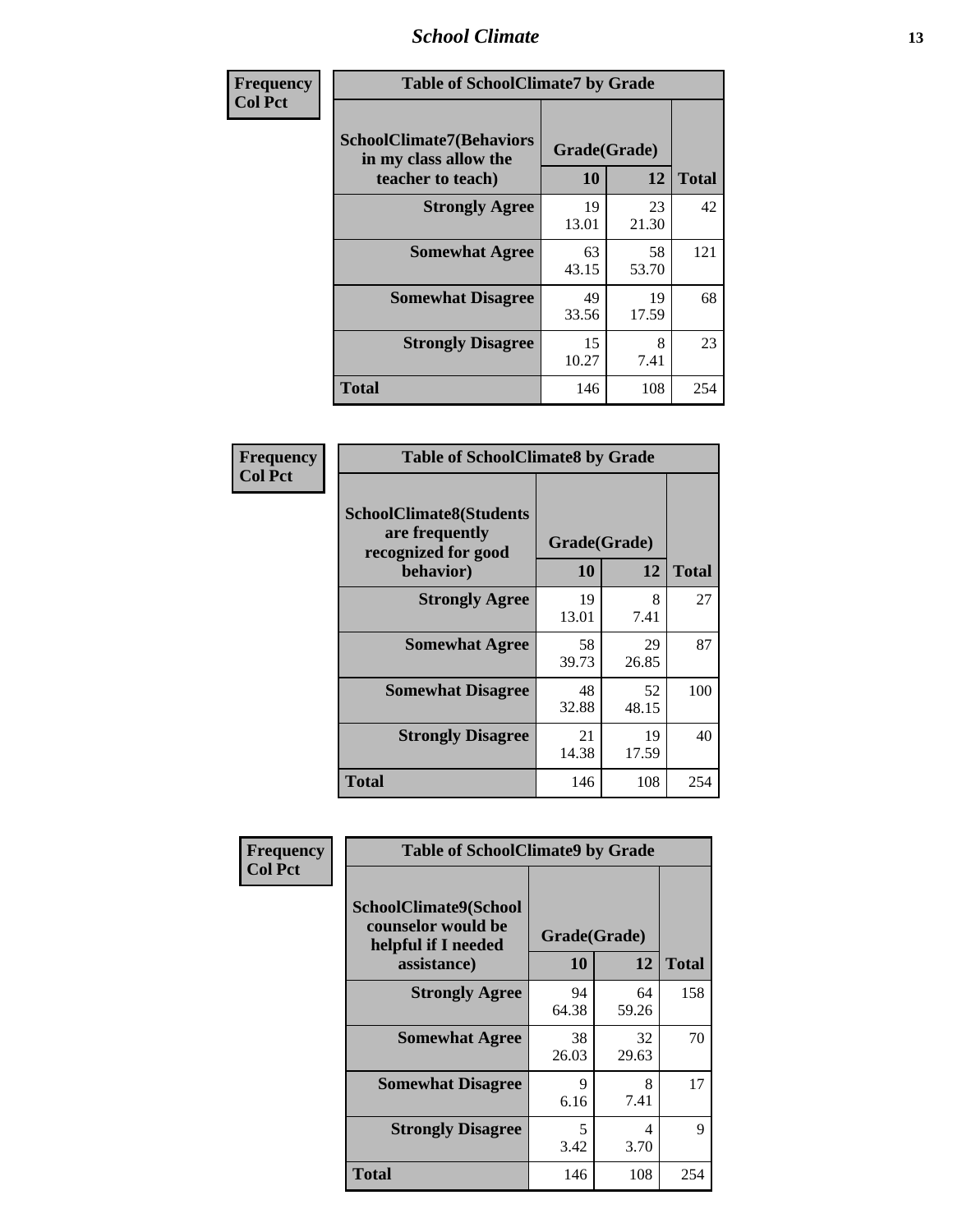### *Reasons for Dropping Out* **14**

| Frequency      | <b>Table of Dropoutreason by Grade</b>                                   |             |                    |              |
|----------------|--------------------------------------------------------------------------|-------------|--------------------|--------------|
| <b>Col Pct</b> | Dropoutreason(If<br>I dropped out the<br>reason would<br>most likely be) | 10          | Grade(Grade)<br>12 | <b>Total</b> |
|                | Won't Drop out                                                           | 70<br>47.95 | 58<br>53.70        | 128          |
|                | <b>Bored</b>                                                             | 23<br>15.75 | 16<br>14.81        | 39           |
|                | <b>Family Reasons</b>                                                    | 17<br>11.64 | 14<br>12.96        | 31           |
|                | <b>Being Bullied</b>                                                     | 2<br>1.37   | 0.93               | 3            |
|                | <b>Other</b>                                                             | 34<br>23.29 | 19<br>17.59        | 53           |
|                | <b>Total</b>                                                             | 146         | 108                | 254          |

| Frequency<br><b>Col Pct</b> | <b>Table of Dropout by Grade</b>                                       |                    |              |     |  |
|-----------------------------|------------------------------------------------------------------------|--------------------|--------------|-----|--|
|                             | Dropout(I<br>have<br>thought<br>about<br>dropping<br>out of<br>school) | Grade(Grade)<br>10 | <b>Total</b> |     |  |
|                             |                                                                        |                    | 12           |     |  |
|                             | Yes                                                                    | 53<br>36.30        | 27<br>25.00  | 80  |  |
|                             | N <sub>0</sub>                                                         | 93<br>63.70        | 81<br>75.00  | 174 |  |
|                             | <b>Total</b>                                                           | 146                | 108          | 254 |  |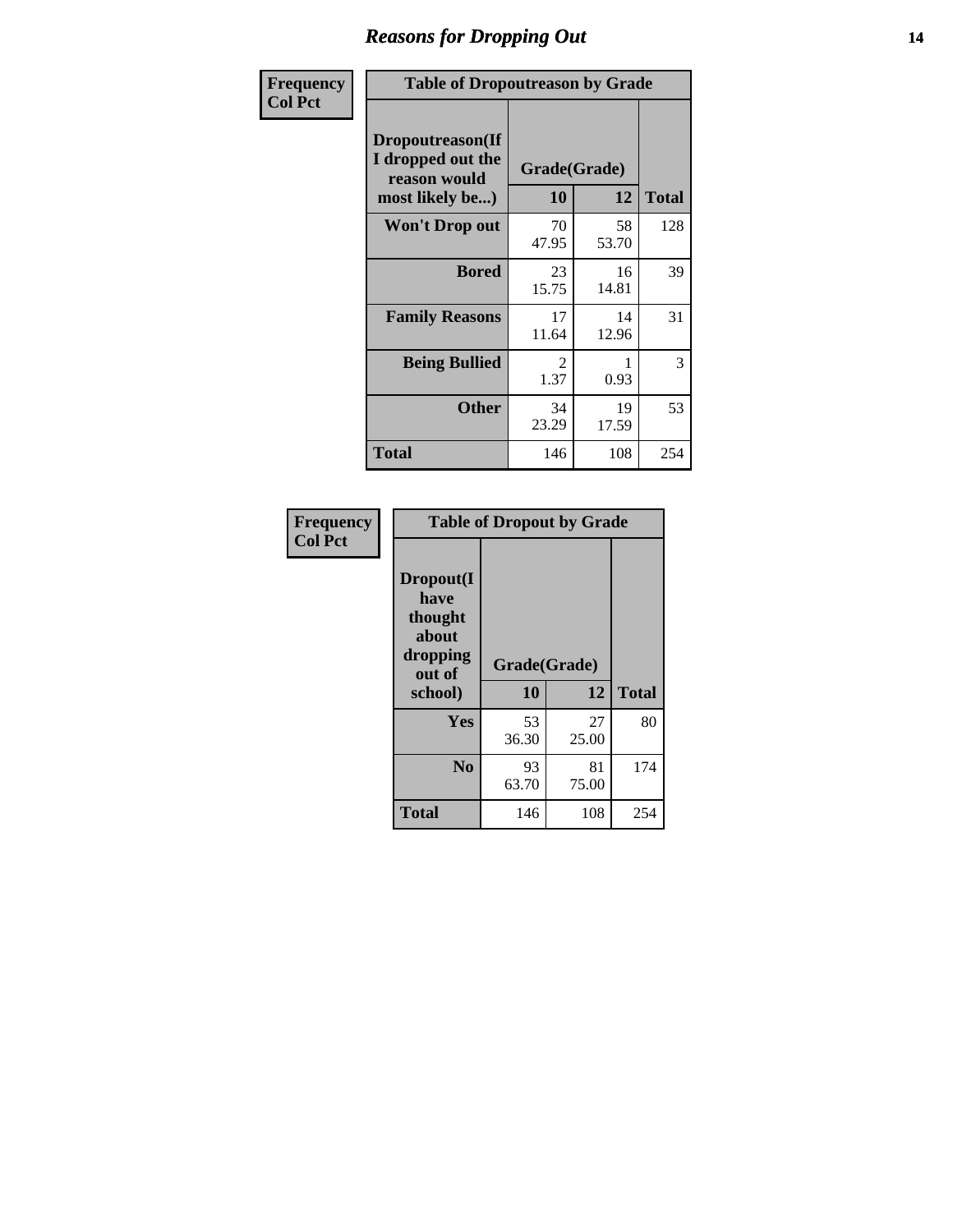*School Safety* **15**

| Frequency      | <b>Table of Gangself by Grade</b>                                                                         |                    |              |              |
|----------------|-----------------------------------------------------------------------------------------------------------|--------------------|--------------|--------------|
| <b>Col Pct</b> | <b>Gangself</b> (I<br>have<br>participated<br>in illegal<br>gang<br>activities in<br>the past 30<br>days) | Grade(Grade)<br>10 | 12           | <b>Total</b> |
|                | Yes                                                                                                       | 6<br>4.11          | 5<br>4.63    | 11           |
|                | N <sub>0</sub>                                                                                            | 140<br>95.89       | 103<br>95.37 | 243          |
|                | <b>Total</b>                                                                                              | 146                | 108          | 254          |

| Frequency<br><b>Col Pct</b> | <b>Table of Gangpeers by Grade</b>                                                                                             |                    |             |              |
|-----------------------------|--------------------------------------------------------------------------------------------------------------------------------|--------------------|-------------|--------------|
|                             | <b>Gangpeers</b> (I<br>have friends<br>who have<br>participated<br>in illegal<br>gang<br>activities in<br>the past 30<br>days) | Grade(Grade)<br>10 | 12          | <b>Total</b> |
|                             | <b>Yes</b>                                                                                                                     | 57<br>39.04        | 22<br>20.37 | 79           |
|                             | N <sub>0</sub>                                                                                                                 | 89<br>60.96        | 86<br>79.63 | 175          |
|                             | <b>Total</b>                                                                                                                   | 146                | 108         | 254          |

| Frequency      | <b>Table of Pickedon by Grade</b>                                   |              |             |              |
|----------------|---------------------------------------------------------------------|--------------|-------------|--------------|
| <b>Col Pct</b> | <b>Pickedon</b> (I have<br>been picked on or<br>teased at school in | Grade(Grade) |             |              |
|                | the past 30 days)                                                   | 10           | 12          | <b>Total</b> |
|                | <b>Strongly Agree</b>                                               | 16<br>10.96  | 6<br>5.56   | 22           |
|                | <b>Somewhat Agree</b>                                               | 31<br>21.23  | 13<br>12.04 | 44           |
|                | <b>Somewhat Disagree</b>                                            | 27<br>18.49  | 14<br>12.96 | 41           |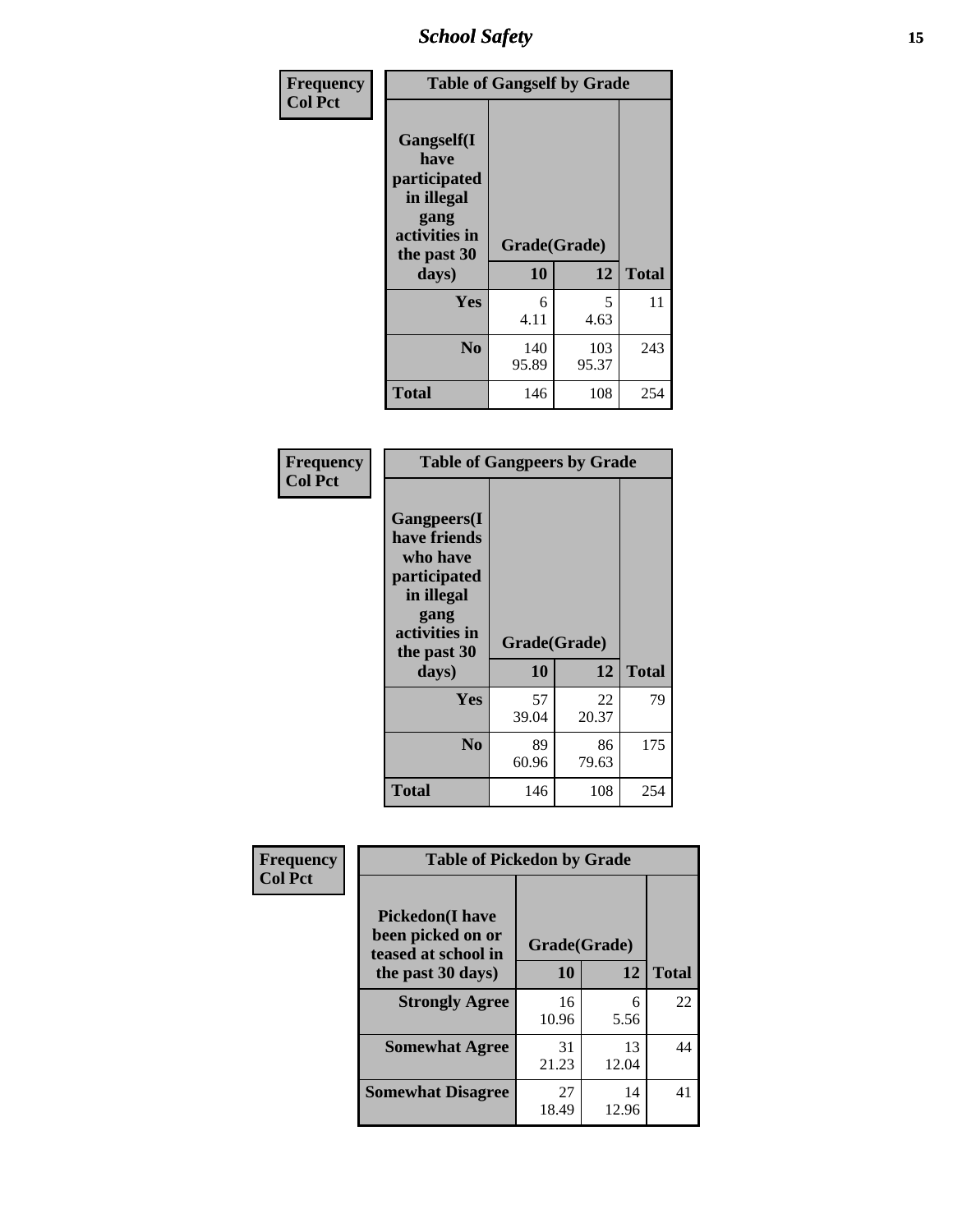# *School Safety* **16**

| <b>Frequency</b> |                                                                                          | <b>Table of Pickedon by Grade</b> |                    |     |  |  |  |  |  |  |
|------------------|------------------------------------------------------------------------------------------|-----------------------------------|--------------------|-----|--|--|--|--|--|--|
| <b>Col Pct</b>   | <b>Pickedon</b> (I have<br>been picked on or<br>teased at school in<br>the past 30 days) | 10                                | Grade(Grade)<br>12 |     |  |  |  |  |  |  |
|                  | <b>Strongly Disagree</b>                                                                 | 72<br>49.32                       | 75<br>69.44        | 147 |  |  |  |  |  |  |
|                  | Total                                                                                    | 146                               | 108                | 254 |  |  |  |  |  |  |

| Frequency      | <b>Table of Safeschool by Grade</b>                      |                    |             |              |
|----------------|----------------------------------------------------------|--------------------|-------------|--------------|
| <b>Col Pct</b> | Safeschool(School<br>is a place at which I<br>feel safe) | Grade(Grade)<br>10 | 12          | <b>Total</b> |
|                | <b>Strongly Agree</b>                                    | 21<br>14.38        | 14<br>12.96 | 35           |
|                | <b>Somewhat Agree</b>                                    | 63<br>43.15        | 52<br>48.15 | 115          |
|                | <b>Somewhat Disagree</b>                                 | 24<br>16.44        | 32<br>29.63 | 56           |
|                | <b>Strongly Disagree</b>                                 | 38<br>26.03        | 10<br>9.26  | 48           |
|                | <b>Total</b>                                             | 146                | 108         | 254          |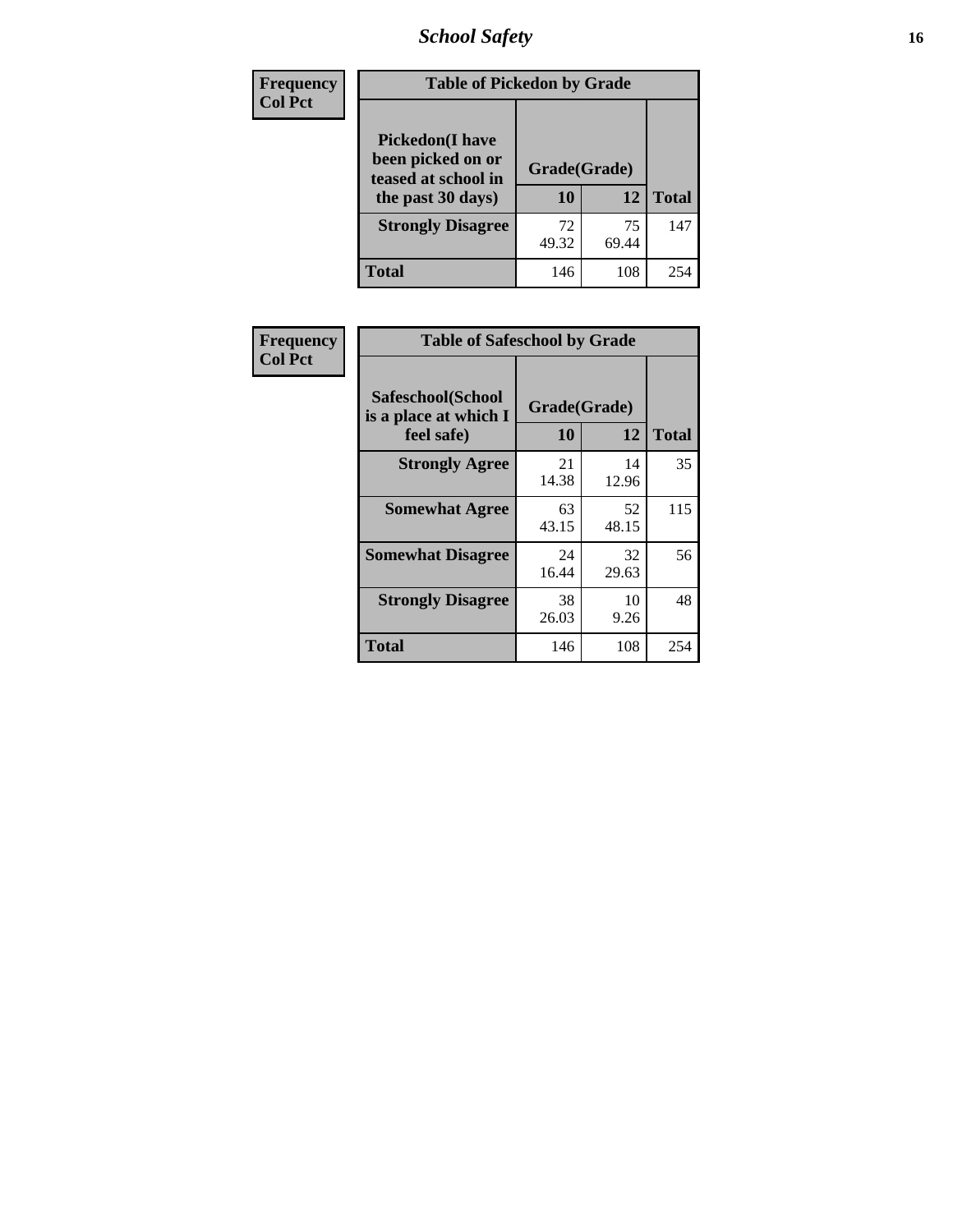*School Safety* **17**

| <b>Frequency</b> | <b>Table of Grade by Bullied</b> |                                                                               |                        |                     |                   |                        |                               |              |  |  |
|------------------|----------------------------------|-------------------------------------------------------------------------------|------------------------|---------------------|-------------------|------------------------|-------------------------------|--------------|--|--|
| <b>Row Pct</b>   |                                  | <b>Bullied</b> (I have been bullied by other<br>students in the past 30 days) |                        |                     |                   |                        |                               |              |  |  |
|                  | Grade(Grade)   Days              | $\mathbf 0$                                                                   | 1 or<br>days           | $3$ to<br>5<br>days | 6 to<br>9<br>days | 10<br>to<br>19<br>days | <b>20</b><br>to<br>29<br>days | <b>Total</b> |  |  |
|                  | 10                               | 125<br>85.62                                                                  | $\overline{4}$<br>2.74 | 9<br>6.16           | 4<br>2.74         | 3<br>2.05              | 0.68                          | 146          |  |  |
|                  | 12                               | 101<br>93.52                                                                  | 3<br>2.78              | $\Omega$<br>0.00    | 0<br>0.00         | 4<br>3.70              | $\Omega$<br>0.00              | 108          |  |  |
|                  | <b>Total</b>                     | 226                                                                           | 7                      | 9                   | 4                 | 7                      |                               | 254          |  |  |

| <b>Frequency</b> | <b>Table of Grade by Bulliedothers</b> |              |                                                                |              |                          |                               |                        |              |  |  |  |
|------------------|----------------------------------------|--------------|----------------------------------------------------------------|--------------|--------------------------|-------------------------------|------------------------|--------------|--|--|--|
| <b>Row Pct</b>   |                                        |              | <b>Bulliedothers</b> (I bullied others in the<br>past 30 days) |              |                          |                               |                        |              |  |  |  |
|                  | <b>Grade</b> (Grade) Days              | $\mathbf{0}$ | 1 or<br>days                                                   | 3 to<br>days | <b>6 to</b><br>9<br>days | <b>20</b><br>to<br>29<br>days | All<br>30<br>days      | <b>Total</b> |  |  |  |
|                  | 10                                     | 127<br>86.99 | 10<br>6.85                                                     | 3<br>2.05    | 3<br>2.05                | 0.68                          | $\overline{2}$<br>1.37 | 146          |  |  |  |
|                  | 12                                     | 105<br>97.22 | 0.93                                                           | 0.93         | $\Omega$<br>0.00         | 0.93                          | $\Omega$<br>0.00       | 108          |  |  |  |
|                  | <b>Total</b>                           | 232          | 11                                                             | 4            | 3                        | 2                             | $\overline{2}$         | 254          |  |  |  |

| Frequency      | <b>Table of Grade by Weaponschool</b> |                                                                        |                   |                        |                   |              |  |  |  |
|----------------|---------------------------------------|------------------------------------------------------------------------|-------------------|------------------------|-------------------|--------------|--|--|--|
| <b>Row Pct</b> |                                       | <b>Weaponschool</b> (I<br>brought a weapon to<br>school in the past 30 |                   |                        |                   |              |  |  |  |
|                | Grade(Grade)                          | 0<br><b>Days</b>                                                       | 6 to<br>9<br>days | 10<br>to<br>19<br>days | All<br>30<br>days | <b>Total</b> |  |  |  |
|                | 10                                    | 143<br>97.95                                                           | 0.68              | 0.68                   | 1<br>0.68         | 146          |  |  |  |
|                | 12                                    | 108<br>100.00                                                          | $\Omega$<br>0.00  | $\Omega$<br>0.00       | $\Omega$<br>0.00  | 108          |  |  |  |
|                | <b>Total</b>                          | 251                                                                    | 1                 |                        | 1                 | 254          |  |  |  |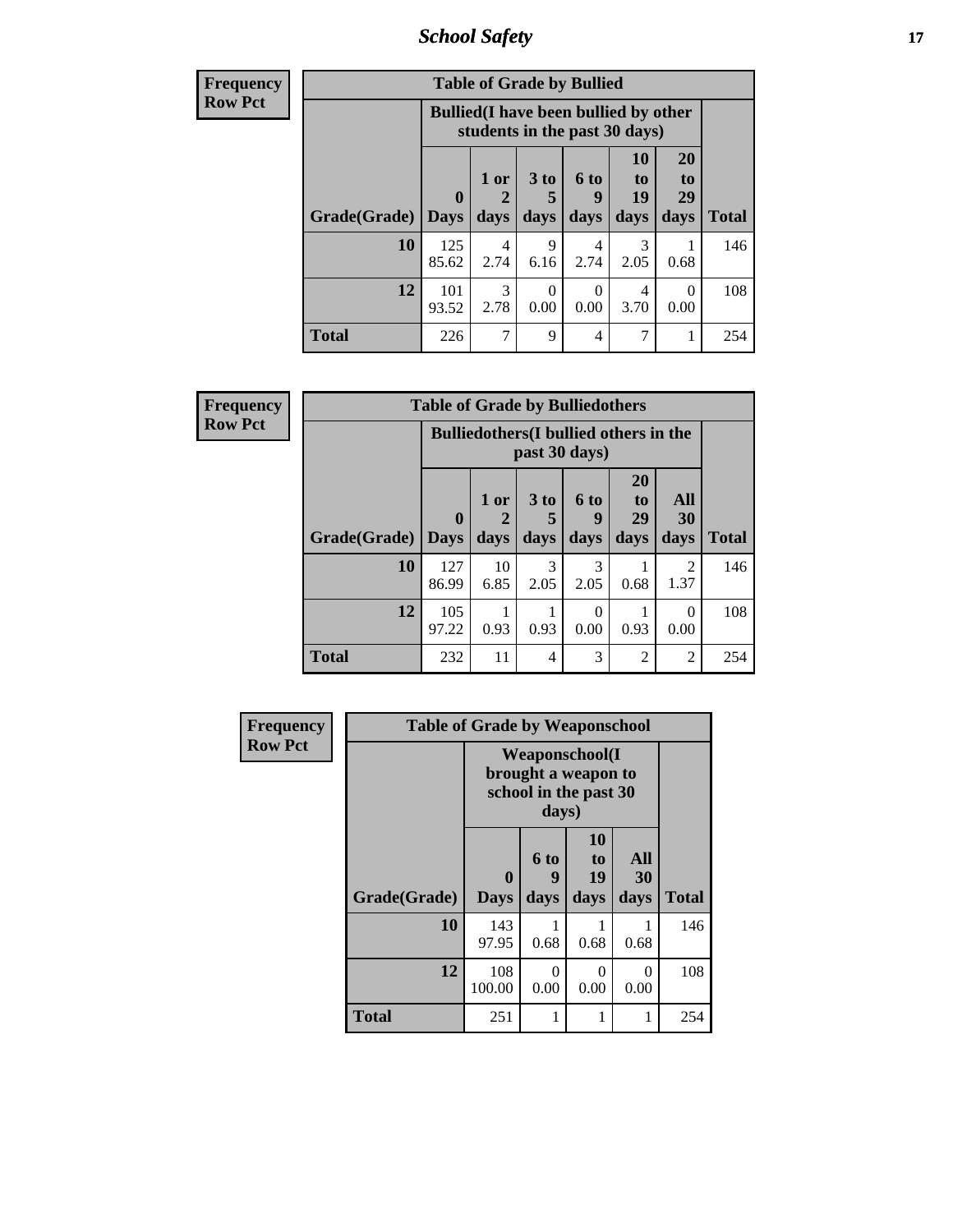*School Safety* **18**

| <b>Frequency</b> | <b>Table of Grade by Absentunsafe</b> |                         |                        |                                                                                    |                   |                                    |                   |              |  |  |
|------------------|---------------------------------------|-------------------------|------------------------|------------------------------------------------------------------------------------|-------------------|------------------------------------|-------------------|--------------|--|--|
| <b>Row Pct</b>   |                                       |                         |                        | Absentunsafe(I have missed school<br>because I felt unsafe in the past 30<br>days) |                   |                                    |                   |              |  |  |
|                  | Grade(Grade)                          | $\bf{0}$<br><b>Days</b> | 1 or<br>2<br>days      | 3 <sub>to</sub><br>5<br>days                                                       | 6 to<br>9<br>days | 10<br>t <sub>0</sub><br>19<br>days | All<br>30<br>days | <b>Total</b> |  |  |
|                  | 10                                    | 142<br>97.26            | $\mathfrak{D}$<br>1.37 | 0<br>0.00                                                                          | 0.68              | 0<br>0.00                          | 0.68              | 146          |  |  |
|                  | 12                                    | 104<br>96.30            | $\mathfrak{D}$<br>1.85 | 0.93                                                                               | 0<br>0.00         | 0.93                               | $\Omega$<br>0.00  | 108          |  |  |
|                  | <b>Total</b>                          | 246                     | 4                      |                                                                                    |                   |                                    | 1                 | 254          |  |  |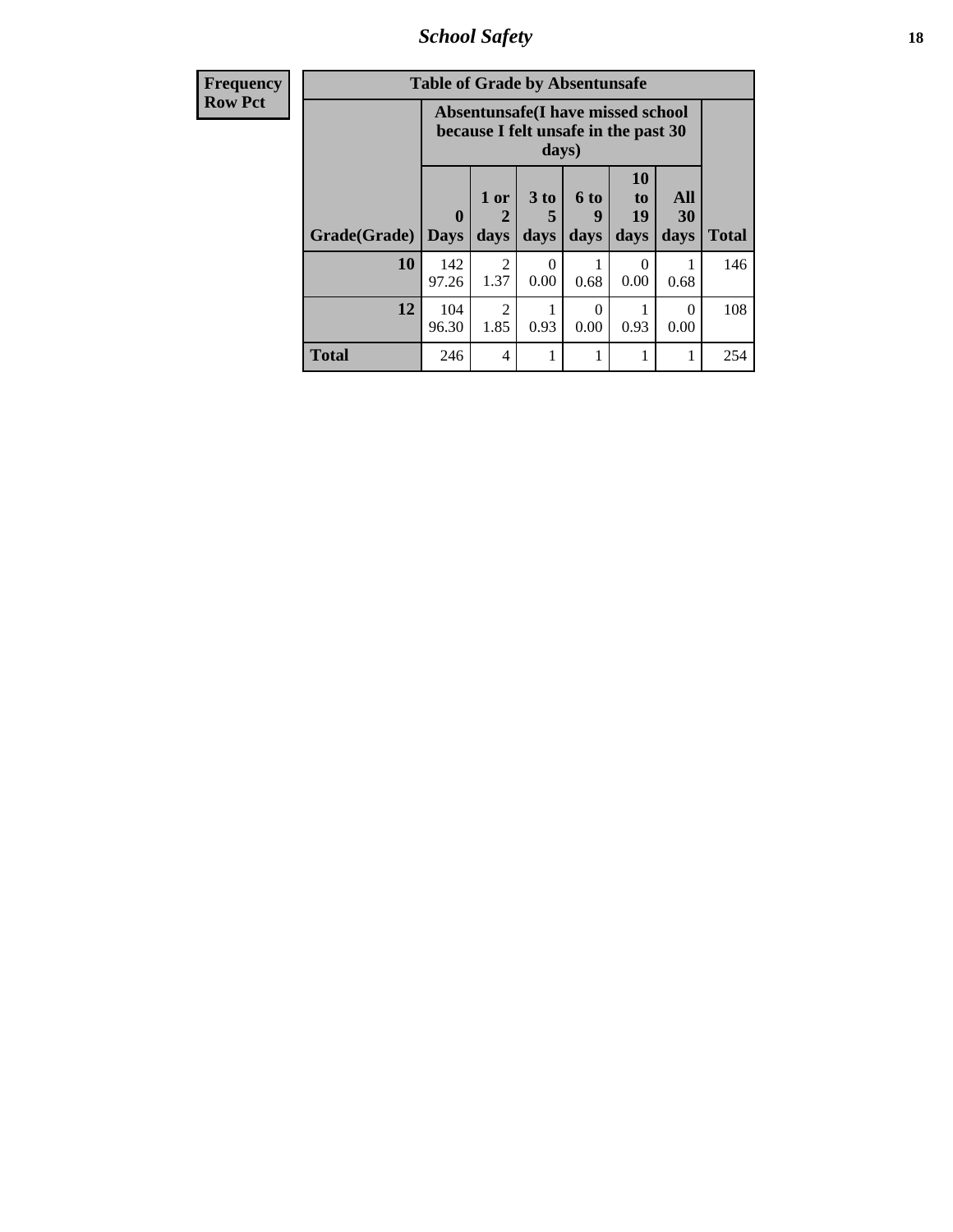# *Drug Use During Last 30 Days* **19**

#### **Frequency Row Pct**

| <b>Table of Grade by Alcohol</b> |                                                                                                                                                   |                                    |           |                  |                        |                        |                  |     |  |  |  |
|----------------------------------|---------------------------------------------------------------------------------------------------------------------------------------------------|------------------------------------|-----------|------------------|------------------------|------------------------|------------------|-----|--|--|--|
|                                  |                                                                                                                                                   | Alcohol(Alcohol use, past 30 days) |           |                  |                        |                        |                  |     |  |  |  |
| Grade(Grade)                     | <b>Did</b><br>$6-9$<br>$10-19$<br>20-29<br>$1-2$<br>$3 - 5$<br>Every<br>not<br>days<br>days<br>days<br>Total<br>days<br>day<br>days<br><b>use</b> |                                    |           |                  |                        |                        |                  |     |  |  |  |
| 10                               | 129<br>88.36                                                                                                                                      | $\mathcal{R}$<br>2.05              | 3<br>2.05 | 5<br>3.42        | 2<br>1.37              | 0.00                   | 4<br>2.74        | 146 |  |  |  |
| 12                               | 93<br>86.11                                                                                                                                       | 7<br>6.48                          | 4<br>3.70 | $\theta$<br>0.00 | $\overline{c}$<br>1.85 | $\mathfrak{D}$<br>1.85 | $\Omega$<br>0.00 | 108 |  |  |  |
| <b>Total</b>                     | 222                                                                                                                                               | 10                                 | 7         | 5                | $\overline{4}$         | $\overline{2}$         | 4                | 254 |  |  |  |

| <b>Frequency</b> |              | <b>Table of Grade by Cigarettes</b> |                        |               |                  |                                        |                     |              |  |
|------------------|--------------|-------------------------------------|------------------------|---------------|------------------|----------------------------------------|---------------------|--------------|--|
| <b>Row Pct</b>   |              |                                     |                        |               | past 30 days)    | <b>Cigarettes(Smoking tobacco use,</b> |                     |              |  |
|                  | Grade(Grade) | <b>Did</b><br>not<br><b>use</b>     | $1-2$<br>days          | $3-5$<br>days | $6-9$<br>days    | $10-19$<br>days                        | <b>Every</b><br>day | <b>Total</b> |  |
|                  | 10           | 136<br>93.15                        | $\overline{2}$<br>1.37 | 3<br>2.05     | 2<br>1.37        | 3<br>2.05                              | $\Omega$<br>0.00    | 146          |  |
|                  | 12           | 103<br>95.37                        | $\overline{2}$<br>1.85 | 2<br>1.85     | $\Omega$<br>0.00 | $\Omega$<br>0.00                       | 0.93                | 108          |  |
|                  | <b>Total</b> | 239                                 | 4                      | 5             | $\overline{2}$   | 3                                      | 1                   | 254          |  |

| Frequency      | <b>Table of Grade by Smokeless</b> |                                 |                                                         |                  |                   |              |  |  |  |  |
|----------------|------------------------------------|---------------------------------|---------------------------------------------------------|------------------|-------------------|--------------|--|--|--|--|
| <b>Row Pct</b> |                                    |                                 | <b>Smokeless</b> (Chewing<br>tobacco use, past 30 days) |                  |                   |              |  |  |  |  |
|                | Grade(Grade)                       | <b>Did</b><br>not<br><b>use</b> | $1 - 2$<br>days                                         | $10-19$<br>days  | $20 - 29$<br>days | <b>Total</b> |  |  |  |  |
|                | 10                                 | 143<br>97.95                    | 2<br>1.37                                               | 0.68             | 0<br>0.00         | 146          |  |  |  |  |
|                | 12                                 | 107<br>99.07                    | 0<br>0.00                                               | $\Omega$<br>0.00 | 0.93              | 108          |  |  |  |  |
|                | <b>Total</b>                       | 250                             | $\overline{2}$                                          |                  | 1                 | 254          |  |  |  |  |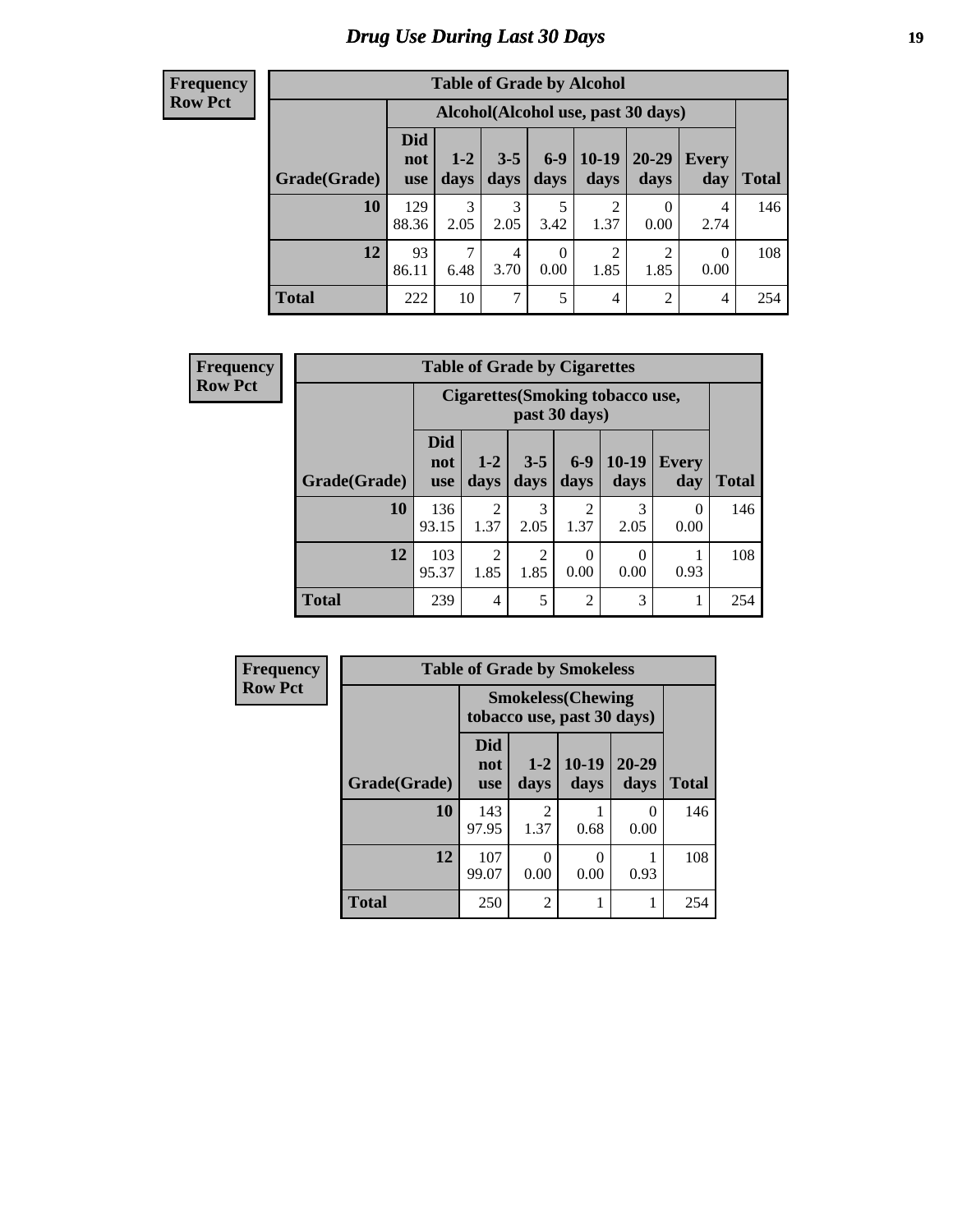#### **Frequency Row Pct**

| <b>Table of Grade by Marijuana</b> |                                                                                                                                                     |                                         |           |                |      |           |           |     |  |  |  |
|------------------------------------|-----------------------------------------------------------------------------------------------------------------------------------------------------|-----------------------------------------|-----------|----------------|------|-----------|-----------|-----|--|--|--|
|                                    |                                                                                                                                                     | Marijuana (Marijuana use, past 30 days) |           |                |      |           |           |     |  |  |  |
| Grade(Grade)                       | <b>Did</b><br>$6-9$<br>$10-19$<br>20-29<br>$3 - 5$<br>$1 - 2$<br>Every<br>not<br>days<br>days<br>days<br>days<br>day<br>Total<br>days<br><b>use</b> |                                         |           |                |      |           |           |     |  |  |  |
| 10                                 | 133<br>91.10                                                                                                                                        | 5<br>3.42                               | 0.68      | 2<br>1.37      | 0.68 | 0.68      | 3<br>2.05 | 146 |  |  |  |
| 12                                 | 100<br>92.59                                                                                                                                        | 3<br>2.78                               | 2<br>1.85 | 0<br>0.00      | 0.93 | 0<br>0.00 | 2<br>1.85 | 108 |  |  |  |
| <b>Total</b>                       | 233                                                                                                                                                 | 8                                       | 3         | $\overline{c}$ | 2    |           | 5         | 254 |  |  |  |

| Frequency      | <b>Table of Grade by Cocaine</b> |                                 |                                               |               |              |  |  |  |  |  |
|----------------|----------------------------------|---------------------------------|-----------------------------------------------|---------------|--------------|--|--|--|--|--|
| <b>Row Pct</b> |                                  |                                 | <b>Cocaine</b> (Cocaine<br>use, past 30 days) |               |              |  |  |  |  |  |
|                | Grade(Grade)                     | <b>Did</b><br>not<br><b>use</b> | $3 - 5$<br>days                               | 10-19<br>days | <b>Total</b> |  |  |  |  |  |
|                | 10                               | 144<br>98.63                    | 0.68                                          | 0.68          | 146          |  |  |  |  |  |
|                | 12                               | 108<br>100.00                   | 0.00                                          | 0<br>0.00     | 108          |  |  |  |  |  |
|                | <b>Total</b>                     | 252                             |                                               | 1             | 254          |  |  |  |  |  |

| Frequency      |              | <b>Table of Grade by Inhalants</b> |               |                 |               |                                        |                   |              |  |  |
|----------------|--------------|------------------------------------|---------------|-----------------|---------------|----------------------------------------|-------------------|--------------|--|--|
| <b>Row Pct</b> |              |                                    |               |                 |               | Inhalants (Inhalant use, past 30 days) |                   |              |  |  |
|                | Grade(Grade) | <b>Did</b><br>not<br><b>use</b>    | $1-2$<br>days | $3 - 5$<br>days | $6-9$<br>days | $10-19$<br>days                        | $20 - 29$<br>days | <b>Total</b> |  |  |
|                | 10           | 143<br>97.95                       | 0<br>0.00     | 0.68            | 0.68          | 0.68                                   | $\theta$<br>0.00  | 146          |  |  |
|                | 12           | 106<br>98.15                       | 0.93          | 0<br>0.00       | 0.00          | $\Omega$<br>0.00                       | 0.93              | 108          |  |  |
|                | <b>Total</b> | 249                                |               |                 |               |                                        |                   | 254          |  |  |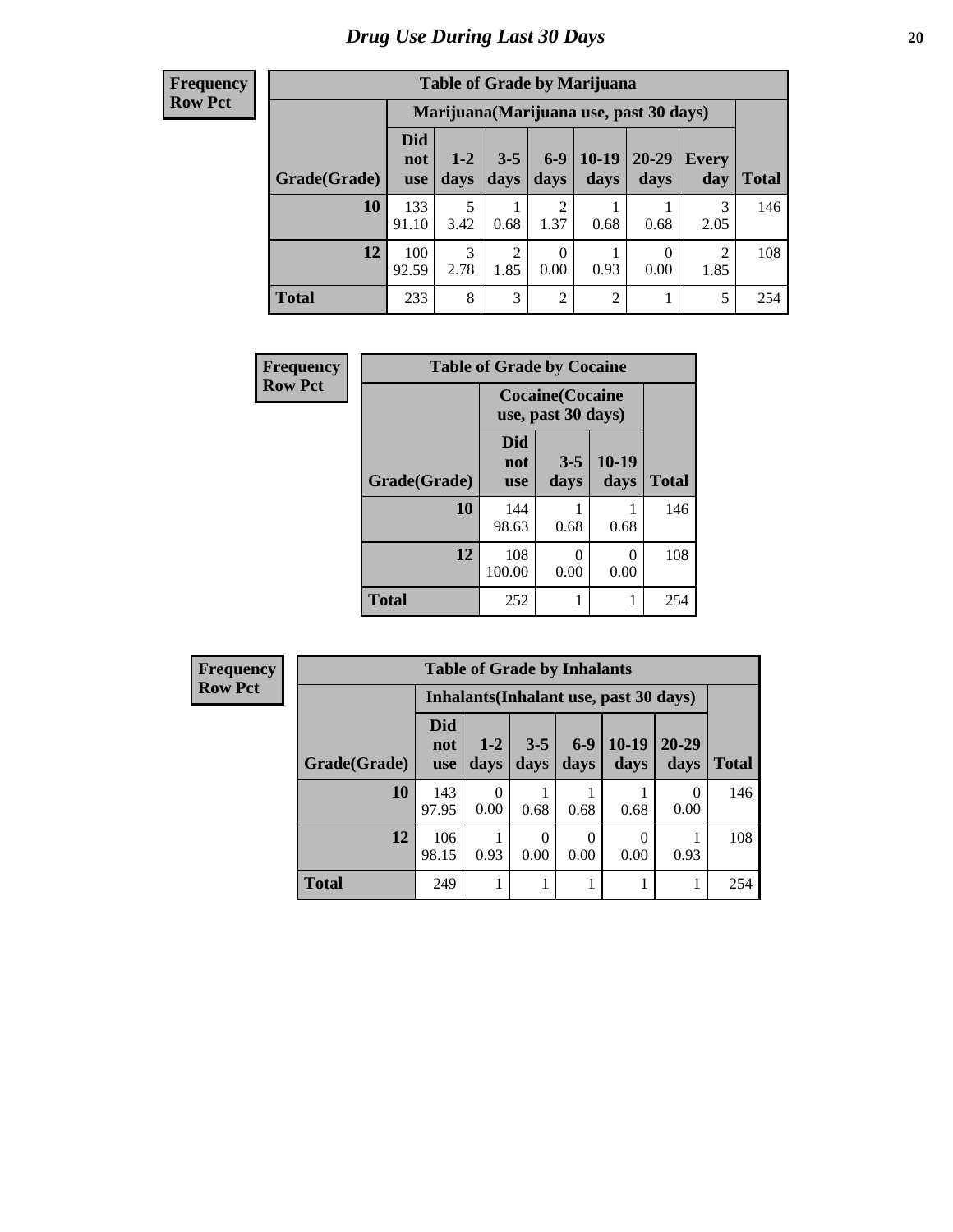# *Drug Use During Last 30 Days* **21**

| <b>Frequency</b> | <b>Table of Grade by Steroids</b> |                                         |                 |                          |                     |              |  |
|------------------|-----------------------------------|-----------------------------------------|-----------------|--------------------------|---------------------|--------------|--|
| <b>Row Pct</b>   |                                   | Steroids (Steroid use,<br>past 30 days) |                 |                          |                     |              |  |
|                  | Grade(Grade)                      | <b>Did</b><br>not<br><b>use</b>         | $3 - 5$<br>days | $10-19$<br>days          | <b>Every</b><br>day | <b>Total</b> |  |
|                  | 10                                | 143<br>97.95                            | 0.68            | 0.68                     | 0.68                | 146          |  |
|                  | 12                                | 108<br>100.00                           | 0<br>0.00       | $\left( \right)$<br>0.00 | 0<br>0.00           | 108          |  |
|                  | <b>Total</b>                      | 251                                     | 1               | 1                        |                     | 254          |  |

| Frequency      | <b>Table of Grade by Ecstasy</b> |                                               |                 |                        |              |
|----------------|----------------------------------|-----------------------------------------------|-----------------|------------------------|--------------|
| <b>Row Pct</b> |                                  | <b>Ecstasy</b> (Ecstasy<br>use, past 30 days) |                 |                        |              |
|                | Grade(Grade)                     | <b>Did</b><br>not<br><b>use</b>               | $3 - 5$<br>days | $10-19$<br>days        | <b>Total</b> |
|                | 10                               | 144<br>98.63                                  | 0<br>0.00       | $\mathfrak{D}$<br>1.37 | 146          |
|                | 12                               | 107<br>99.07                                  | 0.93            | 0<br>0.00              | 108          |
|                | <b>Total</b>                     | 251                                           |                 | 2                      | 254          |

| Frequency      | <b>Table of Grade by Meth</b> |                                                    |           |              |  |  |
|----------------|-------------------------------|----------------------------------------------------|-----------|--------------|--|--|
| <b>Row Pct</b> |                               | <b>Meth</b> (Methamphetamine<br>use, past 30 days) |           |              |  |  |
|                | Grade(Grade)                  | Did not use                                        | 6-9 days  | <b>Total</b> |  |  |
|                | 10                            | 145<br>99.32                                       | 0.68      | 146          |  |  |
|                | 12                            | 108<br>100.00                                      | 0<br>0.00 | 108          |  |  |
|                | <b>Total</b>                  | 253                                                |           | 254          |  |  |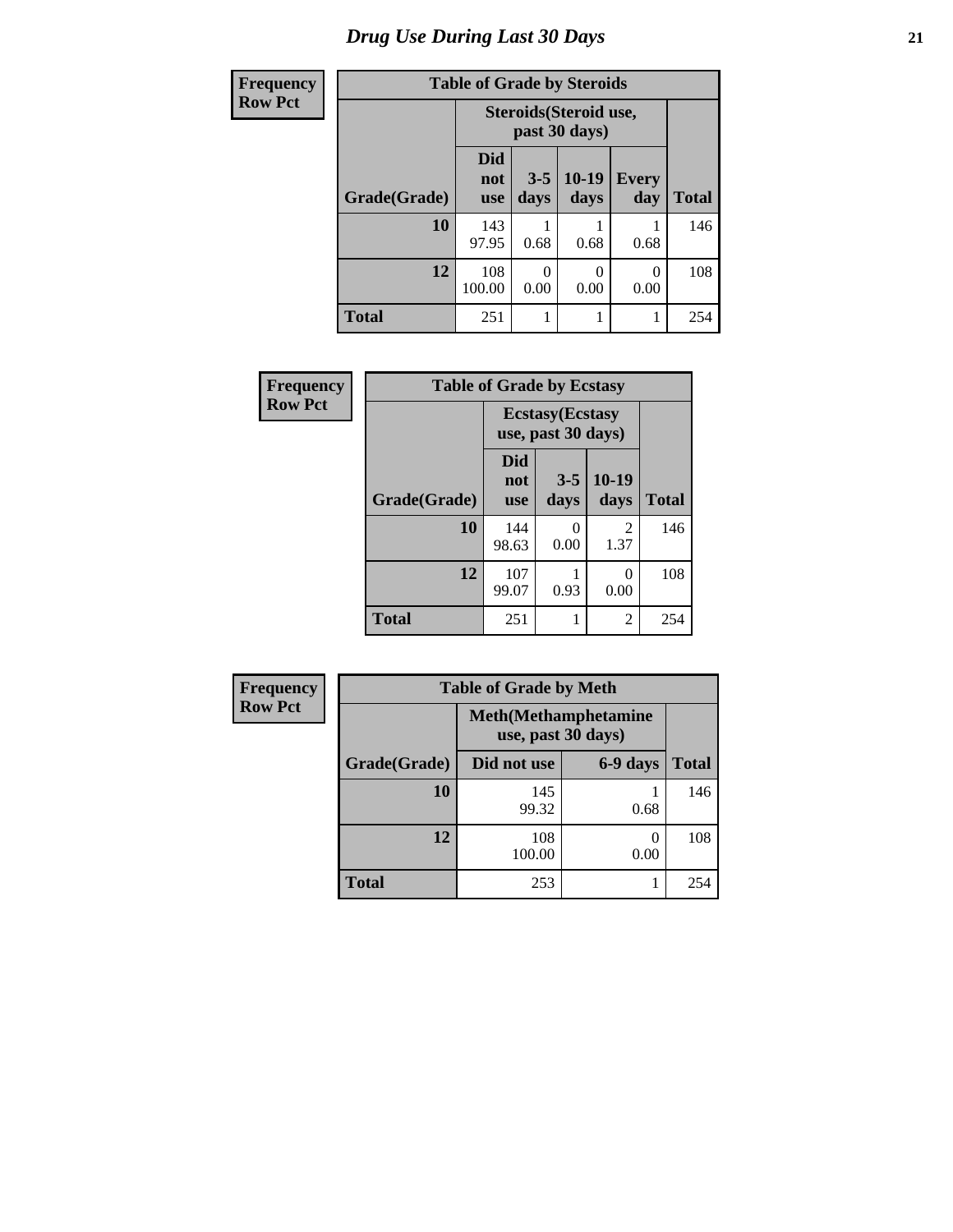| <b>Frequency</b> | <b>Table of Grade by Hallucinogens</b>            |                                 |                 |                 |                  |                 |              |
|------------------|---------------------------------------------------|---------------------------------|-----------------|-----------------|------------------|-----------------|--------------|
| <b>Row Pct</b>   | Hallucinogens (Hallucinogen use,<br>past 30 days) |                                 |                 |                 |                  |                 |              |
|                  | Grade(Grade)                                      | <b>Did</b><br>not<br><b>use</b> | $1 - 2$<br>days | $3 - 5$<br>days | $6-9$<br>days    | $10-19$<br>days | <b>Total</b> |
|                  | 10                                                | 143<br>97.95                    | 0.68            | 0<br>0.00       | 0.68             | 0.68            | 146          |
|                  | 12                                                | 106<br>98.15                    | 0<br>0.00       | 0.93            | $\Omega$<br>0.00 | 0.93            | 108          |
|                  | <b>Total</b>                                      | 249                             |                 |                 |                  | $\overline{2}$  | 254          |

| Frequency      | <b>Table of Grade by Prescription</b>                                              |                                 |                 |                 |                  |                 |              |  |
|----------------|------------------------------------------------------------------------------------|---------------------------------|-----------------|-----------------|------------------|-----------------|--------------|--|
| <b>Row Pct</b> | <b>Prescription</b> (Prescription drugs)<br>not prescribed to me,<br>past 30 days) |                                 |                 |                 |                  |                 |              |  |
|                | Grade(Grade)                                                                       | <b>Did</b><br>not<br><b>use</b> | $1 - 2$<br>days | $3 - 5$<br>days | $6-9$<br>days    | $10-19$<br>days | <b>Total</b> |  |
|                | 10                                                                                 | 141<br>96.58                    | 3<br>2.05       | 0.68            | 0.68             | 0<br>0.00       | 146          |  |
|                | 12                                                                                 | 105<br>97.22                    | 2<br>1.85       | 0<br>0.00       | $\Omega$<br>0.00 | 0.93            | 108          |  |
|                | <b>Total</b>                                                                       | 246                             | 5               |                 |                  |                 | 254          |  |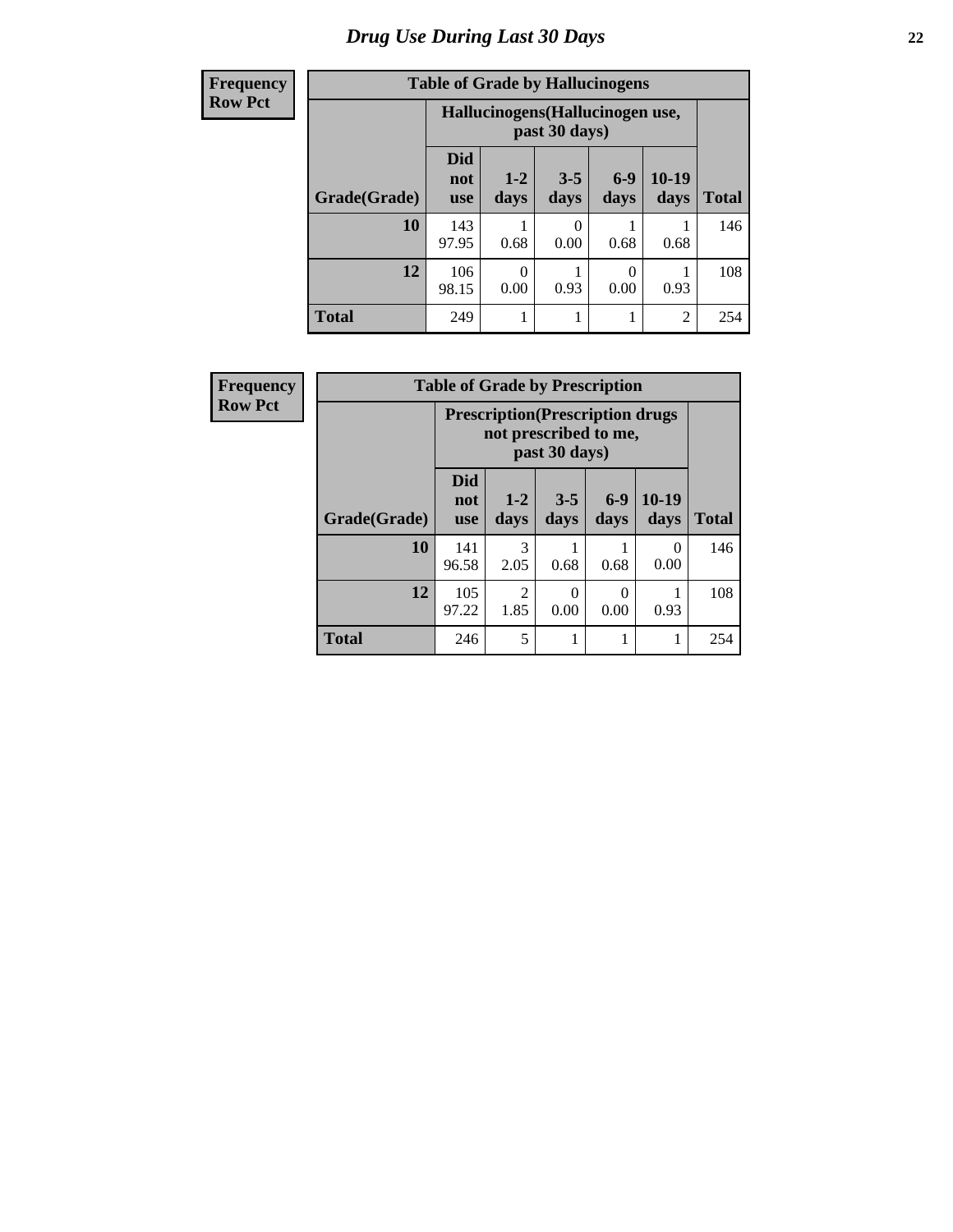| Frequency      | <b>Table of Alcoholease by Grade</b>              |                          |             |              |
|----------------|---------------------------------------------------|--------------------------|-------------|--------------|
| <b>Col Pct</b> | <b>Alcoholease</b> (It is<br>easy to get alcohol) | Grade(Grade)<br>10<br>12 |             | <b>Total</b> |
|                | <b>Strongly Agree</b>                             | 39<br>26.71              | 44<br>40.74 | 83           |
|                | <b>Somewhat Agree</b>                             | 44<br>30.14              | 29<br>26.85 | 73           |
|                | <b>Somewhat Disagree</b>                          | 23<br>15.75              | 18<br>16.67 | 41           |
|                | <b>Strongly Disagree</b>                          | 40<br>27.40              | 17<br>15.74 | 57           |
|                | <b>Total</b>                                      | 146                      | 108         | 254          |

| Frequency      | <b>Table of Cigarettesease by Grade</b>                 |                    |             |              |
|----------------|---------------------------------------------------------|--------------------|-------------|--------------|
| <b>Col Pct</b> | Cigarettesease(It is<br>easy to get smoking<br>tobacco) | Grade(Grade)<br>10 | 12          | <b>Total</b> |
|                | <b>Strongly Agree</b>                                   | 43<br>29.45        | 52<br>48.15 | 95           |
|                | <b>Somewhat Agree</b>                                   | 32<br>21.92        | 24<br>22.22 | 56           |
|                | <b>Somewhat Disagree</b>                                | 25<br>17.12        | 11<br>10.19 | 36           |
|                | <b>Strongly Disagree</b>                                | 46<br>31.51        | 21<br>19.44 | 67           |
|                | <b>Total</b>                                            | 146                | 108         | 254          |

| Frequency      | <b>Table of Smokelessease by Grade</b>             |              |             |              |  |  |
|----------------|----------------------------------------------------|--------------|-------------|--------------|--|--|
| <b>Col Pct</b> | <b>Smokelessease</b> (It is<br>easy to get chewing | Grade(Grade) |             |              |  |  |
|                | tobacco)                                           | 10           | 12          | <b>Total</b> |  |  |
|                | <b>Strongly Agree</b>                              | 26<br>17.81  | 28<br>25.93 | 54           |  |  |
|                | <b>Somewhat Agree</b>                              | 23<br>15.75  | 28<br>25.93 | 51           |  |  |
|                | <b>Somewhat Disagree</b>                           | 33<br>22.60  | 22<br>20.37 | 55           |  |  |
|                | <b>Strongly Disagree</b>                           | 64<br>43.84  | 30<br>27.78 | 94           |  |  |
|                | <b>Total</b>                                       | 146          | 108         | 254          |  |  |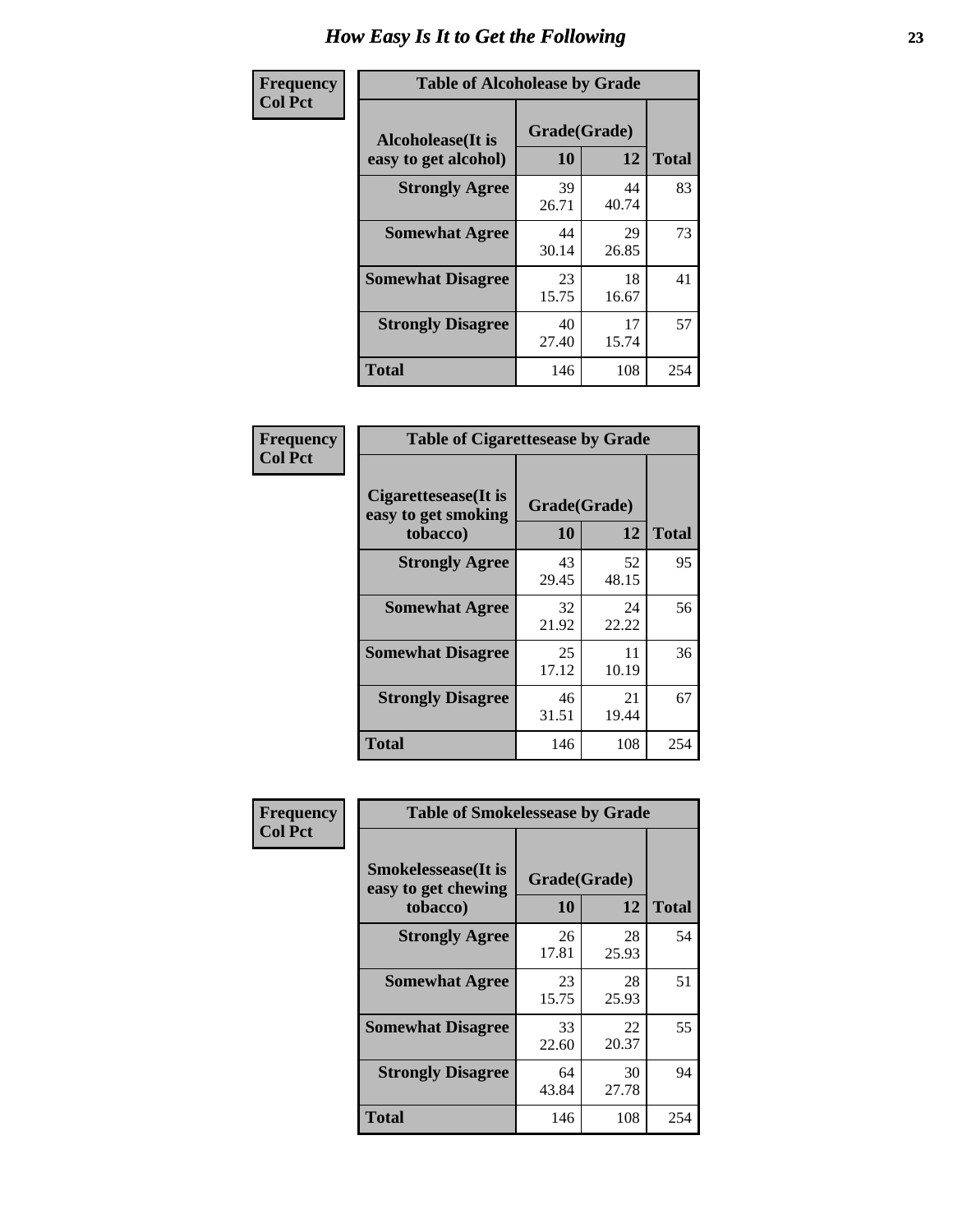| Frequency      | <b>Table of Marijuanaease by Grade</b>           |                    |             |              |
|----------------|--------------------------------------------------|--------------------|-------------|--------------|
| <b>Col Pct</b> | Marijuanaease(It is<br>easy to get<br>marijuana) | Grade(Grade)<br>10 | 12          | <b>Total</b> |
|                | <b>Strongly Agree</b>                            | 49<br>33.56        | 52<br>48.15 | 101          |
|                | <b>Somewhat Agree</b>                            | 43<br>29.45        | 23<br>21.30 | 66           |
|                | <b>Somewhat Disagree</b>                         | 17<br>11.64        | 13<br>12.04 | 30           |
|                | <b>Strongly Disagree</b>                         | 37<br>25.34        | 20<br>18.52 | 57           |
|                | <b>Total</b>                                     | 146                | 108         | 254          |

| <b>Table of Cocaineease by Grade</b>              |                    |              |     |  |  |  |  |
|---------------------------------------------------|--------------------|--------------|-----|--|--|--|--|
| <b>Cocaineease</b> (It is<br>easy to get cocaine) | Grade(Grade)<br>10 | <b>Total</b> |     |  |  |  |  |
| <b>Strongly Agree</b>                             | 19<br>13.01        | 11<br>10.19  | 30  |  |  |  |  |
| <b>Somewhat Agree</b>                             | 25<br>17.12        | 23<br>21.30  | 48  |  |  |  |  |
| <b>Somewhat Disagree</b>                          | 38<br>26.03        | 37<br>34.26  | 75  |  |  |  |  |
| <b>Strongly Disagree</b>                          | 64<br>43.84        | 37<br>34.26  | 101 |  |  |  |  |
| <b>Total</b>                                      | 146                | 108          | 254 |  |  |  |  |

| Frequency      | <b>Table of Inhalantsease by Grade</b> |              |             |              |  |  |
|----------------|----------------------------------------|--------------|-------------|--------------|--|--|
| <b>Col Pct</b> | Inhalantsease(It is<br>easy to get     | Grade(Grade) |             |              |  |  |
|                | inhalants)                             | 10           | 12          | <b>Total</b> |  |  |
|                | <b>Strongly Agree</b>                  | 31<br>21.23  | 31<br>28.70 | 62           |  |  |
|                | <b>Somewhat Agree</b>                  | 26<br>17.81  | 18<br>16.67 | 44           |  |  |
|                | <b>Somewhat Disagree</b>               | 35<br>23.97  | 24<br>22.22 | 59           |  |  |
|                | <b>Strongly Disagree</b>               | 54<br>36.99  | 35<br>32.41 | 89           |  |  |
|                | <b>Total</b>                           | 146          | 108         | 254          |  |  |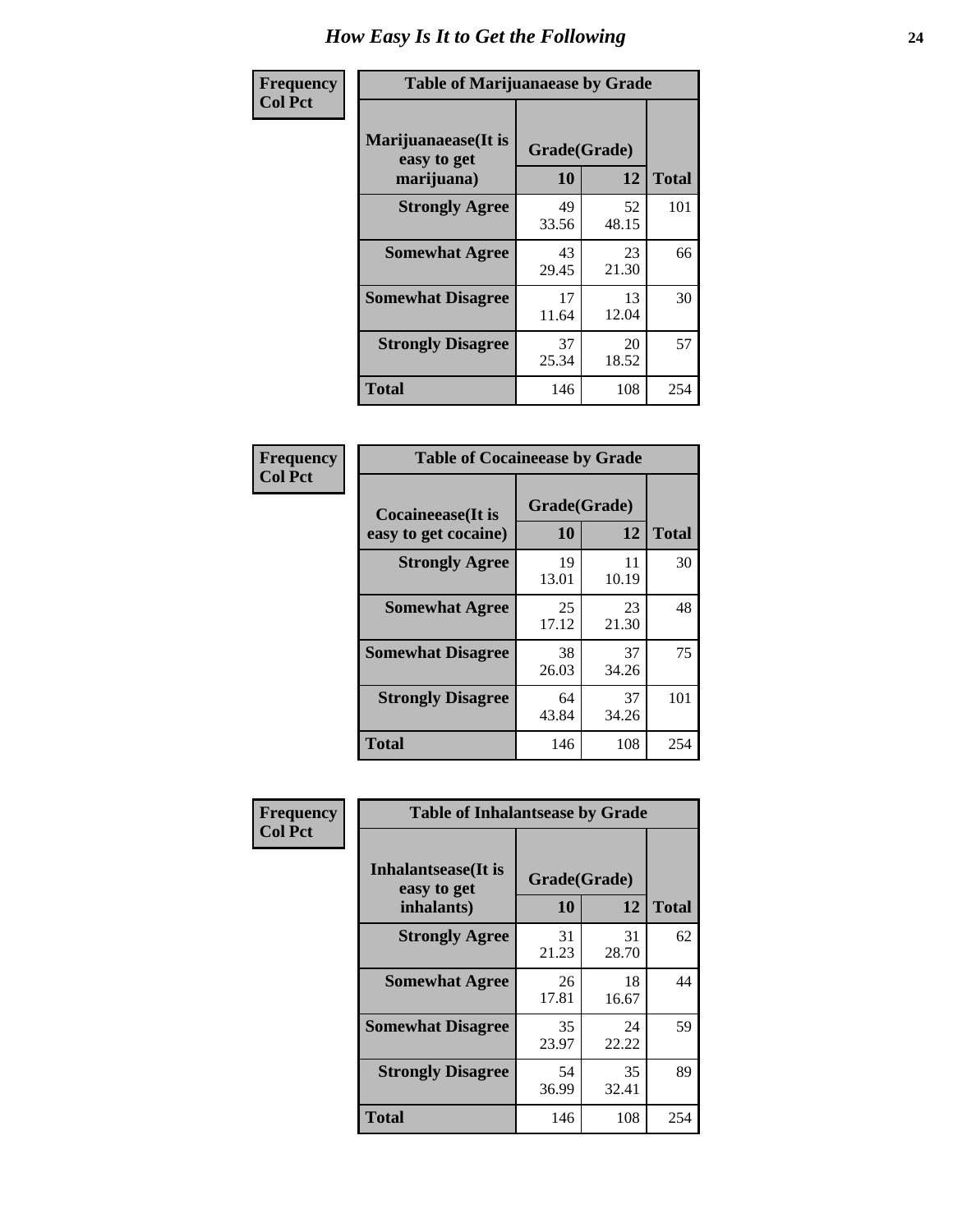| Frequency      | <b>Table of Steroidsease by Grade</b>               |                    |             |              |  |
|----------------|-----------------------------------------------------|--------------------|-------------|--------------|--|
| <b>Col Pct</b> | <b>Steroidsease</b> (It is<br>easy to get steroids) | Grade(Grade)<br>10 | 12          | <b>Total</b> |  |
|                | <b>Strongly Agree</b>                               | 17<br>11.64        | 6<br>5.56   | 23           |  |
|                | <b>Somewhat Agree</b>                               | 10<br>6.85         | 19<br>17.59 | 29           |  |
|                | <b>Somewhat Disagree</b>                            | 33<br>22.60        | 34<br>31.48 | 67           |  |
|                | <b>Strongly Disagree</b>                            | 86<br>58.90        | 49<br>45.37 | 135          |  |
|                | <b>Total</b>                                        | 146                | 108         | 254          |  |

| Frequency      | <b>Table of Ecstasyease by Grade</b>              |                    |              |     |  |  |  |  |  |
|----------------|---------------------------------------------------|--------------------|--------------|-----|--|--|--|--|--|
| <b>Col Pct</b> | <b>Ecstasyease</b> (It is<br>easy to get ecstasy) | Grade(Grade)<br>10 | <b>Total</b> |     |  |  |  |  |  |
|                | <b>Strongly Agree</b>                             | 22<br>15.07        | 21<br>19.44  | 43  |  |  |  |  |  |
|                | <b>Somewhat Agree</b>                             | 16<br>10.96        | 16<br>14.81  | 32  |  |  |  |  |  |
|                | <b>Somewhat Disagree</b>                          | 29<br>19.86        | 24<br>22.22  | 53  |  |  |  |  |  |
|                | <b>Strongly Disagree</b>                          | 79<br>54.11        | 47<br>43.52  | 126 |  |  |  |  |  |
|                | Total                                             | 146                | 108          | 254 |  |  |  |  |  |

| Frequency      | <b>Table of Methease by Grade</b>                          |                    |             |              |
|----------------|------------------------------------------------------------|--------------------|-------------|--------------|
| <b>Col Pct</b> | <b>Methease</b> (It is easy<br>to get<br>methamphetamines) | Grade(Grade)<br>10 | 12          | <b>Total</b> |
|                | <b>Strongly Agree</b>                                      | 18<br>12.33        | 13<br>12.04 | 31           |
|                | <b>Somewhat Agree</b>                                      | 11<br>7.53         | 16<br>14.81 | 27           |
|                | <b>Somewhat Disagree</b>                                   | 26<br>17.81        | 26<br>24.07 | 52           |
|                | <b>Strongly Disagree</b>                                   | 91<br>62.33        | 53<br>49.07 | 144          |
|                | <b>Total</b>                                               | 146                | 108         | 254          |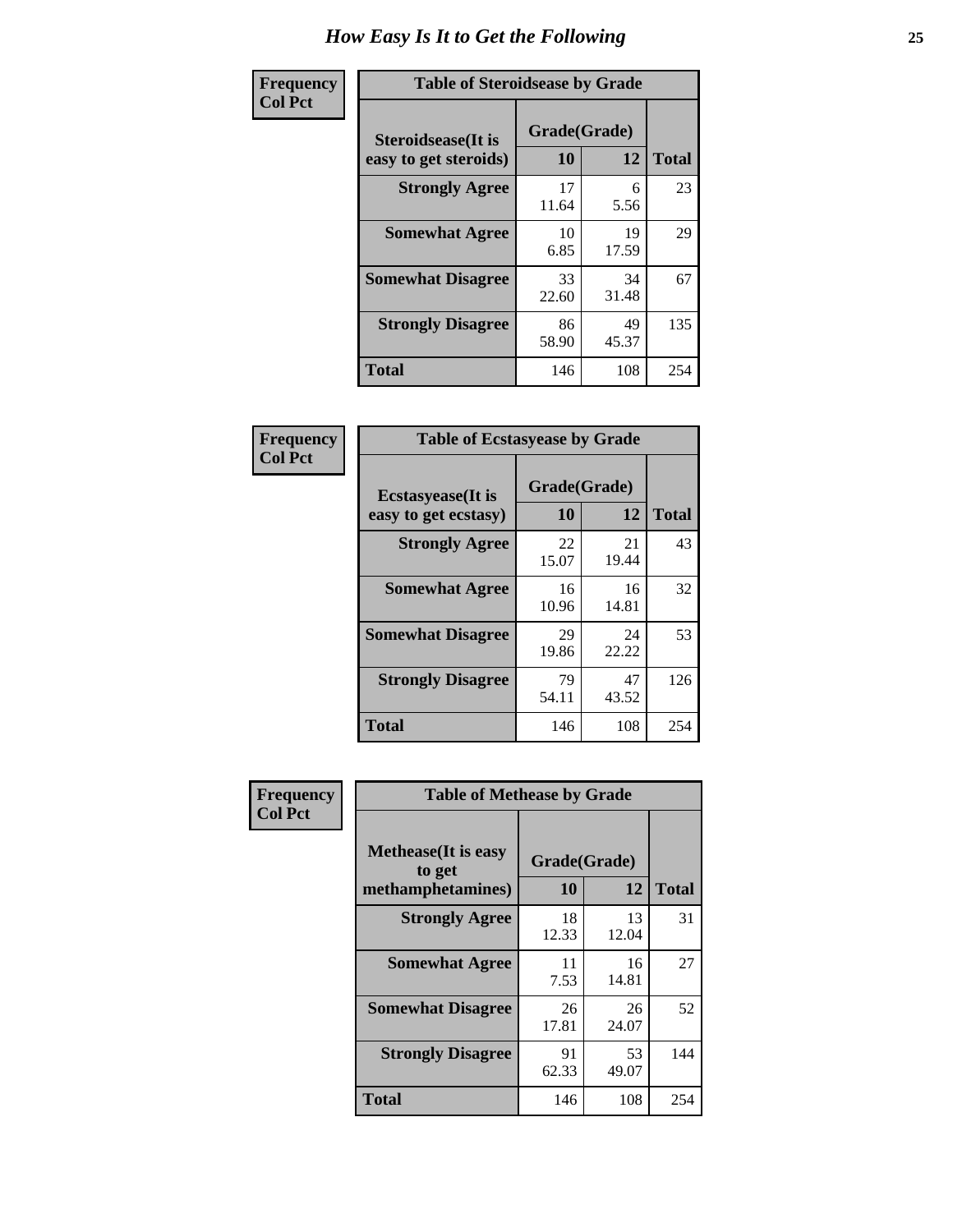| <b>Frequency</b> | <b>Table of Hallucinogensease by Grade</b>               |                    |             |              |  |  |  |  |  |
|------------------|----------------------------------------------------------|--------------------|-------------|--------------|--|--|--|--|--|
| <b>Col Pct</b>   | Hallucinogensease(It<br>is easy to get<br>hallucinogens) | Grade(Grade)<br>10 | 12          | <b>Total</b> |  |  |  |  |  |
|                  | <b>Strongly Agree</b>                                    | 18<br>12.33        | 19<br>17.59 | 37           |  |  |  |  |  |
|                  | <b>Somewhat Agree</b>                                    | 14<br>9.59         | 14<br>12.96 | 28           |  |  |  |  |  |
|                  | <b>Somewhat Disagree</b>                                 | 29<br>19.86        | 28<br>25.93 | 57           |  |  |  |  |  |
|                  | <b>Strongly Disagree</b>                                 | 85<br>58.22        | 47<br>43.52 | 132          |  |  |  |  |  |
|                  | <b>Total</b>                                             | 146                | 108         | 254          |  |  |  |  |  |

| <b>Frequency</b><br>Col Pct |
|-----------------------------|
|                             |

| <b>Table of Prescriptionease by Grade</b>                                                |             |              |              |  |  |  |  |  |
|------------------------------------------------------------------------------------------|-------------|--------------|--------------|--|--|--|--|--|
| <b>Prescriptionease</b> (It<br>is easy to get<br>prescription drugs<br>not prescribed to |             | Grade(Grade) |              |  |  |  |  |  |
| me)                                                                                      | 10          | 12           | <b>Total</b> |  |  |  |  |  |
| <b>Strongly Agree</b>                                                                    | 49<br>33.56 | 34<br>31.48  | 83           |  |  |  |  |  |
| <b>Somewhat Agree</b>                                                                    | 28<br>19.18 | 26<br>24.07  | 54           |  |  |  |  |  |
| <b>Somewhat Disagree</b>                                                                 | 17<br>11.64 | 16<br>14.81  | 33           |  |  |  |  |  |
| <b>Strongly Disagree</b>                                                                 | 52<br>35.62 | 32<br>29.63  | 84           |  |  |  |  |  |
| Total                                                                                    | 146         | 108          | 254          |  |  |  |  |  |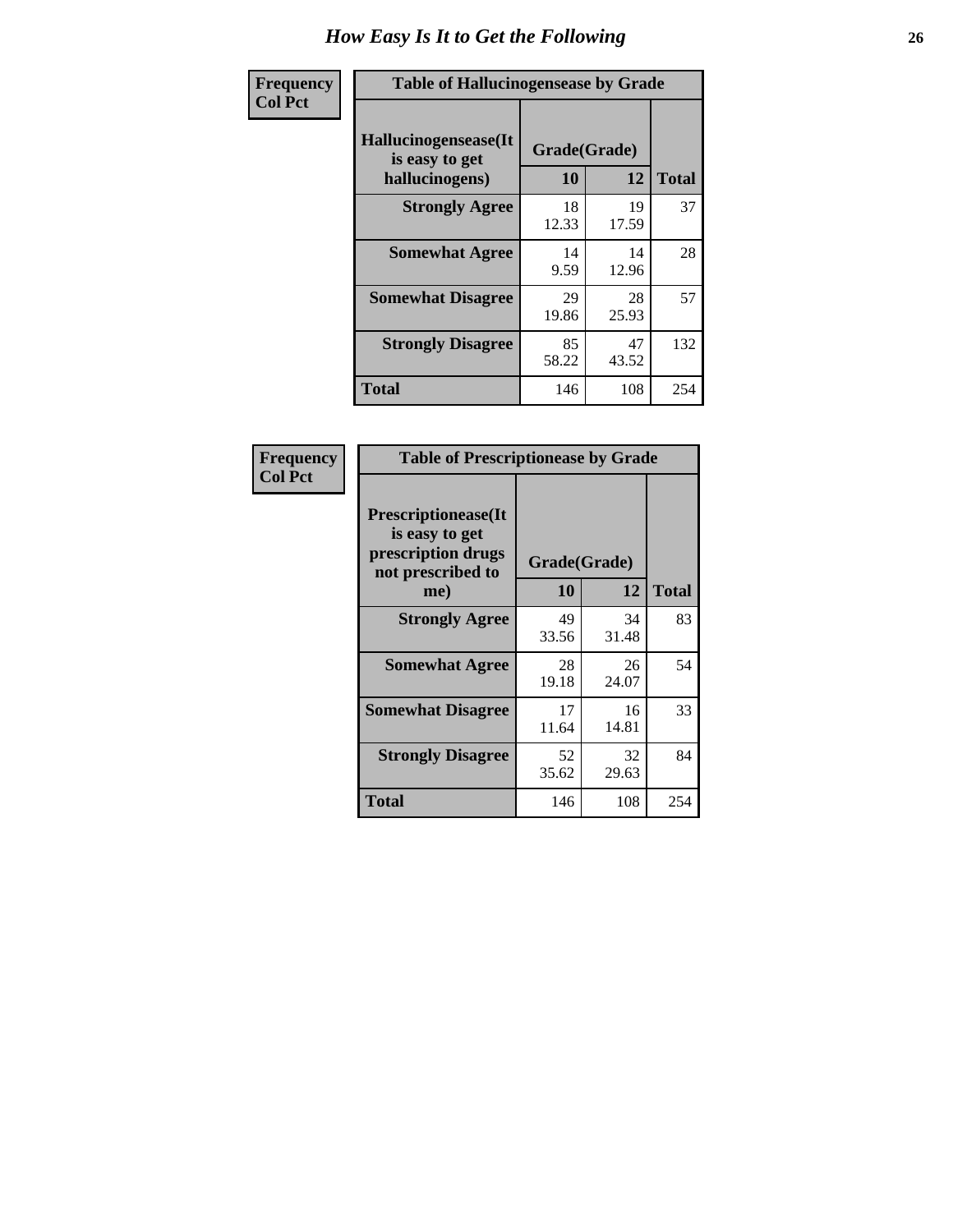### *Age at Onset of Use* **27** *Results for "Age at Onset of Use" questions exclude students who said they did not use that substance*

| Frequency      | <b>Table of Grade by Alcoholinit</b> |                        |                                                  |                  |                  |           |                           |                                  |             |             |                  |                       |              |
|----------------|--------------------------------------|------------------------|--------------------------------------------------|------------------|------------------|-----------|---------------------------|----------------------------------|-------------|-------------|------------------|-----------------------|--------------|
| <b>Row Pct</b> |                                      |                        | Alcoholinit (I started using alcohol when I was) |                  |                  |           |                           |                                  |             |             |                  |                       |              |
|                | Grade(Grade)                         | <b>8 or</b><br>younger | $\boldsymbol{9}$                                 | 10               | 11               | 12        | 13                        | 14                               | 15          | 16          | 17               | <b>18 or</b><br>older | <b>Total</b> |
|                | 10                                   | 3<br>8.82              | 5.88                                             | 5.88             | 2.94             | 2.94      | ⇁                         | 5<br>$20.59$   14.71             | 10<br>29.41 | 3<br>8.82   | $\theta$<br>0.00 | $\theta$<br>0.00      | 34           |
|                | 12                                   | $\overline{2}$<br>5.56 | $\Omega$<br>$0.00\,$                             | $\Omega$<br>0.00 | $\Omega$<br>0.00 | 2<br>5.56 | 3                         | $\overline{4}$<br>$8.33$   11.11 | 10<br>27.78 | 10<br>27.78 | 4<br>11.11       | 2.78                  | 36           |
|                | <b>Total</b>                         | 5                      | 2                                                | 2                |                  | 3         | 10                        | 9                                | 20          | 13          | 4                |                       | 70           |
|                |                                      |                        |                                                  |                  |                  |           | Frequency Missing $= 184$ |                                  |             |             |                  |                       |              |

| <b>Frequency</b> |              |                  | <b>Table of Grade by Cigarettesinit</b>         |                           |                |            |            |                  |                       |              |
|------------------|--------------|------------------|-------------------------------------------------|---------------------------|----------------|------------|------------|------------------|-----------------------|--------------|
| <b>Row Pct</b>   |              |                  | Cigarettesinit(I started smoking tobacco when I |                           |                | was)       |            |                  |                       |              |
|                  | Grade(Grade) | 9                | <b>12</b>                                       | 13                        | 14             | 15         | <b>16</b>  | 17               | <b>18 or</b><br>older | <b>Total</b> |
|                  | 10           | 5.88             | $\overline{2}$<br>11.76                         | 3<br>17.65                | 3<br>17.65     | 7<br>41.18 | 5.88       | $\theta$<br>0.00 | $\Omega$<br>0.00      | 17           |
|                  | 12           | $\Omega$<br>0.00 | $\overline{2}$<br>15.38                         | 7.69                      | 7.69           | 2<br>15.38 | 4<br>30.77 | ി<br>15.38       | 7.69                  | 13           |
|                  | <b>Total</b> |                  | 4                                               | $\overline{4}$            | $\overline{4}$ | 9          | 5          | $\overline{c}$   |                       | 30           |
|                  |              |                  |                                                 | Frequency Missing $= 224$ |                |            |            |                  |                       |              |

| Frequency      |              | <b>Table of Grade by Smokelessinit</b> |                                                              |           |                |  |  |  |  |
|----------------|--------------|----------------------------------------|--------------------------------------------------------------|-----------|----------------|--|--|--|--|
| <b>Row Pct</b> |              |                                        | Smokelessinit(I<br>started chewing<br>tobacco when I<br>was) |           |                |  |  |  |  |
|                | Grade(Grade) | 11                                     | 14                                                           | 15        | <b>Total</b>   |  |  |  |  |
|                | 10           | 50.00                                  | 50.00                                                        | 0<br>0.00 | $\mathfrak{D}$ |  |  |  |  |
|                | 12           | 0.00                                   | $\mathbf{\Omega}$<br>0.00                                    | 100.00    |                |  |  |  |  |
|                | <b>Total</b> |                                        |                                                              |           | 3              |  |  |  |  |
|                |              | Frequency Missing $= 251$              |                                                              |           |                |  |  |  |  |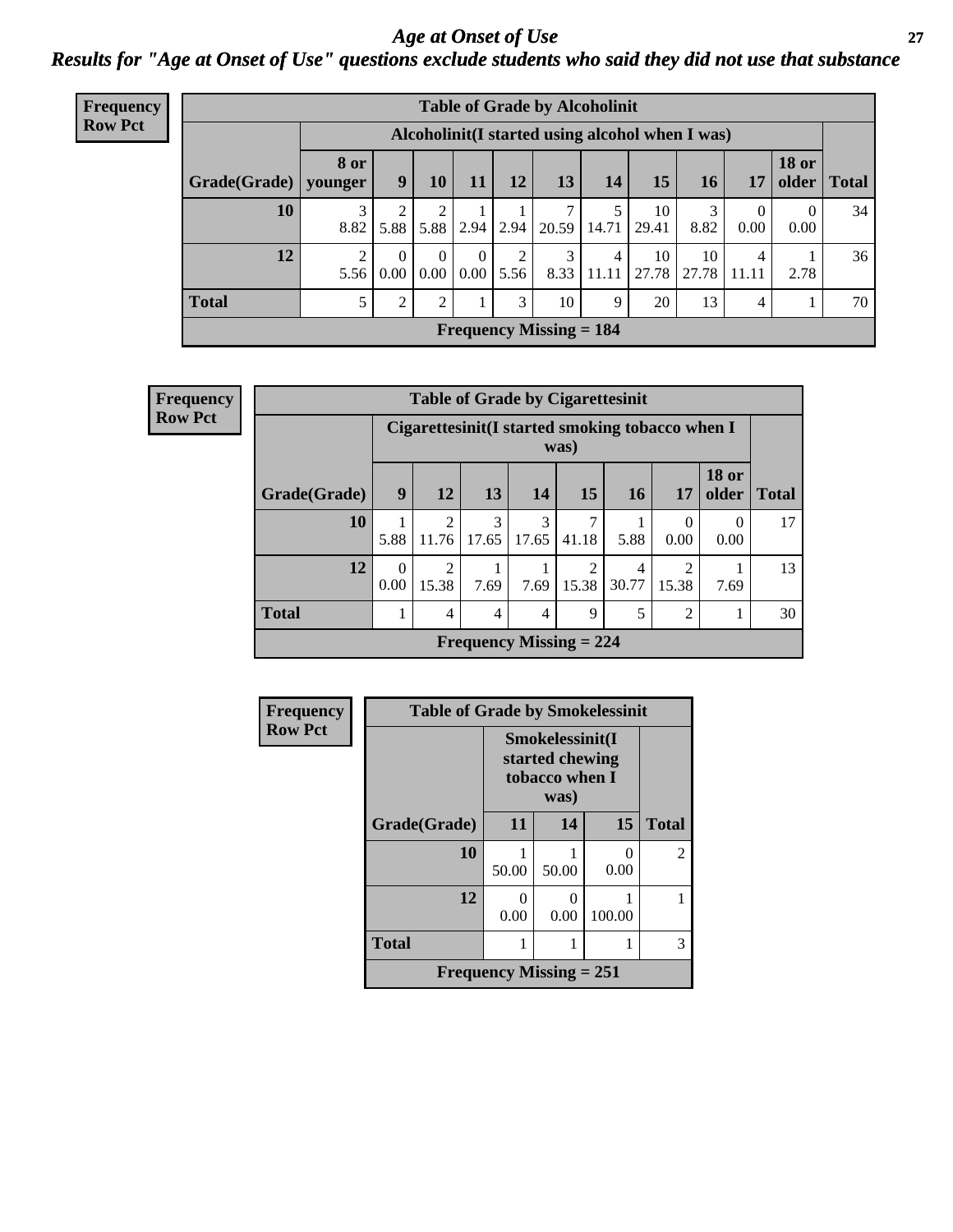#### *Age at Onset of Use* **28**

### *Results for "Age at Onset of Use" questions exclude students who said they did not use that substance*

| Frequency      |              | <b>Table of Grade by Marijuanainit</b> |                                                         |                         |            |                  |           |                       |              |  |
|----------------|--------------|----------------------------------------|---------------------------------------------------------|-------------------------|------------|------------------|-----------|-----------------------|--------------|--|
| <b>Row Pct</b> |              |                                        | Marijuanainit (I started using marijuana<br>when I was) |                         |            |                  |           |                       |              |  |
|                | Grade(Grade) | <b>12</b>                              | 13                                                      | 14                      | <b>15</b>  | <b>16</b>        | 17        | <b>18</b> or<br>older | <b>Total</b> |  |
|                | 10           | 4.76                                   | 5<br>23.81                                              | 7<br>33.33              | 6<br>28.57 | 2<br>9.52        | 0<br>0.00 | $\theta$<br>0.00      | 21           |  |
|                | 12           | 8.33                                   | $\overline{2}$<br>16.67                                 | $\mathfrak{D}$<br>16.67 | 5<br>41.67 | $\Omega$<br>0.00 | 8.33      | 8.33                  | 12           |  |
|                | <b>Total</b> | $\overline{2}$                         | ┑                                                       | 9                       | 11         | $\overline{2}$   |           |                       | 33           |  |
|                |              |                                        | Frequency Missing $= 221$                               |                         |            |                  |           |                       |              |  |

| Frequency      |                                |                                               | <b>Table of Grade by Cocaineinit</b> |                      |           |                |  |  |  |
|----------------|--------------------------------|-----------------------------------------------|--------------------------------------|----------------------|-----------|----------------|--|--|--|
| <b>Row Pct</b> |                                | Cocaineinit(I started<br>using cocaine when I |                                      |                      |           |                |  |  |  |
|                | Grade(Grade)                   | 10                                            | 11                                   | <b>15</b>            | <b>16</b> | <b>Total</b>   |  |  |  |
|                | 10                             | 50.00                                         | $\Omega$<br>0.00                     | 50.00                | 0.00      | $\overline{2}$ |  |  |  |
|                | 12                             | 0<br>0.00                                     | 50.00                                | $\mathbf{0}$<br>0.00 | 50.00     | $\overline{2}$ |  |  |  |
|                | <b>Total</b>                   |                                               |                                      |                      |           | 4              |  |  |  |
|                | <b>Frequency Missing = 250</b> |                                               |                                      |                      |           |                |  |  |  |

| <b>Frequency</b> | <b>Table of Grade by Inhalantsinit</b> |                  |                                                         |                |                                |       |       |              |  |  |
|------------------|----------------------------------------|------------------|---------------------------------------------------------|----------------|--------------------------------|-------|-------|--------------|--|--|
| <b>Row Pct</b>   |                                        |                  | Inhalantsinit (I started using<br>inhalants when I was) |                |                                |       |       |              |  |  |
|                  | Grade(Grade)                           | <b>10</b>        | <b>11</b>                                               | 13             | 14                             | 15    | 17    | <b>Total</b> |  |  |
|                  | 10                                     | 25.00            | 25.00                                                   | 25.00          | 25.00                          | 0.00  | 0.00  | 4            |  |  |
|                  | 12                                     | $\Omega$<br>0.00 | $\Omega$<br>0.00                                        | 33.33          | $\Omega$<br>0.00               | 33.33 | 33.33 | 3            |  |  |
|                  | <b>Total</b>                           |                  | 1                                                       | $\overline{c}$ |                                |       |       |              |  |  |
|                  |                                        |                  |                                                         |                | <b>Frequency Missing = 247</b> |       |       |              |  |  |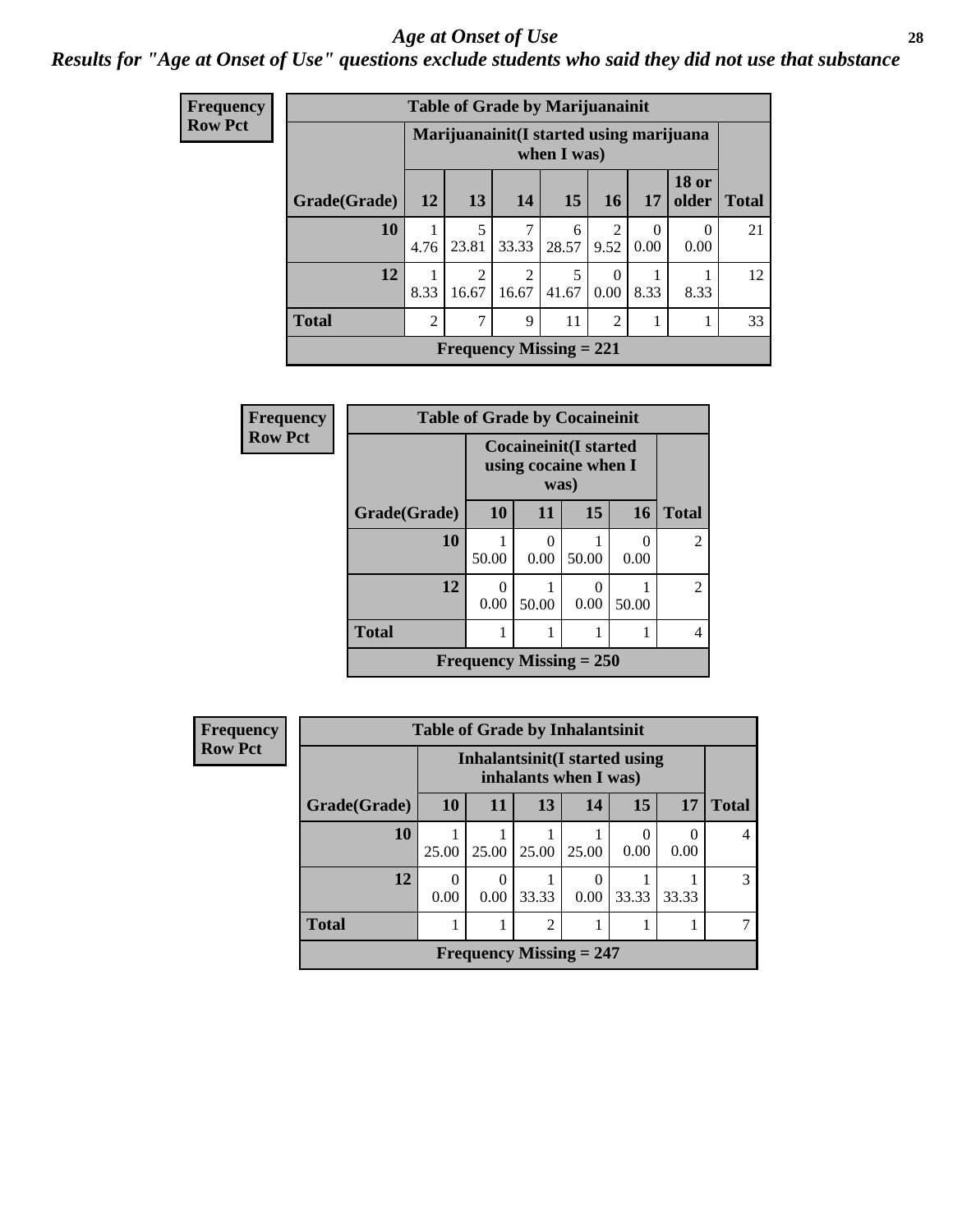#### *Age at Onset of Use* **29**

*Results for "Age at Onset of Use" questions exclude students who said they did not use that substance*

| Frequency      | <b>Table of Grade by Steroidsinit</b> |                                                            |       |                |  |  |  |  |
|----------------|---------------------------------------|------------------------------------------------------------|-------|----------------|--|--|--|--|
| <b>Row Pct</b> |                                       | Steroidsinit(I<br>started using<br>steroids when<br>I was) |       |                |  |  |  |  |
|                | Grade(Grade)                          | 10                                                         | 14    | <b>Total</b>   |  |  |  |  |
|                | 10                                    | 50.00                                                      | 50.00 | $\overline{2}$ |  |  |  |  |
|                | 12                                    | 0<br>٠                                                     | 0     | 0              |  |  |  |  |
|                | <b>Total</b>                          | 1                                                          |       | $\overline{2}$ |  |  |  |  |
|                | Frequency Missing $= 252$             |                                                            |       |                |  |  |  |  |

| <b>Frequency</b> | <b>Table of Grade by Ecstasyinit</b> |                                                       |                           |                |       |              |
|------------------|--------------------------------------|-------------------------------------------------------|---------------------------|----------------|-------|--------------|
| <b>Row Pct</b>   |                                      | <b>Ecstasyinit</b> (I started<br>using ecstasy when I |                           |                |       |              |
|                  | Grade(Grade)                         | 12                                                    | 15                        | 16             | 17    | <b>Total</b> |
|                  | 10                                   | 33.33                                                 | 33.33                     | 33.33          | 0.00  | 3            |
|                  | 12                                   | 0.00                                                  | 33.33                     | 33.33          | 33.33 | 3            |
|                  | <b>Total</b>                         |                                                       | $\overline{2}$            | $\overline{2}$ |       | 6            |
|                  |                                      |                                                       | Frequency Missing $= 248$ |                |       |              |

| <b>Frequency</b> | <b>Table of Grade by Methinit</b> |                                                                       |              |  |
|------------------|-----------------------------------|-----------------------------------------------------------------------|--------------|--|
| <b>Row Pct</b>   |                                   | <b>Methinit(I started</b><br>using<br>methamphetamines<br>when I was) |              |  |
|                  | Grade(Grade)                      | 15                                                                    | <b>Total</b> |  |
|                  | 10                                | 100.00                                                                |              |  |
|                  | 12                                | 0                                                                     |              |  |
|                  | <b>Total</b>                      |                                                                       |              |  |
|                  |                                   | <b>Frequency Missing = 253</b>                                        |              |  |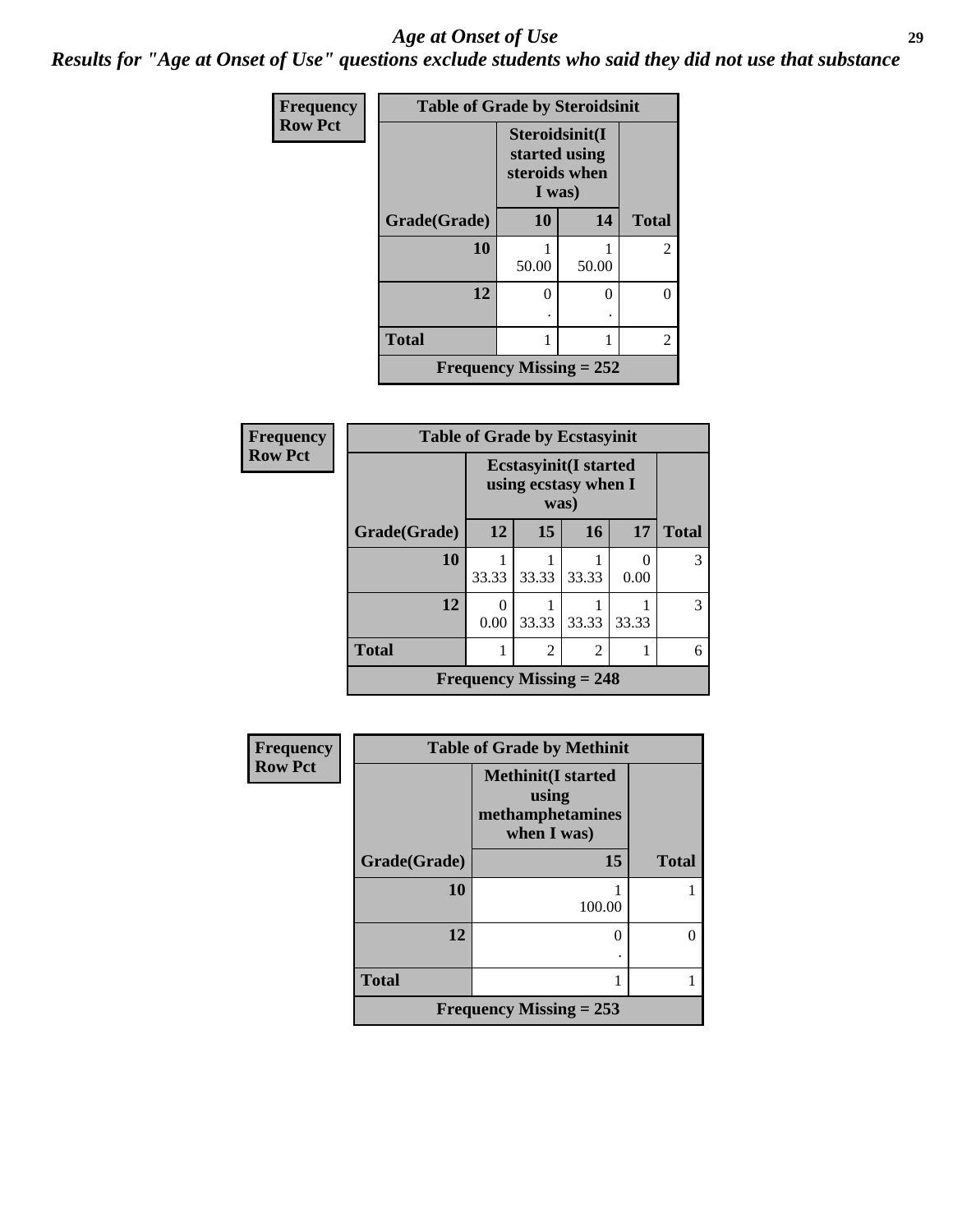#### Age at Onset of Use **30**

*Results for "Age at Onset of Use" questions exclude students who said they did not use that substance*

| <b>Frequency</b> | <b>Table of Grade by Hallucinogensinit</b> |                                                              |       |                           |                |
|------------------|--------------------------------------------|--------------------------------------------------------------|-------|---------------------------|----------------|
| <b>Row Pct</b>   |                                            | Hallucinogensinit(I<br>started using<br>hallucinogens when I |       |                           |                |
|                  | Grade(Grade)                               | 15                                                           | 16    | 17                        | <b>Total</b>   |
|                  | 10                                         | 50.00                                                        | 50.00 | $\mathbf{\Omega}$<br>0.00 | 2              |
|                  | 12                                         | 0<br>0.00                                                    | 50.00 | 50.00                     | $\overline{2}$ |
|                  | <b>Total</b>                               |                                                              | 2     |                           | 4              |
|                  | <b>Frequency Missing = 250</b>             |                                                              |       |                           |                |

| Frequency      | <b>Table of Grade by Prescriptioninit</b> |                                                                                                   |                |       |                           |                  |                |              |
|----------------|-------------------------------------------|---------------------------------------------------------------------------------------------------|----------------|-------|---------------------------|------------------|----------------|--------------|
| <b>Row Pct</b> |                                           | <b>Prescriptioninit(I started using</b><br>prescription drugs not prescribed to me<br>when I was) |                |       |                           |                  |                |              |
|                | Grade(Grade)   younger                    | 8 or                                                                                              | <b>11</b>      | 12    | 14                        | 15               | <b>16</b>      | <b>Total</b> |
|                | 10                                        | 2<br>33.33                                                                                        | 33.33          | 0.00  | 16.67                     | $\Omega$<br>0.00 | 16.67          | 6            |
|                | 12                                        | 20.00                                                                                             | 0.00           | 20.00 | 20.00                     | 20.00            | 20.00          | 5            |
|                | <b>Total</b>                              | 3                                                                                                 | $\overline{2}$ |       | $\overline{2}$            |                  | $\overline{2}$ | 11           |
|                |                                           |                                                                                                   |                |       | Frequency Missing $= 243$ |                  |                |              |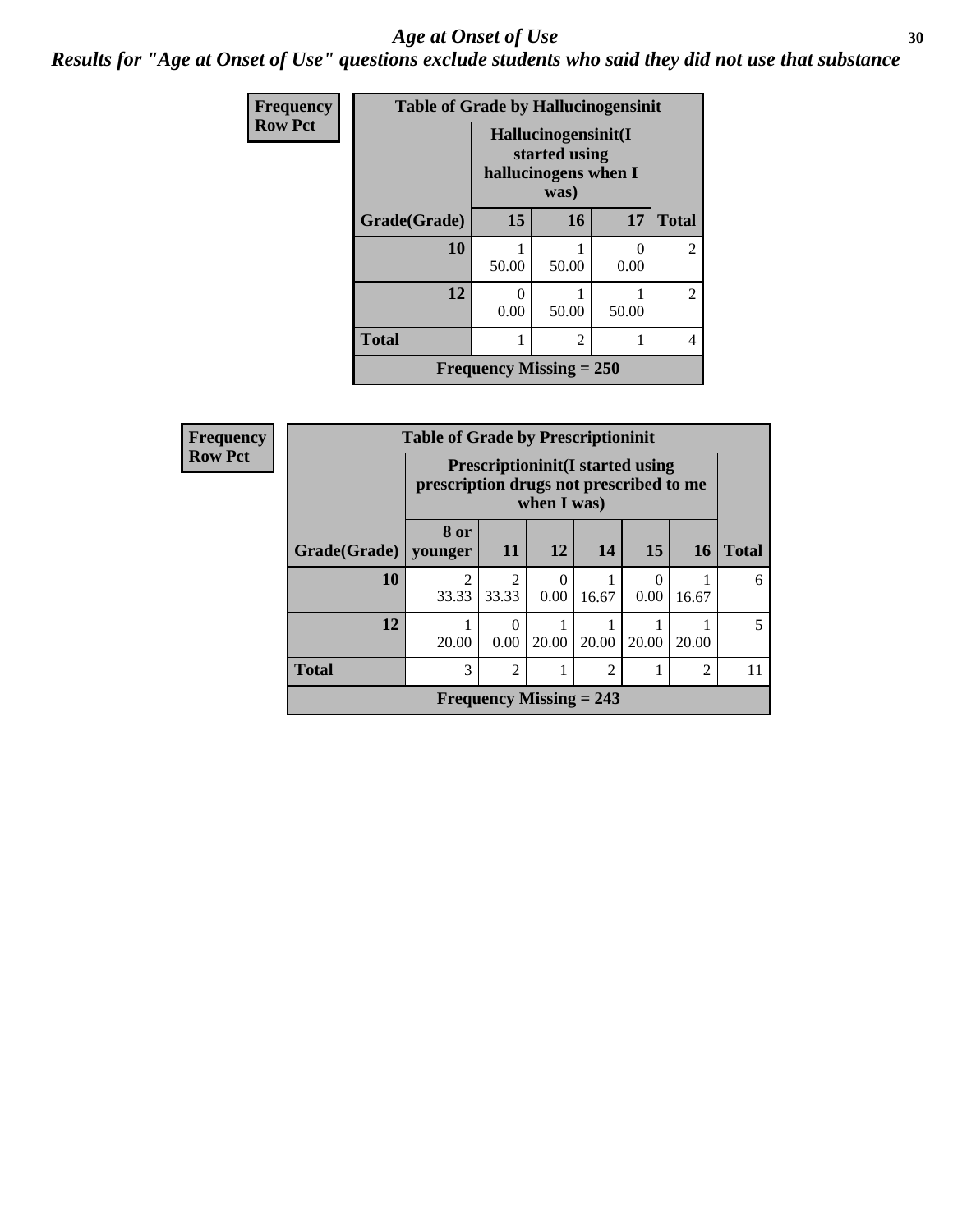| Frequency      | <b>Table of Alcoholharm by Grade</b>          |                    |             |              |
|----------------|-----------------------------------------------|--------------------|-------------|--------------|
| <b>Col Pct</b> | Alcoholharm(I<br>think alcohol is<br>harmful) | Grade(Grade)<br>10 | 12          | <b>Total</b> |
|                | <b>Strongly Agree</b>                         | 88<br>60.27        | 51<br>47.22 | 139          |
|                | <b>Somewhat Agree</b>                         | 34<br>23.29        | 34<br>31.48 | 68           |
|                | <b>Somewhat Disagree</b>                      | 16<br>10.96        | 18<br>16.67 | 34           |
|                | <b>Strongly Disagree</b>                      | 8<br>5.48          | 5<br>4.63   | 13           |
|                | <b>Total</b>                                  | 146                | 108         | 254          |

| <b>Table of Cigarettesharm by Grade</b>                  |                    |             |              |  |  |
|----------------------------------------------------------|--------------------|-------------|--------------|--|--|
| Cigarettesharm(I<br>think smoking<br>tobacco is harmful) | Grade(Grade)<br>10 | 12          | <b>Total</b> |  |  |
| <b>Strongly Agree</b>                                    | 119<br>81.51       | 90<br>83.33 | 209          |  |  |
| <b>Somewhat Agree</b>                                    | 17<br>11.64        | 9<br>8.33   | 26           |  |  |
| <b>Somewhat Disagree</b>                                 | 4<br>2.74          | 3<br>2.78   | 7            |  |  |
| <b>Strongly Disagree</b>                                 | 6<br>4.11          | 6<br>5.56   | 12           |  |  |
| <b>Total</b>                                             | 146                | 108         | 254          |  |  |

| Frequency      | <b>Table of Smokelessharm by Grade</b>                  |                    |             |              |  |
|----------------|---------------------------------------------------------|--------------------|-------------|--------------|--|
| <b>Col Pct</b> | Smokelessharm(I<br>think chewing<br>tobacco is harmful) | Grade(Grade)<br>10 | 12          | <b>Total</b> |  |
|                | <b>Strongly Agree</b>                                   | 126<br>86.30       | 92<br>85.19 | 218          |  |
|                | <b>Somewhat Agree</b>                                   | 9<br>6.16          | 8<br>7.41   | 17           |  |
|                | <b>Somewhat Disagree</b>                                | 3<br>2.05          | 3<br>2.78   | 6            |  |
|                | <b>Strongly Disagree</b>                                | 8<br>5.48          | 5<br>4.63   | 13           |  |
|                | <b>Total</b>                                            | 146                | 108         | 254          |  |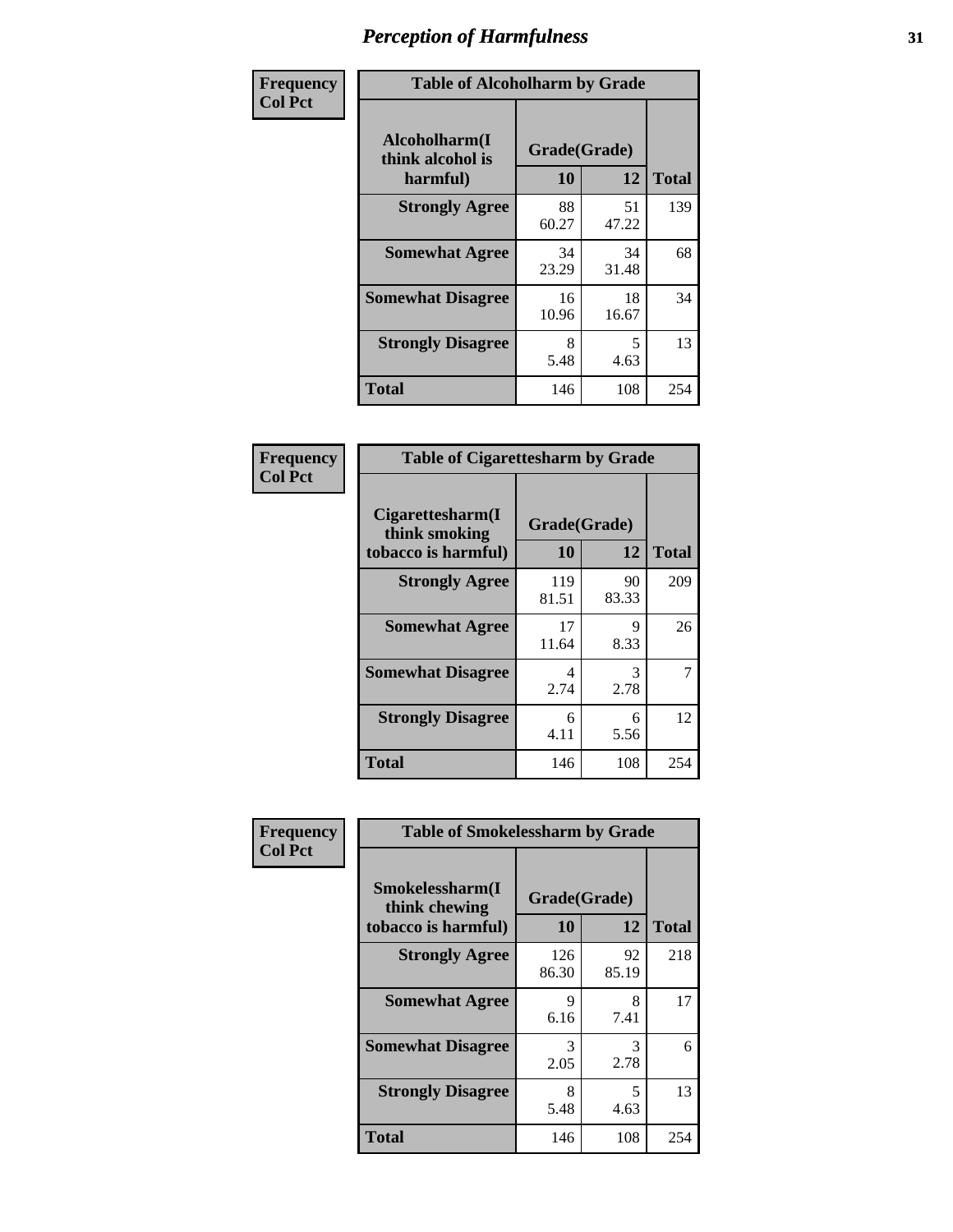| Frequency      | <b>Table of Marijuanaharm by Grade</b>            |                    |             |              |
|----------------|---------------------------------------------------|--------------------|-------------|--------------|
| <b>Col Pct</b> | Marijuanaharm(I<br>think marijuana is<br>harmful) | Grade(Grade)<br>10 | 12          | <b>Total</b> |
|                | <b>Strongly Agree</b>                             | 93<br>63.70        | 61<br>56.48 | 154          |
|                | <b>Somewhat Agree</b>                             | 23<br>15.75        | 17<br>15.74 | 40           |
|                | <b>Somewhat Disagree</b>                          | 14<br>9.59         | 14<br>12.96 | 28           |
|                | <b>Strongly Disagree</b>                          | 16<br>10.96        | 16<br>14.81 | 32           |
|                | <b>Total</b>                                      | 146                | 108         | 254          |

| <b>Table of Cocaineharm by Grade</b>          |                    |             |              |  |  |
|-----------------------------------------------|--------------------|-------------|--------------|--|--|
| Cocaineharm(I<br>think cocaine is<br>harmful) | Grade(Grade)<br>10 | 12          | <b>Total</b> |  |  |
| <b>Strongly Agree</b>                         | 126<br>86.30       | 99<br>91.67 | 225          |  |  |
| <b>Somewhat Agree</b>                         | 6<br>4.11          | 3<br>2.78   | 9            |  |  |
| <b>Somewhat Disagree</b>                      | 5<br>3.42          | 0.93        | 6            |  |  |
| <b>Strongly Disagree</b>                      | 9<br>6.16          | 5<br>4.63   | 14           |  |  |
| <b>Total</b>                                  | 146                | 108         | 254          |  |  |

| Frequency      | <b>Table of Inhalantsharm by Grade</b>             |                           |             |              |  |
|----------------|----------------------------------------------------|---------------------------|-------------|--------------|--|
| <b>Col Pct</b> | Inhalantsharm(I<br>think inhalants are<br>harmful) | Grade(Grade)<br><b>10</b> | 12          | <b>Total</b> |  |
|                | <b>Strongly Agree</b>                              | 123<br>84.25              | 95<br>87.96 | 218          |  |
|                | <b>Somewhat Agree</b>                              | 9<br>6.16                 | 6<br>5.56   | 15           |  |
|                | <b>Somewhat Disagree</b>                           | 3<br>2.05                 | 0.93        | 4            |  |
|                | <b>Strongly Disagree</b>                           | 11<br>7.53                | 6<br>5.56   | 17           |  |
|                | <b>Total</b>                                       | 146                       | 108         | 254          |  |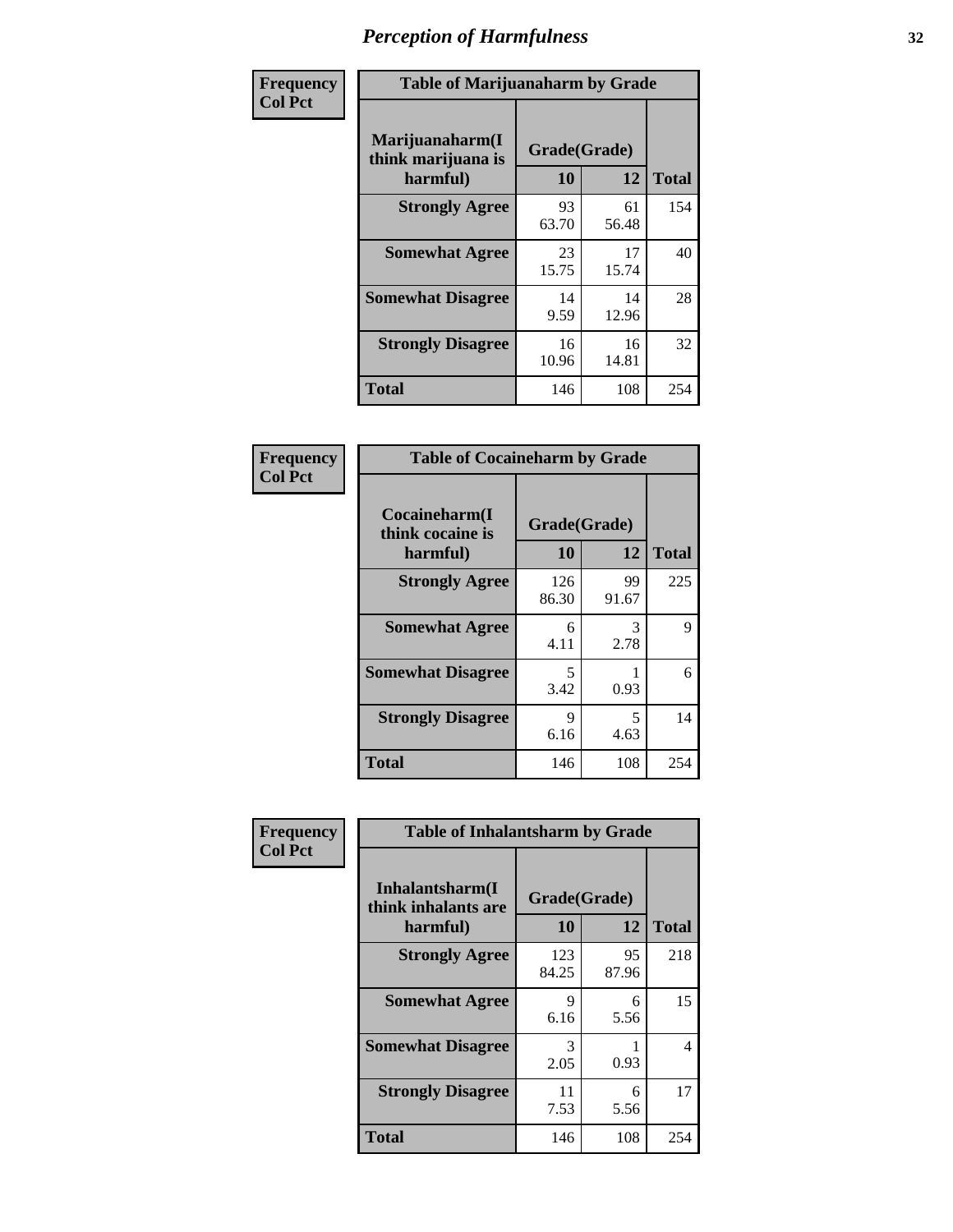| Frequency      | <b>Table of Steroidsharm by Grade</b>            |                    |             |              |
|----------------|--------------------------------------------------|--------------------|-------------|--------------|
| <b>Col Pct</b> | Steroidsharm(I<br>think steroids are<br>harmful) | Grade(Grade)<br>10 | 12          | <b>Total</b> |
|                | <b>Strongly Agree</b>                            | 122<br>83.56       | 90<br>83.33 | 212          |
|                | <b>Somewhat Agree</b>                            | 12<br>8.22         | 11<br>10.19 | 23           |
|                | <b>Somewhat Disagree</b>                         | 3<br>2.05          | 0.93        | 4            |
|                | <b>Strongly Disagree</b>                         | 9<br>6.16          | 6<br>5.56   | 15           |
|                | <b>Total</b>                                     | 146                | 108         | 254          |

| <b>Table of Ecstasyharm by Grade</b>          |                    |             |              |  |  |
|-----------------------------------------------|--------------------|-------------|--------------|--|--|
| Ecstasyharm(I<br>think ecstasy is<br>harmful) | Grade(Grade)<br>10 | 12          | <b>Total</b> |  |  |
| <b>Strongly Agree</b>                         | 130<br>89.04       | 87<br>80.56 | 217          |  |  |
| <b>Somewhat Agree</b>                         | 5<br>3.42          | 8<br>7.41   | 13           |  |  |
| <b>Somewhat Disagree</b>                      | 3<br>2.05          | 8<br>7.41   | 11           |  |  |
| <b>Strongly Disagree</b>                      | 8<br>5.48          | 5<br>4.63   | 13           |  |  |
| Total                                         | 146                | 108         | 254          |  |  |

| Frequency      | <b>Table of Methharm by Grade</b>                            |                    |             |              |
|----------------|--------------------------------------------------------------|--------------------|-------------|--------------|
| <b>Col Pct</b> | <b>Methharm</b> (I think<br>methamphetamines<br>are harmful) | Grade(Grade)<br>10 | 12          | <b>Total</b> |
|                | <b>Strongly Agree</b>                                        | 130<br>89.04       | 98<br>90.74 | 228          |
|                | <b>Somewhat Agree</b>                                        | 5<br>3.42          | 4<br>3.70   | 9            |
|                | <b>Somewhat Disagree</b>                                     | 2<br>1.37          | 0.93        | 3            |
|                | <b>Strongly Disagree</b>                                     | 9<br>6.16          | 5<br>4.63   | 14           |
|                | <b>Total</b>                                                 | 146                | 108         | 254          |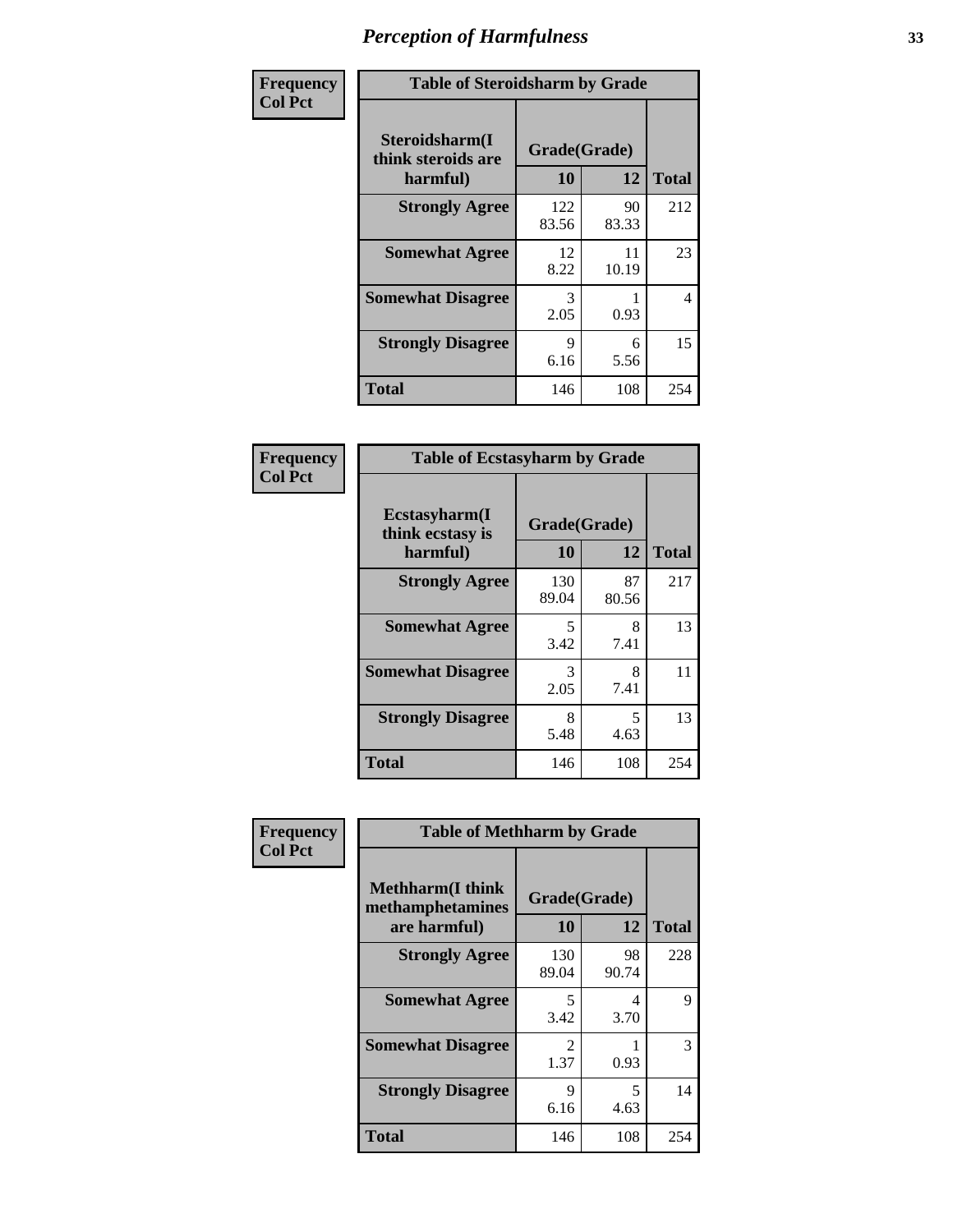| Frequency | <b>Table of Hallucinogensharm by Grade</b>                 |                    |                                  |              |
|-----------|------------------------------------------------------------|--------------------|----------------------------------|--------------|
| Col Pct   | Hallucinogensharm(I<br>think hallucinogens<br>are harmful) | Grade(Grade)<br>10 | 12                               | <b>Total</b> |
|           | <b>Strongly Agree</b>                                      | 127<br>86.99       | 86<br>79.63                      | 213          |
|           | <b>Somewhat Agree</b>                                      | 4.79               | 10<br>9.26                       | 17           |
|           | <b>Somewhat Disagree</b>                                   | 4<br>2.74          | $\overline{\phantom{0}}$<br>4.63 | 9            |
|           | <b>Strongly Disagree</b>                                   | 8<br>5.48          | 7<br>6.48                        | 15           |
|           | <b>Total</b>                                               | 146                | 108                              | 254          |

| <b>Table of Prescriptionharm by Grade</b>                                         |              |             |              |  |  |
|-----------------------------------------------------------------------------------|--------------|-------------|--------------|--|--|
| <b>Prescriptionharm</b> (I<br>think prescription<br>drugs not<br>prescribed to me | Grade(Grade) | 12          |              |  |  |
| are harmful)                                                                      | 10           |             | <b>Total</b> |  |  |
| <b>Strongly Agree</b>                                                             | 108<br>73.97 | 79<br>73.15 | 187          |  |  |
| <b>Somewhat Agree</b>                                                             | 15<br>10.27  | 12<br>11.11 | 27           |  |  |
| <b>Somewhat Disagree</b>                                                          | 8<br>5.48    | 11<br>10.19 | 19           |  |  |
| <b>Strongly Disagree</b>                                                          | 15<br>10.27  | 6<br>5.56   | 21           |  |  |
| <b>Total</b>                                                                      | 146          | 108         | 254          |  |  |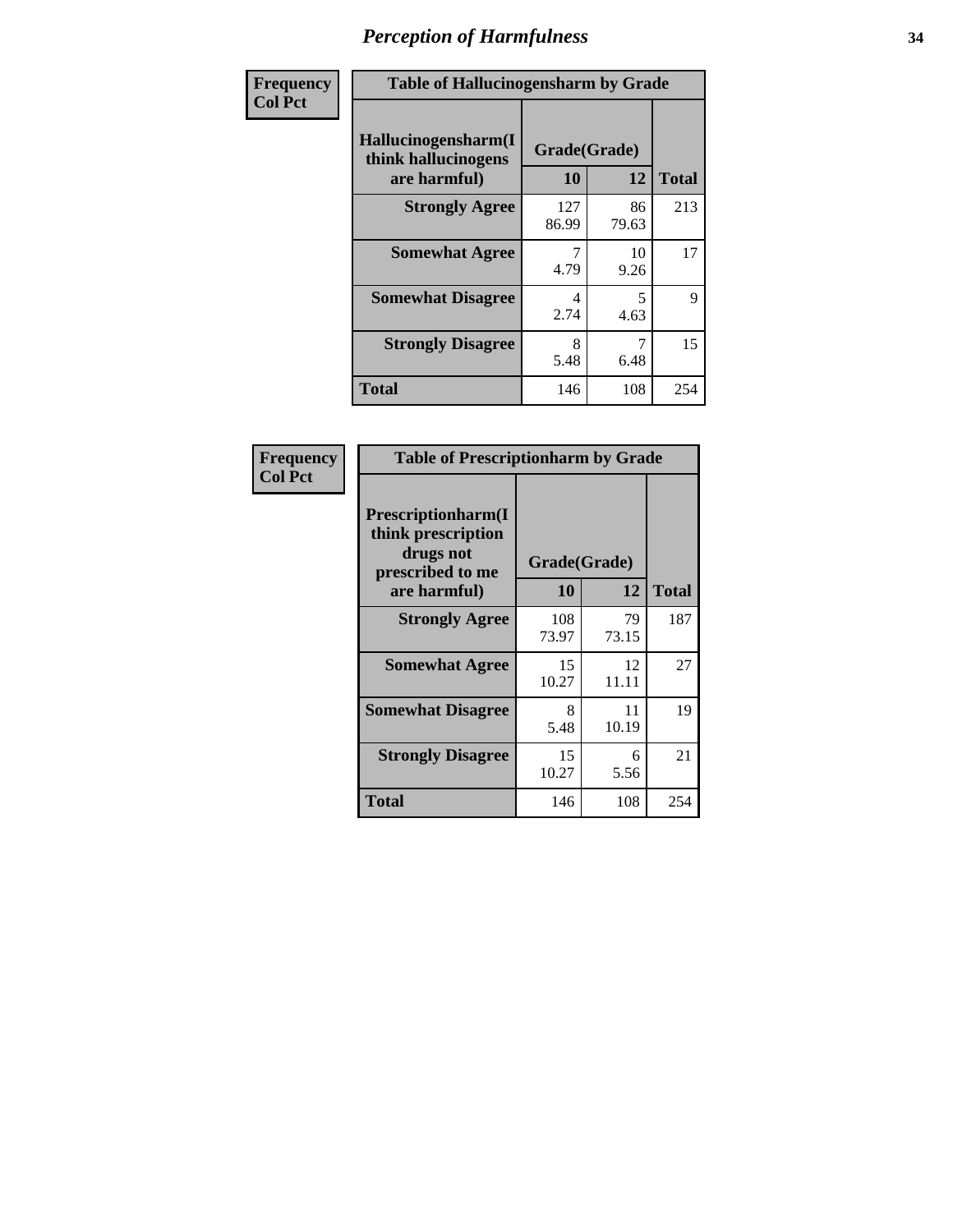# *Disapproval by Adults* **35**

| Frequency      | <b>Table of Alcoholadult by Grade</b>                         |                    |             |              |
|----------------|---------------------------------------------------------------|--------------------|-------------|--------------|
| <b>Col Pct</b> | Alcoholadult(Adults<br>would disapprove if<br>I used alcohol) | Grade(Grade)<br>10 | 12          | <b>Total</b> |
|                | <b>Strongly Agree</b>                                         | 90<br>61.64        | 53<br>49.07 | 143          |
|                | <b>Somewhat Agree</b>                                         | 33<br>22.60        | 36<br>33.33 | 69           |
|                | <b>Somewhat Disagree</b>                                      | 14<br>9.59         | 10<br>9.26  | 24           |
|                | <b>Strongly Disagree</b>                                      | 9<br>6.16          | 9<br>8.33   | 18           |
|                | <b>Total</b>                                                  | 146                | 108         | 254          |

| <b>Table of Tobaccoadult by Grade</b>                                 |                    |              |     |  |  |
|-----------------------------------------------------------------------|--------------------|--------------|-----|--|--|
| <b>Tobaccoadult</b> (Adults<br>would disapprove if<br>I used tobacco) | Grade(Grade)<br>10 | <b>Total</b> |     |  |  |
| <b>Strongly Agree</b>                                                 | 125<br>85.62       | 79<br>73.15  | 204 |  |  |
| <b>Somewhat Agree</b>                                                 | 10<br>6.85         | 13<br>12.04  | 23  |  |  |
| <b>Somewhat Disagree</b>                                              | 6<br>4.11          | 9<br>8.33    | 15  |  |  |
| <b>Strongly Disagree</b>                                              | 5<br>3.42          | 7<br>6.48    | 12  |  |  |
| <b>Total</b>                                                          | 146                | 108          | 254 |  |  |

| Frequency      | <b>Table of Marijuanaadult by Grade</b>                           |                    |             |              |
|----------------|-------------------------------------------------------------------|--------------------|-------------|--------------|
| <b>Col Pct</b> | Marijuanaadult(Adults<br>would disapprove if I<br>used marijuana) | Grade(Grade)<br>10 | 12          | <b>Total</b> |
|                | <b>Strongly Agree</b>                                             | 127<br>86.99       | 87<br>80.56 | 214          |
|                | <b>Somewhat Agree</b>                                             | 10<br>6.85         | 10<br>9.26  | 20           |
|                | <b>Somewhat Disagree</b>                                          | 4<br>2.74          | 5<br>4.63   | 9            |
|                | <b>Strongly Disagree</b>                                          | 5<br>3.42          | 6<br>5.56   | 11           |
|                | <b>Total</b>                                                      | 146                | 108         | 254          |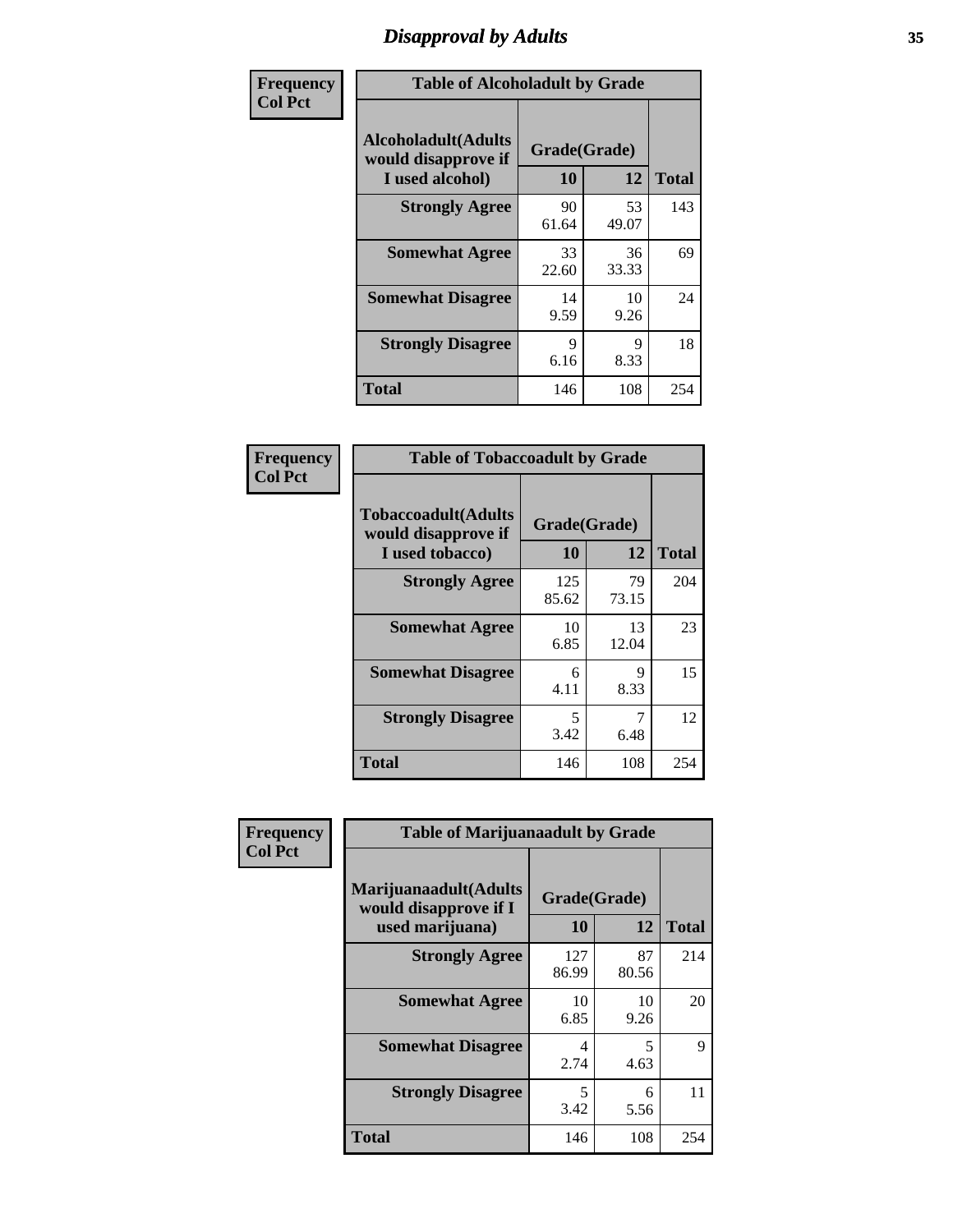### *Disapproval by Adults* **36**

| <b>Frequency</b> | <b>Table of Otherdrugadult by Grade</b>                                     |                        |             |              |
|------------------|-----------------------------------------------------------------------------|------------------------|-------------|--------------|
| <b>Col Pct</b>   | <b>Otherdrugadult</b> (Adults<br>would disapprove if I<br>used other drugs) | Grade(Grade)<br>10     | 12          | <b>Total</b> |
|                  | <b>Strongly Agree</b>                                                       | 131<br>89.73           | 95<br>87.96 | 226          |
|                  | <b>Somewhat Agree</b>                                                       | 6<br>4.11              | 3<br>2.78   | 9            |
|                  | <b>Somewhat Disagree</b>                                                    | $\mathfrak{D}$<br>1.37 | 3<br>2.78   | 5            |
|                  | <b>Strongly Disagree</b>                                                    | 4.79                   | 6.48        | 14           |
|                  | <b>Total</b>                                                                | 146                    | 108         | 254          |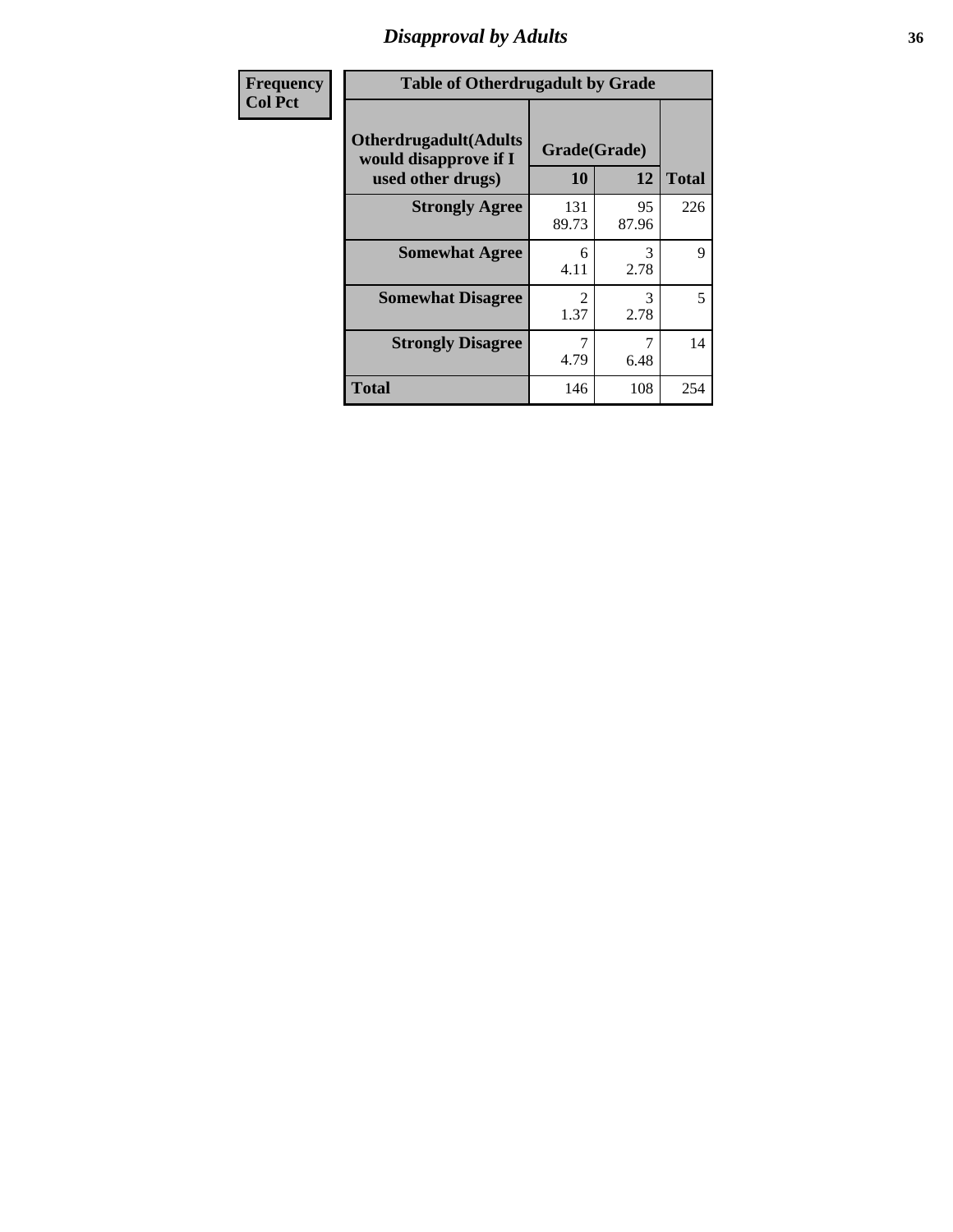# *Disapproval by Peers* **37**

| Frequency      | <b>Table of Alcoholpeer by Grade</b>                    |              |             |              |  |
|----------------|---------------------------------------------------------|--------------|-------------|--------------|--|
| <b>Col Pct</b> | Alcoholpeer(My<br>friends would<br>disapprove if I used | Grade(Grade) |             |              |  |
|                | alcohol)                                                | 10           | 12          | <b>Total</b> |  |
|                | <b>Strongly Agree</b>                                   | 45<br>30.82  | 23<br>21.30 | 68           |  |
|                | <b>Somewhat Agree</b>                                   | 45<br>30.82  | 21<br>19.44 | 66           |  |
|                | <b>Somewhat Disagree</b>                                | 25<br>17.12  | 33<br>30.56 | 58           |  |
|                | <b>Strongly Disagree</b>                                | 31<br>21.23  | 31<br>28.70 | 62           |  |
|                | Total                                                   | 146          | 108         | 254          |  |

| Frequency      | <b>Table of Tobaccopeer by Grade</b>                                |                    |             |              |
|----------------|---------------------------------------------------------------------|--------------------|-------------|--------------|
| <b>Col Pct</b> | Tobaccopeer(My<br>friends would<br>disapprove if I used<br>tobacco) | Grade(Grade)<br>10 | 12          | <b>Total</b> |
|                | <b>Strongly Agree</b>                                               | 69<br>47.26        | 46<br>42.59 | 115          |
|                | <b>Somewhat Agree</b>                                               | 31<br>21.23        | 26<br>24.07 | 57           |
|                | <b>Somewhat Disagree</b>                                            | 29<br>19.86        | 12<br>11.11 | 41           |
|                | <b>Strongly Disagree</b>                                            | 17<br>11.64        | 24<br>22.22 | 41           |
|                | Total                                                               | 146                | 108         | 254          |

| Frequency      | <b>Table of Marijuanapeer by Grade</b>                    |              |             |              |
|----------------|-----------------------------------------------------------|--------------|-------------|--------------|
| <b>Col Pct</b> | Marijuanapeer(My<br>friends would<br>disapprove if I used | Grade(Grade) |             |              |
|                | marijuana)                                                | 10           | 12          | <b>Total</b> |
|                | <b>Strongly Agree</b>                                     | 57<br>39.04  | 38<br>35.19 | 95           |
|                | <b>Somewhat Agree</b>                                     | 33<br>22.60  | 24<br>22.22 | 57           |
|                | <b>Somewhat Disagree</b>                                  | 21<br>14.38  | 17<br>15.74 | 38           |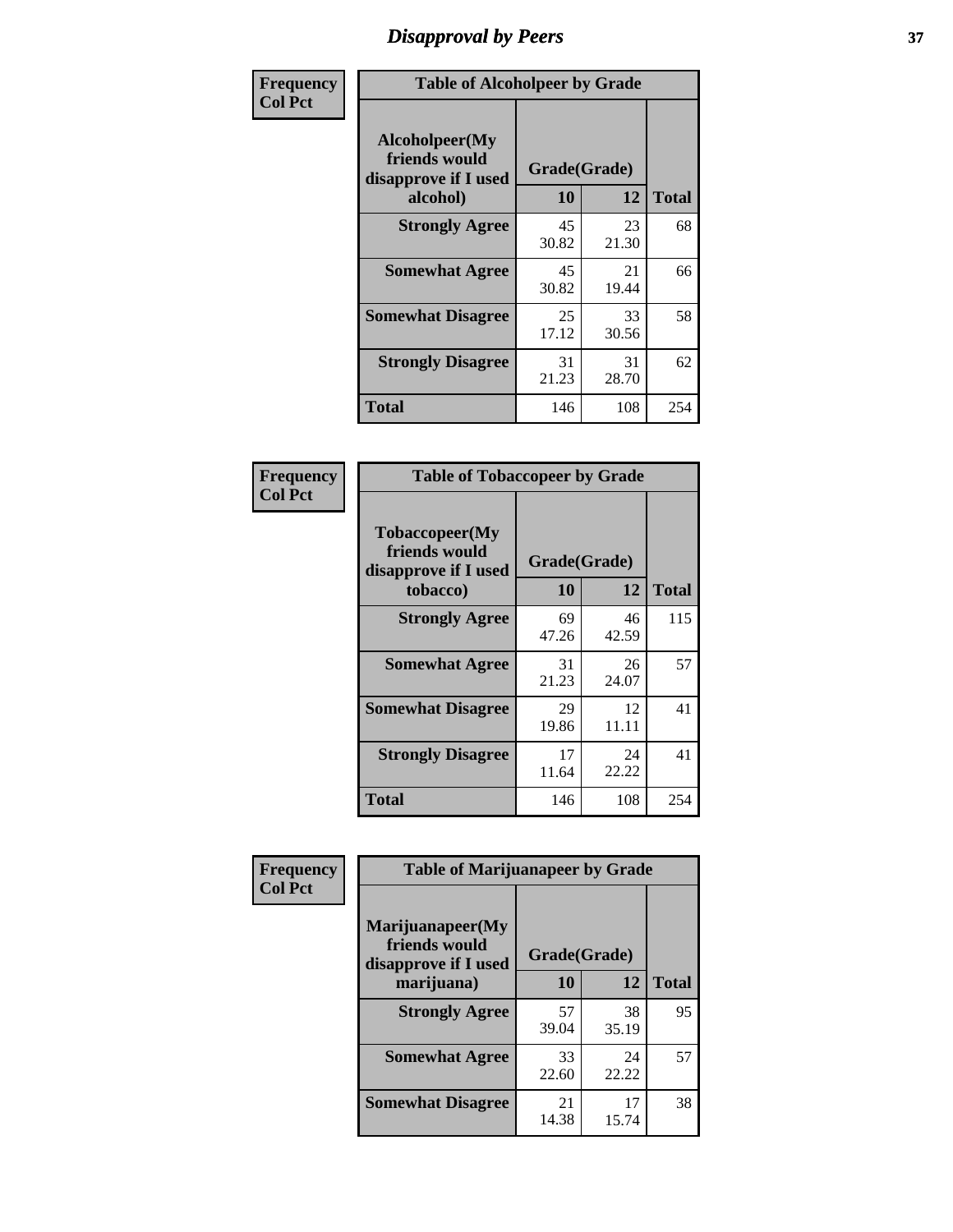# *Disapproval by Peers* **38**

| <b>Frequency</b> | <b>Table of Marijuanapeer by Grade</b>                                  |                           |             |              |  |
|------------------|-------------------------------------------------------------------------|---------------------------|-------------|--------------|--|
| <b>Col Pct</b>   | Marijuanapeer(My<br>friends would<br>disapprove if I used<br>marijuana) | Grade(Grade)<br><b>10</b> | 12          | <b>Total</b> |  |
|                  | <b>Strongly Disagree</b>                                                | 35<br>23.97               | 29<br>26.85 | 64           |  |
|                  | <b>Total</b>                                                            | 146                       | 108         | 254          |  |

| <b>Frequency</b> | <b>Table of Otherdrugpeer by Grade</b>                                    |                           |             |              |
|------------------|---------------------------------------------------------------------------|---------------------------|-------------|--------------|
| <b>Col Pct</b>   | Otherdrugpeer(My<br>friends would<br>disapprove if I used<br>other drugs) | Grade(Grade)<br><b>10</b> | 12          | <b>Total</b> |
|                  |                                                                           |                           |             |              |
|                  | <b>Strongly Agree</b>                                                     | 82<br>56.16               | 55<br>50.93 | 137          |
|                  | <b>Somewhat Agree</b>                                                     | 26<br>17.81               | 25<br>23.15 | 51           |
|                  | <b>Somewhat Disagree</b>                                                  | 17<br>11.64               | 9<br>8.33   | 26           |
|                  | <b>Strongly Disagree</b>                                                  | 21<br>14.38               | 19<br>17.59 | 40           |
|                  | <b>Total</b>                                                              | 146                       | 108         | 254          |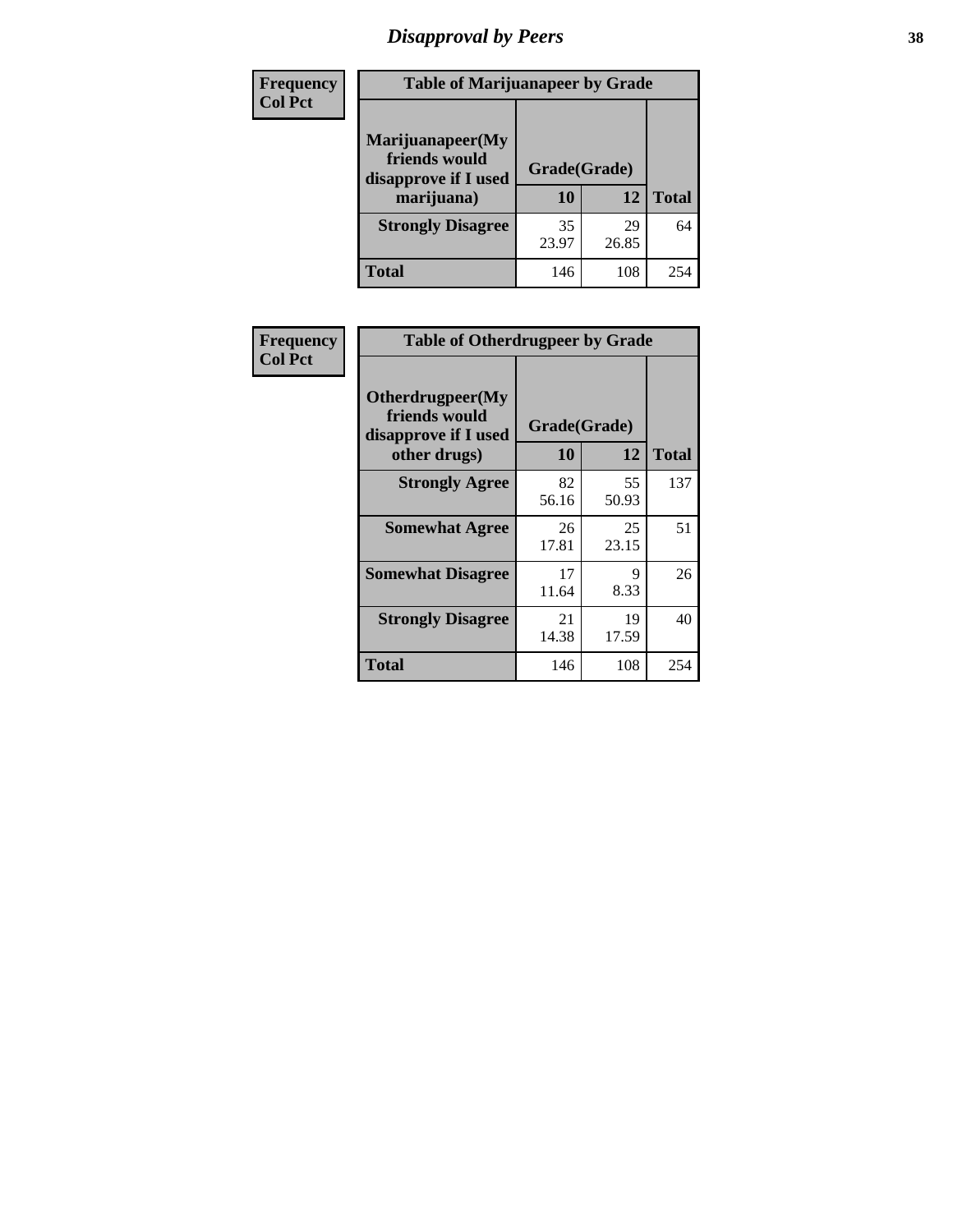| Frequency<br><b>Col Pct</b> | <b>Table of Alcohollocation1 by Grade</b>      |             |             |              |
|-----------------------------|------------------------------------------------|-------------|-------------|--------------|
|                             | Grade(Grade)<br><b>Alcohollocation1(Places</b> |             |             |              |
|                             | <b>Friends Use Alcohol)</b>                    | 10          | 12          | <b>Total</b> |
|                             |                                                | 85<br>58.22 | 74<br>68.52 | 159          |
|                             | Do Not Use                                     | 61<br>41.78 | 34<br>31.48 | 95           |
|                             | <b>Total</b>                                   | 146         | 108         | 254          |

| Frequency      | <b>Table of Alcohollocation2 by Grade</b>                     |                    |             |              |
|----------------|---------------------------------------------------------------|--------------------|-------------|--------------|
| <b>Col Pct</b> | <b>Alcohollocation2(Places</b><br><b>Friends Use Alcohol)</b> | Grade(Grade)<br>10 | 12          | <b>Total</b> |
|                |                                                               |                    |             |              |
|                |                                                               | 93<br>63.70        | 50<br>46.30 | 143          |
|                | Home                                                          | 53<br>36.30        | 58<br>53.70 | 111          |
|                | Total                                                         | 146                | 108         | 254          |

| <b>Frequency</b> | <b>Table of Alcohollocation 3 by Grade</b> |              |              |              |
|------------------|--------------------------------------------|--------------|--------------|--------------|
| <b>Col Pct</b>   | <b>Alcohollocation3(Places</b>             | Grade(Grade) |              |              |
|                  | <b>Friends Use Alcohol)</b>                | <b>10</b>    | 12           | <b>Total</b> |
|                  |                                            | 139<br>95.21 | 105<br>97.22 | 244          |
|                  | <b>School</b>                              | 4.79         | 3<br>2.78    | 10           |
|                  | <b>Total</b>                               | 146          | 108          | 254          |

| <b>Frequency</b> | <b>Table of Alcohollocation4 by Grade</b>      |              |             |              |  |
|------------------|------------------------------------------------|--------------|-------------|--------------|--|
| <b>Col Pct</b>   | Grade(Grade)<br><b>Alcohollocation4(Places</b> |              |             |              |  |
|                  | <b>Friends Use Alcohol)</b>                    | 10           | 12          | <b>Total</b> |  |
|                  |                                                | 137<br>93.84 | 98<br>90.74 | 235          |  |
|                  | Car                                            | 9<br>6.16    | 10<br>9.26  | 19           |  |
|                  | <b>Total</b>                                   | 146          | 108         | 254          |  |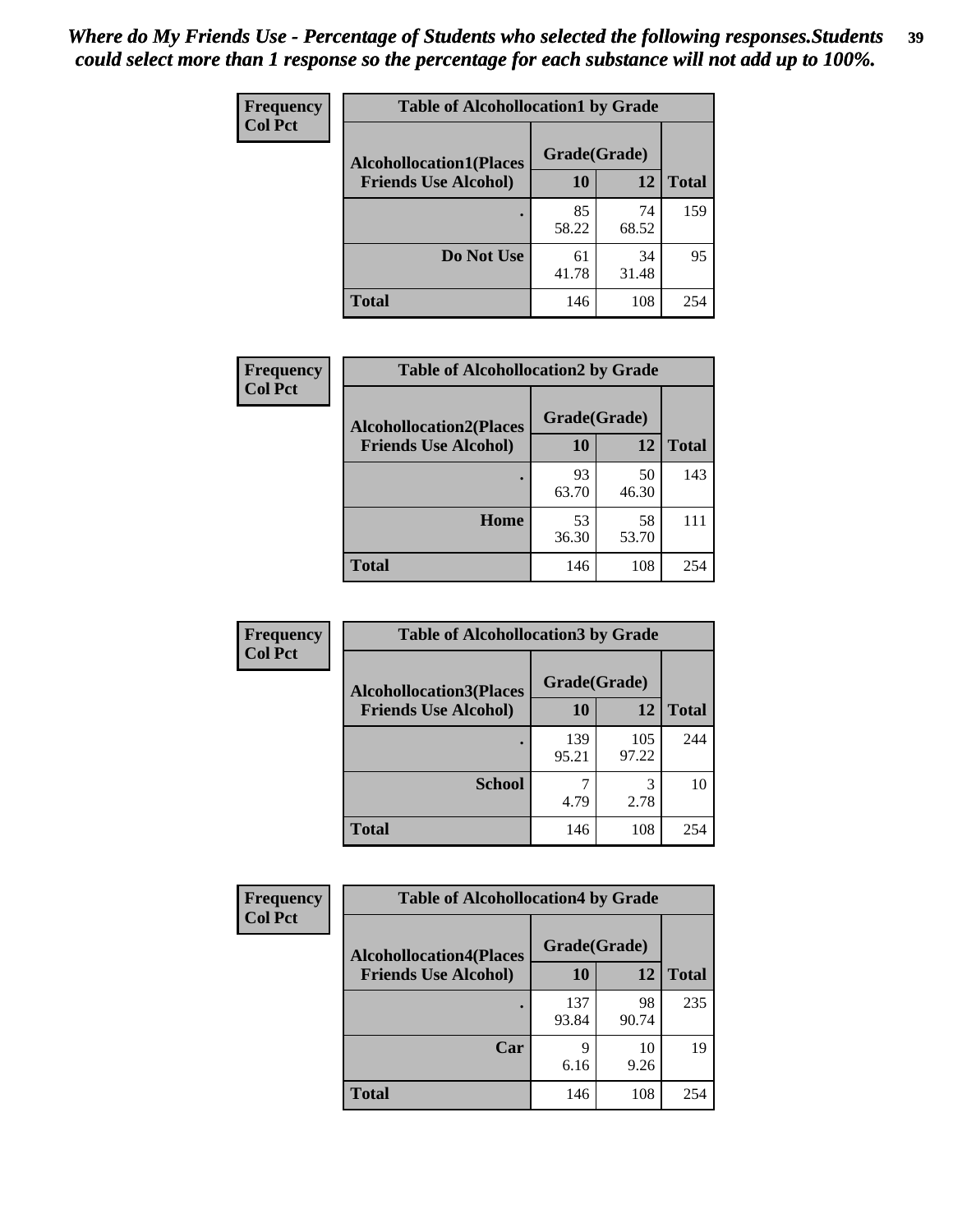| Frequency<br><b>Col Pct</b> | <b>Table of Alcohollocation5 by Grade</b>      |             |             |              |  |
|-----------------------------|------------------------------------------------|-------------|-------------|--------------|--|
|                             | Grade(Grade)<br><b>Alcohollocation5(Places</b> |             |             |              |  |
|                             | <b>Friends Use Alcohol)</b>                    | 10          | 12          | <b>Total</b> |  |
|                             |                                                | 90<br>61.64 | 54<br>50.00 | 144          |  |
|                             | <b>Friend's House</b>                          | 56<br>38.36 | 54<br>50.00 | 110          |  |
|                             | <b>Total</b>                                   | 146         | 108         | 254          |  |

| <b>Frequency</b> | <b>Table of Alcohollocation6 by Grade</b>                     |                    |             |              |
|------------------|---------------------------------------------------------------|--------------------|-------------|--------------|
| <b>Col Pct</b>   | <b>Alcohollocation6(Places</b><br><b>Friends Use Alcohol)</b> | Grade(Grade)<br>10 | 12          | <b>Total</b> |
|                  |                                                               |                    |             |              |
|                  |                                                               | 113<br>77.40       | 78<br>72.22 | 191          |
|                  | <b>Other</b>                                                  | 33<br>22.60        | 30<br>27.78 | 63           |
|                  | <b>Total</b>                                                  | 146                | 108         | 254          |

| Frequency      | <b>Table of Tobaccolocation1 by Grade</b> |              |             |              |
|----------------|-------------------------------------------|--------------|-------------|--------------|
| <b>Col Pct</b> | <b>Tobaccolocation1(Places</b>            | Grade(Grade) |             |              |
|                | <b>Friends Use Tobacco)</b>               | 10           | 12          | <b>Total</b> |
|                |                                           | 58<br>39.73  | 45<br>41.67 | 103          |
|                | Do Not Use                                | 88<br>60.27  | 63<br>58.33 | 151          |
|                | <b>Total</b>                              | 146          | 108         | 254          |

| Frequency      | <b>Table of Tobaccolocation2 by Grade</b> |              |             |              |  |
|----------------|-------------------------------------------|--------------|-------------|--------------|--|
| <b>Col Pct</b> | <b>Tobaccolocation2(Places</b>            | Grade(Grade) |             |              |  |
|                | <b>Friends Use Tobacco)</b>               | 10           | 12          | <b>Total</b> |  |
|                |                                           | 123<br>84.25 | 75<br>69.44 | 198          |  |
|                | Home                                      | 23<br>15.75  | 33<br>30.56 | 56           |  |
|                | <b>Total</b>                              | 146          | 108         | 254          |  |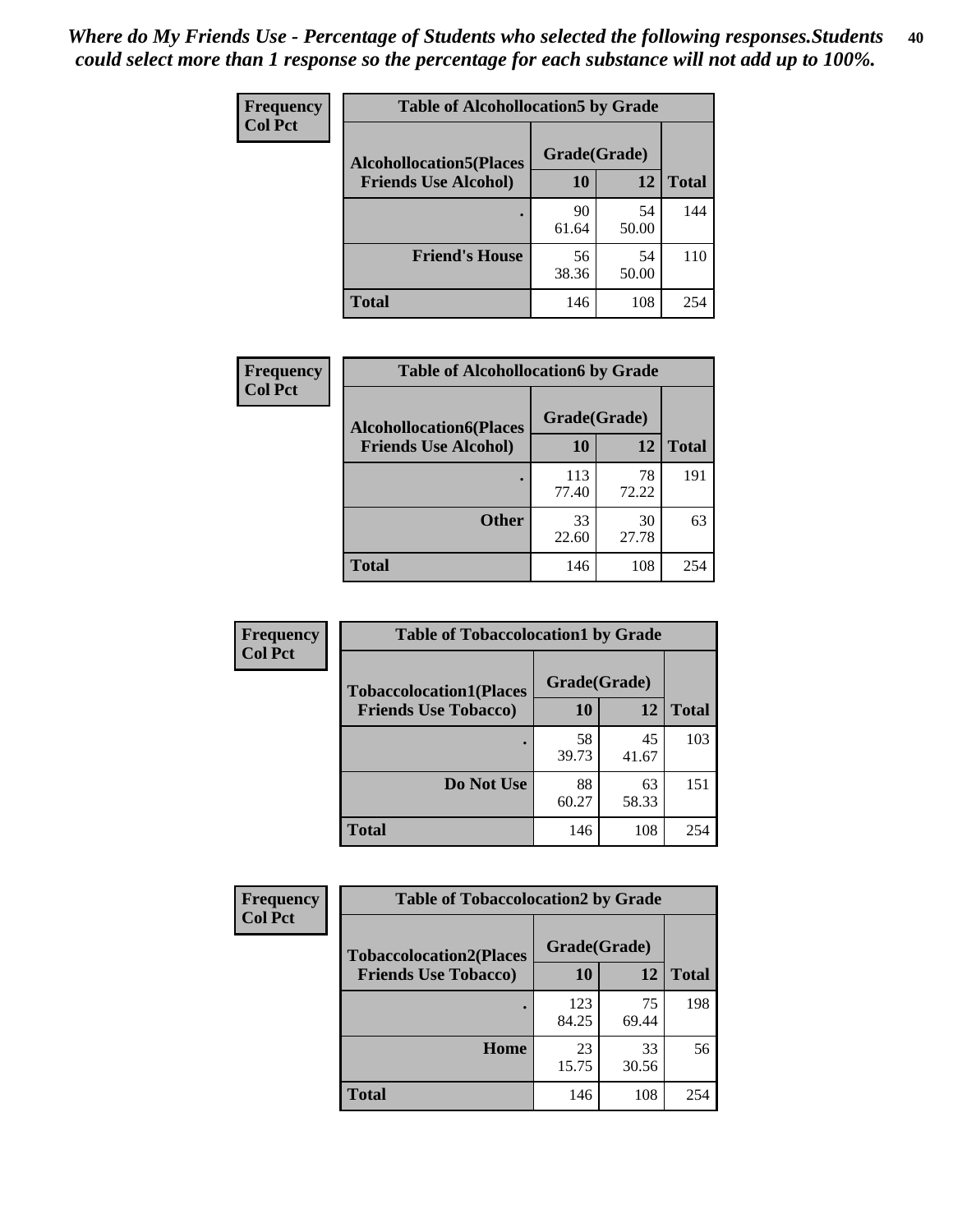| Frequency      | <b>Table of Tobaccolocation 3 by Grade</b> |              |             |              |  |
|----------------|--------------------------------------------|--------------|-------------|--------------|--|
| <b>Col Pct</b> | <b>Tobaccolocation3(Places</b>             | Grade(Grade) |             |              |  |
|                | <b>Friends Use Tobacco)</b>                | 10           | 12          | <b>Total</b> |  |
|                |                                            | 132<br>90.41 | 96<br>88.89 | 228          |  |
|                | <b>School</b>                              | 14<br>9.59   | 12<br>11 11 | 26           |  |
|                | <b>Total</b>                               | 146          | 108         | 254          |  |

| Frequency      | <b>Table of Tobaccolocation4 by Grade</b> |              |             |              |
|----------------|-------------------------------------------|--------------|-------------|--------------|
| <b>Col Pct</b> | <b>Tobaccolocation4(Places</b>            | Grade(Grade) |             |              |
|                | <b>Friends Use Tobacco)</b>               | 10           | 12          | <b>Total</b> |
|                |                                           | 124<br>84.93 | 76<br>70.37 | 200          |
|                | Car                                       | 22<br>15.07  | 32<br>29.63 | 54           |
|                | <b>Total</b>                              | 146          | 108         | 254          |

 $\overline{\phantom{a}}$ 

| Frequency      | <b>Table of Tobaccolocation5 by Grade</b> |              |             |              |
|----------------|-------------------------------------------|--------------|-------------|--------------|
| <b>Col Pct</b> | <b>Tobaccolocation5(Places</b>            | Grade(Grade) |             |              |
|                | <b>Friends Use Tobacco)</b>               | 10           | 12          | <b>Total</b> |
|                |                                           | 114<br>78.08 | 76<br>70.37 | 190          |
|                | <b>Friend's House</b>                     | 32<br>21.92  | 32<br>29.63 | 64           |
|                | <b>Total</b>                              | 146          | 108         | 254          |

| <b>Frequency</b> | <b>Table of Tobaccolocation6 by Grade</b> |              |             |              |  |
|------------------|-------------------------------------------|--------------|-------------|--------------|--|
| <b>Col Pct</b>   | <b>Tobaccolocation6(Places</b>            | Grade(Grade) |             |              |  |
|                  | <b>Friends Use Tobacco)</b>               | 10           | 12          | <b>Total</b> |  |
|                  |                                           | 113<br>77.40 | 82<br>75.93 | 195          |  |
|                  | <b>Other</b>                              | 33<br>22.60  | 26<br>24.07 | 59           |  |
|                  | <b>Total</b>                              | 146          | 108         | 254          |  |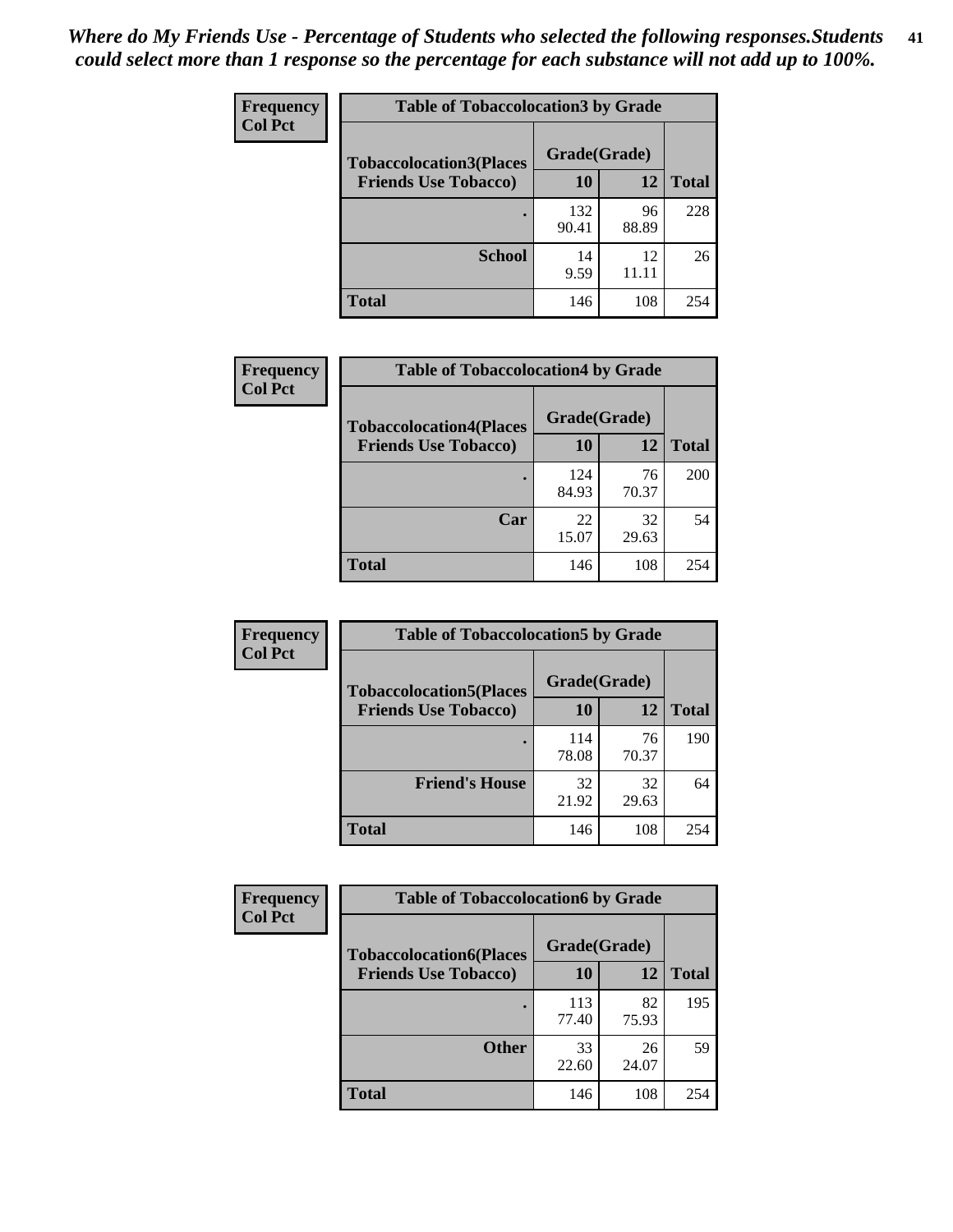| <b>Frequency</b> | <b>Table of Marijuanalocation1 by Grade</b> |              |             |              |
|------------------|---------------------------------------------|--------------|-------------|--------------|
| <b>Col Pct</b>   | <b>Marijuanalocation1(Places</b>            | Grade(Grade) |             |              |
|                  | <b>Friends Use Marijuana</b> )              | 10           | 12          | <b>Total</b> |
|                  |                                             | 83<br>56.85  | 52<br>48.15 | 135          |
|                  | Do Not Use                                  | 63<br>43.15  | 56<br>51.85 | 119          |
|                  | <b>Total</b>                                | 146          | 108         | 254          |

| <b>Frequency</b> | <b>Table of Marijuanalocation2 by Grade</b>                        |                    |             |              |
|------------------|--------------------------------------------------------------------|--------------------|-------------|--------------|
| <b>Col Pct</b>   | <b>Marijuanalocation2(Places</b><br><b>Friends Use Marijuana</b> ) | Grade(Grade)<br>10 | 12          | <b>Total</b> |
|                  |                                                                    | 97<br>66.44        | 67<br>62.04 | 164          |
|                  | <b>Home</b>                                                        | 49<br>33.56        | 41<br>37.96 | 90           |
|                  | <b>Total</b>                                                       | 146                | 108         | 254          |

| Frequency<br><b>Col Pct</b> | <b>Table of Marijuanalocation3 by Grade</b> |              |             |              |
|-----------------------------|---------------------------------------------|--------------|-------------|--------------|
|                             | <b>Marijuanalocation3</b> (Places           | Grade(Grade) |             |              |
|                             | <b>Friends Use Marijuana</b> )              | 10           | 12          | <b>Total</b> |
|                             |                                             | 118<br>80.82 | 95<br>87.96 | 213          |
|                             | <b>School</b>                               | 28<br>19.18  | 13<br>12.04 | 41           |
|                             | <b>Total</b>                                | 146          | 108         | 254          |

| <b>Frequency</b> | <b>Table of Marijuanalocation4 by Grade</b> |              |             |              |  |
|------------------|---------------------------------------------|--------------|-------------|--------------|--|
| <b>Col Pct</b>   | <b>Marijuanalocation4(Places</b>            | Grade(Grade) |             |              |  |
|                  | <b>Friends Use Marijuana</b> )              | <b>10</b>    | 12          | <b>Total</b> |  |
|                  |                                             | 119<br>81.51 | 79<br>73.15 | 198          |  |
|                  | Car                                         | 27<br>18.49  | 29<br>26.85 | 56           |  |
|                  | <b>Total</b>                                | 146          | 108         | 254          |  |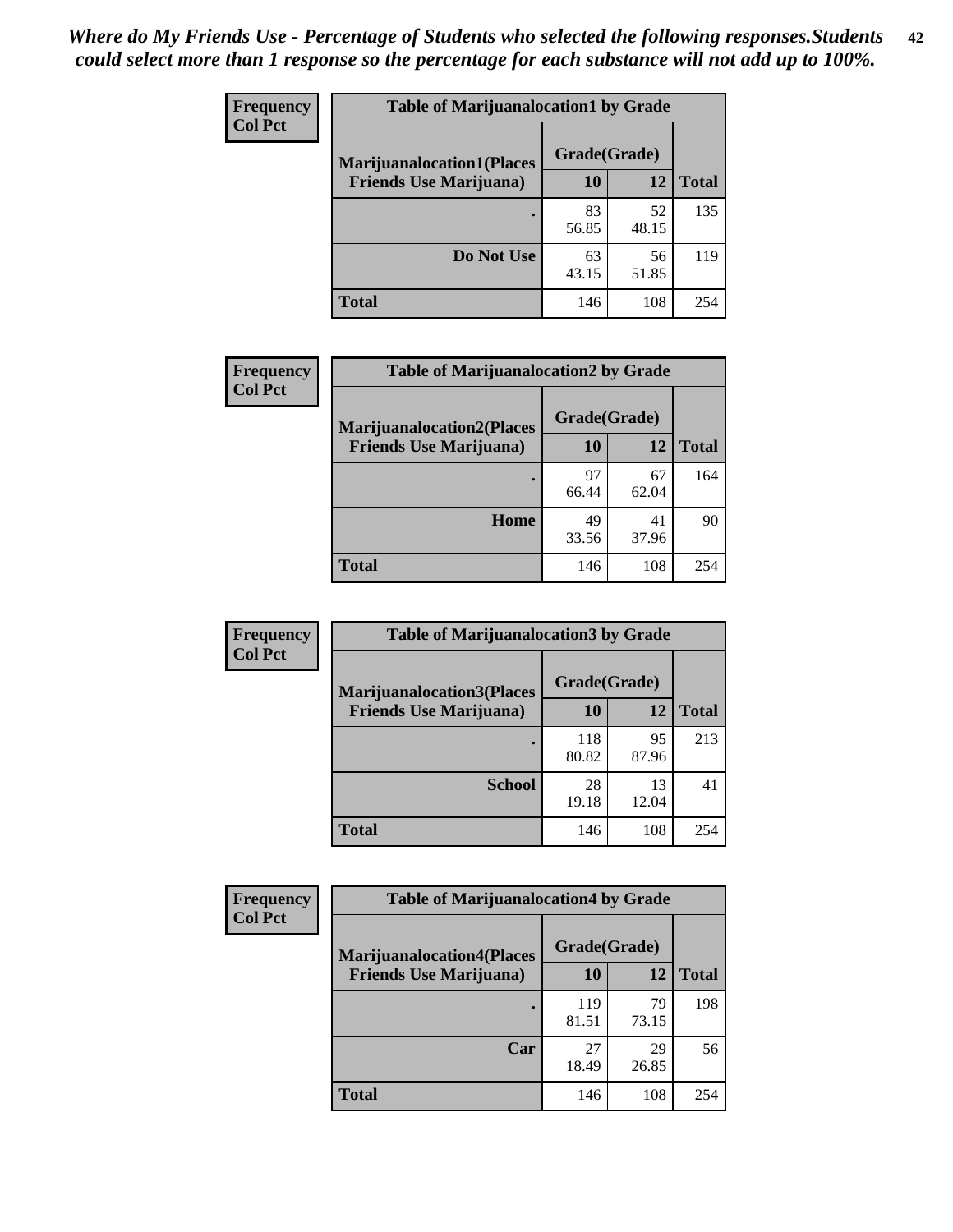| <b>Frequency</b> | <b>Table of Marijuanalocation5 by Grade</b> |              |             |              |
|------------------|---------------------------------------------|--------------|-------------|--------------|
| <b>Col Pct</b>   | <b>Marijuanalocation5(Places</b>            | Grade(Grade) |             |              |
|                  | <b>Friends Use Marijuana</b> )              | 10           | 12          | <b>Total</b> |
|                  |                                             | 93<br>63.70  | 66<br>61.11 | 159          |
|                  | <b>Friend's House</b>                       | 53<br>36.30  | 42<br>38.89 | 95           |
|                  | Total                                       | 146          | 108         | 254          |

| <b>Frequency</b> | <b>Table of Marijuanalocation6 by Grade</b>                        |                           |             |       |
|------------------|--------------------------------------------------------------------|---------------------------|-------------|-------|
| <b>Col Pct</b>   | <b>Marijuanalocation6(Places</b><br><b>Friends Use Marijuana</b> ) | Grade(Grade)<br><b>10</b> | 12          | Total |
|                  |                                                                    | 101<br>69.18              | 83<br>76.85 | 184   |
|                  | <b>Other</b>                                                       | 45<br>30.82               | 25<br>23.15 | 70    |
|                  | <b>Total</b>                                                       | 146                       | 108         | 254   |

| Frequency      | <b>Table of Otherdruglocation1 by Grade</b>                          |              |             |              |
|----------------|----------------------------------------------------------------------|--------------|-------------|--------------|
| <b>Col Pct</b> | <b>Otherdruglocation1(Places</b><br><b>Friends Use Other Illegal</b> | Grade(Grade) |             |              |
|                | Drugs)                                                               | 10           | 12          | <b>Total</b> |
|                |                                                                      | 47<br>32.19  | 23<br>21.30 | 70           |
|                | Do Not Use                                                           | 99<br>67.81  | 85<br>78.70 | 184          |
|                | <b>Total</b>                                                         | 146          | 108         | 254          |

| Frequency      | <b>Table of Otherdruglocation2 by Grade</b>                          |              |             |              |
|----------------|----------------------------------------------------------------------|--------------|-------------|--------------|
| <b>Col Pct</b> | <b>Otherdruglocation2(Places</b><br><b>Friends Use Other Illegal</b> | Grade(Grade) |             |              |
|                | Drugs)                                                               | 10           | 12          | <b>Total</b> |
|                |                                                                      | 129<br>88.36 | 89<br>82.41 | 218          |
|                | Home                                                                 | 17<br>11.64  | 19<br>17.59 | 36           |
|                | <b>Total</b>                                                         | 146          | 108         | 254          |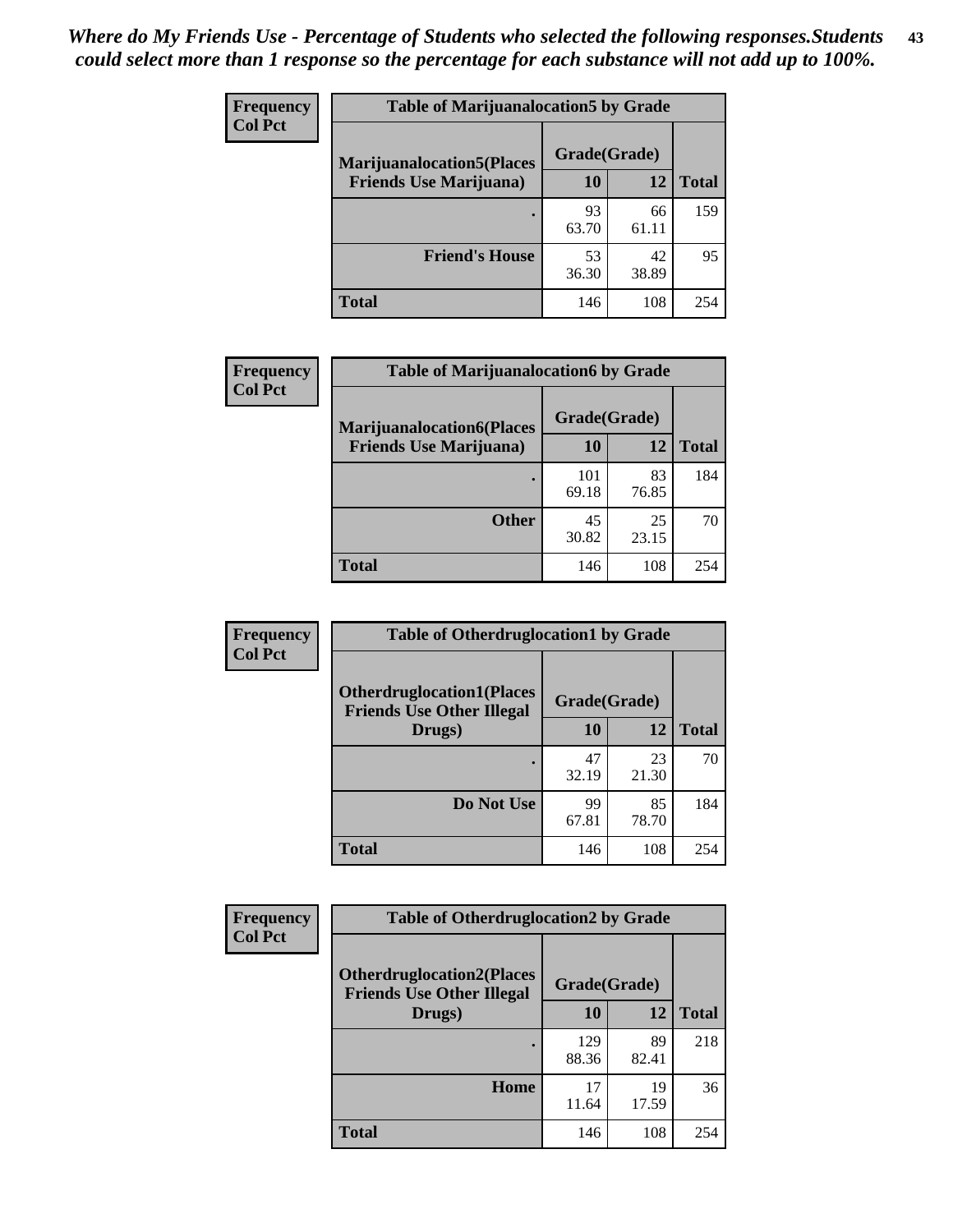| <b>Frequency</b> | <b>Table of Otherdruglocation 3 by Grade</b> |                                                  |              |              |
|------------------|----------------------------------------------|--------------------------------------------------|--------------|--------------|
| <b>Col Pct</b>   | <b>Otherdruglocation3(Places</b>             | Grade(Grade)<br><b>Friends Use Other Illegal</b> |              |              |
|                  | Drugs)                                       | 10                                               | 12           | <b>Total</b> |
|                  |                                              | 138<br>94.52                                     | 102<br>94.44 | 240          |
|                  | <b>School</b>                                | 8<br>5.48                                        | 6<br>5.56    | 14           |
|                  | <b>Total</b>                                 | 146                                              | 108          | 254          |

| Frequency      | <b>Table of Otherdruglocation4 by Grade</b>                          |              |              |              |
|----------------|----------------------------------------------------------------------|--------------|--------------|--------------|
| <b>Col Pct</b> | <b>Otherdruglocation4(Places</b><br><b>Friends Use Other Illegal</b> |              | Grade(Grade) |              |
|                | Drugs)                                                               | 10           | 12           | <b>Total</b> |
|                |                                                                      | 134<br>91.78 | 99<br>91.67  | 233          |
|                | Car                                                                  | 12<br>8.22   | q<br>8.33    | 21           |
|                | <b>Total</b>                                                         | 146          | 108          | 254          |

| Frequency      | <b>Table of Otherdruglocation5 by Grade</b>                          |              |             |              |
|----------------|----------------------------------------------------------------------|--------------|-------------|--------------|
| <b>Col Pct</b> | <b>Otherdruglocation5(Places</b><br><b>Friends Use Other Illegal</b> | Grade(Grade) |             |              |
|                | Drugs)                                                               | 10           | 12          | <b>Total</b> |
|                |                                                                      | 119<br>81.51 | 86<br>79.63 | 205          |
|                | <b>Friend's House</b>                                                | 27<br>18.49  | 22<br>20.37 | 49           |
|                | <b>Total</b>                                                         | 146          | 108         | 254          |

| <b>Frequency</b> | <b>Table of Otherdruglocation6 by Grade</b>                          |              |             |              |
|------------------|----------------------------------------------------------------------|--------------|-------------|--------------|
| <b>Col Pct</b>   | <b>Otherdruglocation6(Places</b><br><b>Friends Use Other Illegal</b> | Grade(Grade) |             |              |
|                  | Drugs)                                                               | 10           | 12          | <b>Total</b> |
|                  |                                                                      | 116<br>79.45 | 94<br>87.04 | 210          |
|                  | <b>Other</b>                                                         | 30<br>20.55  | 14<br>12.96 | 44           |
|                  | <b>Total</b>                                                         | 146          | 108         | 254          |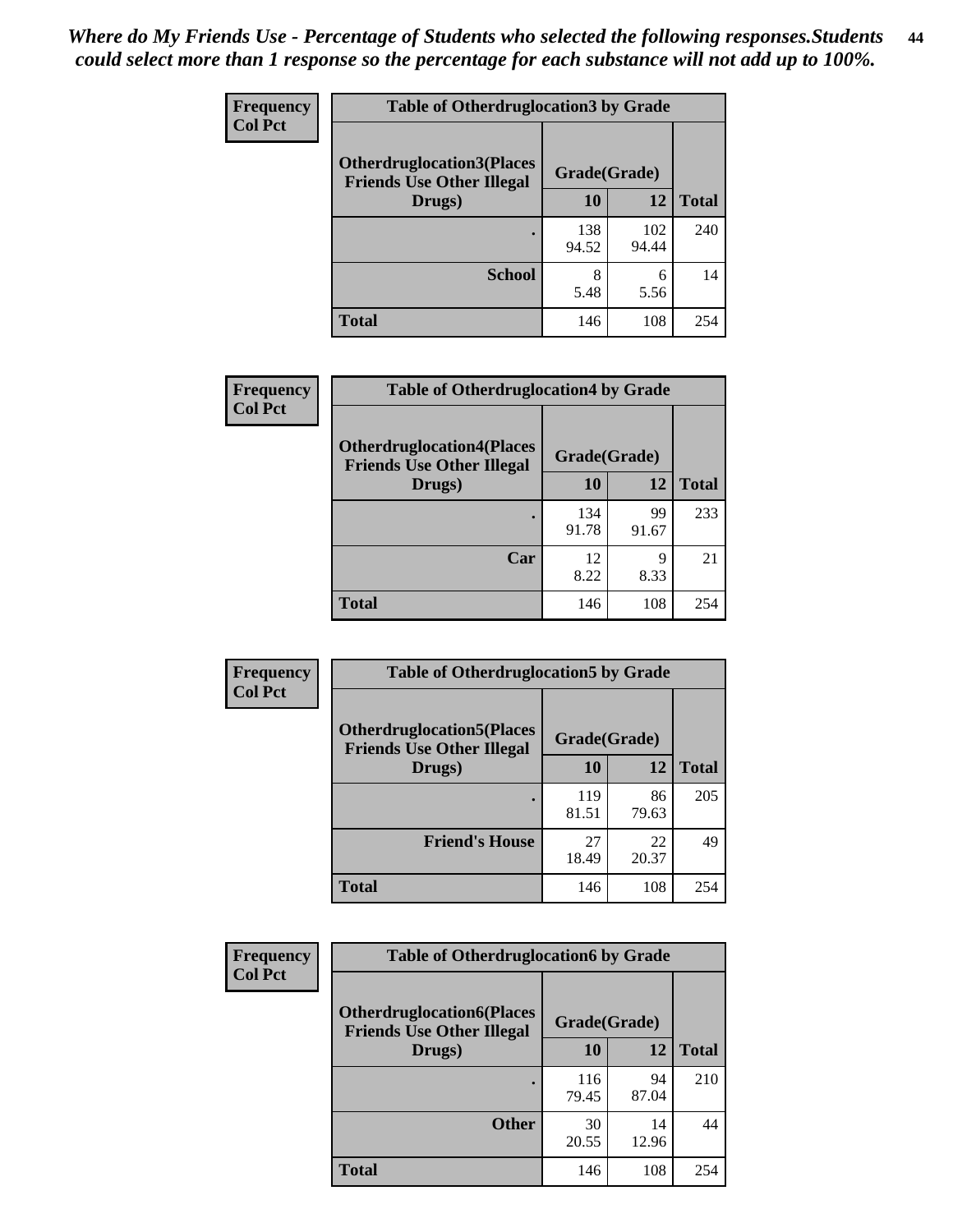| Frequency      | <b>Table of Alcoholtime1 by Grade</b>           |              |             |              |
|----------------|-------------------------------------------------|--------------|-------------|--------------|
| <b>Col Pct</b> | <b>Alcoholtime1(Times</b><br><b>Friends Use</b> | Grade(Grade) |             |              |
|                | Alcohol)                                        | <b>10</b>    | 12          | <b>Total</b> |
|                |                                                 | 80<br>54.79  | 76<br>70.37 | 156          |
|                | Do Not Use                                      | 66<br>45.21  | 32<br>29.63 | 98           |
|                | <b>Total</b>                                    | 146          | 108         | 254          |

| Frequency      | <b>Table of Alcoholtime2 by Grade</b>           |              |              |              |
|----------------|-------------------------------------------------|--------------|--------------|--------------|
| <b>Col Pct</b> | <b>Alcoholtime2(Times</b><br><b>Friends Use</b> | Grade(Grade) |              |              |
|                | Alcohol)                                        | 10           | 12           | <b>Total</b> |
|                |                                                 | 136<br>93.15 | 103<br>95.37 | 239          |
|                | <b>On Way to School</b>                         | 10<br>6.85   | 5<br>4.63    | 15           |
|                | <b>Total</b>                                    | 146          | 108          | 254          |

| Frequency      | <b>Table of Alcoholtime3 by Grade</b>           |              |              |              |
|----------------|-------------------------------------------------|--------------|--------------|--------------|
| <b>Col Pct</b> | <b>Alcoholtime3(Times</b><br><b>Friends Use</b> | Grade(Grade) |              |              |
|                | Alcohol)                                        | 10           | 12           | <b>Total</b> |
|                |                                                 | 136<br>93.15 | 104<br>96.30 | 240          |
|                | <b>During School</b>                            | 10<br>6.85   | 4<br>3.70    | 14           |
|                | Total                                           | 146          | 108          | 254          |

| <b>Frequency</b><br><b>Col Pct</b> | <b>Table of Alcoholtime4 by Grade</b> |              |             |              |
|------------------------------------|---------------------------------------|--------------|-------------|--------------|
|                                    | <b>Alcoholtime4(Times</b>             | Grade(Grade) |             |              |
|                                    | <b>Friends Use Alcohol)</b>           | 10           | 12          | <b>Total</b> |
|                                    |                                       | 133<br>91.10 | 99<br>91.67 | 232          |
|                                    | <b>On Way Home From School</b>        | 13<br>8.90   | 9<br>8.33   | 22           |
|                                    | <b>Total</b>                          | 146          | 108         | 254          |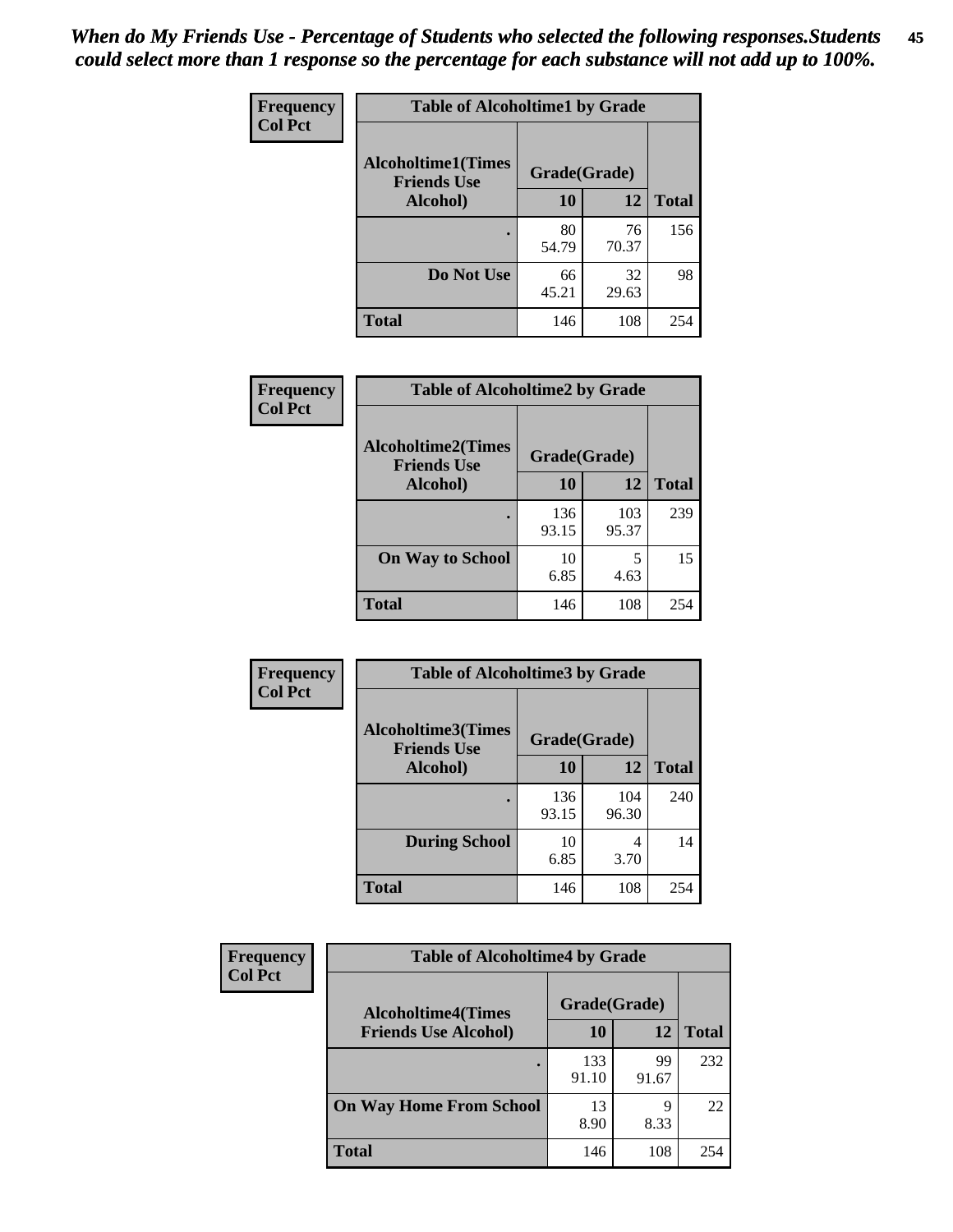*When do My Friends Use - Percentage of Students who selected the following responses.Students could select more than 1 response so the percentage for each substance will not add up to 100%.* **46**

| Frequency      | <b>Table of Alcoholtime5 by Grade</b>           |              |             |              |
|----------------|-------------------------------------------------|--------------|-------------|--------------|
| <b>Col Pct</b> | <b>Alcoholtime5(Times</b><br><b>Friends Use</b> | Grade(Grade) |             |              |
|                | Alcohol)                                        | 10           | 12          | <b>Total</b> |
|                |                                                 | 108<br>73.97 | 79<br>73.15 | 187          |
|                | Weeknights                                      | 38<br>26.03  | 29<br>26.85 | 67           |
|                | <b>Total</b>                                    | 146          | 108         | 254          |

| <b>Frequency</b> |                                                 | <b>Table of Alcoholtime6 by Grade</b> |             |              |  |  |
|------------------|-------------------------------------------------|---------------------------------------|-------------|--------------|--|--|
| <b>Col Pct</b>   | <b>Alcoholtime6(Times</b><br><b>Friends Use</b> | Grade(Grade)                          |             |              |  |  |
|                  | Alcohol)                                        | 10                                    | 12          | <b>Total</b> |  |  |
|                  |                                                 | 62<br>42.47                           | 32<br>29.63 | 94           |  |  |
|                  | Weekends                                        | 84<br>57.53                           | 76<br>70.37 | 160          |  |  |
|                  | <b>Total</b>                                    | 146                                   | 108         | 254          |  |  |

| Frequency      | <b>Table of Tobaccotime1 by Grade</b>           |              |             |              |
|----------------|-------------------------------------------------|--------------|-------------|--------------|
| <b>Col Pct</b> | <b>Tobaccotime1(Times</b><br><b>Friends Use</b> | Grade(Grade) |             |              |
|                | <b>Tobacco</b> )                                | 10           | 12          | <b>Total</b> |
|                | ٠                                               | 53<br>36.30  | 44<br>40.74 | 97           |
|                | Do Not Use                                      | 93<br>63.70  | 64<br>59.26 | 157          |
|                | <b>Total</b>                                    | 146          | 108         | 254          |

| <b>Frequency</b> | <b>Table of Tobaccotime2 by Grade</b>           |              |             |              |
|------------------|-------------------------------------------------|--------------|-------------|--------------|
| <b>Col Pct</b>   | <b>Tobaccotime2(Times</b><br><b>Friends Use</b> | Grade(Grade) |             |              |
|                  | <b>Tobacco</b> )                                | 10           | 12          | <b>Total</b> |
|                  |                                                 | 119<br>81.51 | 85<br>78.70 | 204          |
|                  | <b>On Way to School</b>                         | 27<br>18.49  | 23<br>21.30 | 50           |
|                  | <b>Total</b>                                    | 146          | 108         | 254          |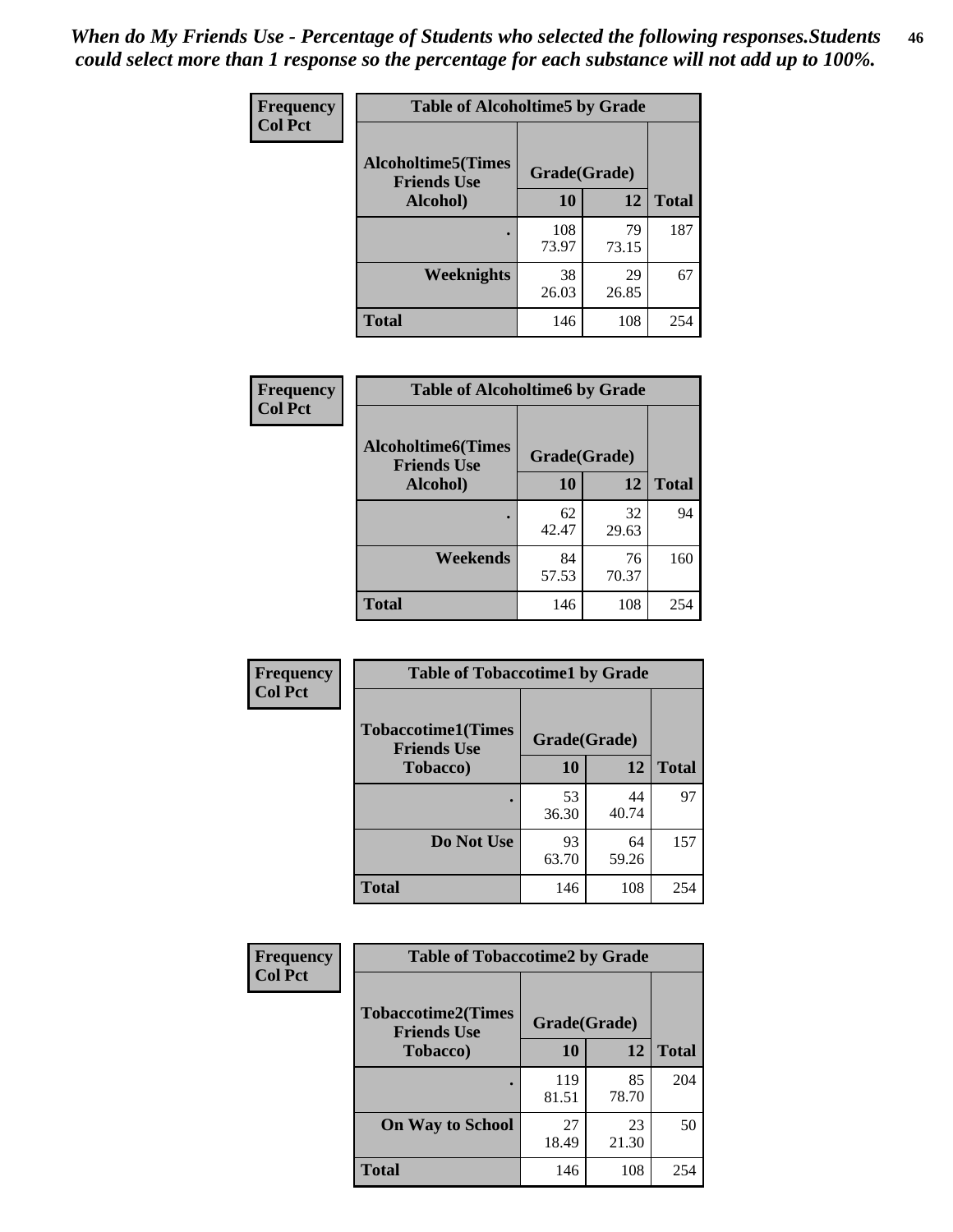*When do My Friends Use - Percentage of Students who selected the following responses.Students could select more than 1 response so the percentage for each substance will not add up to 100%.* **47**

| <b>Frequency</b> | <b>Table of Tobaccotime3 by Grade</b>           |              |             |              |  |
|------------------|-------------------------------------------------|--------------|-------------|--------------|--|
| <b>Col Pct</b>   | <b>Tobaccotime3(Times</b><br><b>Friends Use</b> | Grade(Grade) |             |              |  |
|                  | <b>Tobacco</b> )                                | 10           | 12          | <b>Total</b> |  |
|                  |                                                 | 130<br>89.04 | 98<br>90.74 | 228          |  |
|                  | <b>During School</b>                            | 16<br>10.96  | 10<br>9.26  | 26           |  |
|                  | <b>Total</b>                                    | 146          | 108         | 254          |  |

| <b>Frequency</b> | <b>Table of Tobaccotime4 by Grade</b> |              |             |              |
|------------------|---------------------------------------|--------------|-------------|--------------|
| <b>Col Pct</b>   | <b>Tobaccotime4(Times</b>             | Grade(Grade) |             |              |
|                  | <b>Friends Use Tobacco)</b>           | 10           | 12          | <b>Total</b> |
|                  |                                       | 133<br>91.10 | 99<br>91.67 | 232          |
|                  | <b>On Way Home From School</b>        | 13<br>8.90   | 9<br>8.33   | 22           |
|                  | <b>Total</b>                          | 146          | 108         | 254          |

| <b>Frequency</b> | <b>Table of Tobaccotime5 by Grade</b>            |              |             |              |
|------------------|--------------------------------------------------|--------------|-------------|--------------|
| <b>Col Pct</b>   | <b>Tobaccotime5</b> (Times<br><b>Friends Use</b> | Grade(Grade) |             |              |
|                  | <b>Tobacco</b> )                                 | 10           | 12          | <b>Total</b> |
|                  |                                                  | 112<br>76.71 | 75<br>69.44 | 187          |
|                  | Weeknights                                       | 34<br>23.29  | 33<br>30.56 | 67           |
|                  | <b>Total</b>                                     | 146          | 108         | 254          |

| Frequency      | <b>Table of Tobaccotime6 by Grade</b>           |              |             |              |
|----------------|-------------------------------------------------|--------------|-------------|--------------|
| <b>Col Pct</b> | <b>Tobaccotime6(Times</b><br><b>Friends Use</b> | Grade(Grade) |             |              |
|                | <b>Tobacco</b> )                                | 10           | 12          | <b>Total</b> |
|                |                                                 | 100<br>68.49 | 68<br>62.96 | 168          |
|                | Weekends                                        | 46<br>31.51  | 40<br>37.04 | 86           |
|                | <b>Total</b>                                    | 146          | 108         | 254          |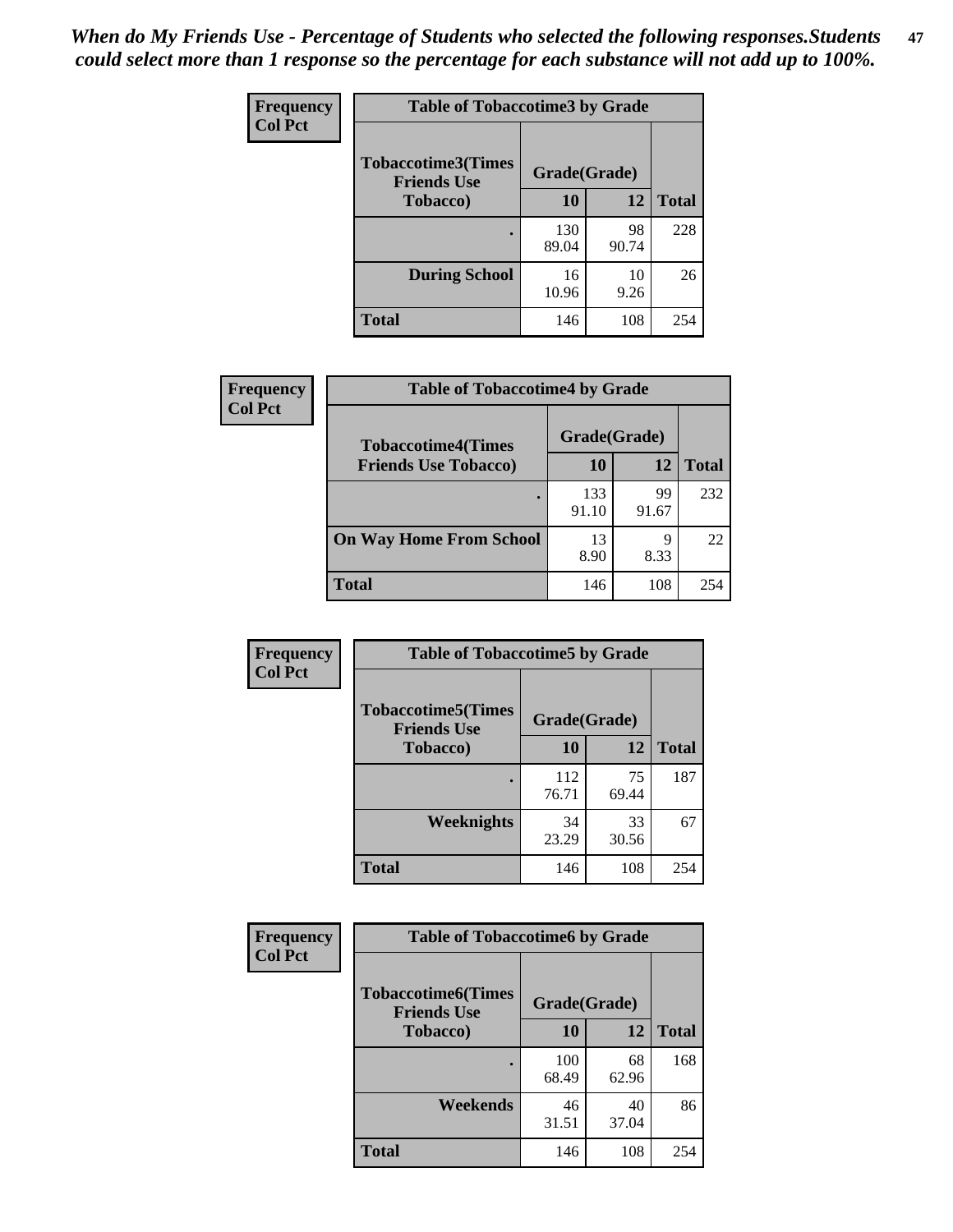| Frequency      | <b>Table of Marijuanatime1 by Grade</b>           |              |             |              |
|----------------|---------------------------------------------------|--------------|-------------|--------------|
| <b>Col Pct</b> | <b>Marijuanatime1(Times</b><br><b>Friends Use</b> | Grade(Grade) |             |              |
|                | Marijuana)                                        | 10           | 12          | <b>Total</b> |
|                |                                                   | 74<br>50.68  | 51<br>47.22 | 125          |
|                | Do Not Use                                        | 72<br>49.32  | 57<br>52.78 | 129          |
|                | <b>Total</b>                                      | 146          | 108         | 254          |

| Frequency      | <b>Table of Marijuanatime2 by Grade</b>           |              |             |              |
|----------------|---------------------------------------------------|--------------|-------------|--------------|
| <b>Col Pct</b> | <b>Marijuanatime2(Times</b><br><b>Friends Use</b> | Grade(Grade) |             |              |
|                | Marijuana)                                        | 10           | 12          | <b>Total</b> |
|                |                                                   | 112<br>76.71 | 86<br>79.63 | 198          |
|                | <b>On Way to School</b>                           | 34<br>23.29  | 22<br>20.37 | 56           |
|                | <b>Total</b>                                      | 146          | 108         | 254          |

| Frequency<br><b>Col Pct</b> | <b>Table of Marijuanatime3 by Grade</b>    |              |             |              |
|-----------------------------|--------------------------------------------|--------------|-------------|--------------|
|                             | Marijuanatime3(Times<br><b>Friends Use</b> | Grade(Grade) |             |              |
|                             | Marijuana)                                 | 10           | 12          | <b>Total</b> |
|                             |                                            | 124<br>84.93 | 94<br>87.04 | 218          |
|                             | <b>During School</b>                       | 22<br>15.07  | 14<br>12.96 | 36           |
|                             | <b>Total</b>                               | 146          | 108         | 254          |

| <b>Frequency</b> | <b>Table of Marijuanatime4 by Grade</b> |              |             |              |
|------------------|-----------------------------------------|--------------|-------------|--------------|
| <b>Col Pct</b>   | <b>Marijuanatime4</b> (Times            | Grade(Grade) |             |              |
|                  | <b>Friends Use Marijuana</b> )          | 10           | 12          | <b>Total</b> |
|                  |                                         | 118<br>80.82 | 87<br>80.56 | 205          |
|                  | <b>On Way Home From School</b>          | 28<br>19.18  | 21<br>19.44 | 49           |
|                  | <b>Total</b>                            | 146          | 108         | 254          |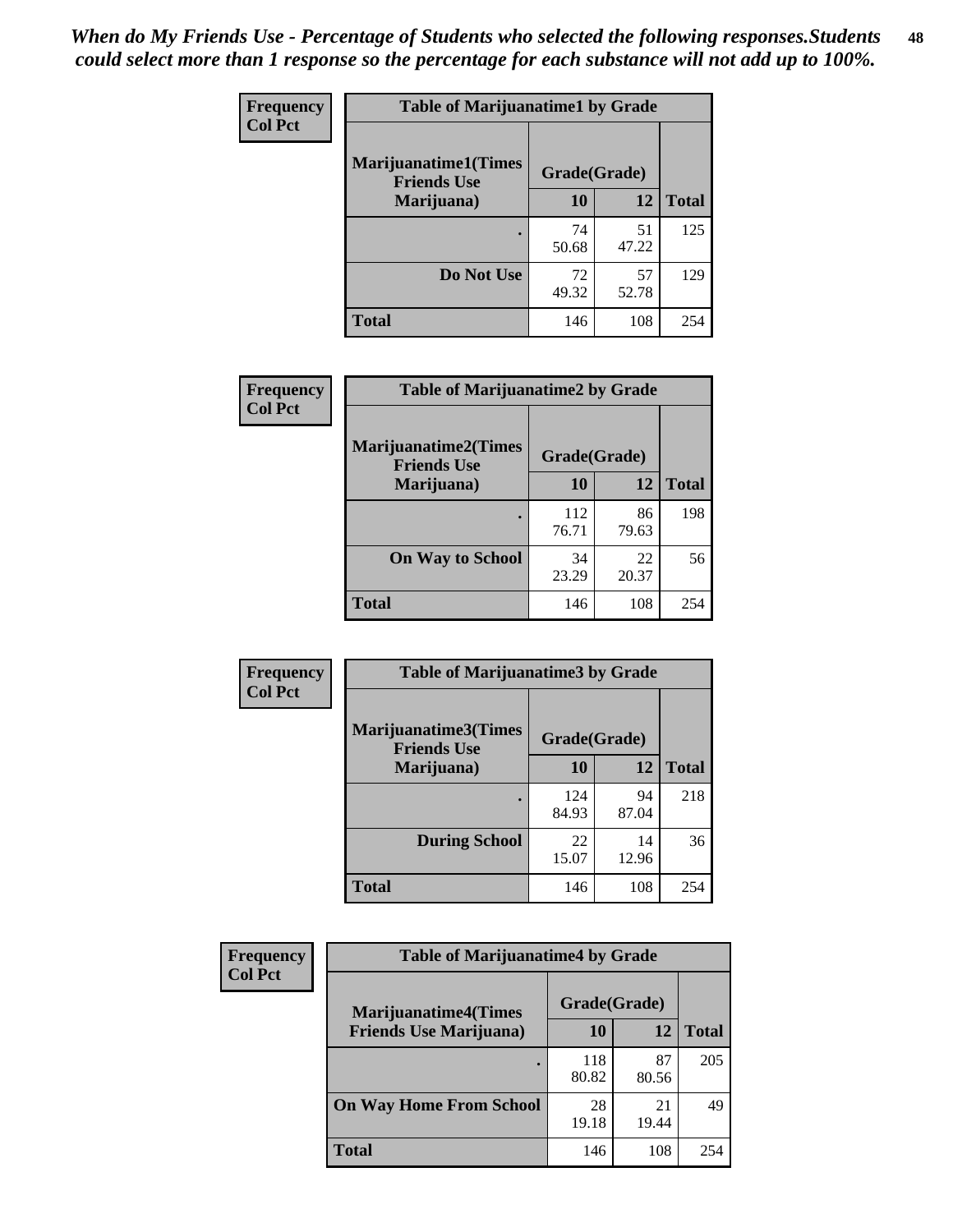| Frequency      | <b>Table of Marijuanatime5 by Grade</b>            |              |             |              |
|----------------|----------------------------------------------------|--------------|-------------|--------------|
| <b>Col Pct</b> | <b>Marijuanatime5</b> (Times<br><b>Friends Use</b> | Grade(Grade) |             |              |
|                | Marijuana)                                         | 10           | 12          | <b>Total</b> |
|                |                                                    | 95<br>65.07  | 70<br>64.81 | 165          |
|                | Weeknights                                         | 51<br>34.93  | 38<br>35.19 | 89           |
|                | <b>Total</b>                                       | 146          | 108         | 254          |

| <b>Frequency</b><br><b>Col Pct</b> | <b>Table of Marijuanatime6 by Grade</b>            |              |             |              |
|------------------------------------|----------------------------------------------------|--------------|-------------|--------------|
|                                    | <b>Marijuanatime6</b> (Times<br><b>Friends Use</b> | Grade(Grade) |             |              |
|                                    | Marijuana)                                         | 10           | 12          | <b>Total</b> |
|                                    |                                                    | 79<br>54.11  | 61<br>56.48 | 140          |
|                                    | Weekends                                           | 67<br>45.89  | 47<br>43.52 | 114          |
|                                    | <b>Total</b>                                       | 146          | 108         | 254          |

| <b>Frequency</b> | <b>Table of Otherdrugtime1 by Grade</b>                 |              |             |              |  |
|------------------|---------------------------------------------------------|--------------|-------------|--------------|--|
| <b>Col Pct</b>   | <b>Otherdrugtime1(Times</b><br><b>Friends Use Other</b> | Grade(Grade) |             |              |  |
|                  | <b>Illegal Drugs</b> )                                  | 10           | 12          | <b>Total</b> |  |
|                  |                                                         | 33<br>22.60  | 28<br>25.93 | 61           |  |
|                  | Do Not Use                                              | 113<br>77.40 | 80<br>74.07 | 193          |  |
|                  | <b>Total</b>                                            | 146          | 108         | 254          |  |

| Frequency      | <b>Table of Otherdrugtime2 by Grade</b>                 |              |             |              |  |
|----------------|---------------------------------------------------------|--------------|-------------|--------------|--|
| <b>Col Pct</b> | <b>Otherdrugtime2(Times</b><br><b>Friends Use Other</b> | Grade(Grade) |             |              |  |
|                | <b>Illegal Drugs</b> )                                  | 10           | 12          | <b>Total</b> |  |
|                |                                                         | 129<br>88.36 | 99<br>91.67 | 228          |  |
|                | <b>On Way to School</b>                                 | 17<br>11.64  | 9<br>8.33   | 26           |  |
|                | Total                                                   | 146          | 108         | 254          |  |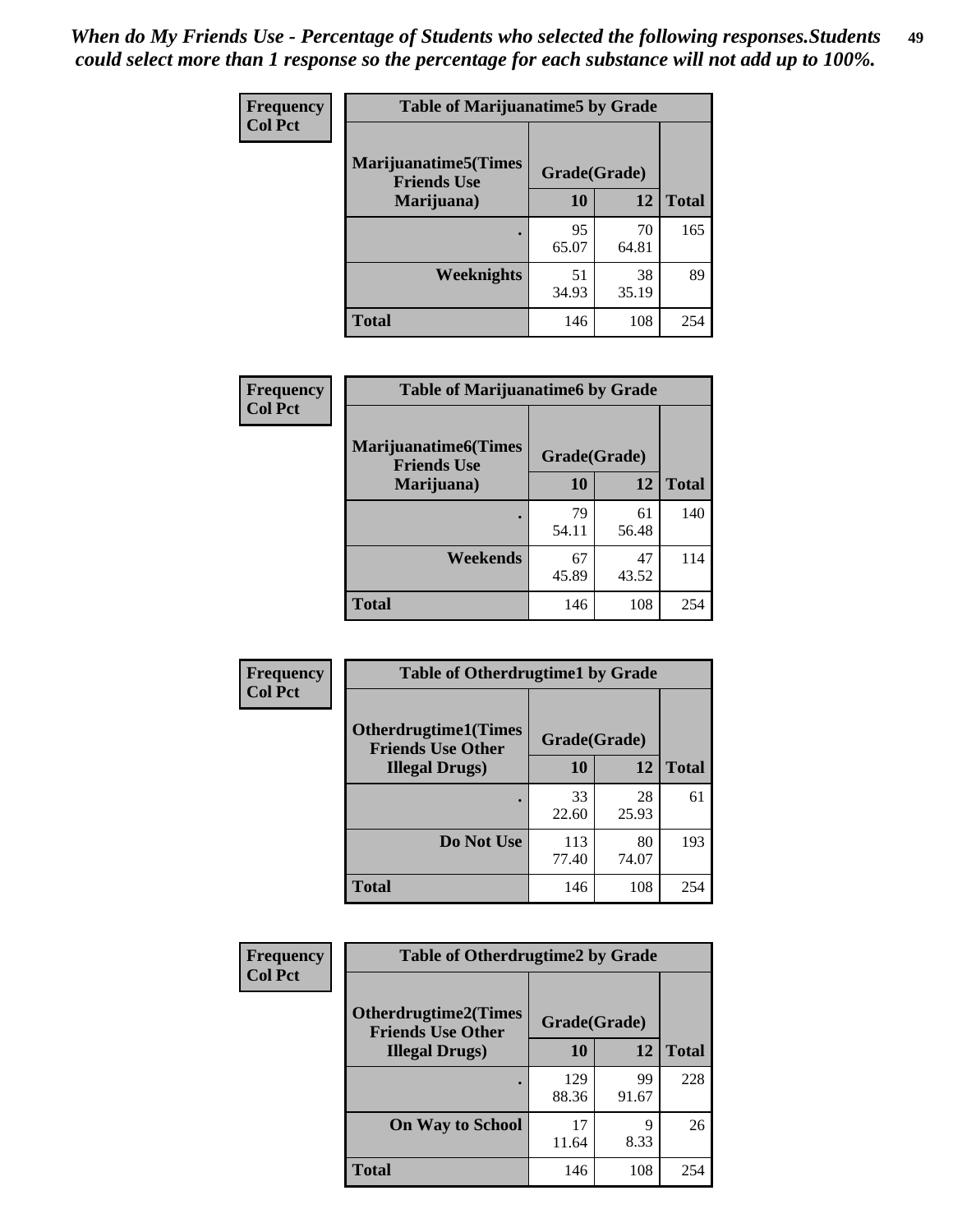| <b>Frequency</b> | <b>Table of Otherdrugtime3 by Grade</b>                 |              |              |              |  |
|------------------|---------------------------------------------------------|--------------|--------------|--------------|--|
| <b>Col Pct</b>   | <b>Otherdrugtime3(Times</b><br><b>Friends Use Other</b> | Grade(Grade) |              |              |  |
|                  | <b>Illegal Drugs</b> )                                  | 10           | 12           | <b>Total</b> |  |
|                  |                                                         | 134<br>91.78 | 103<br>95.37 | 237          |  |
|                  | <b>During School</b>                                    | 12<br>8.22   | 5<br>4.63    | 17           |  |
|                  | <b>Total</b>                                            | 146          | 108          | 254          |  |

| <b>Frequency</b> | <b>Table of Otherdrugtime4 by Grade</b>                         |              |              |              |  |  |
|------------------|-----------------------------------------------------------------|--------------|--------------|--------------|--|--|
| <b>Col Pct</b>   | <b>Otherdrugtime4(Times</b><br><b>Friends Use Other Illegal</b> | Grade(Grade) |              |              |  |  |
|                  | Drugs)                                                          | 10           | 12           | <b>Total</b> |  |  |
|                  |                                                                 | 133<br>91.10 | 100<br>92.59 | 233          |  |  |
|                  | <b>On Way Home From School</b>                                  | 13<br>8.90   | 8<br>7.41    | 21           |  |  |
|                  | <b>Total</b>                                                    | 146          | 108          | 254          |  |  |

| <b>Frequency</b><br><b>Col Pct</b> | <b>Table of Otherdrugtime5 by Grade</b>                  |              |             |              |
|------------------------------------|----------------------------------------------------------|--------------|-------------|--------------|
|                                    | <b>Otherdrugtime5</b> (Times<br><b>Friends Use Other</b> | Grade(Grade) |             |              |
|                                    | <b>Illegal Drugs</b> )                                   | 10           | 12          | <b>Total</b> |
|                                    |                                                          | 123<br>84.25 | 93<br>86.11 | 216          |
|                                    | <b>Weeknights</b>                                        | 23<br>15.75  | 15<br>13.89 | 38           |
|                                    | Total                                                    | 146          | 108         | 254          |

| <b>Frequency</b><br><b>Col Pct</b> | <b>Table of Otherdrugtime6 by Grade</b>                 |              |             |              |  |
|------------------------------------|---------------------------------------------------------|--------------|-------------|--------------|--|
|                                    | <b>Otherdrugtime6(Times</b><br><b>Friends Use Other</b> | Grade(Grade) |             |              |  |
|                                    | <b>Illegal Drugs</b> )                                  | 10           | 12          | <b>Total</b> |  |
|                                    |                                                         | 112<br>76.71 | 80<br>74.07 | 192          |  |
|                                    | Weekends                                                | 34<br>23.29  | 28<br>25.93 | 62           |  |
|                                    | Total                                                   | 146          | 108         | 254          |  |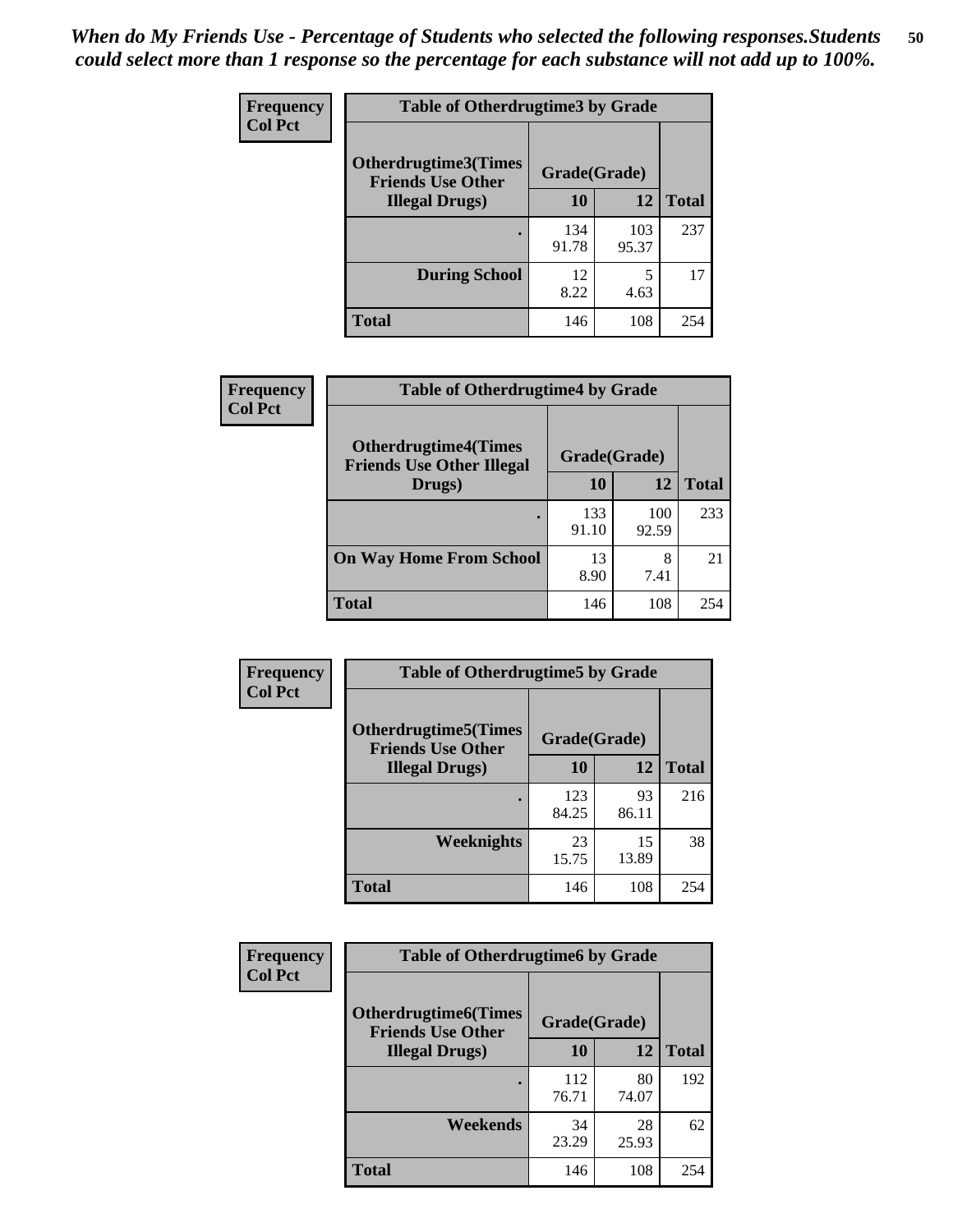| Frequency      | <b>Table of Educationalcohol by Grade</b>                                                                  |              |             |              |  |  |
|----------------|------------------------------------------------------------------------------------------------------------|--------------|-------------|--------------|--|--|
| <b>Col Pct</b> | Educationalcohol(I<br>have been taught<br>about alcohol,<br>tobacco,<br>and other drugs<br>within the last | Grade(Grade) |             |              |  |  |
|                | year at school)                                                                                            | 10           | 12          | <b>Total</b> |  |  |
|                | Yes                                                                                                        | 114<br>78.08 | 60<br>55.56 | 174          |  |  |
|                | N <sub>0</sub>                                                                                             | 32<br>21.92  | 48<br>44.44 | 80           |  |  |
|                | <b>Total</b>                                                                                               | 146          | 108         | 254          |  |  |

| Frequency      | <b>Table of Eversmoked by Grade</b>         |              |             |              |  |  |
|----------------|---------------------------------------------|--------------|-------------|--------------|--|--|
| <b>Col Pct</b> | Eversmoked(I<br>Grade(Grade)<br>have smoked |              |             |              |  |  |
|                | a cigarette)                                | 10<br>12     |             | <b>Total</b> |  |  |
|                | <b>Yes</b>                                  | 41<br>28.08  | 37<br>34.26 | 78           |  |  |
|                | N <sub>0</sub>                              | 105<br>71.92 | 71<br>65.74 | 176          |  |  |
|                | <b>Total</b>                                | 146          | 108         | 254          |  |  |

| Frequency<br><b>Col Pct</b> | <b>Table of Drovedrinking by Grade</b>                                                                              |                    |                        |              |  |  |
|-----------------------------|---------------------------------------------------------------------------------------------------------------------|--------------------|------------------------|--------------|--|--|
|                             | Drovedrinking(In<br>the past 30 days I<br>have driven a car<br>or other vehicle<br>while I was<br>drinking alcohol) | Grade(Grade)<br>10 | 12                     | <b>Total</b> |  |  |
|                             | <b>Yes</b>                                                                                                          | 3<br>2.05          | $\mathfrak{D}$<br>1.85 | 5            |  |  |
|                             | N <sub>0</sub>                                                                                                      | 143<br>97.95       | 106<br>98.15           | 249          |  |  |
|                             | <b>Total</b>                                                                                                        | 146                | 108                    | 254          |  |  |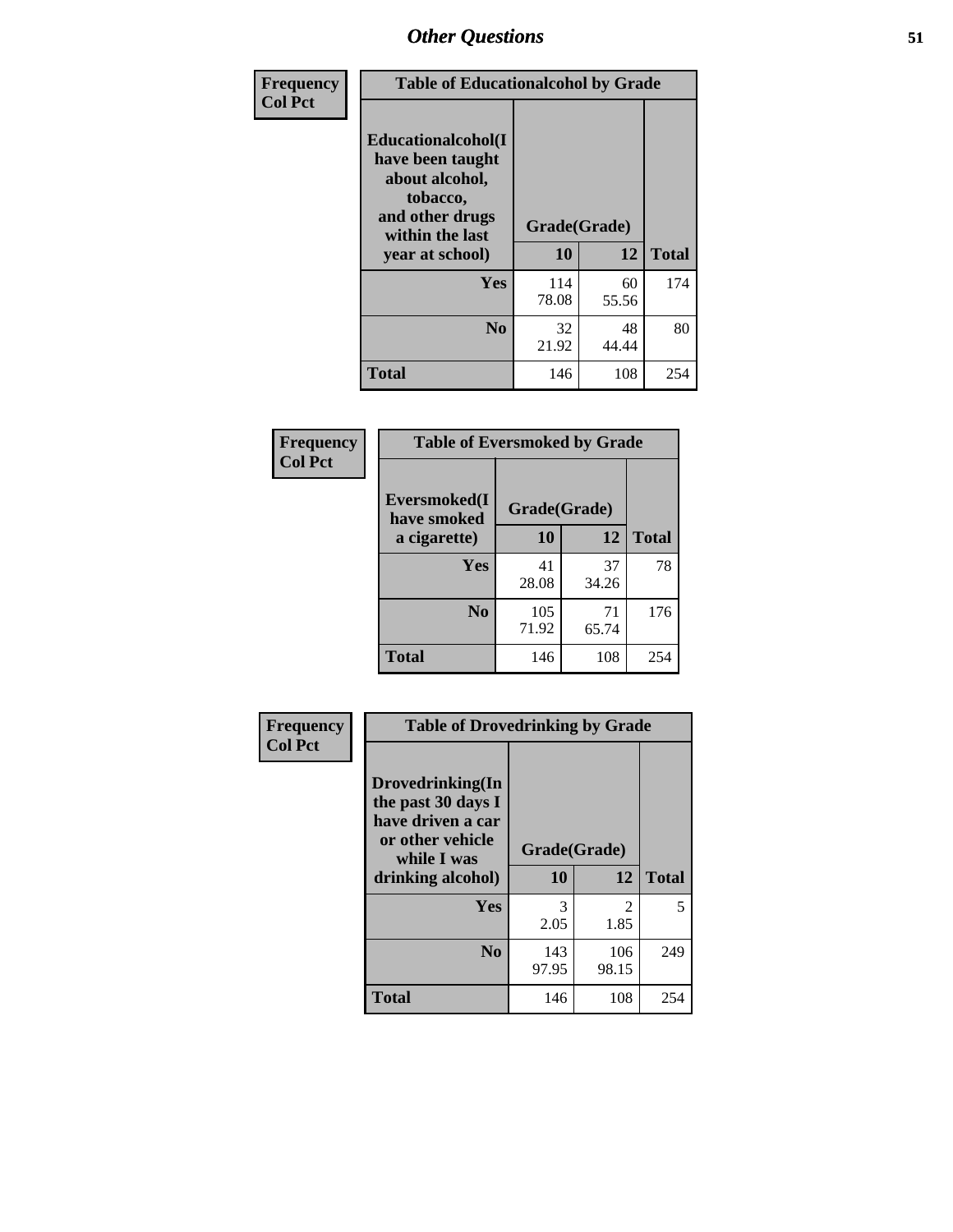| Frequency<br><b>Col Pct</b> | <b>Table of Rodedrinking by Grade</b>                                                                      |              |              |              |  |  |  |
|-----------------------------|------------------------------------------------------------------------------------------------------------|--------------|--------------|--------------|--|--|--|
|                             | Rodedrinking(In<br>the past 30 days<br>I have ridden in<br>a car with a<br>driver who had<br>been drinking |              | Grade(Grade) |              |  |  |  |
|                             | alcohol)                                                                                                   | 10           | 12           | <b>Total</b> |  |  |  |
|                             | <b>Yes</b>                                                                                                 | 23<br>15.75  | 8<br>7.41    | 31           |  |  |  |
|                             | N <sub>0</sub>                                                                                             | 123<br>84.25 | 100<br>92.59 | 223          |  |  |  |
|                             | <b>Total</b>                                                                                               | 146          | 108          | 254          |  |  |  |

#### **Frequency Col Pct**

| <b>Table of Drugsschool by Grade</b>                                                                                      |              |             |              |  |  |
|---------------------------------------------------------------------------------------------------------------------------|--------------|-------------|--------------|--|--|
| <b>Drugsschool</b> (During<br>the past 12 months,<br>I have been offered,<br>sold,<br>or given illegal<br>drugs on school | Grade(Grade) |             |              |  |  |
| property)                                                                                                                 | 10           | 12          | <b>Total</b> |  |  |
| Yes                                                                                                                       | 43<br>29.45  | 26<br>24.07 | 69           |  |  |
| N <sub>0</sub>                                                                                                            | 103<br>70.55 | 82<br>75.93 | 185          |  |  |
| <b>Total</b>                                                                                                              | 146          | 108         | 254          |  |  |

| <b>Table of Helpbullied by Grade</b> |  |  |  |  |  |  |
|--------------------------------------|--|--|--|--|--|--|
|                                      |  |  |  |  |  |  |
| <b>Total</b>                         |  |  |  |  |  |  |
| 81                                   |  |  |  |  |  |  |
| 128                                  |  |  |  |  |  |  |
| 25                                   |  |  |  |  |  |  |
| 20                                   |  |  |  |  |  |  |
| 254                                  |  |  |  |  |  |  |
|                                      |  |  |  |  |  |  |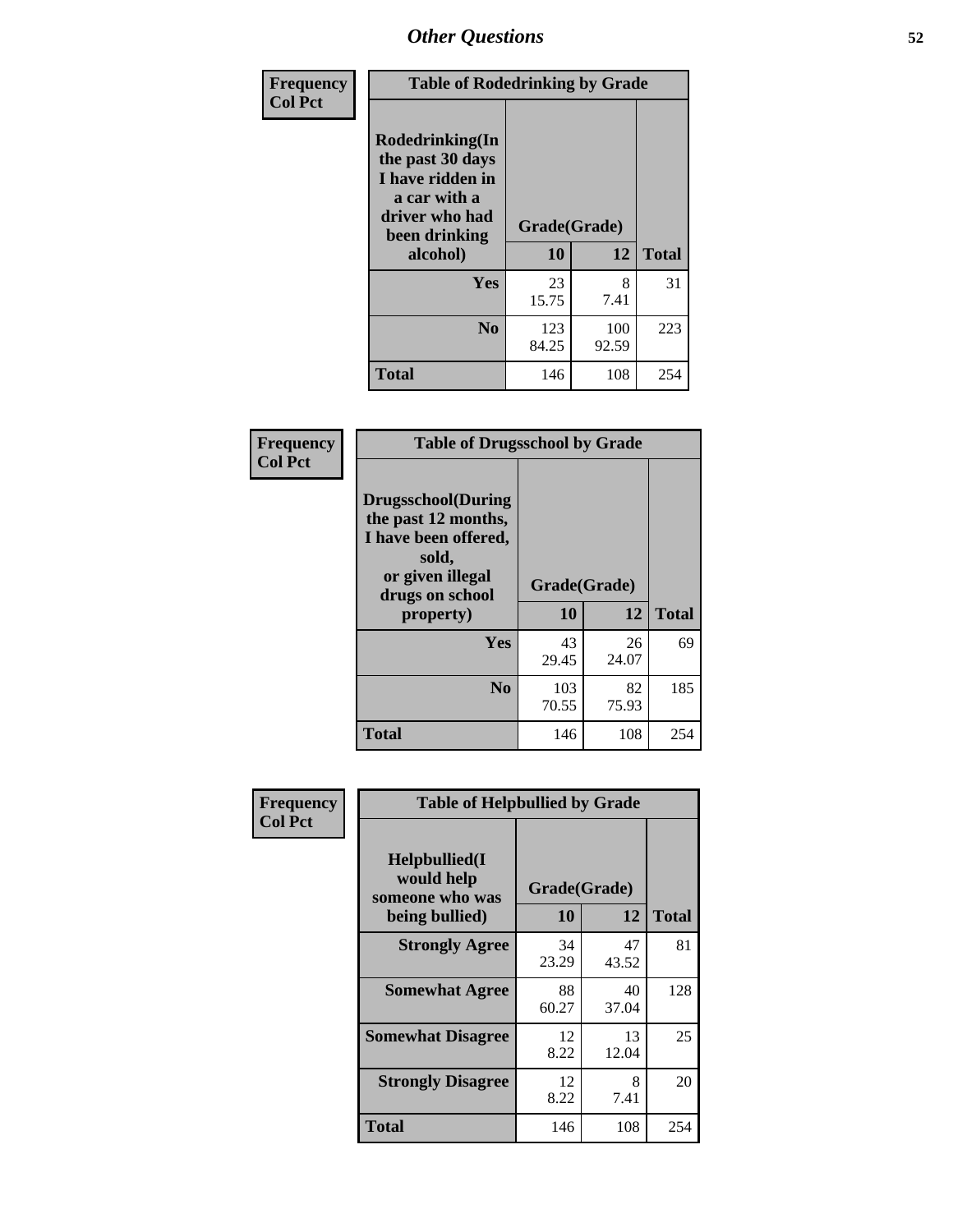*Other Questions* **53**

| Frequency      | <b>Table of Grade by Bingedrinking</b> |                                                                                                                    |                   |                                     |                        |                        |              |
|----------------|----------------------------------------|--------------------------------------------------------------------------------------------------------------------|-------------------|-------------------------------------|------------------------|------------------------|--------------|
| <b>Row Pct</b> |                                        | <b>Bingedrinking</b> (I have drunk<br>five or more drinks of alcohol<br>at one sitting during the last<br>30 days) |                   |                                     |                        |                        |              |
|                | Grade(Grade)                           | $\mathbf{0}$<br><b>Days</b>                                                                                        | 1 or<br>2<br>days | 3 <sub>to</sub><br>5<br>days        | 10<br>to<br>19<br>days | 20<br>to<br>29<br>days | <b>Total</b> |
|                | 10                                     | 136<br>93.15                                                                                                       | 3<br>2.05         | $\mathcal{D}_{\mathcal{L}}$<br>1.37 | 5<br>3.42              | 0<br>0.00              | 146          |
|                | 12                                     | 100<br>92.59                                                                                                       | 4<br>3.70         | 3<br>2.78                           | 0<br>0.00              | 0.93                   | 108          |
|                | <b>Total</b>                           | 236                                                                                                                | 7                 | 5                                   | 5                      |                        | 254          |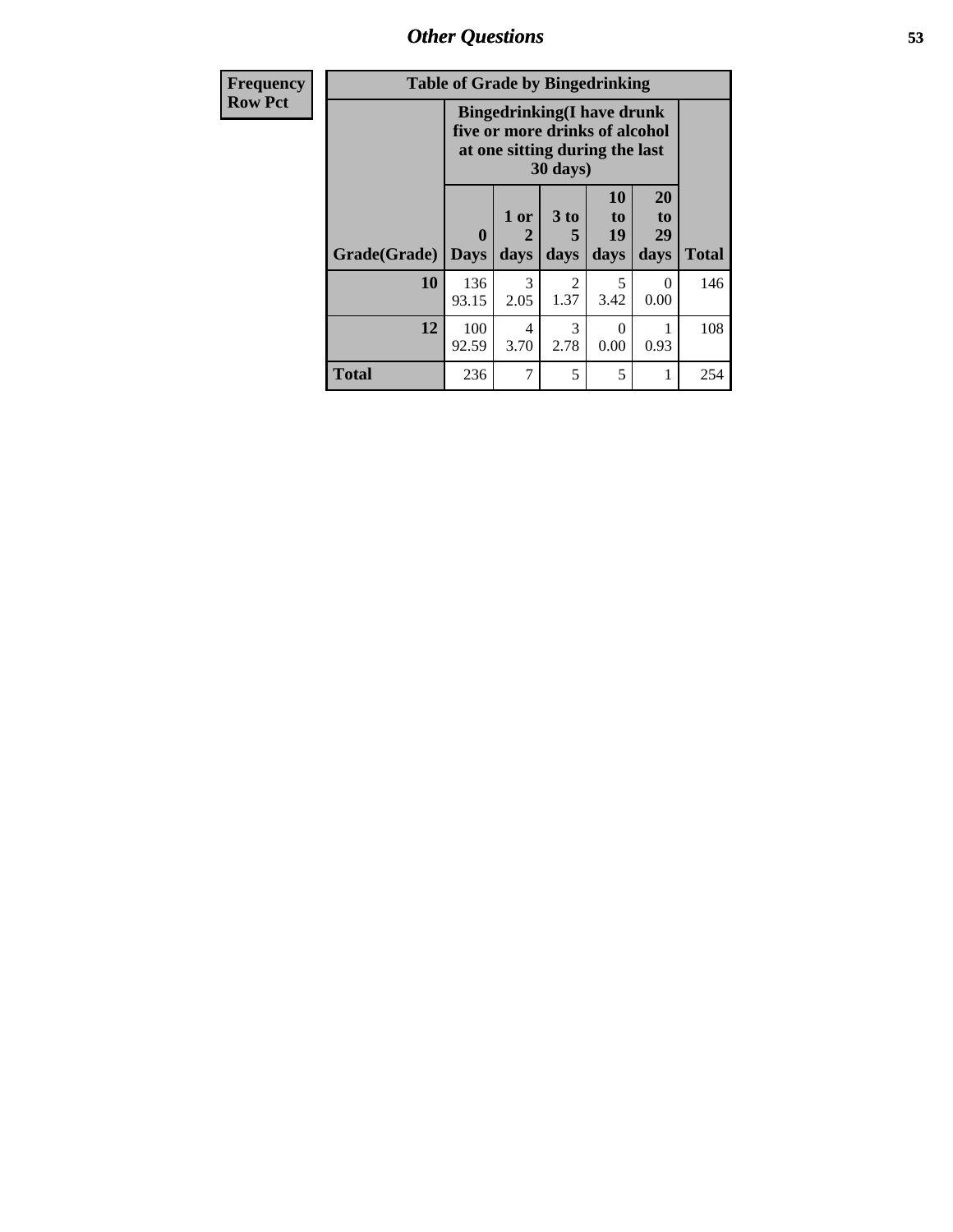### *Nutrition* **54**

| <b>Frequency</b> |
|------------------|
| <b>Row Pct</b>   |

| <b>Table of Grade by Dairy</b> |             |                                                                                                                                                                                                                     |             |             |     |  |  |  |
|--------------------------------|-------------|---------------------------------------------------------------------------------------------------------------------------------------------------------------------------------------------------------------------|-------------|-------------|-----|--|--|--|
|                                |             | Dairy (I eat at least 3 servings of dairy<br>products each day)<br><b>Somewhat</b><br><b>Somewhat</b><br><b>Strongly</b><br><b>Strongly</b><br><b>Disagree</b><br><b>Disagree</b><br><b>Total</b><br>Agree<br>Agree |             |             |     |  |  |  |
| Grade(Grade)                   |             |                                                                                                                                                                                                                     |             |             |     |  |  |  |
| 10                             | 32<br>21.92 | 63<br>43.15                                                                                                                                                                                                         | 27<br>18.49 | 24<br>16.44 | 146 |  |  |  |
| 12                             | 35<br>32.41 | 47<br>43.52                                                                                                                                                                                                         | 12<br>11.11 | 14<br>12.96 | 108 |  |  |  |
| <b>Total</b>                   | 67          | 110                                                                                                                                                                                                                 | 39          | 38          | 254 |  |  |  |

| <b>Frequency</b> |  |
|------------------|--|
| <b>Row Pct</b>   |  |

| <b>Table of Grade by Fruitveg</b> |                          |                                                                          |                                                       |              |     |  |  |
|-----------------------------------|--------------------------|--------------------------------------------------------------------------|-------------------------------------------------------|--------------|-----|--|--|
|                                   |                          | Fruitveg(I eat at least 5 servings of fruits<br>and vegetables each day) |                                                       |              |     |  |  |
| Grade(Grade)                      | <b>Strongly</b><br>Agree | <b>Somewhat</b> Somewhat<br>Agree                                        | <b>Strongly</b><br><b>Disagree</b><br><b>Disagree</b> | <b>Total</b> |     |  |  |
| 10                                | 17<br>11.64              | 49<br>33.56                                                              | 45<br>30.82                                           | 35<br>23.97  | 146 |  |  |
| 12                                | 16<br>14.81              | 43<br>39.81                                                              | 32<br>29.63                                           | 15.74        | 108 |  |  |
| <b>Total</b>                      | 33                       | 92                                                                       | 77                                                    | 52           | 254 |  |  |

| <b>Frequency</b> | <b>Table of Grade by Cafeteriahealthy</b> |                          |             |                                                                       |                                    |              |  |
|------------------|-------------------------------------------|--------------------------|-------------|-----------------------------------------------------------------------|------------------------------------|--------------|--|
| <b>Row Pct</b>   |                                           |                          |             | Cafeteriahealthy (School meals in my<br>school cafeteria are healthy) |                                    |              |  |
|                  | Grade(Grade)                              | <b>Strongly</b><br>Agree | Agree       | Somewhat   Somewhat  <br><b>Disagree</b>                              | <b>Strongly</b><br><b>Disagree</b> | <b>Total</b> |  |
|                  | 10                                        | 3.42                     | 38<br>26.03 | 53<br>36.30                                                           | 50<br>34.25                        | 146          |  |
|                  | 12                                        | 4<br>3.70                | 29<br>26.85 | 36<br>33.33                                                           | 39<br>36.11                        | 108          |  |
|                  | Total                                     | 9                        | 67          | 89                                                                    | 89                                 | 254          |  |

| <b>Frequency</b> |
|------------------|
| <b>Row Pct</b>   |

|                                                                                                                                           |                                                                                           |             | <b>Table of Grade by Cafeterianutrition</b> |             |              |  |  |
|-------------------------------------------------------------------------------------------------------------------------------------------|-------------------------------------------------------------------------------------------|-------------|---------------------------------------------|-------------|--------------|--|--|
|                                                                                                                                           | <b>Cafeterianutrition</b> (Facts about nutrition<br>are available in my school cafeteria) |             |                                             |             |              |  |  |
| Somewhat<br><b>Somewhat</b><br><b>Strongly</b><br><b>Strongly</b><br><b>Disagree</b><br>Agree<br>Grade(Grade)<br><b>Disagree</b><br>Agree |                                                                                           |             |                                             |             | <b>Total</b> |  |  |
| 10                                                                                                                                        | 24<br>16.44                                                                               | 55<br>37.67 | 32<br>21.92                                 | 35<br>23.97 | 146          |  |  |
| 12                                                                                                                                        | 19<br>17.59                                                                               | 34<br>31.48 | 29<br>26.85                                 | 26<br>24.07 | 108          |  |  |
| Total                                                                                                                                     | 43                                                                                        | 89          | 61                                          | 61          | 254          |  |  |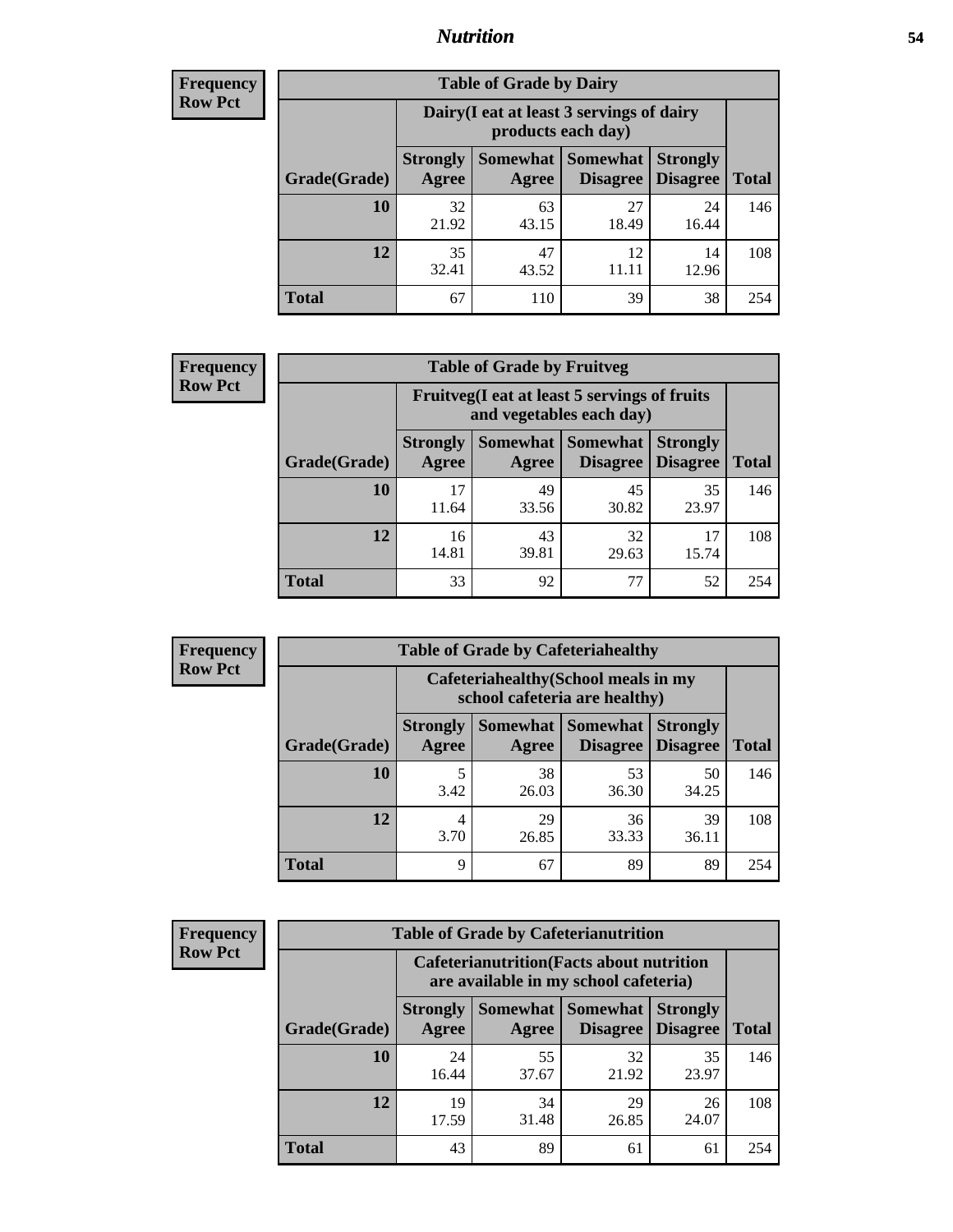### *Nutrition* **55**

| Frequency |
|-----------|
| Row Pct   |

| <b>Table of Grade by Schoollunch</b> |                                                                                                                               |                                                                 |             |             |     |  |  |  |
|--------------------------------------|-------------------------------------------------------------------------------------------------------------------------------|-----------------------------------------------------------------|-------------|-------------|-----|--|--|--|
|                                      |                                                                                                                               | Schoollunch(I eat school lunch three or<br>more times per week) |             |             |     |  |  |  |
| Grade(Grade)                         | Somewhat  <br><b>Somewhat</b><br><b>Strongly</b><br><b>Strongly</b><br><b>Disagree</b><br>Disagree<br>Agree<br>Total<br>Agree |                                                                 |             |             |     |  |  |  |
| 10                                   | 74<br>50.68                                                                                                                   | 28<br>19.18                                                     | 15<br>10.27 | 29<br>19.86 | 146 |  |  |  |
| 12                                   | 42<br>38.89                                                                                                                   | 26<br>24.07                                                     | 10<br>9.26  | 30<br>27.78 | 108 |  |  |  |
| <b>Total</b>                         | 116                                                                                                                           | 54                                                              | 25          | 59          | 254 |  |  |  |

| <b>Frequency</b> |  |
|------------------|--|
| <b>Row Pct</b>   |  |

| <b>Table of Grade by Foodchoices</b> |                          |                                                                                |             |             |     |  |  |  |
|--------------------------------------|--------------------------|--------------------------------------------------------------------------------|-------------|-------------|-----|--|--|--|
|                                      |                          | Foodchoices (I make healthy food choices in<br>my school cafeteria)            |             |             |     |  |  |  |
| Grade(Grade)                         | <b>Strongly</b><br>Agree | Somewhat   Somewhat<br><b>Strongly</b><br><b>Disagree</b><br>Disagree<br>Agree |             |             |     |  |  |  |
| 10                                   | 15<br>10.27              | 66<br>45.21                                                                    | 30<br>20.55 | 35<br>23.97 | 146 |  |  |  |
| 12                                   | 20<br>18.52              | 37<br>34.26                                                                    | 32<br>29.63 | 19<br>17.59 | 108 |  |  |  |
| <b>Total</b>                         | 35                       | 103                                                                            | 62          | 54          | 254 |  |  |  |

| <b>Frequency</b> | <b>Table of Grade by Wholewheat</b> |                                                                                                             |                     |                                    |                                    |              |  |  |  |
|------------------|-------------------------------------|-------------------------------------------------------------------------------------------------------------|---------------------|------------------------------------|------------------------------------|--------------|--|--|--|
| <b>Row Pct</b>   |                                     | Wholewheat (There are whole wheat and<br>multigrain breads and cereals available in<br>my school cafeteria) |                     |                                    |                                    |              |  |  |  |
|                  | Grade(Grade)                        | <b>Strongly</b><br>Agree                                                                                    | Somewhat  <br>Agree | <b>Somewhat</b><br><b>Disagree</b> | <b>Strongly</b><br><b>Disagree</b> | <b>Total</b> |  |  |  |
|                  | 10                                  | 45<br>30.82                                                                                                 | 59<br>40.41         | 23<br>15.75                        | 19<br>13.01                        | 146          |  |  |  |
|                  | 12                                  | 32<br>29.63                                                                                                 | 41<br>37.96         | 23<br>21.30                        | 12<br>11.11                        | 108          |  |  |  |
|                  | <b>Total</b>                        | 77                                                                                                          | 100                 | 46                                 | 31                                 | 254          |  |  |  |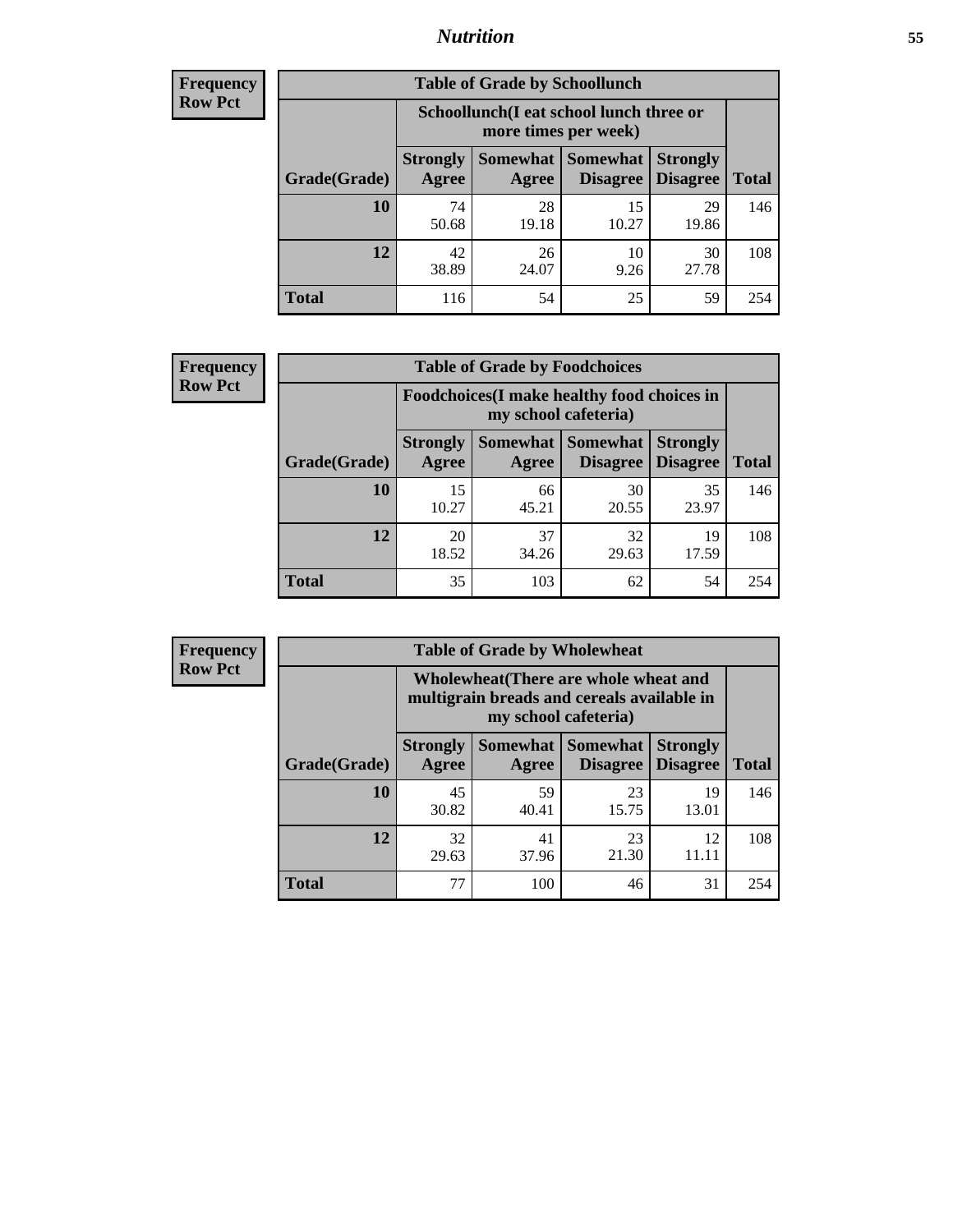### *Nutrition* **56**

**Frequency Row Pct**

| <b>Table of Grade by Healthyvending</b> |                                                                                                                                               |                          |                                    |                                    |              |  |
|-----------------------------------------|-----------------------------------------------------------------------------------------------------------------------------------------------|--------------------------|------------------------------------|------------------------------------|--------------|--|
|                                         | Healthyvending (If only healthy snacks and<br>beverages were available in the vending<br>machines during the school day,<br>I would buy them) |                          |                                    |                                    |              |  |
| Grade(Grade)                            | <b>Strongly</b><br>Agree                                                                                                                      | <b>Somewhat</b><br>Agree | <b>Somewhat</b><br><b>Disagree</b> | <b>Strongly</b><br><b>Disagree</b> | <b>Total</b> |  |
| 10                                      | 34<br>23.29                                                                                                                                   | 45<br>30.82              | 27<br>18.49                        | 40<br>27.40                        | 146          |  |
| 12                                      | 25<br>23.15                                                                                                                                   | 35<br>32.41              | 18<br>16.67                        | 30<br>27.78                        | 108          |  |
| <b>Total</b>                            | 59                                                                                                                                            | 80                       | 45                                 | 70                                 | 254          |  |

**Frequency Row Pct**

| <b>Table of Grade by Schoolbreakfast</b> |                                                                                                                                        |             |                                        |                                    |              |  |
|------------------------------------------|----------------------------------------------------------------------------------------------------------------------------------------|-------------|----------------------------------------|------------------------------------|--------------|--|
|                                          | Schoolbreakfast(If breakfast were<br>available at school,<br>but outside the cafeteria,<br>I would eat breakfast at school more often) |             |                                        |                                    |              |  |
| Grade(Grade)                             | <b>Strongly</b><br>Agree                                                                                                               | Agree       | Somewhat   Somewhat<br><b>Disagree</b> | <b>Strongly</b><br><b>Disagree</b> | <b>Total</b> |  |
| 10                                       | 49<br>33.56                                                                                                                            | 48<br>32.88 | 22<br>15.07                            | 27<br>18.49                        | 146          |  |
| 12                                       | 34<br>31.48                                                                                                                            | 37<br>34.26 | 20<br>18.52                            | 17<br>15.74                        | 108          |  |
| <b>Total</b>                             | 83                                                                                                                                     | 85          | 42                                     | 44                                 | 254          |  |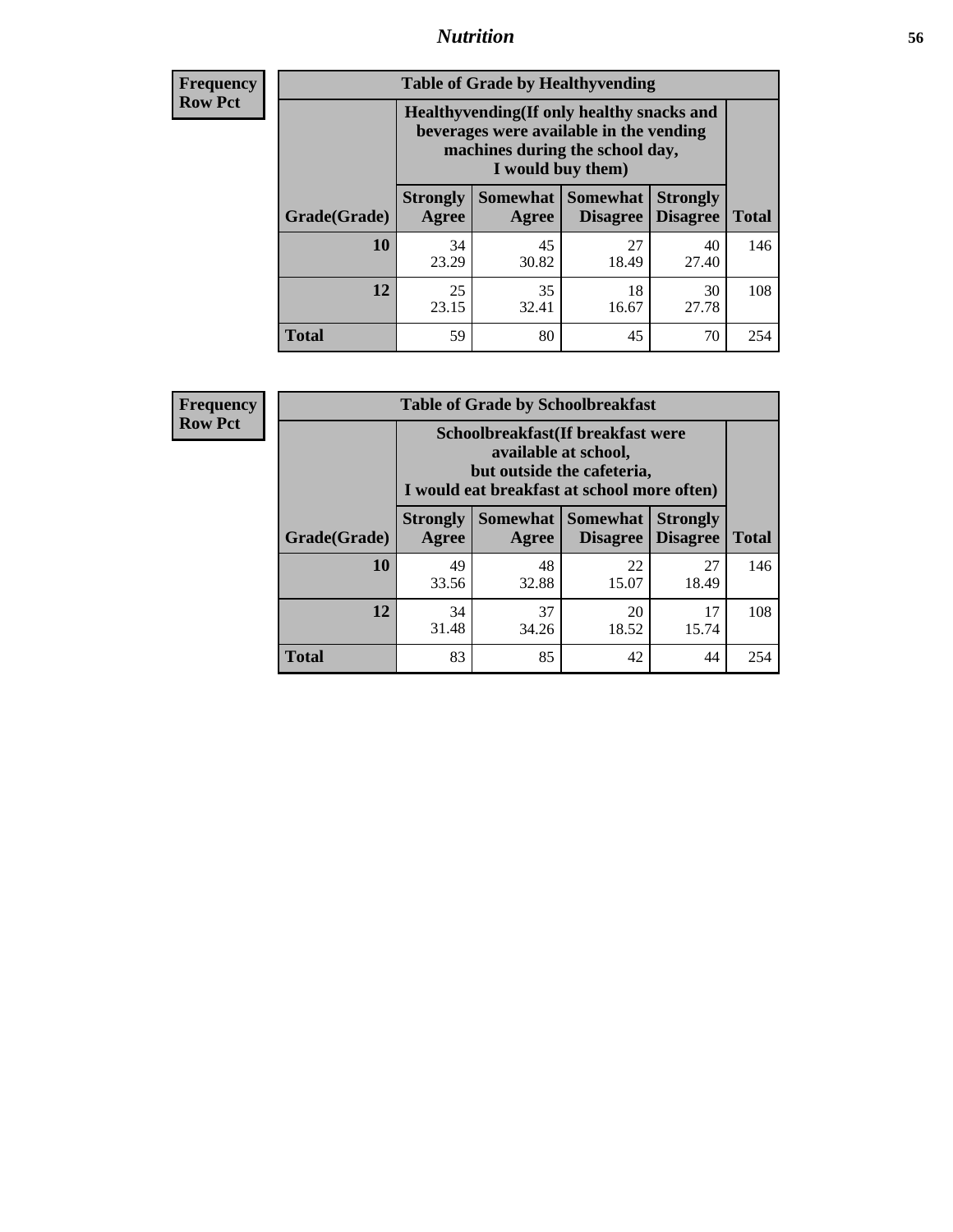| Frequency<br><b>Col Pct</b> | <b>Table of Educationaids by Grade</b>                                                                    |                    |             |              |
|-----------------------------|-----------------------------------------------------------------------------------------------------------|--------------------|-------------|--------------|
|                             | <b>Educationaids</b> (I<br>have been<br>taught about<br><b>HIV/AIDS</b> at<br>school in the<br>past year) | Grade(Grade)<br>10 | 12          | <b>Total</b> |
|                             | Yes                                                                                                       | 114<br>78.08       | 74<br>68.52 | 188          |
|                             | N <sub>0</sub>                                                                                            | 32<br>21.92        | 34<br>31.48 | 66           |
|                             | <b>Total</b>                                                                                              | 146                | 108         | 254          |

| Frequency      | <b>Table of Educationcharacter by Grade</b>      |              |             |              |  |
|----------------|--------------------------------------------------|--------------|-------------|--------------|--|
| <b>Col Pct</b> | <b>Educationcharacter(I)</b><br>have been taught |              |             |              |  |
|                | about character<br>education in the past         | Grade(Grade) |             |              |  |
|                | year at school)                                  | 10           | 12          | <b>Total</b> |  |
|                | Yes                                              | 101<br>69.18 | 69<br>63.89 | 170          |  |
|                | N <sub>0</sub>                                   | 45<br>30.82  | 39<br>36.11 | 84           |  |
|                | <b>Total</b>                                     | 146          | 108         | 254          |  |

| Frequency      | <b>Table of Gradcoach1 by Grade</b> |              |             |              |
|----------------|-------------------------------------|--------------|-------------|--------------|
| <b>Col Pct</b> | Gradcoach1(I<br>know who my         | Grade(Grade) |             |              |
|                | <b>Graduation</b><br>Coach is)      | 10           | 12          | <b>Total</b> |
|                | Yes                                 | 31<br>21.23  | 35<br>32.41 | 66           |
|                | N <sub>0</sub>                      | 115<br>78.77 | 73<br>67.59 | 188          |
|                | <b>Total</b>                        | 146          | 108         | 254          |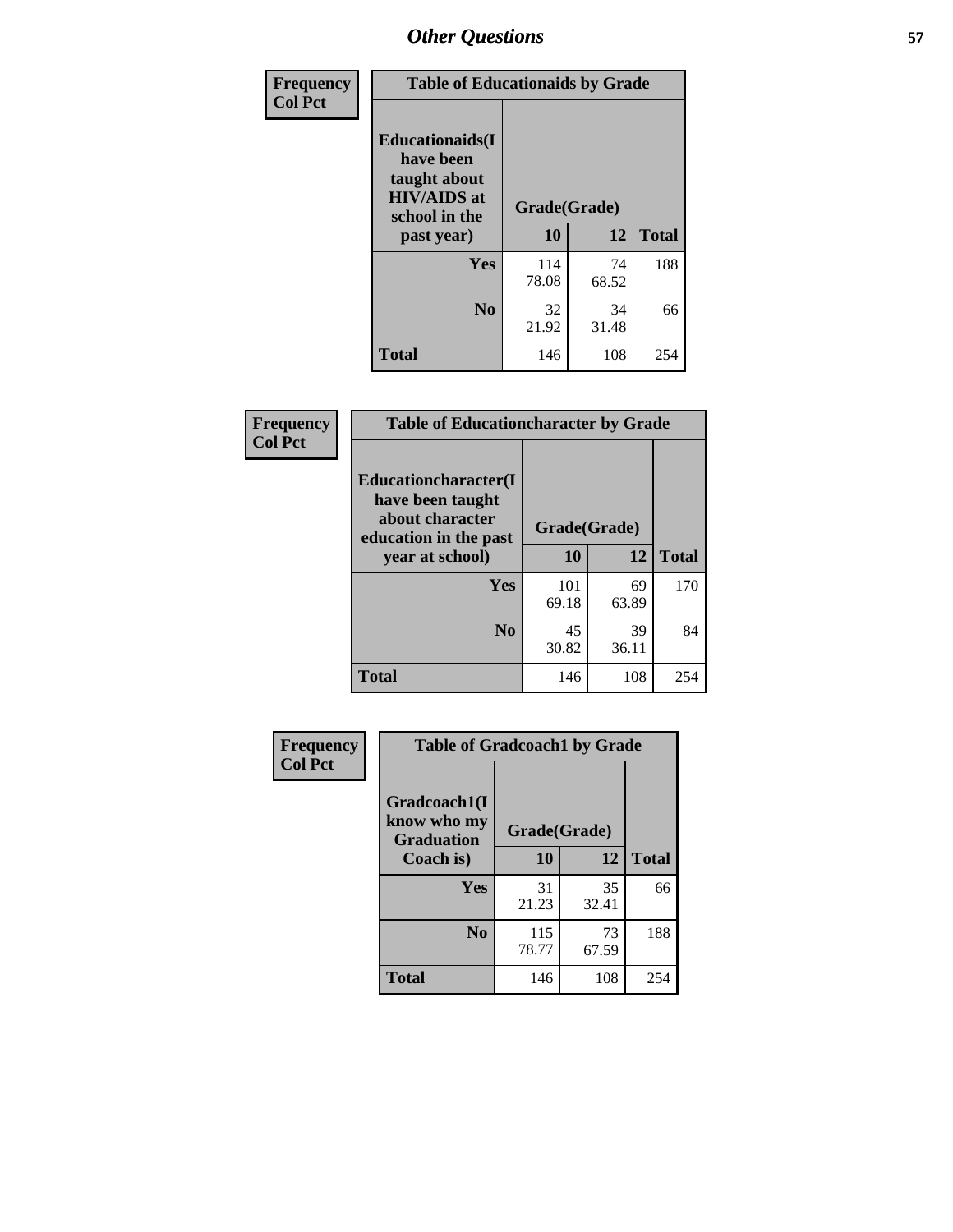| Frequency      | <b>Table of Gradcoach2 by Grade</b> |              |             |              |
|----------------|-------------------------------------|--------------|-------------|--------------|
| <b>Col Pct</b> | Gradcoach2(I<br>have                |              |             |              |
|                | contacted my<br><b>Graduation</b>   | Grade(Grade) |             |              |
|                | Coach)                              | 10           | 12          | <b>Total</b> |
|                | Yes                                 | 17<br>11.64  | 17<br>15.74 | 34           |
|                | N <sub>0</sub>                      | 129<br>88.36 | 91<br>84.26 | 220          |
|                | <b>Total</b>                        | 146          | 108         | 254          |

| <b>Frequency</b><br><b>Col Pct</b> | <b>Table of Gradcoach3 by Grade</b>                                         |              |             |              |
|------------------------------------|-----------------------------------------------------------------------------|--------------|-------------|--------------|
|                                    | Gradcoach3(I<br>have received<br>assistance<br>from my<br><b>Graduation</b> | Grade(Grade) |             |              |
|                                    | Coach)                                                                      | 10           | 12          | <b>Total</b> |
|                                    | Yes                                                                         | 15<br>10.27  | 15<br>13.89 | 30           |
|                                    | N <sub>0</sub>                                                              | 36<br>24.66  | 27<br>25.00 | 63           |
|                                    | Don't know                                                                  | 95<br>65.07  | 66<br>61.11 | 161          |
|                                    | <b>Total</b>                                                                | 146          | 108         | 254          |

|                             | <b>Table of Selfharm by Grade</b>                                                                                                                            |              |              |              |
|-----------------------------|--------------------------------------------------------------------------------------------------------------------------------------------------------------|--------------|--------------|--------------|
| Frequency<br><b>Col Pct</b> |                                                                                                                                                              |              |              |              |
|                             | <b>Selfharm</b> (During<br>the past 12<br>months,<br>I harmed myself<br>on purpose<br><b>Suicideconsider</b><br>During the past<br>12 months,<br>I seriously |              | Grade(Grade) |              |
|                             | considered<br>suicide)                                                                                                                                       | 10           | 12           | <b>Total</b> |
|                             | Yes                                                                                                                                                          | 30<br>20.55  | 6<br>5.56    | 36           |
|                             | N <sub>0</sub>                                                                                                                                               | 116<br>79.45 | 102<br>94.44 | 218          |
|                             | Total                                                                                                                                                        | 146          | 108          | 254          |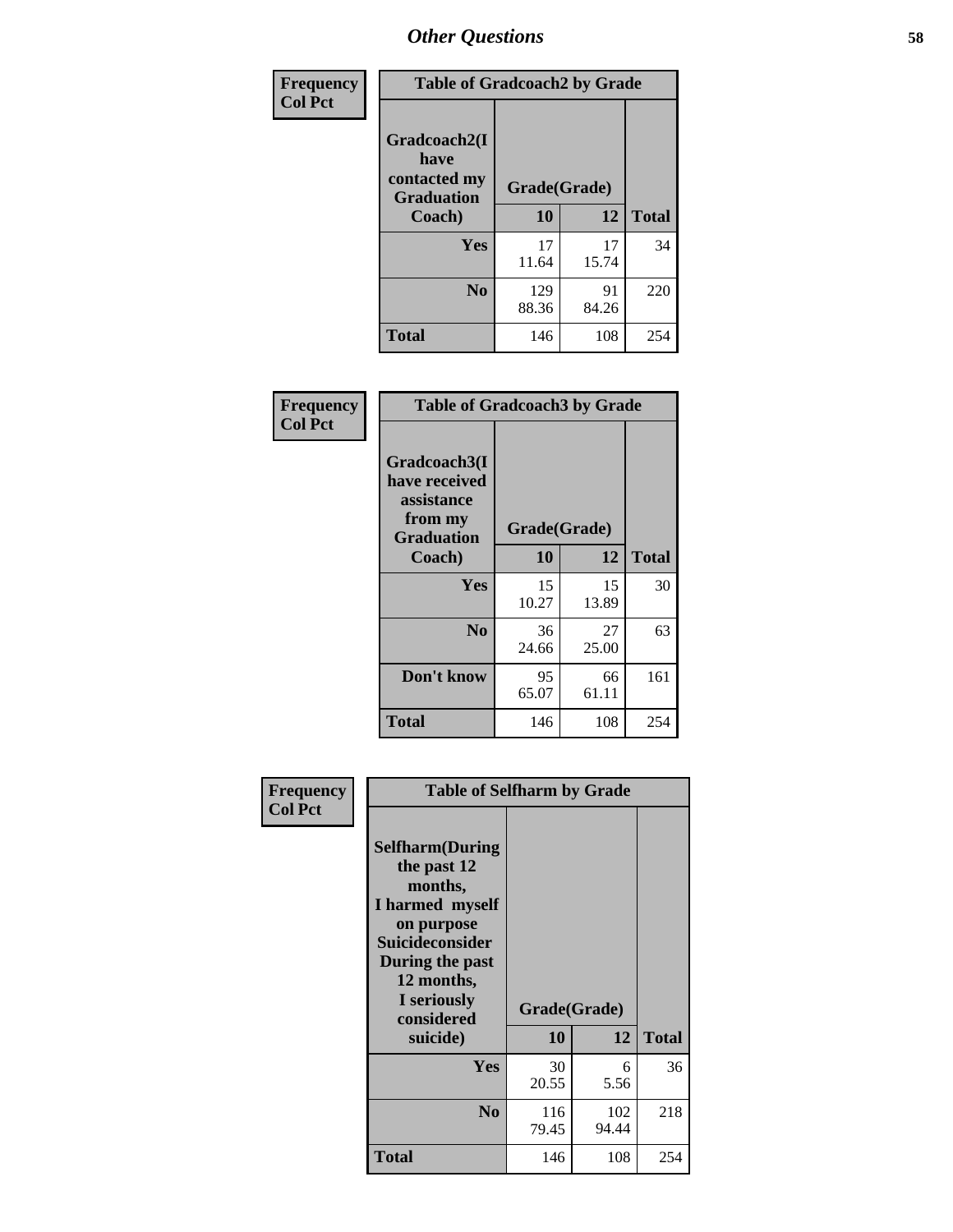| <b>Frequency</b> | <b>Table of Suicideconsider by Grade</b> |              |              |              |
|------------------|------------------------------------------|--------------|--------------|--------------|
| <b>Col Pct</b>   |                                          | Grade(Grade) |              |              |
|                  | Suicideconsider                          | <b>10</b>    | 12           | <b>Total</b> |
|                  | Yes                                      | 28<br>19.18  | 7.41         | 36           |
|                  | N <sub>0</sub>                           | 118<br>80.82 | 100<br>92.59 | 218          |
|                  | Total                                    | 146          | 108          | 254          |

| Frequency      | <b>Table of Suicideattempt by Grade</b>              |              |              |              |
|----------------|------------------------------------------------------|--------------|--------------|--------------|
| <b>Col Pct</b> | Suicideattempt(I<br>have attempted<br>suicide in the | Grade(Grade) |              |              |
|                | last year)                                           | 10           | 12           | <b>Total</b> |
|                | Yes                                                  | 17<br>11.64  | 3<br>2.78    | 20           |
|                | $\bf No$                                             | 129<br>88.36 | 105<br>97.22 | 234          |
|                | <b>Total</b>                                         | 146          | 108          | 254          |

| Frequency      | <b>Table of Instantmessaged by Grade</b>               |              |             |              |
|----------------|--------------------------------------------------------|--------------|-------------|--------------|
| <b>Col Pct</b> | Instantmessaged(I<br>have instant<br>messaged people I | Grade(Grade) |             |              |
|                | do not even know)                                      | 10           | 12          | <b>Total</b> |
|                | Yes                                                    | 44<br>30.14  | 28<br>25.93 | 72           |
|                | N <sub>0</sub>                                         | 102<br>69.86 | 80<br>74.07 | 182          |
|                | <b>Total</b>                                           | 146          | 108         | 254          |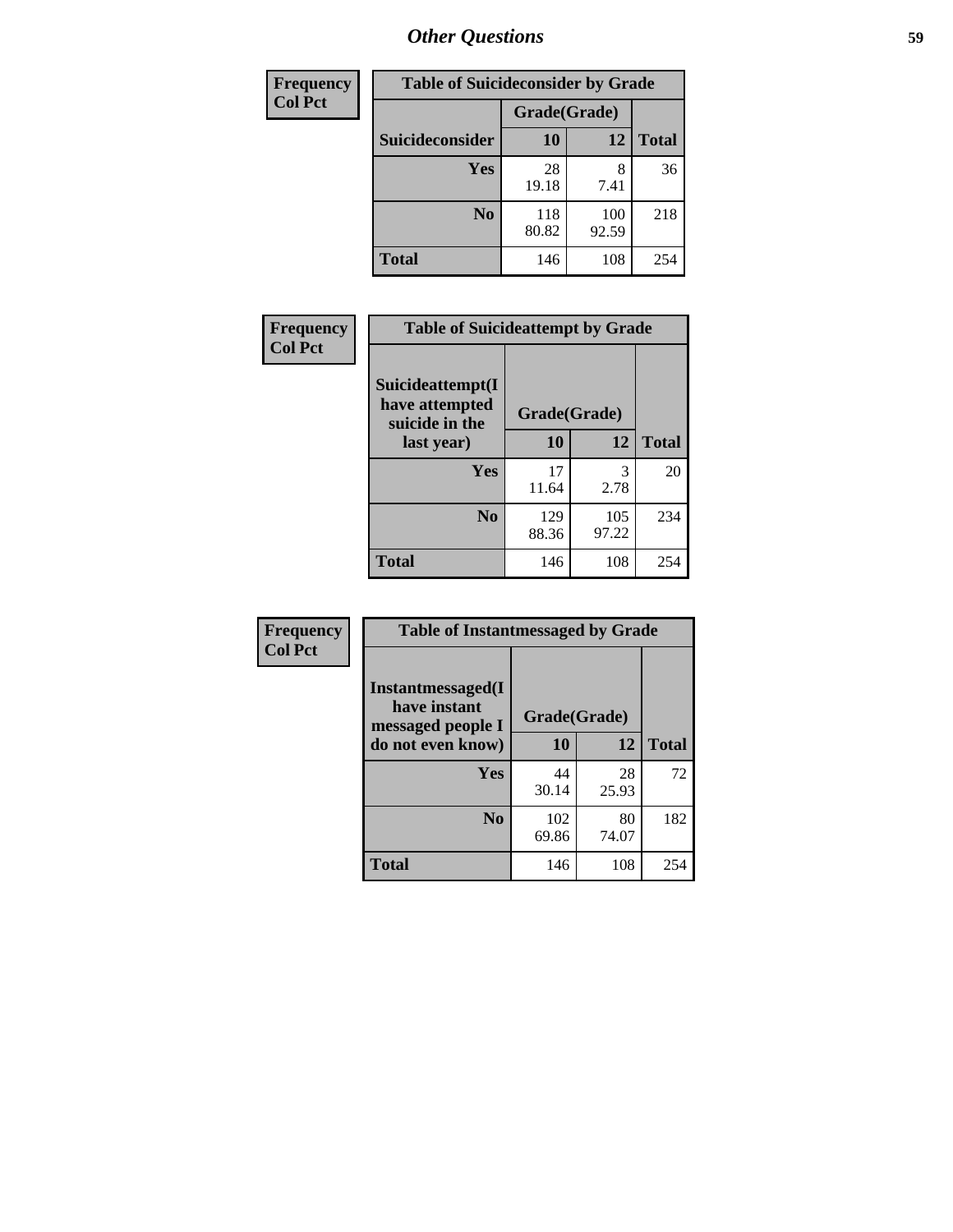| Frequency      | <b>Table of Getsalong by Grade</b>                          |              |                        |              |
|----------------|-------------------------------------------------------------|--------------|------------------------|--------------|
| <b>Col Pct</b> | <b>Getsalong</b> (I get<br>along with other<br>students and | Grade(Grade) |                        |              |
|                | adults)                                                     | 10           | 12                     | <b>Total</b> |
|                | <b>Strongly Agree</b>                                       | 62<br>42.47  | 55<br>50.93            | 117          |
|                | <b>Somewhat Agree</b>                                       | 68<br>46.58  | 45<br>41.67            | 113          |
|                | <b>Somewhat Disagree</b>                                    | 10<br>6.85   | 6<br>5.56              | 16           |
|                | <b>Strongly Disagree</b>                                    | 6<br>4.11    | $\mathfrak{D}$<br>1.85 | 8            |
|                | <b>Total</b>                                                | 146          | 108                    | 254          |

| Frequency      | <b>Table of Safehome by Grade</b> |                           |             |              |
|----------------|-----------------------------------|---------------------------|-------------|--------------|
| <b>Col Pct</b> | Safehome(I feel<br>safe at home)  | Grade(Grade)<br><b>10</b> | 12          | <b>Total</b> |
|                | <b>Strongly Agree</b>             | 86<br>58.90               | 72<br>66.67 | 158          |
|                | <b>Somewhat Agree</b>             | 44<br>30.14               | 29<br>26.85 | 73           |
|                | <b>Somewhat Disagree</b>          | 4.79                      | 4<br>3.70   | 11           |
|                | <b>Strongly Disagree</b>          | 9<br>6.16                 | 3<br>2.78   | 12           |
|                | <b>Total</b>                      | 146                       | 108         | 254          |

| Frequency      |                                                                                      | <b>Table of Adulttalk by Grade</b> |             |              |
|----------------|--------------------------------------------------------------------------------------|------------------------------------|-------------|--------------|
| <b>Col Pct</b> | <b>Adulttalk</b> (I<br>know an<br>adult at<br>school that<br>I can talk<br>with if I | Grade(Grade)                       |             |              |
|                | need help)                                                                           | 10                                 | 12          | <b>Total</b> |
|                | <b>Yes</b>                                                                           | 84<br>57.53                        | 76<br>70.37 | 160          |
|                | N <sub>0</sub>                                                                       | 62<br>42.47                        | 32<br>29.63 | 94           |
|                | <b>Total</b>                                                                         | 146                                | 108         | 254          |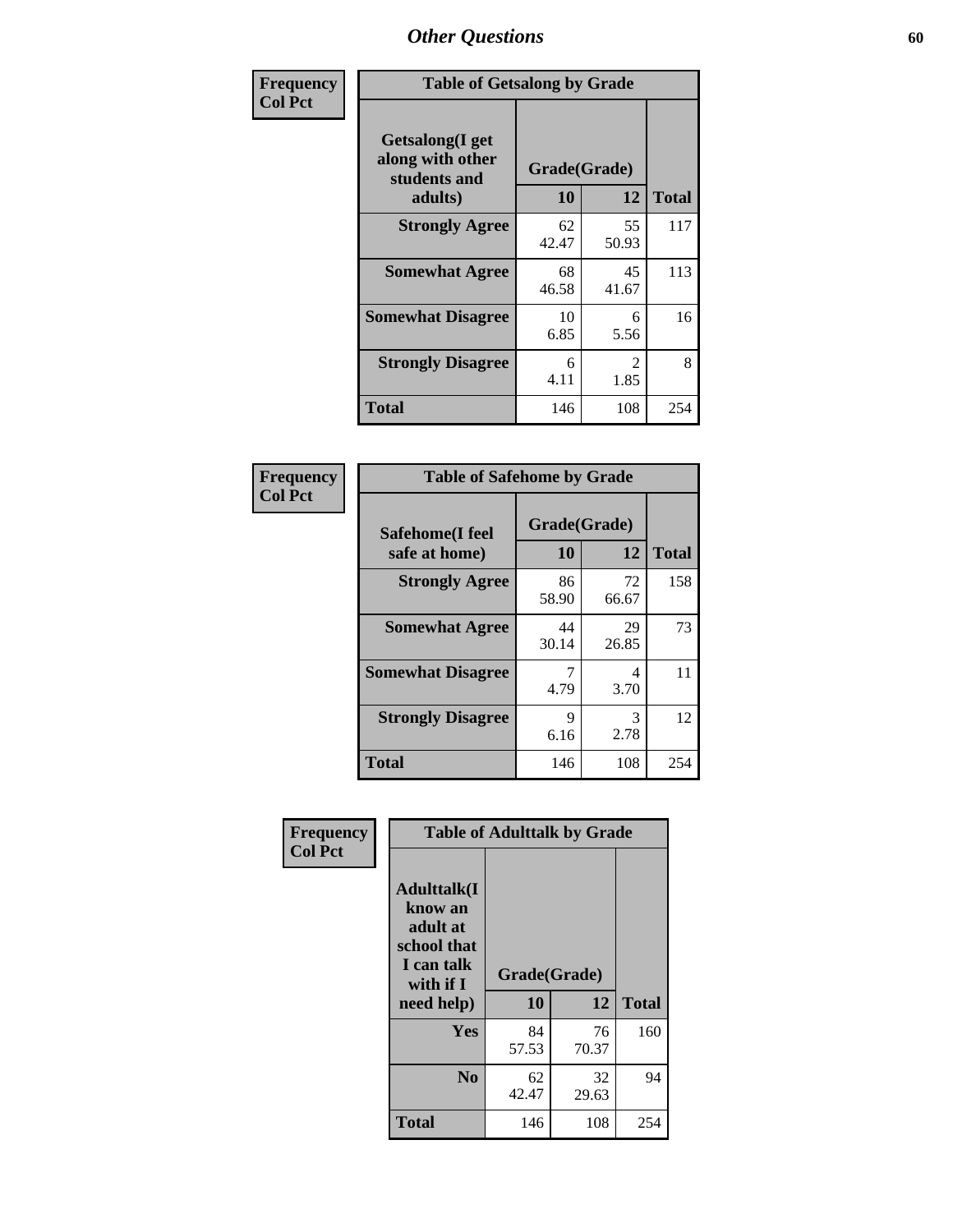**Frequency Row Pct**

| <b>Table of Grade by Tytime</b> |             |                                                                                         |             |             |             |             |              |  |  |
|---------------------------------|-------------|-----------------------------------------------------------------------------------------|-------------|-------------|-------------|-------------|--------------|--|--|
|                                 |             | Tytime (On an average school day,<br>how much unsupervised time do I spend watching TV) |             |             |             |             |              |  |  |
|                                 |             | <b>Less that</b><br>$2 - 3$<br>$4 - 5$<br>$6+$                                          |             |             |             |             |              |  |  |
| Grade(Grade)                    | None        | hour/day                                                                                | hour/day    | hours/day   | hours/day   | hours/day   | <b>Total</b> |  |  |
| 10                              | 19<br>13.01 | 27<br>18.49                                                                             | 20<br>13.70 | 33<br>22.60 | 31<br>21.23 | 16<br>10.96 | 146          |  |  |
| 12                              | 18<br>16.67 | 14<br>12.96                                                                             | 23<br>21.30 | 29<br>26.85 | 13<br>12.04 | 10.19       | 108          |  |  |
| <b>Total</b>                    | 37          | 41                                                                                      | 43          | 62          | 44          | 27          | 254          |  |  |

**Frequency Row Pct**

| <b>Table of Grade by Computertime</b> |             |                                                                                                                               |             |             |             |             |     |  |  |
|---------------------------------------|-------------|-------------------------------------------------------------------------------------------------------------------------------|-------------|-------------|-------------|-------------|-----|--|--|
|                                       |             | Computertime (On an average school day,<br>how much unsupervised time do I spend on the computer)                             |             |             |             |             |     |  |  |
| Grade(Grade)                          | None        | <b>Less that</b><br>$4 - 5$<br>$2 - 3$<br>$6+$<br>hour/day<br>hours/day<br>hours/day<br>hour/day<br>hours/day<br><b>Total</b> |             |             |             |             |     |  |  |
| 10                                    | 24<br>16.44 | 27<br>18.49                                                                                                                   | 23<br>15.75 | 34<br>23.29 | 19<br>13.01 | 19<br>13.01 | 146 |  |  |
| 12                                    | 13<br>12.04 | 16<br>14.81                                                                                                                   | 19<br>17.59 | 37<br>34.26 | 15<br>13.89 | 8<br>7.41   | 108 |  |  |
| <b>Total</b>                          | 37          | 43                                                                                                                            | 42          | 71          | 34          | 27          | 254 |  |  |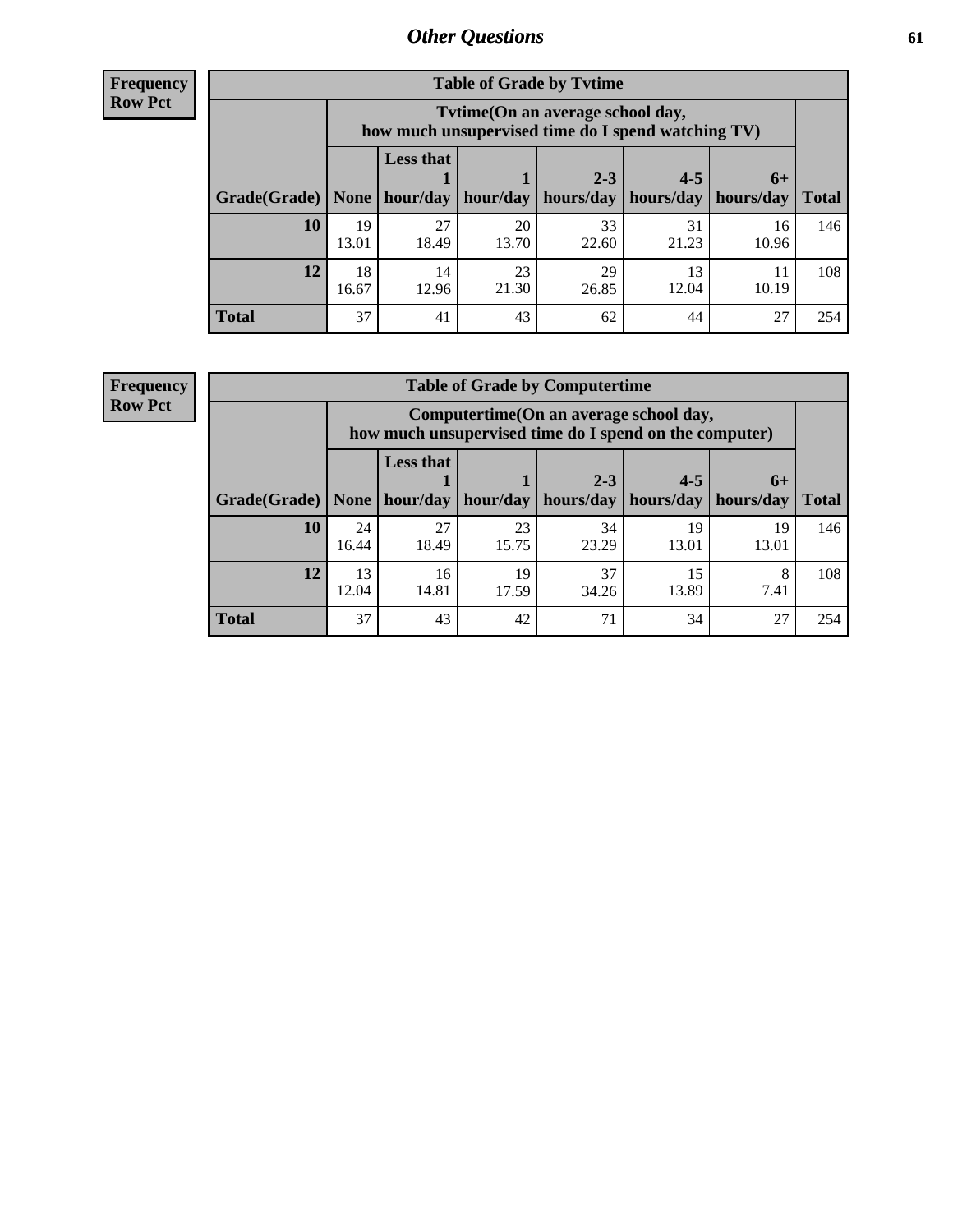#### *Questions about Driving Laws* **62** *Driving Questions were asked only of high school students.*

| <b>Frequency</b> |
|------------------|
| <b>Row Pct</b>   |

| <b>Table of Grade by License1</b> |                                                                                                                                           |                                                                                                     |                |            |             |     |  |  |  |
|-----------------------------------|-------------------------------------------------------------------------------------------------------------------------------------------|-----------------------------------------------------------------------------------------------------|----------------|------------|-------------|-----|--|--|--|
|                                   | License1(During the first 6 months of driving<br>with a provisional license,<br>the only passengers who can ride with the<br>driver are:) |                                                                                                     |                |            |             |     |  |  |  |
| Grade(Grade)                      | <b>Parent or</b><br><b>Guardian</b>                                                                                                       | Don't<br>Family<br><b>Total</b><br><b>Members</b><br><b>Friends</b><br><b>Know</b><br><b>Anyone</b> |                |            |             |     |  |  |  |
| 10                                | 57<br>39.04                                                                                                                               | 49<br>33.56                                                                                         | 0.68           | 14<br>9.59 | 25<br>17.12 | 146 |  |  |  |
| 12                                | 29<br>59<br>5<br>14<br>0.93<br>26.85<br>4.63<br>12.96<br>54.63                                                                            |                                                                                                     |                |            |             |     |  |  |  |
| Total                             | 86                                                                                                                                        | 108                                                                                                 | $\overline{c}$ | 19         | 39          | 254 |  |  |  |

| <b>Frequency</b> | <b>Table of Grade by License2</b>                                                                        |                           |                  |                                     |                                                      |                      |              |
|------------------|----------------------------------------------------------------------------------------------------------|---------------------------|------------------|-------------------------------------|------------------------------------------------------|----------------------|--------------|
| <b>Row Pct</b>   | License2(17 yr old drivers with a<br>provisional driver's license cannot<br>drive between the hours of:) |                           |                  |                                     |                                                      |                      |              |
|                  | Grade(Grade)                                                                                             | <b>Midnight</b><br>to 6am | 1am<br>to<br>5am | 1am<br>t <sub>0</sub><br><b>6am</b> | N <sub>0</sub><br>curfew<br>for $17$<br>year<br>olds | Don't<br><b>Know</b> | <b>Total</b> |
|                  | 10                                                                                                       | 67<br>45.89               | 18<br>12.33      | 16<br>10.96                         | 10<br>6.85                                           | 35<br>23.97          | 146          |
|                  | 12                                                                                                       | 74<br>68.52               | 8<br>7.41        | 8<br>7.41                           | 3<br>2.78                                            | 15<br>13.89          | 108          |
|                  | <b>Total</b>                                                                                             | 141                       | 26               | 24                                  | 13                                                   | 50                   | 254          |

| Frequency      | <b>Table of Grade by License3</b> |                                       |             |                                                        |            |            |               |              |
|----------------|-----------------------------------|---------------------------------------|-------------|--------------------------------------------------------|------------|------------|---------------|--------------|
| <b>Row Pct</b> |                                   | License3(For drivers under the age of |             | 21,<br>what level of alcohol is considered<br>$DUI$ ?) |            |            |               |              |
|                | Grade(Grade)                      | Any<br>Amount                         | 0.02        | 0.04                                                   | 0.06       | 0.08       | Don't<br>know | <b>Total</b> |
|                | <b>10</b>                         | 25<br>17.12                           | 31<br>21.23 | 17<br>11.64                                            | 12<br>8.22 | 12<br>8.22 | 49<br>33.56   | 146          |
|                | 12                                | 26<br>24.07                           | 22<br>20.37 | 18<br>16.67                                            | 4<br>3.70  | 6<br>5.56  | 32<br>29.63   | 108          |
|                | <b>Total</b>                      | 51                                    | 53          | 35                                                     | 16         | 18         | 81            | 254          |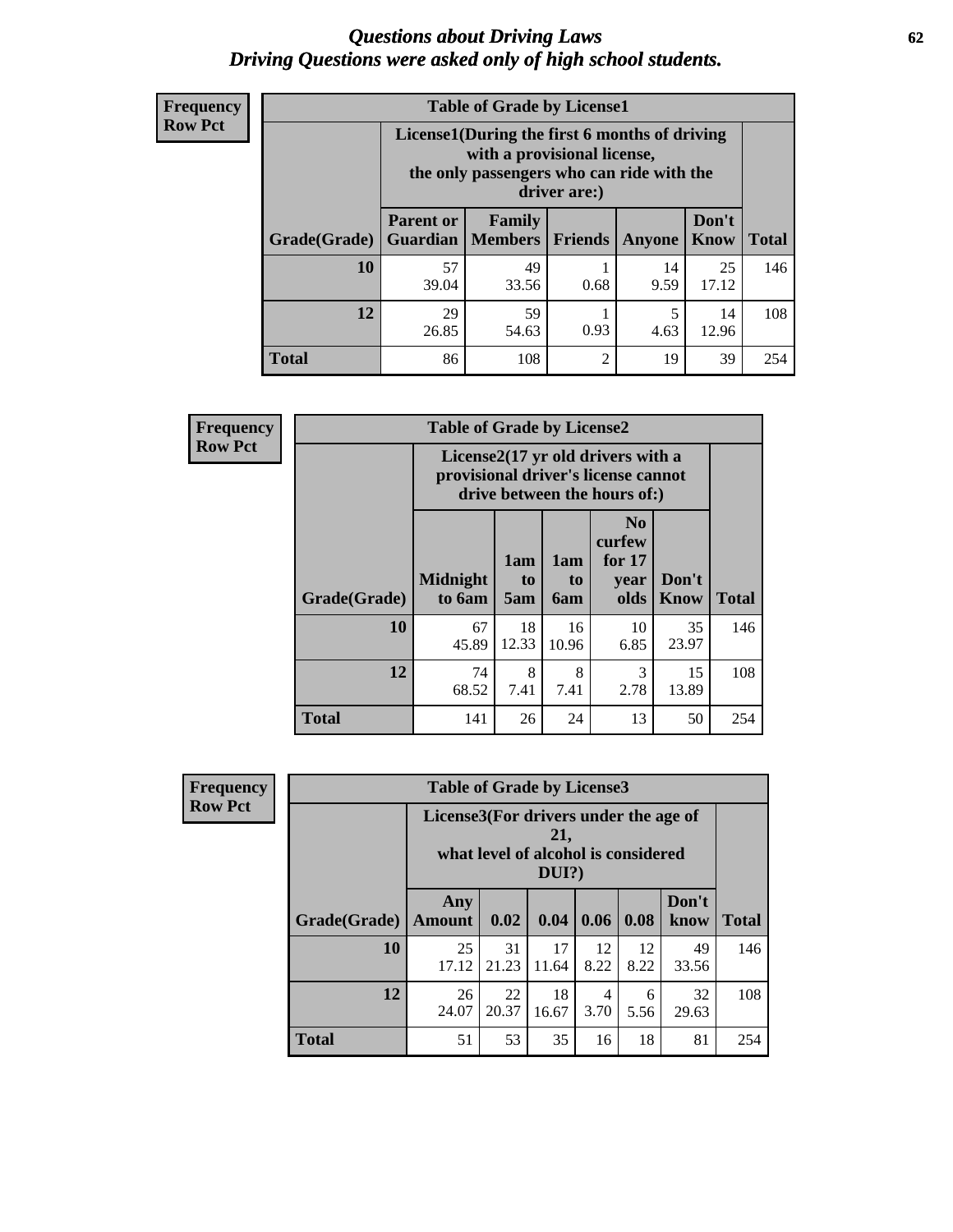#### *Questions about Driving Laws* **63** *Driving Questions were asked only of high school students.*

**Frequency Row Pct**

| <b>Table of Grade by License4</b> |              |                                                                                                                               |             |           |            |             |     |  |
|-----------------------------------|--------------|-------------------------------------------------------------------------------------------------------------------------------|-------------|-----------|------------|-------------|-----|--|
|                                   |              | License4(A driver under 21 automatically<br>loses his/her license if caught exceeding the<br>posted speet limit by:)          |             |           |            |             |     |  |
| Grade(Grade)                      | $15+$<br>mph | Can't<br>lose<br><b>Depends</b><br>license<br>$25+$<br>$35+$<br>Don't<br>for<br>on<br>mph<br>speeding<br>know<br>mph<br>judge |             |           |            |             |     |  |
| 10                                | 16<br>10.96  | 24<br>16.44                                                                                                                   | 25<br>17.12 | 8<br>5.48 | 13<br>8.90 | 60<br>41.10 | 146 |  |
| 12                                | 21<br>19.44  | 22<br>20.37                                                                                                                   | 13<br>12.04 | 5<br>4.63 | 8<br>7.41  | 39<br>36.11 | 108 |  |
| <b>Total</b>                      | 37           | 46                                                                                                                            | 38          | 13        | 21         | 99          | 254 |  |

| Frequency      | <b>Table of Grade by License5</b> |             |                                                                                                                                      |                     |       |  |  |  |  |
|----------------|-----------------------------------|-------------|--------------------------------------------------------------------------------------------------------------------------------------|---------------------|-------|--|--|--|--|
| <b>Row Pct</b> |                                   |             | License5(A)<br>Georgia teenager<br>with family<br>connections or a<br>good lawyer can<br>break a teen<br>driving law and<br>license) | keep their driver's |       |  |  |  |  |
|                | Grade(Grade)                      | <b>Yes</b>  | N <sub>0</sub>                                                                                                                       | Don't<br>know       | Total |  |  |  |  |
|                | 10                                | 15<br>10.27 | 66<br>45.21                                                                                                                          | 65<br>44.52         | 146   |  |  |  |  |
|                | 12                                | 27<br>25.00 | 49<br>45.37                                                                                                                          | 32<br>29.63         | 108   |  |  |  |  |
|                | <b>Total</b>                      | 42          | 115                                                                                                                                  | 97                  | 254   |  |  |  |  |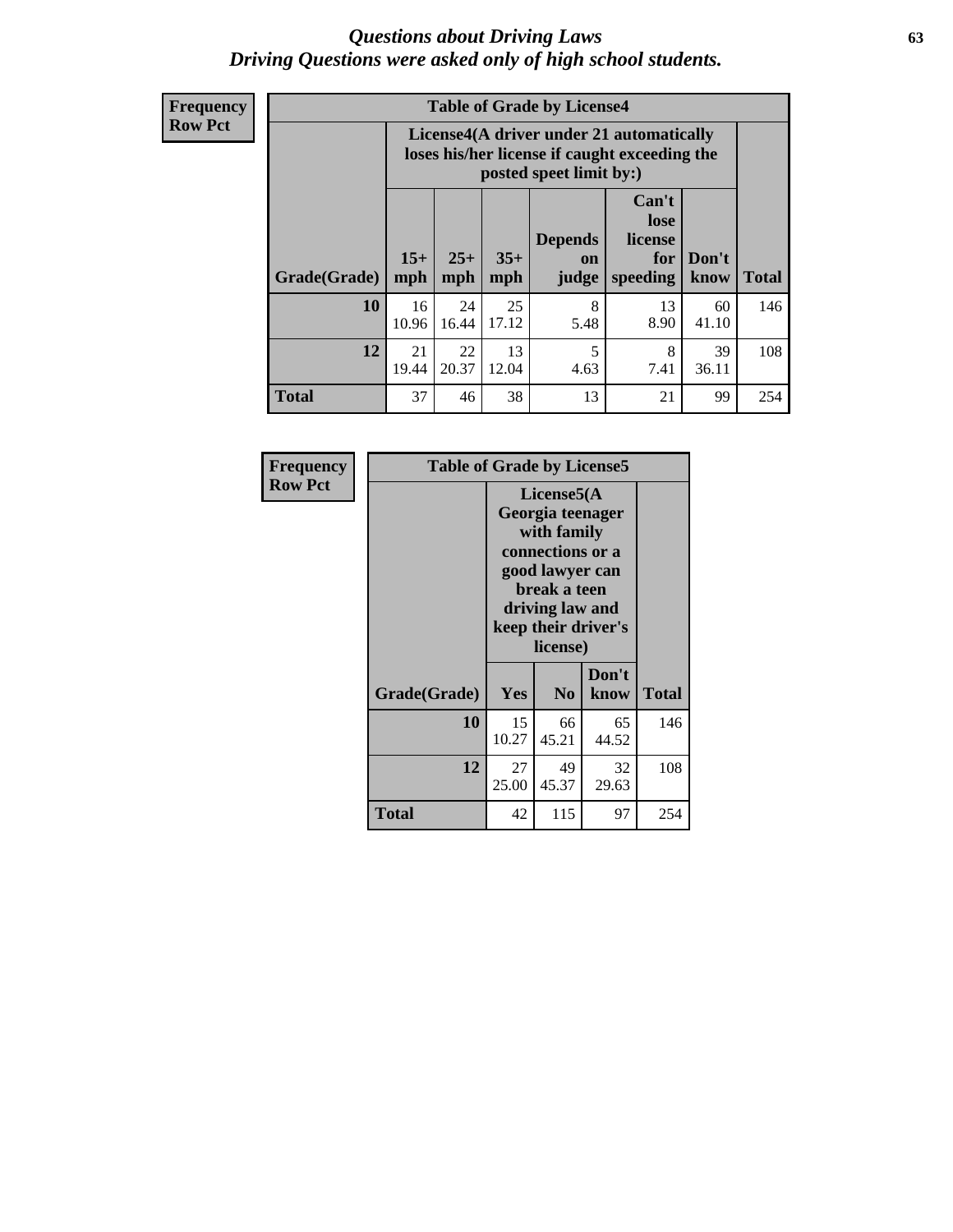#### *Questions about Driving Laws* **64** *Driving Questions were asked only of high school students.*

| <b>Frequency</b> | <b>Table of Grade by License6</b> |             |                                                                                                                           |                    |       |  |  |
|------------------|-----------------------------------|-------------|---------------------------------------------------------------------------------------------------------------------------|--------------------|-------|--|--|
| <b>Row Pct</b>   |                                   |             | License <sub>6</sub> (I know a<br>friend or<br>classmate that<br>broke a teen<br>driving law,<br>keep his/her<br>license) | but was allowed to |       |  |  |
|                  | Grade(Grade)                      | Yes         | N <sub>0</sub>                                                                                                            | Don't<br>know      | Total |  |  |
|                  | 10                                | 27<br>18.49 | 59<br>40.41                                                                                                               | 60<br>41.10        | 146   |  |  |
|                  | 12                                | 35<br>32.41 | 42<br>38.89                                                                                                               | 31<br>28.70        | 108   |  |  |
|                  | <b>Total</b>                      | 62          | 101                                                                                                                       | 91                 | 254   |  |  |

| <b>Frequency</b> | <b>Table of Grade by License7</b> |                                                                             |                                     |                                                                                               |                        |              |  |  |
|------------------|-----------------------------------|-----------------------------------------------------------------------------|-------------------------------------|-----------------------------------------------------------------------------------------------|------------------------|--------------|--|--|
| <b>Row Pct</b>   |                                   |                                                                             |                                     | License7(A student under the age of 18 cam loser<br>his/her driving privileges if he or she:) |                        |              |  |  |
|                  | Grade(Grade)                      | <b>Have</b><br>more than<br>10<br>unexcused<br>absences<br>per school<br>yr | Drop out<br>without  <br>graduating | <b>Bring</b><br>alcohol/drugs/weapon<br>to school                                             | All of<br>the<br>above | <b>Total</b> |  |  |
|                  | 10                                | 14<br>9.59                                                                  | 7<br>4.79                           | 3.42                                                                                          | 120<br>82.19           | 146          |  |  |
|                  | 12                                | 19<br>17.59                                                                 | 5<br>4.63                           | 4<br>3.70                                                                                     | 80<br>74.07            | 108          |  |  |
|                  | <b>Total</b>                      | 33                                                                          | 12                                  | 9                                                                                             | 200                    | 254          |  |  |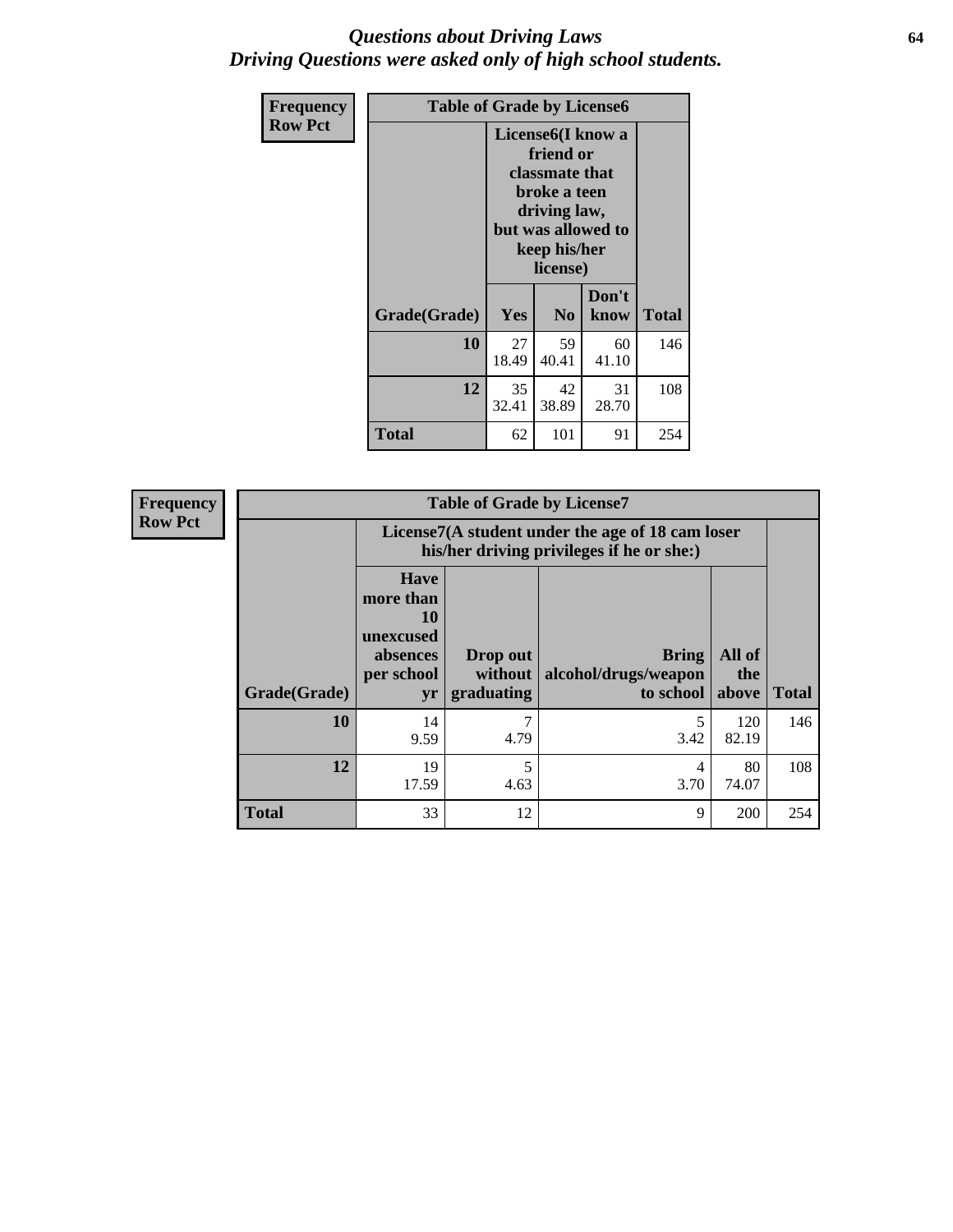# *Select Results by Gender* **65**

| Frequency      | <b>Table of SchoolClimate2 by Gender</b>          |                                 |             |              |  |
|----------------|---------------------------------------------------|---------------------------------|-------------|--------------|--|
| <b>Col Pct</b> | SchoolClimate2(I<br>feel successful at<br>school) | Gender(Gender)<br><b>Female</b> | <b>Male</b> | <b>Total</b> |  |
|                | <b>Strongly Agree</b>                             | 41<br>27.52                     | 29<br>27.62 | 70           |  |
|                | <b>Somewhat Agree</b>                             | 91<br>61.07                     | 60<br>57.14 | 151          |  |
|                | <b>Somewhat Disagree</b>                          | 12<br>8.05                      | 11<br>10.48 | 23           |  |
|                | <b>Strongly Disagree</b>                          | 5<br>3.36                       | 5<br>4.76   | 10           |  |
|                | <b>Total</b>                                      | 149                             | 105         | 254          |  |

| <b>Frequency</b> | <b>Table of SchoolClimate6 by Gender</b> |                |             |              |  |
|------------------|------------------------------------------|----------------|-------------|--------------|--|
| <b>Col Pct</b>   | <b>SchoolClimate6(Teachers</b>           | Gender(Gender) |             |              |  |
|                  | treat me with respect)                   | Female         | <b>Male</b> | <b>Total</b> |  |
|                  | <b>Strongly Agree</b>                    | 31<br>20.81    | 25<br>23.81 | 56           |  |
|                  | <b>Somewhat Agree</b>                    | 80<br>53.69    | 58<br>55.24 | 138          |  |
|                  | <b>Somewhat Disagree</b>                 | 21<br>14.09    | 15<br>14.29 | 36           |  |
|                  | <b>Strongly Disagree</b>                 | 17<br>11.41    | 6.67        | 24           |  |
|                  | <b>Total</b>                             | 149            | 105         | 254          |  |

| Frequency      | <b>Table of SchoolClimate8 by Gender</b>                                             |               |                               |              |
|----------------|--------------------------------------------------------------------------------------|---------------|-------------------------------|--------------|
| <b>Col Pct</b> | <b>SchoolClimate8(Students</b><br>are frequently<br>recognized for good<br>behavior) | <b>Female</b> | Gender(Gender)<br><b>Male</b> | <b>Total</b> |
|                | <b>Strongly Agree</b>                                                                | 17<br>11.41   | 10<br>9.52                    | 27           |
|                | <b>Somewhat Agree</b>                                                                | 53<br>35.57   | 34<br>32.38                   | 87           |
|                | <b>Somewhat Disagree</b>                                                             | 57<br>38.26   | 43<br>40.95                   | 100          |
|                | <b>Strongly Disagree</b>                                                             | 22<br>14.77   | 18<br>17.14                   | 40           |
|                | Total                                                                                | 149           | 105                           | 254          |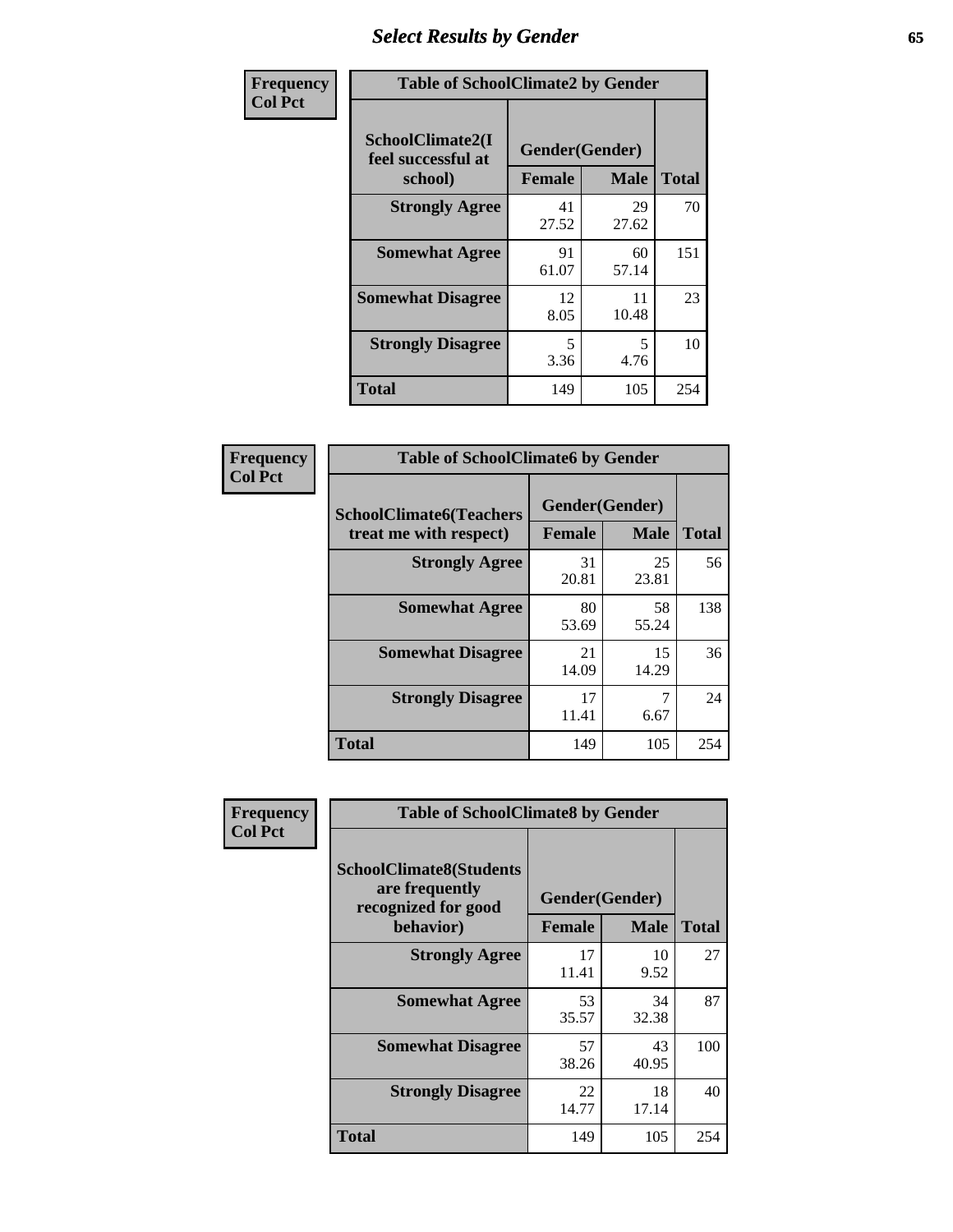# *Select Results by Gender* **66**

| Frequency      | <b>Table of Gender by Dropout</b> |                                                                        |                |              |
|----------------|-----------------------------------|------------------------------------------------------------------------|----------------|--------------|
| <b>Row Pct</b> |                                   | Dropout(I<br>have<br>thought<br>about<br>dropping<br>out of<br>school) |                |              |
|                | Gender(Gender)                    | Yes                                                                    | N <sub>0</sub> | <b>Total</b> |
|                | <b>Female</b>                     | 49<br>32.89                                                            | 100<br>67.11   | 149          |
|                | <b>Male</b>                       | 31<br>29.52                                                            | 74<br>70.48    | 105          |
|                | <b>Total</b>                      | 80                                                                     | 174            | 254          |

| <b>Frequency</b> | <b>Table of Gender by Dropoutreason</b> |                                                                    |              |                          |                                |              |              |
|------------------|-----------------------------------------|--------------------------------------------------------------------|--------------|--------------------------|--------------------------------|--------------|--------------|
| <b>Row Pct</b>   |                                         | Dropoutreason(If I dropped out the<br>reason would most likely be) |              |                          |                                |              |              |
|                  | Gender(Gender)                          | Won't<br>Drop<br>out                                               | <b>Bored</b> | Family<br><b>Reasons</b> | <b>Being</b><br><b>Bullied</b> | <b>Other</b> | <b>Total</b> |
|                  | <b>Female</b>                           | 77<br>51.68                                                        | 20<br>13.42  | 21<br>14.09              | 0.67                           | 30<br>20.13  | 149          |
|                  | <b>Male</b>                             | 51<br>48.57                                                        | 19<br>18.10  | 10<br>9.52               | ◠<br>1.90                      | 23<br>21.90  | 105          |
|                  | <b>Total</b>                            | 128                                                                | 39           | 31                       | 3                              | 53           | 254          |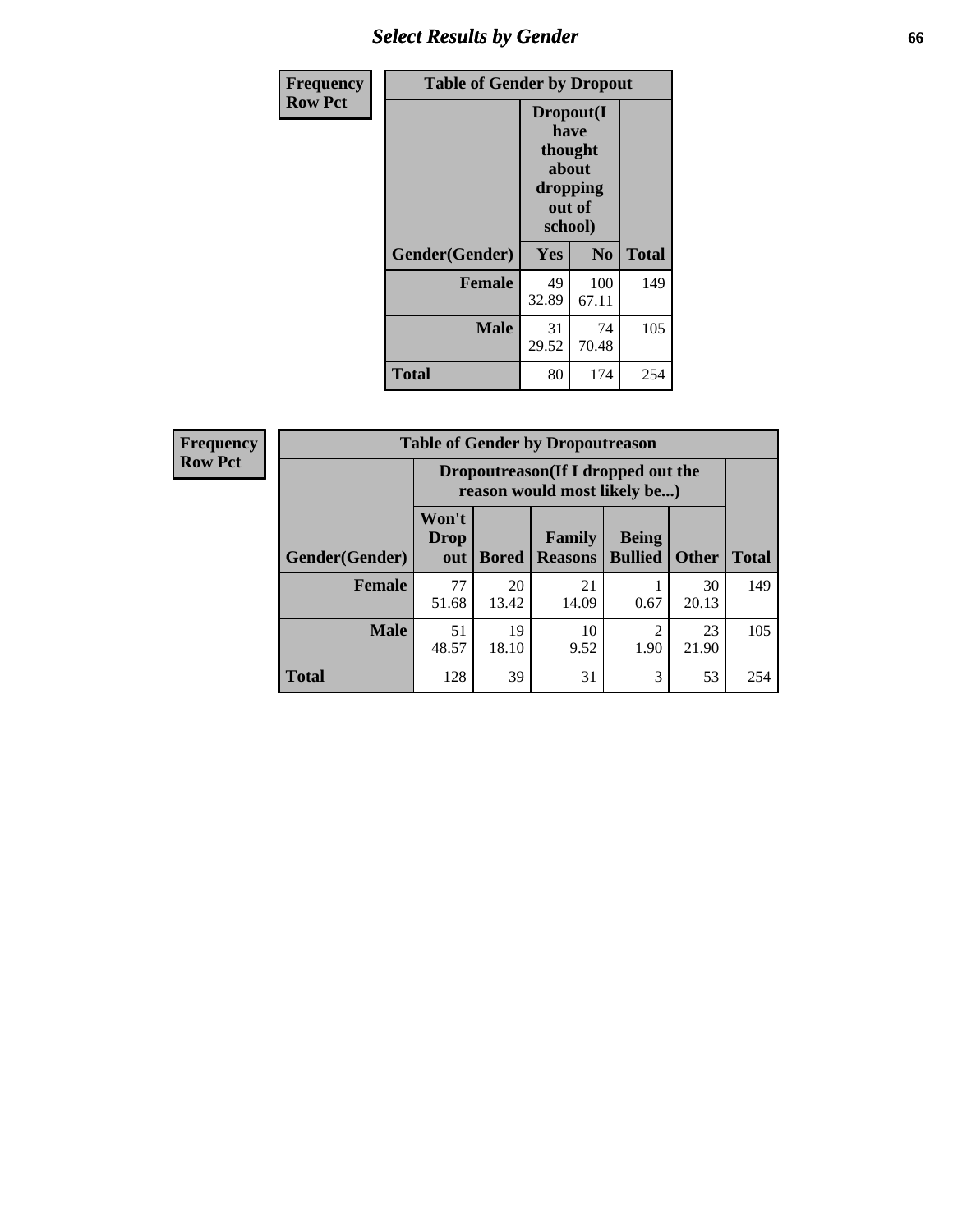*School Safety* **67**

| Frequency      | <b>Table of Gender by Bullied2</b> |                 |                |              |
|----------------|------------------------------------|-----------------|----------------|--------------|
| <b>Row Pct</b> |                                    | <b>Bullied2</b> |                |              |
|                | Gender(Gender)                     | Yes             | N <sub>0</sub> | <b>Total</b> |
|                | <b>Female</b>                      | 18<br>12.08     | 131<br>87.92   | 149          |
|                | <b>Male</b>                        | 10<br>9.52      | 95<br>90.48    | 105          |
|                | <b>Total</b>                       | 28              | 226            | 254          |

| Frequency      | <b>Table of Gender by Bulliedothers2</b> |                       |                |              |
|----------------|------------------------------------------|-----------------------|----------------|--------------|
| <b>Row Pct</b> |                                          | <b>Bulliedothers2</b> |                |              |
|                | Gender(Gender)                           | <b>Yes</b>            | N <sub>0</sub> | <b>Total</b> |
|                | <b>Female</b>                            | 14<br>9.40            | 135<br>90.60   | 149          |
|                | <b>Male</b>                              | 8<br>7.62             | 97<br>92.38    | 105          |
|                | <b>Total</b>                             | 22                    | 232            | 254          |

| <b>Frequency</b> | <b>Table of Gender by Weaponschool2</b> |                      |                |              |
|------------------|-----------------------------------------|----------------------|----------------|--------------|
| <b>Row Pct</b>   |                                         | <b>Weaponschool2</b> |                |              |
|                  | Gender(Gender)                          | Yes                  | N <sub>0</sub> | <b>Total</b> |
|                  | <b>Female</b>                           | 1.34                 | 147<br>98.66   | 149          |
|                  | <b>Male</b>                             | 0.95                 | 104<br>99.05   | 105          |
|                  | <b>Total</b>                            | 3                    | 251            | 254          |

| <b>Frequency</b> | <b>Table of Gender by Absentunsafe2</b> |               |                |              |
|------------------|-----------------------------------------|---------------|----------------|--------------|
| <b>Row Pct</b>   |                                         | Absentunsafe2 |                |              |
|                  | Gender(Gender)                          | Yes           | N <sub>0</sub> | <b>Total</b> |
|                  | <b>Female</b>                           | 6<br>4.03     | 143<br>95.97   | 149          |
|                  | <b>Male</b>                             | 1.90          | 103<br>98.10   | 105          |
|                  | <b>Total</b>                            | 8             | 246            | 254          |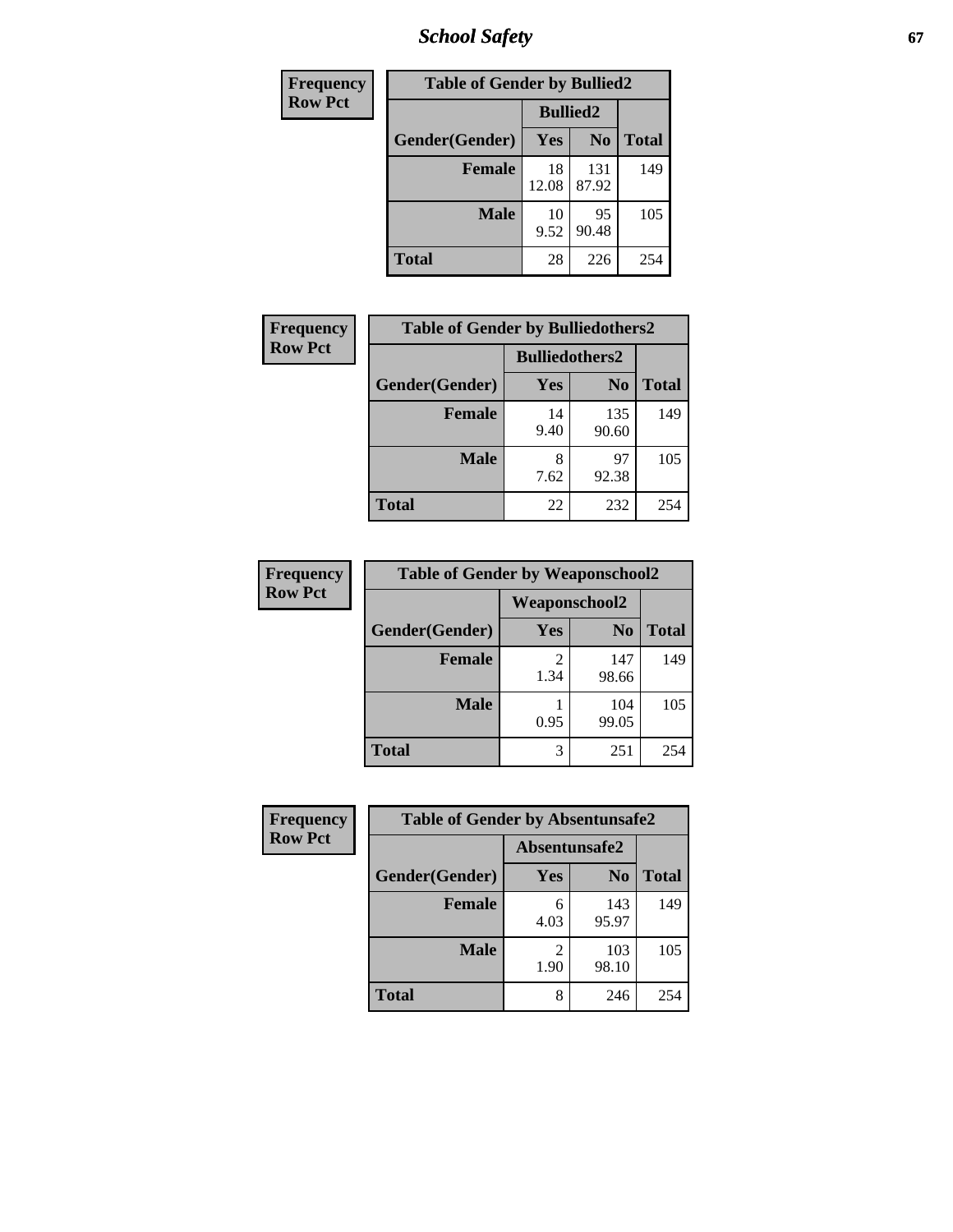*School Safety* **68**

| Frequency      | <b>Table of Gender by Gangself</b> |                                                                                                |              |              |
|----------------|------------------------------------|------------------------------------------------------------------------------------------------|--------------|--------------|
| <b>Row Pct</b> |                                    | Gangself(I<br>have<br>participated<br>in illegal gang<br>activities in<br>the past 30<br>days) |              |              |
|                | Gender(Gender)                     | Yes                                                                                            | $\bf No$     | <b>Total</b> |
|                | <b>Female</b>                      | 5<br>3.36                                                                                      | 144<br>96.64 | 149          |
|                | <b>Male</b>                        | 6<br>5.71                                                                                      | 99<br>94.29  | 105          |
|                | <b>Total</b>                       | 11                                                                                             | 243          | 254          |

| Frequency      |                | <b>Table of Gender by Gangpeers</b>                                                                                         |                |              |
|----------------|----------------|-----------------------------------------------------------------------------------------------------------------------------|----------------|--------------|
| <b>Row Pct</b> |                | <b>Gangpeers</b> (I<br>have friends<br>who have<br>participated<br>in illegal gang<br>activities in<br>the past 30<br>days) |                |              |
|                | Gender(Gender) | <b>Yes</b>                                                                                                                  | N <sub>0</sub> | <b>Total</b> |
|                | <b>Female</b>  | 44<br>29.53                                                                                                                 | 105<br>70.47   | 149          |
|                | <b>Male</b>    | 35<br>33.33                                                                                                                 | 70<br>66.67    | 105          |
|                | Total          | 79                                                                                                                          | 175            | 254          |

| Frequency      | <b>Table of Gender by Pickedon2</b> |             |                |              |
|----------------|-------------------------------------|-------------|----------------|--------------|
| <b>Row Pct</b> |                                     | Pickedon2   |                |              |
|                | Gender(Gender)                      | Yes         | N <sub>0</sub> | <b>Total</b> |
|                | <b>Female</b>                       | 41<br>27.52 | 108<br>72.48   | 149          |
|                | <b>Male</b>                         | 25<br>23.81 | 80<br>76.19    | 105          |
|                | <b>Total</b>                        | 66          | 188            | 254          |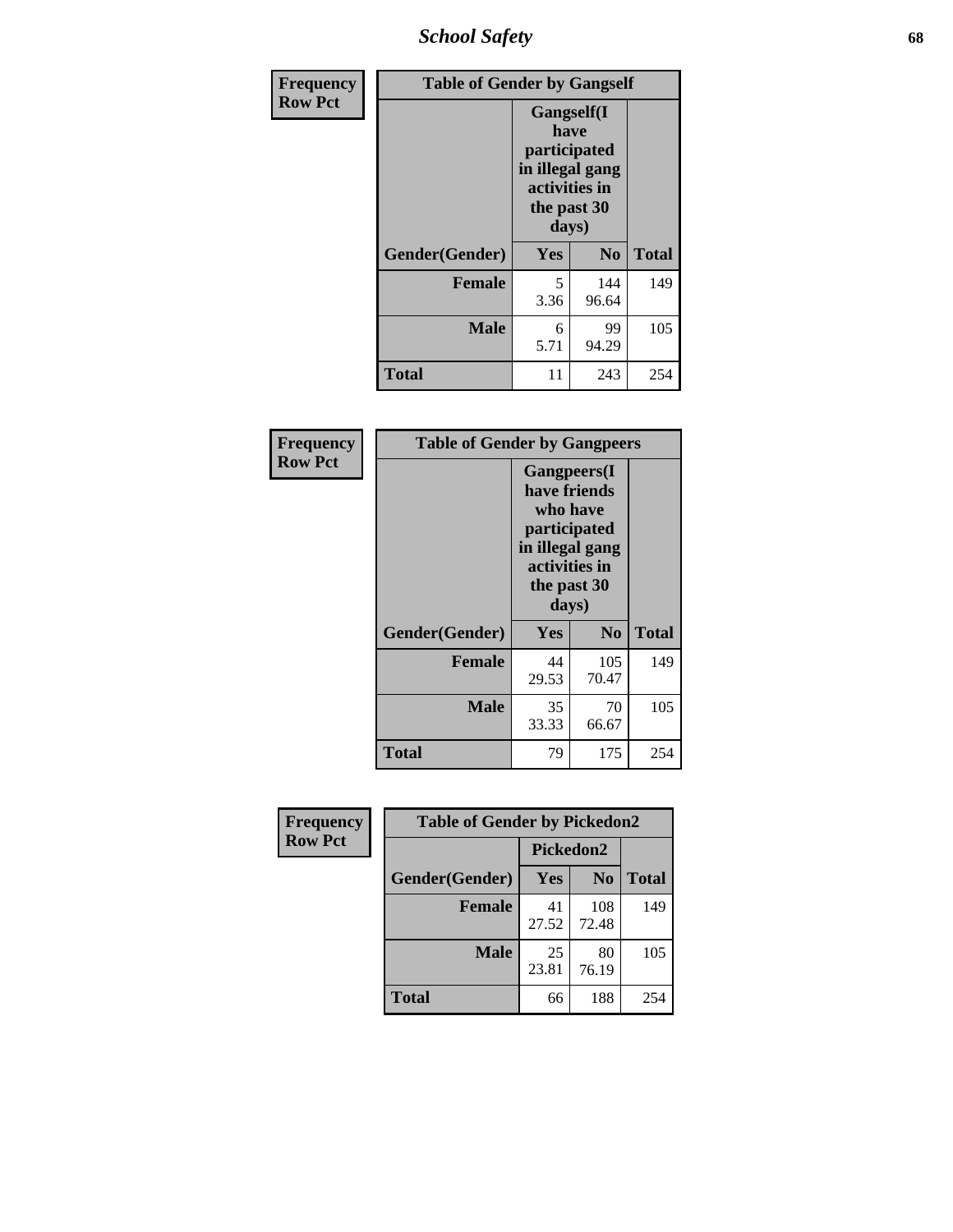*School Safety* **69**

| <b>Frequency</b> | <b>Table of Gender by Safeschool2</b> |             |                |              |  |
|------------------|---------------------------------------|-------------|----------------|--------------|--|
| <b>Row Pct</b>   |                                       | Safeschool2 |                |              |  |
|                  | Gender(Gender)                        | <b>Yes</b>  | N <sub>0</sub> | <b>Total</b> |  |
|                  | <b>Female</b>                         | 85<br>57.05 | 64<br>42.95    | 149          |  |
|                  | <b>Male</b>                           | 65<br>61.90 | 40<br>38.10    | 105          |  |
|                  | <b>Total</b>                          | 150         | 104            | 254          |  |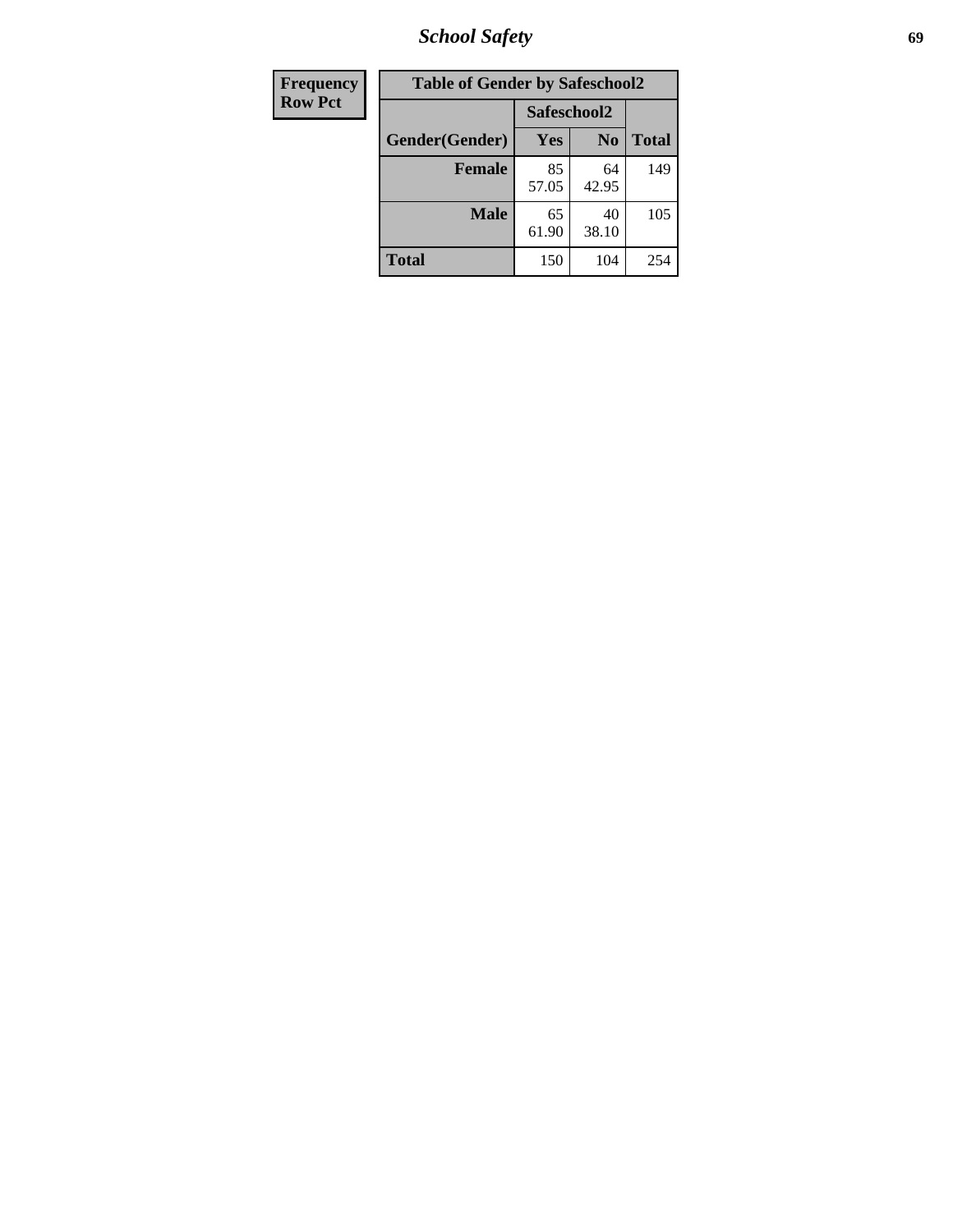# *Incidence of Drug Use* **70**

| Frequency      | <b>Table of Gender by AlcoholAlt</b> |                                          |                |              |
|----------------|--------------------------------------|------------------------------------------|----------------|--------------|
| <b>Row Pct</b> |                                      | AlcoholAlt(Alcohol<br>use, past 30 days) |                |              |
|                | Gender(Gender)                       | Yes                                      | N <sub>0</sub> | <b>Total</b> |
|                | <b>Female</b>                        | 21<br>14.09                              | 128<br>85.91   | 149          |
|                | <b>Male</b>                          | 11<br>10.48                              | 94<br>89.52    | 105          |
|                | <b>Total</b>                         | 32                                       | 222            | 254          |

| <b>Frequency</b> | <b>Table of Gender by TobaccoAny</b> |                    |                    |              |  |
|------------------|--------------------------------------|--------------------|--------------------|--------------|--|
| <b>Row Pct</b>   |                                      | use, past 30 days) | TobaccoAny(Tobacco |              |  |
|                  | Gender(Gender)                       | Yes                | N <sub>0</sub>     | <b>Total</b> |  |
|                  | <b>Female</b>                        | 8<br>5.37          | 141<br>94.63       | 149          |  |
|                  | <b>Male</b>                          | 6.67               | 98<br>93.33        | 105          |  |
|                  | <b>Total</b>                         | 15                 | 239                | 254          |  |

| <b>Frequency</b> | <b>Table of Gender by MarijuanaAlt</b> |                                              |                |              |
|------------------|----------------------------------------|----------------------------------------------|----------------|--------------|
| <b>Row Pct</b>   |                                        | MarijuanaAlt(Marijuana<br>use, past 30 days) |                |              |
|                  | Gender(Gender)                         | <b>Yes</b>                                   | N <sub>0</sub> | <b>Total</b> |
|                  | <b>Female</b>                          | 9<br>6.04                                    | 140<br>93.96   | 149          |
|                  | <b>Male</b>                            | 12<br>11.43                                  | 93<br>88.57    | 105          |
|                  | <b>Total</b>                           | 21                                           | 233            | 254          |

| <b>Frequency</b> | <b>Table of Gender by OtherDrugAny</b> |                         |                           |              |
|------------------|----------------------------------------|-------------------------|---------------------------|--------------|
| <b>Row Pct</b>   |                                        | drug use, past 30 days) | <b>OtherDrugAny(Other</b> |              |
|                  | Gender(Gender)                         | <b>Yes</b>              | N <sub>0</sub>            | <b>Total</b> |
|                  | <b>Female</b>                          | 4.70                    | 142<br>95.30              | 149          |
|                  | <b>Male</b>                            | 3<br>2.86               | 102<br>97.14              | 105          |
|                  | <b>Total</b>                           | 10                      | 244                       | 254          |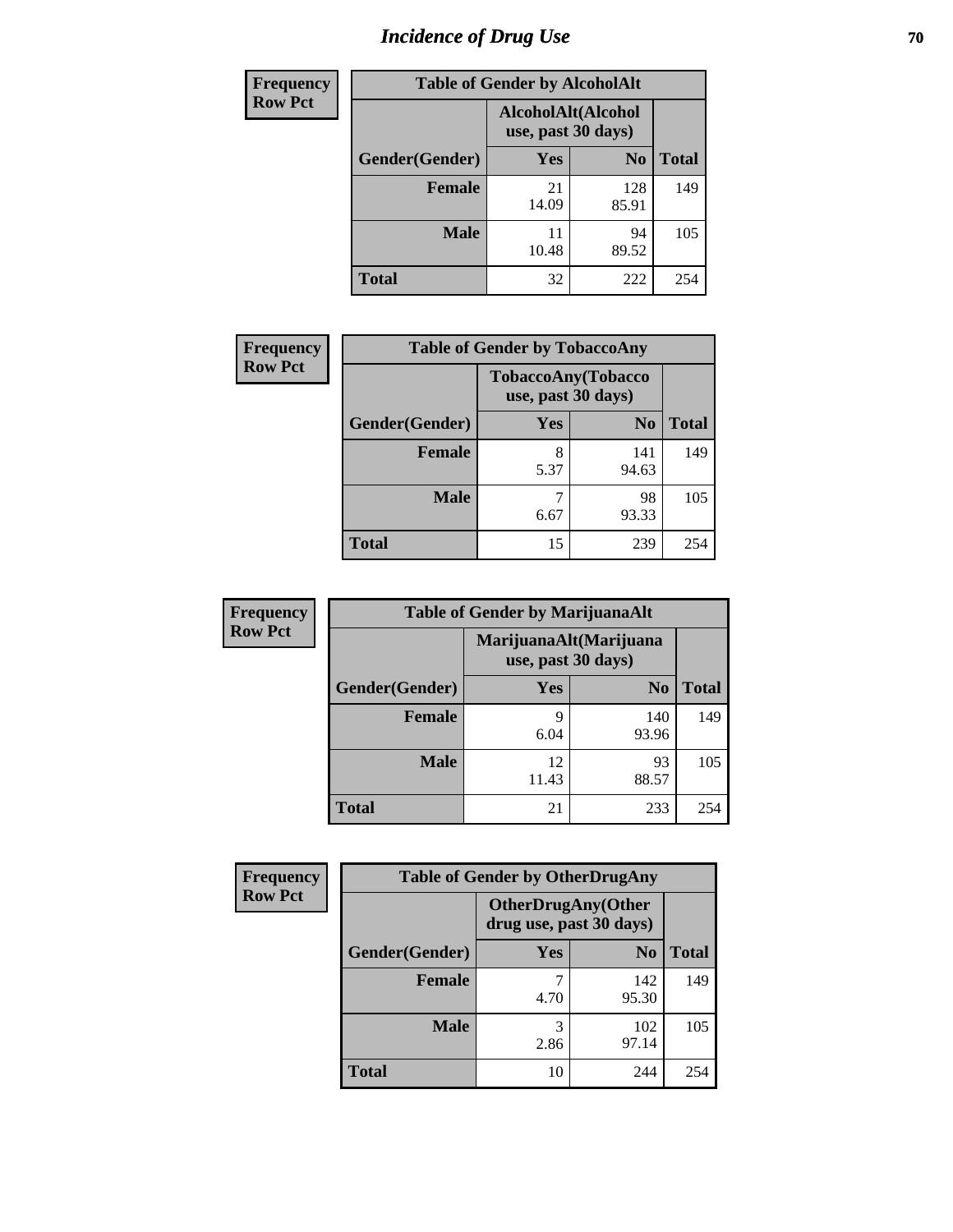#### *Average Age at Onset of Use* **71** *Results for "Average Age at Onset of Use" questions exclude students who said they did not use that substance*

#### **Gender=Female**

| <b>Variable</b>    | <b>Label</b>                                                       | <b>Mean</b> |
|--------------------|--------------------------------------------------------------------|-------------|
| Alcoholinit2       | I started using alcohol when I was                                 | 14.35       |
| Cigarettesinit2    | I started smoking tobacco when I was                               | 14.58       |
| Smokelessinit2     | I started chewing tobacco when I was                               |             |
| Marijuanainit2     | I started using marijuana when I was                               | 14.67       |
| Cocaineinit2       | I started using cocaine when I was                                 | 14.00       |
| Inhalantsinit2     | I started using inhalants when I was                               | 13.20       |
| Steroidsinit2      | I started using steroids when I was                                |             |
| Ecstasyinit2       | I started using ecstasy when I was                                 | 15.75       |
| Methinit2          | I started using methamphetamines when I was                        |             |
| Hallucinogensinit2 | I started using hallucinogens when I was                           | 16.00       |
| Prescription in t2 | I started using prescription drugs not prescribed to me when I was | 11.38       |

#### **Gender=Male**

| <b>Variable</b>                 | Label                                                              | <b>Mean</b> |
|---------------------------------|--------------------------------------------------------------------|-------------|
| Alcoholinit2                    | I started using alcohol when I was                                 | 13.13       |
| Cigarettesinit2                 | I started smoking tobacco when I was                               | 14.09       |
| Smokelessinit2                  | I started chewing tobacco when I was                               | 13.33       |
| Marijuanainit2                  | I started using marijuana when I was                               | 13.93       |
| Cocaineinit2                    | I started using cocaine when I was                                 | 10.00       |
| Inhalantsinit2                  | I started using inhalants when I was                               | 13.50       |
| Steroidsinit2                   | I started using steroids when I was                                | 12.00       |
| Ecstasyinit2                    | I started using ecstasy when I was                                 | 14.00       |
| Methinit2                       | I started using methamphetamines when I was                        | 15.00       |
| Hallucinogensinit2              | I started using hallucinogens when I was                           | 16.00       |
| Prescription in it <sub>2</sub> | I started using prescription drugs not prescribed to me when I was | 14.00       |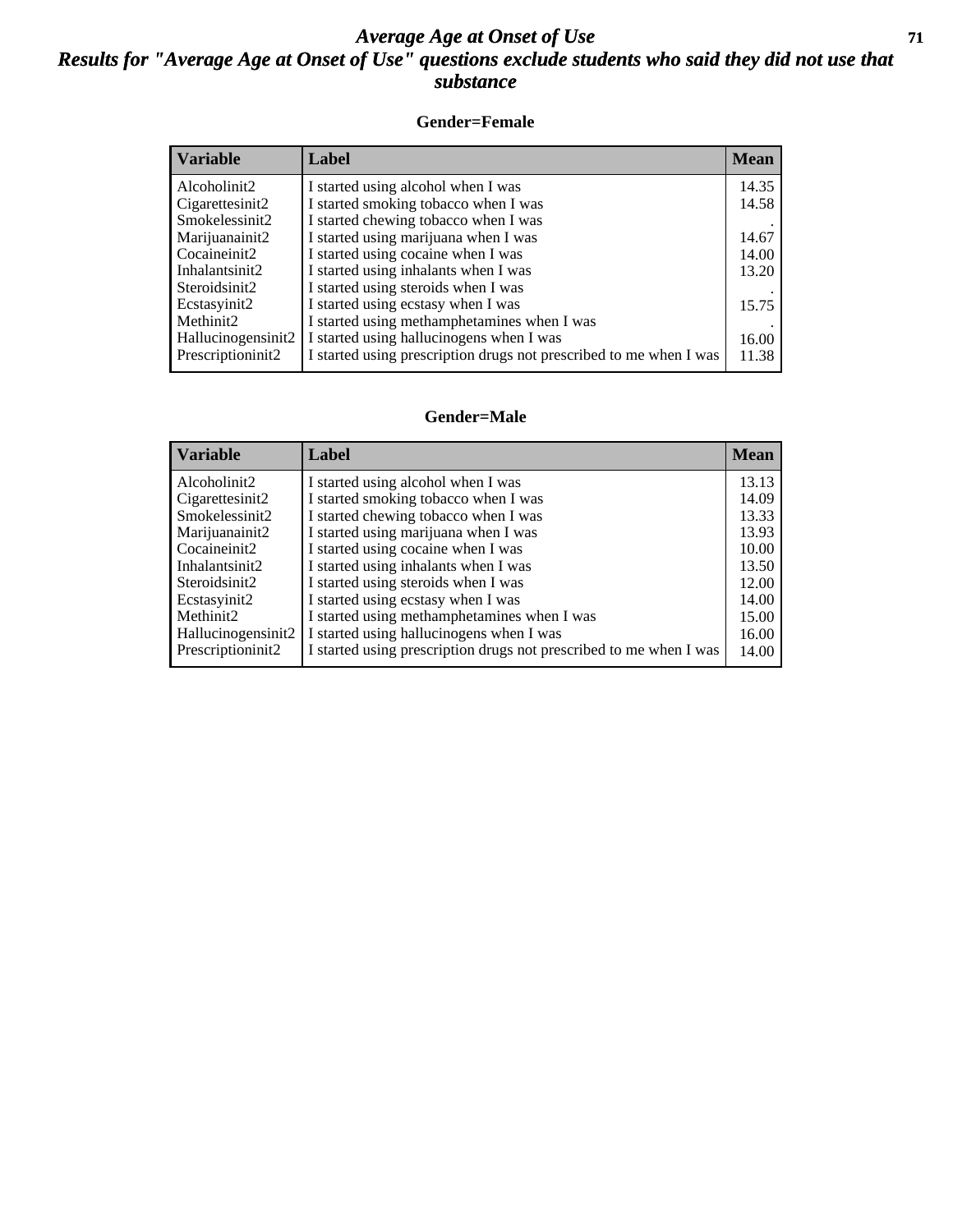# *I Think These Drugs are Harmful* **72**

| <b>Frequency</b> | <b>Table of Gender by Alcoholharmdich</b> |                                                   |                |              |  |
|------------------|-------------------------------------------|---------------------------------------------------|----------------|--------------|--|
| <b>Row Pct</b>   |                                           | Alcoholharmdich(I<br>think alcohol is<br>harmful) |                |              |  |
|                  | Gender(Gender)                            | Yes                                               | N <sub>0</sub> | <b>Total</b> |  |
|                  | <b>Female</b>                             | 119<br>79.87                                      | 30<br>20.13    | 149          |  |
|                  | <b>Male</b>                               | 88<br>83.81                                       | 17<br>16.19    | 105          |  |
|                  | <b>Total</b>                              | 207                                               | 47             | 254          |  |

| Frequency      | <b>Table of Gender by Tobaccoharmdich</b> |                  |                               |              |  |
|----------------|-------------------------------------------|------------------|-------------------------------|--------------|--|
| <b>Row Pct</b> |                                           | think tobacco is | Tobaccoharmdich(I<br>harmful) |              |  |
|                | Gender(Gender)                            | <b>Yes</b>       | N <sub>0</sub>                | <b>Total</b> |  |
|                | <b>Female</b>                             | 141<br>94.63     | 8<br>5.37                     | 149          |  |
|                | <b>Male</b>                               | 100<br>95.24     | 5<br>4.76                     | 105          |  |
|                | <b>Total</b>                              | 241              | 13                            | 254          |  |

| Frequency      | <b>Table of Gender by Marijuanaharmdich</b> |                                                       |                |              |  |
|----------------|---------------------------------------------|-------------------------------------------------------|----------------|--------------|--|
| <b>Row Pct</b> |                                             | Marijuanaharmdich(I<br>think marijuana is<br>harmful) |                |              |  |
|                | Gender(Gender)                              | <b>Yes</b>                                            | N <sub>0</sub> | <b>Total</b> |  |
|                | <b>Female</b>                               | 115<br>77.18                                          | 34<br>22.82    | 149          |  |
|                | <b>Male</b>                                 | 79<br>75.24                                           | 26<br>24.76    | 105          |  |
|                | <b>Total</b>                                | 194                                                   | 60             | 254          |  |

| Frequency      | <b>Table of Gender by Otherdrugharmdich</b> |                                                          |                |              |  |
|----------------|---------------------------------------------|----------------------------------------------------------|----------------|--------------|--|
| <b>Row Pct</b> |                                             | Otherdrugharmdich(I<br>think other drugs are<br>harmful) |                |              |  |
|                | Gender(Gender)                              | <b>Yes</b>                                               | N <sub>0</sub> | <b>Total</b> |  |
|                | <b>Female</b>                               | 141<br>94.63                                             | 8<br>5.37      | 149          |  |
|                | <b>Male</b>                                 | 100<br>95.24                                             | 5<br>4.76      | 105          |  |
|                | <b>Total</b>                                | 241                                                      | 13             | 254          |  |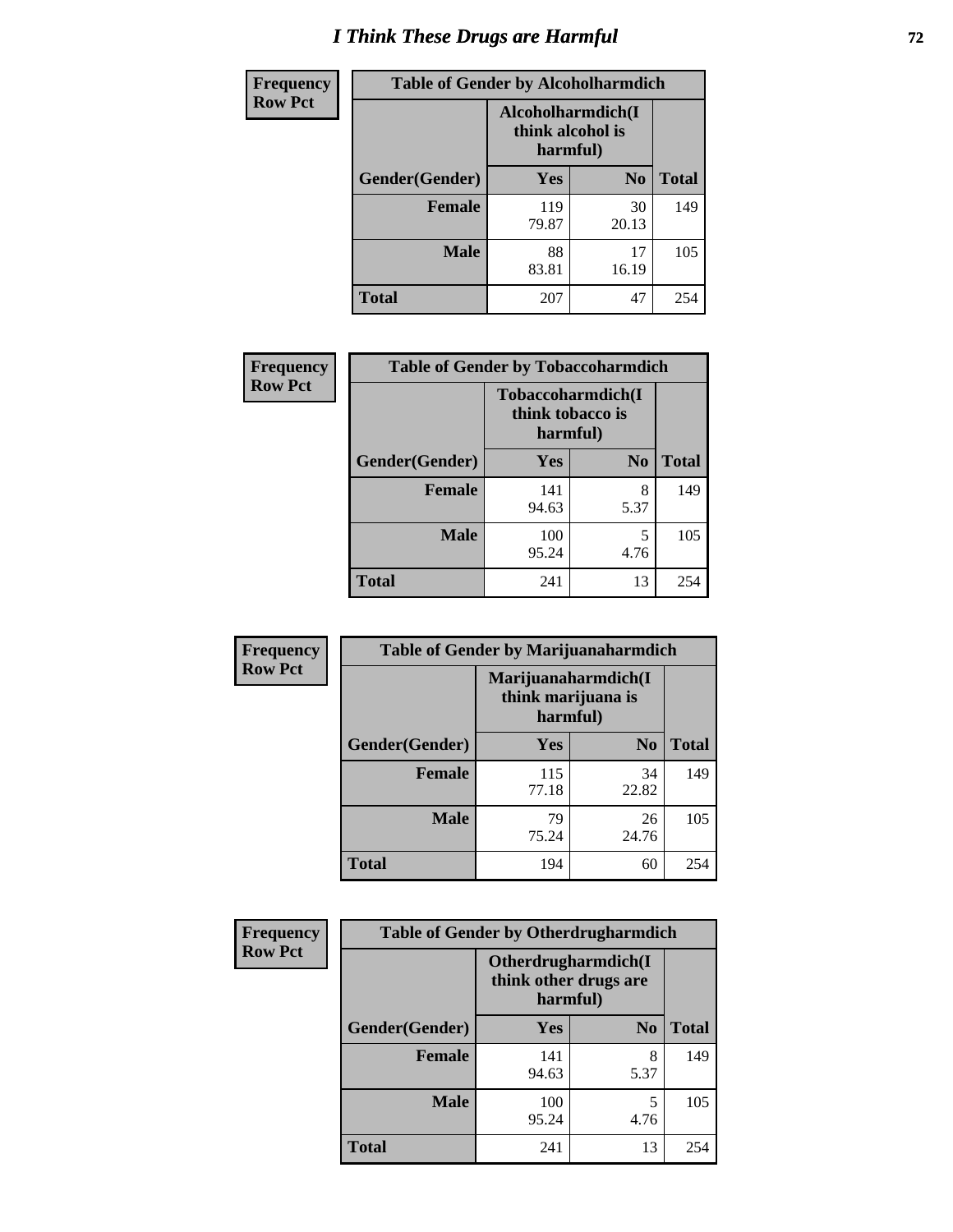| <b>Frequency</b> | <b>Table of Gender by Alcohollocation1</b> |                                                               |             |              |
|------------------|--------------------------------------------|---------------------------------------------------------------|-------------|--------------|
| <b>Row Pct</b>   |                                            | <b>Alcohollocation1(Places</b><br><b>Friends Use Alcohol)</b> |             |              |
|                  | Gender(Gender)                             |                                                               | Do Not Use  | <b>Total</b> |
|                  | <b>Female</b>                              | 95<br>63.76                                                   | 54<br>36.24 | 149          |
|                  | <b>Male</b>                                | 64<br>60.95                                                   | 41<br>39.05 | 105          |
|                  | <b>Total</b>                               | 159                                                           | 95          | 254          |

| <b>Frequency</b> | <b>Table of Gender by Alcohollocation2</b> |                                                               |             |              |
|------------------|--------------------------------------------|---------------------------------------------------------------|-------------|--------------|
| <b>Row Pct</b>   |                                            | <b>Alcohollocation2(Places</b><br><b>Friends Use Alcohol)</b> |             |              |
|                  | Gender(Gender)                             |                                                               | Home        | <b>Total</b> |
|                  | <b>Female</b>                              | 76<br>51.01                                                   | 73<br>48.99 | 149          |
|                  | <b>Male</b>                                | 67<br>63.81                                                   | 38<br>36.19 | 105          |
|                  | <b>Total</b>                               | 143                                                           | 111         | 254          |

| Frequency      | <b>Table of Gender by Alcohollocation3</b> |                                                               |               |              |
|----------------|--------------------------------------------|---------------------------------------------------------------|---------------|--------------|
| <b>Row Pct</b> |                                            | <b>Alcohollocation3(Places</b><br><b>Friends Use Alcohol)</b> |               |              |
|                | Gender(Gender)                             |                                                               | <b>School</b> | <b>Total</b> |
|                | <b>Female</b>                              | 142<br>95.30                                                  | 4.70          | 149          |
|                | <b>Male</b>                                | 102<br>97.14                                                  | 2.86          | 105          |
|                | <b>Total</b>                               | 244                                                           | 10            | 254          |

| <b>Frequency</b> | <b>Table of Gender by Alcohollocation4</b> |                                                               |            |              |
|------------------|--------------------------------------------|---------------------------------------------------------------|------------|--------------|
| <b>Row Pct</b>   |                                            | <b>Alcohollocation4(Places</b><br><b>Friends Use Alcohol)</b> |            |              |
|                  | Gender(Gender)                             |                                                               | Car        | <b>Total</b> |
|                  | Female                                     | 138<br>92.62                                                  | 11<br>7.38 | 149          |
|                  | <b>Male</b>                                | 97<br>92.38                                                   | 8<br>7.62  | 105          |
|                  | <b>Total</b>                               | 235                                                           | 19         | 254          |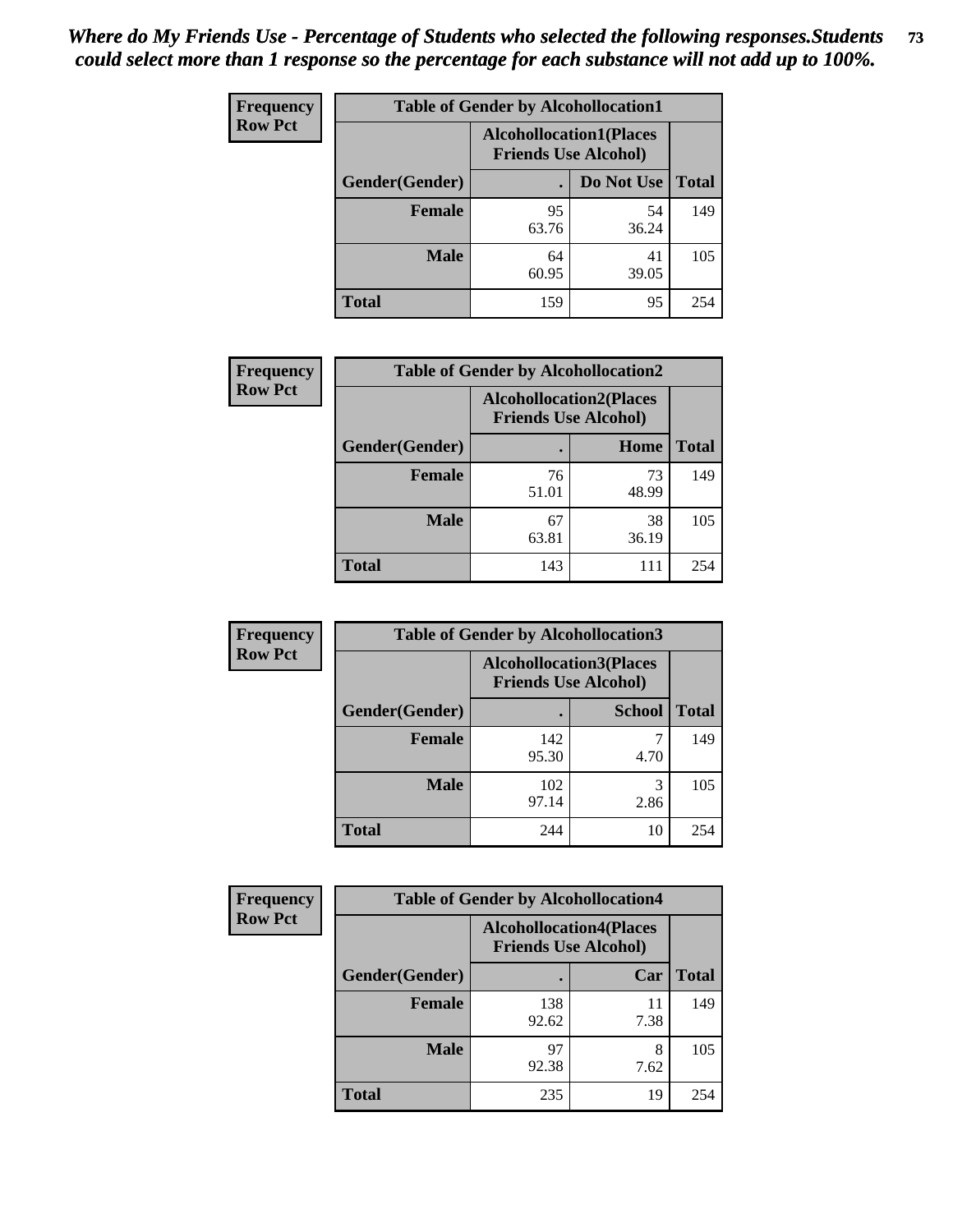| <b>Frequency</b> | <b>Table of Gender by Alcohollocation5</b> |                                                                |                                 |              |
|------------------|--------------------------------------------|----------------------------------------------------------------|---------------------------------|--------------|
| <b>Row Pct</b>   |                                            | <b>Alcohollocation5</b> (Places<br><b>Friends Use Alcohol)</b> |                                 |              |
|                  | Gender(Gender)                             | $\bullet$                                                      | <b>Friend's</b><br><b>House</b> | <b>Total</b> |
|                  | <b>Female</b>                              | 70<br>46.98                                                    | 79<br>53.02                     | 149          |
|                  | <b>Male</b>                                | 74<br>70.48                                                    | 31<br>29.52                     | 105          |
|                  | <b>Total</b>                               | 144                                                            | 110                             | 254          |

| Frequency      | <b>Table of Gender by Alcohollocation6</b> |                                                               |              |              |  |
|----------------|--------------------------------------------|---------------------------------------------------------------|--------------|--------------|--|
| <b>Row Pct</b> |                                            | <b>Alcohollocation6(Places</b><br><b>Friends Use Alcohol)</b> |              |              |  |
|                | Gender(Gender)                             |                                                               | <b>Other</b> | <b>Total</b> |  |
|                | <b>Female</b>                              | 107<br>71.81                                                  | 42<br>28.19  | 149          |  |
|                | <b>Male</b>                                | 84<br>80.00                                                   | 21<br>20.00  | 105          |  |
|                | <b>Total</b>                               | 191                                                           | 63           | 254          |  |

| Frequency      | <b>Table of Gender by Tobaccolocation1</b> |                                                               |              |              |  |
|----------------|--------------------------------------------|---------------------------------------------------------------|--------------|--------------|--|
| <b>Row Pct</b> |                                            | <b>Tobaccolocation1(Places</b><br><b>Friends Use Tobacco)</b> |              |              |  |
|                | Gender(Gender)                             |                                                               | Do Not Use   | <b>Total</b> |  |
|                | <b>Female</b>                              | 48<br>32.21                                                   | 101<br>67.79 | 149          |  |
|                | <b>Male</b>                                | 55<br>52.38                                                   | 50<br>47.62  | 105          |  |
|                | <b>Total</b>                               | 103                                                           | 151          | 254          |  |

| <b>Frequency</b> | <b>Table of Gender by Tobaccolocation2</b> |                                                               |             |              |  |
|------------------|--------------------------------------------|---------------------------------------------------------------|-------------|--------------|--|
| <b>Row Pct</b>   |                                            | <b>Tobaccolocation2(Places</b><br><b>Friends Use Tobacco)</b> |             |              |  |
|                  | Gender(Gender)                             |                                                               | <b>Home</b> | <b>Total</b> |  |
|                  | Female                                     | 121<br>81.21                                                  | 28<br>18.79 | 149          |  |
|                  | <b>Male</b>                                | 77<br>73.33                                                   | 28<br>26.67 | 105          |  |
|                  | <b>Total</b>                               | 198                                                           | 56          | 254          |  |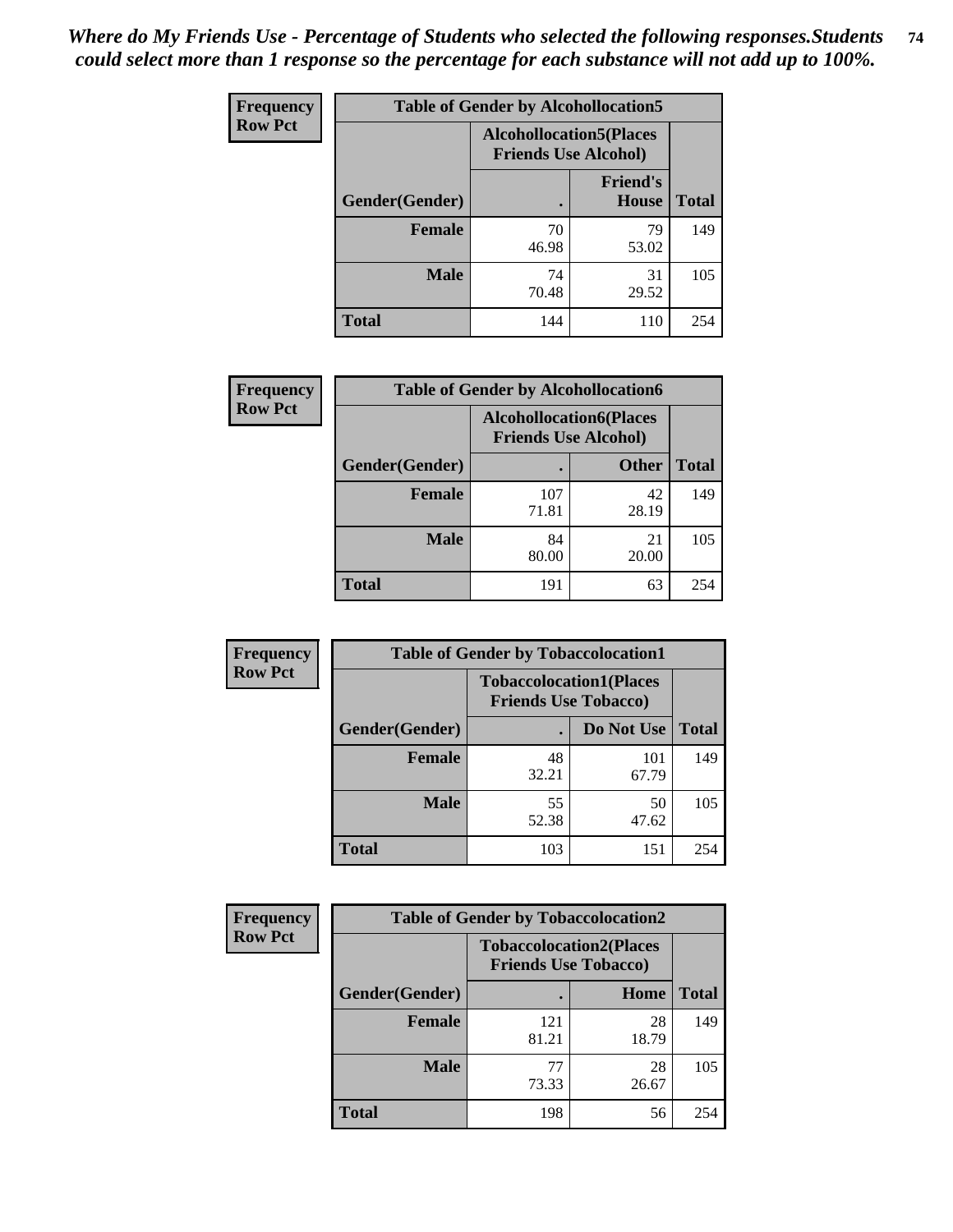| <b>Frequency</b> | <b>Table of Gender by Tobaccolocation3</b> |                                                               |               |              |
|------------------|--------------------------------------------|---------------------------------------------------------------|---------------|--------------|
| <b>Row Pct</b>   |                                            | <b>Tobaccolocation3(Places</b><br><b>Friends Use Tobacco)</b> |               |              |
|                  | Gender(Gender)                             |                                                               | <b>School</b> | <b>Total</b> |
|                  | <b>Female</b>                              | 135<br>90.60                                                  | 14<br>9.40    | 149          |
|                  | <b>Male</b>                                | 93<br>88.57                                                   | 12<br>11.43   | 105          |
|                  | Total                                      | 228                                                           | 26            | 254          |

| <b>Frequency</b> | <b>Table of Gender by Tobaccolocation4</b> |              |                                                               |              |
|------------------|--------------------------------------------|--------------|---------------------------------------------------------------|--------------|
| <b>Row Pct</b>   |                                            |              | <b>Tobaccolocation4(Places</b><br><b>Friends Use Tobacco)</b> |              |
|                  | Gender(Gender)                             |              | Car                                                           | <b>Total</b> |
|                  | <b>Female</b>                              | 115<br>77.18 | 34<br>22.82                                                   | 149          |
|                  | <b>Male</b>                                | 85<br>80.95  | 20<br>19.05                                                   | 105          |
|                  | <b>Total</b>                               | 200          | 54                                                            | 254          |

| <b>Frequency</b> | <b>Table of Gender by Tobaccolocation5</b> |                                                               |                          |              |
|------------------|--------------------------------------------|---------------------------------------------------------------|--------------------------|--------------|
| <b>Row Pct</b>   |                                            | <b>Tobaccolocation5(Places</b><br><b>Friends Use Tobacco)</b> |                          |              |
|                  | Gender(Gender)                             |                                                               | <b>Friend's</b><br>House | <b>Total</b> |
|                  | <b>Female</b>                              | 111<br>74.50                                                  | 38<br>25.50              | 149          |
|                  | <b>Male</b>                                | 79<br>75.24                                                   | 26<br>24.76              | 105          |
|                  | <b>Total</b>                               | 190                                                           | 64                       | 254          |

| <b>Frequency</b> |                | <b>Table of Gender by Tobaccolocation6</b>                    |              |              |
|------------------|----------------|---------------------------------------------------------------|--------------|--------------|
| <b>Row Pct</b>   |                | <b>Tobaccolocation6(Places</b><br><b>Friends Use Tobacco)</b> |              |              |
|                  | Gender(Gender) |                                                               | <b>Other</b> | <b>Total</b> |
|                  | Female         | 116<br>77.85                                                  | 33<br>22.15  | 149          |
|                  | <b>Male</b>    | 79<br>75.24                                                   | 26<br>24.76  | 105          |
|                  | <b>Total</b>   | 195                                                           | 59           | 254          |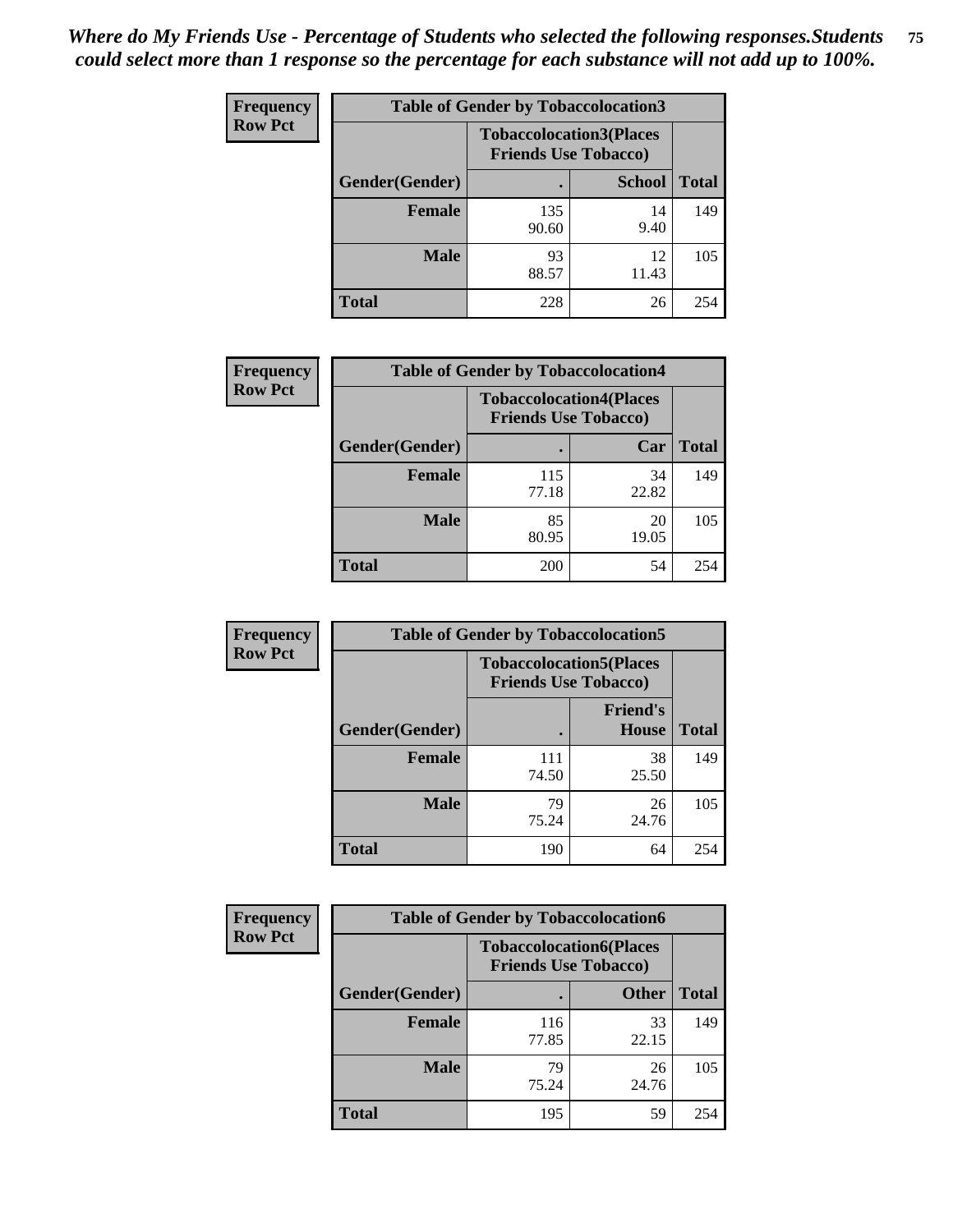| <b>Frequency</b> | <b>Table of Gender by Marijuanalocation1</b> |                                                                    |             |              |  |
|------------------|----------------------------------------------|--------------------------------------------------------------------|-------------|--------------|--|
| <b>Row Pct</b>   |                                              | <b>Marijuanalocation1(Places</b><br><b>Friends Use Marijuana</b> ) |             |              |  |
|                  | Gender(Gender)                               |                                                                    | Do Not Use  | <b>Total</b> |  |
|                  | <b>Female</b>                                | 77<br>51.68                                                        | 72<br>48.32 | 149          |  |
|                  | <b>Male</b>                                  | 58<br>55.24                                                        | 47<br>44.76 | 105          |  |
|                  | <b>Total</b>                                 | 135                                                                | 119         | 254          |  |

| <b>Frequency</b> | <b>Table of Gender by Marijuanalocation2</b> |                                                                    |             |              |  |
|------------------|----------------------------------------------|--------------------------------------------------------------------|-------------|--------------|--|
| <b>Row Pct</b>   |                                              | <b>Marijuanalocation2(Places</b><br><b>Friends Use Marijuana</b> ) |             |              |  |
|                  | Gender(Gender)                               |                                                                    | Home        | <b>Total</b> |  |
|                  | Female                                       | 91<br>61.07                                                        | 58<br>38.93 | 149          |  |
|                  | <b>Male</b>                                  | 73<br>69.52                                                        | 32<br>30.48 | 105          |  |
|                  | <b>Total</b>                                 | 164                                                                | 90          | 254          |  |

| Frequency      | <b>Table of Gender by Marijuanalocation3</b> |                                                                    |               |              |
|----------------|----------------------------------------------|--------------------------------------------------------------------|---------------|--------------|
| <b>Row Pct</b> |                                              | <b>Marijuanalocation3(Places</b><br><b>Friends Use Marijuana</b> ) |               |              |
|                | Gender(Gender)                               |                                                                    | <b>School</b> | <b>Total</b> |
|                | Female                                       | 122<br>81.88                                                       | 27<br>18.12   | 149          |
|                | <b>Male</b>                                  | 91<br>86.67                                                        | 14<br>13.33   | 105          |
|                | <b>Total</b>                                 | 213                                                                | 41            | 254          |

| Frequency      | <b>Table of Gender by Marijuanalocation4</b> |                                |                                  |              |  |
|----------------|----------------------------------------------|--------------------------------|----------------------------------|--------------|--|
| <b>Row Pct</b> |                                              | <b>Friends Use Marijuana</b> ) | <b>Marijuanalocation4(Places</b> |              |  |
|                | <b>Gender</b> (Gender)                       |                                | Car                              | <b>Total</b> |  |
|                | <b>Female</b>                                | 112<br>75.17                   | 37<br>24.83                      | 149          |  |
|                | <b>Male</b>                                  | 86<br>81.90                    | 19<br>18.10                      | 105          |  |
|                | <b>Total</b>                                 | 198                            | 56                               | 254          |  |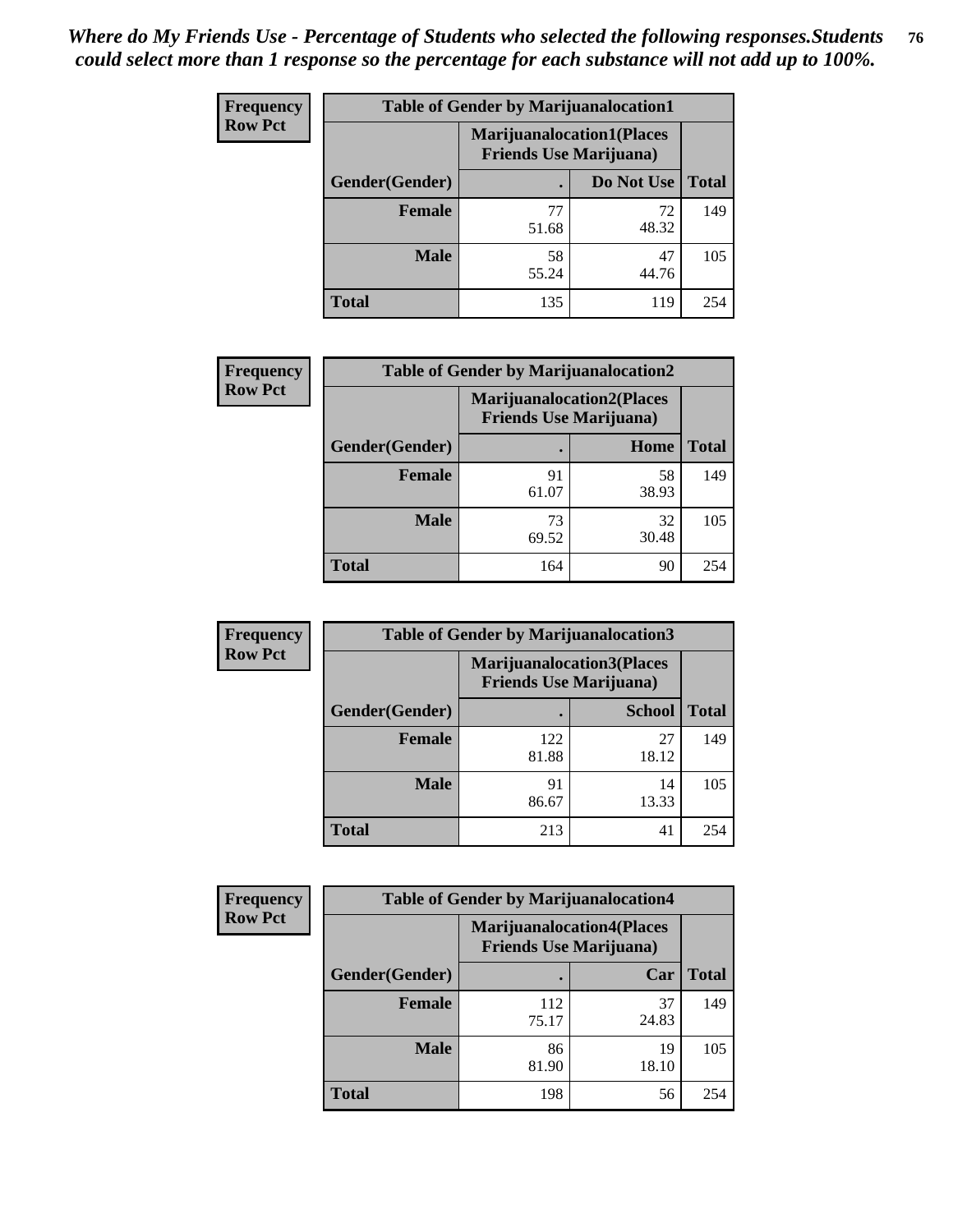| <b>Frequency</b> | <b>Table of Gender by Marijuanalocation5</b> |                                                                     |                                 |              |
|------------------|----------------------------------------------|---------------------------------------------------------------------|---------------------------------|--------------|
| <b>Row Pct</b>   |                                              | <b>Marijuanalocation5</b> (Places<br><b>Friends Use Marijuana</b> ) |                                 |              |
|                  | Gender(Gender)                               |                                                                     | <b>Friend's</b><br><b>House</b> | <b>Total</b> |
|                  | <b>Female</b>                                | 82<br>55.03                                                         | 67<br>44.97                     | 149          |
|                  | <b>Male</b>                                  | 77<br>73.33                                                         | 28<br>26.67                     | 105          |
|                  | <b>Total</b>                                 | 159                                                                 | 95                              | 254          |

| <b>Frequency</b> | <b>Table of Gender by Marijuanalocation6</b> |                                |                                  |              |  |
|------------------|----------------------------------------------|--------------------------------|----------------------------------|--------------|--|
| <b>Row Pct</b>   |                                              | <b>Friends Use Marijuana</b> ) | <b>Marijuanalocation6(Places</b> |              |  |
|                  | Gender(Gender)                               |                                | <b>Other</b>                     | <b>Total</b> |  |
|                  | <b>Female</b>                                | 105<br>70.47                   | 44<br>29.53                      | 149          |  |
|                  | <b>Male</b>                                  | 79<br>75.24                    | 26<br>24.76                      | 105          |  |
|                  | <b>Total</b>                                 | 184                            | 70                               | 254          |  |

| <b>Frequency</b> | <b>Table of Gender by Otherdruglocation1</b> |                                                                                |              |              |
|------------------|----------------------------------------------|--------------------------------------------------------------------------------|--------------|--------------|
| <b>Row Pct</b>   |                                              | <b>Otherdruglocation1(Places</b><br><b>Friends Use Other Illegal</b><br>Drugs) |              |              |
|                  | Gender(Gender)                               |                                                                                | Do Not Use   | <b>Total</b> |
|                  | <b>Female</b>                                | 41<br>27.52                                                                    | 108<br>72.48 | 149          |
|                  | <b>Male</b>                                  | 29<br>27.62                                                                    | 76<br>72.38  | 105          |
|                  | <b>Total</b>                                 | 70                                                                             | 184          | 254          |

| <b>Frequency</b> | <b>Table of Gender by Otherdruglocation2</b> |                                            |                                  |              |
|------------------|----------------------------------------------|--------------------------------------------|----------------------------------|--------------|
| <b>Row Pct</b>   |                                              | <b>Friends Use Other Illegal</b><br>Drugs) | <b>Otherdruglocation2(Places</b> |              |
|                  | Gender(Gender)                               |                                            | Home                             | <b>Total</b> |
|                  | <b>Female</b>                                | 121<br>81.21                               | 28<br>18.79                      | 149          |
|                  | <b>Male</b>                                  | 97<br>92.38                                | 8<br>7.62                        | 105          |
|                  | <b>Total</b>                                 | 218                                        | 36                               | 254          |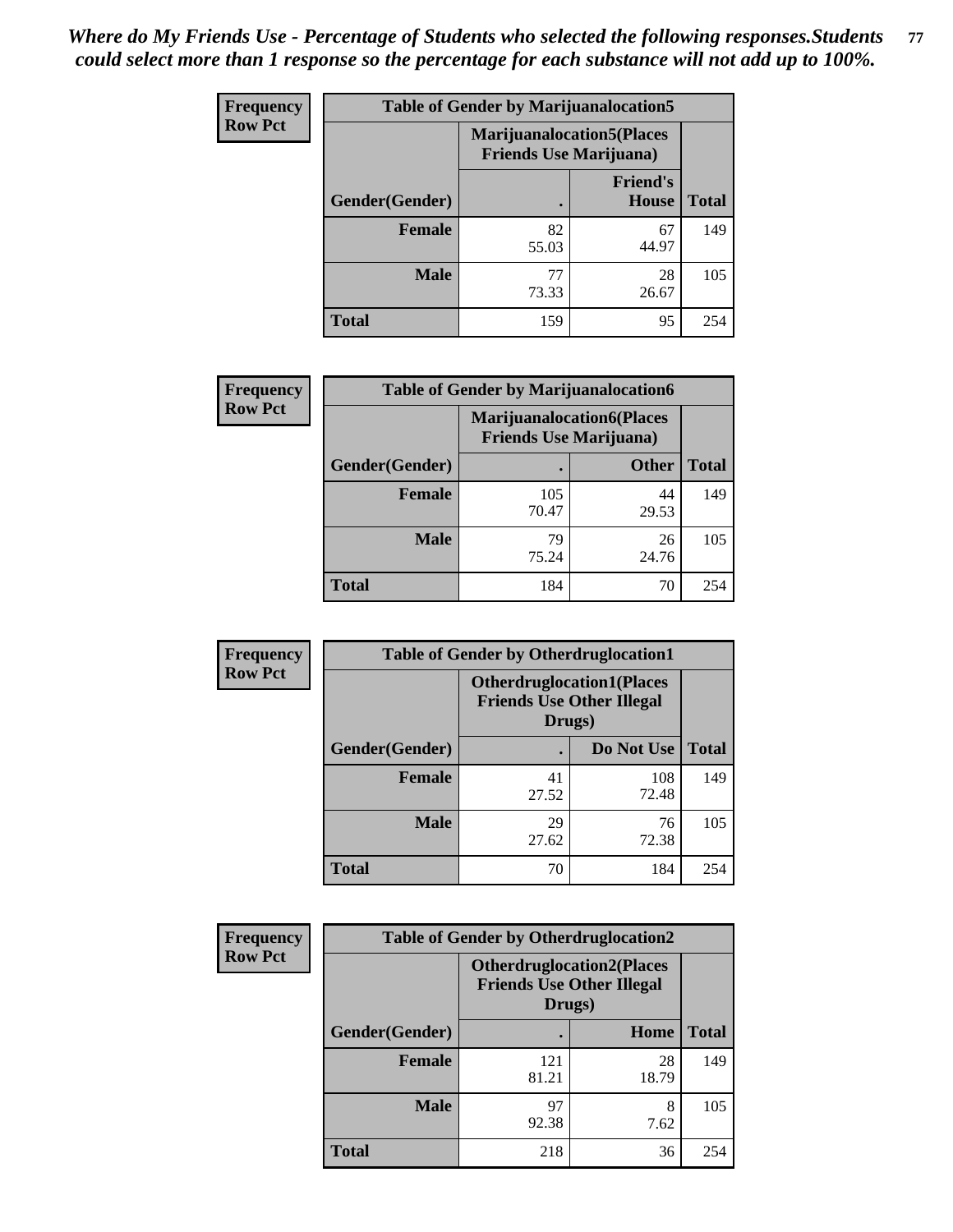| Frequency      | <b>Table of Gender by Otherdruglocation3</b> |                                                                                |               |              |
|----------------|----------------------------------------------|--------------------------------------------------------------------------------|---------------|--------------|
| <b>Row Pct</b> |                                              | <b>Otherdruglocation3(Places</b><br><b>Friends Use Other Illegal</b><br>Drugs) |               |              |
|                | Gender(Gender)                               |                                                                                | <b>School</b> | <b>Total</b> |
|                | Female                                       | 138<br>92.62                                                                   | 11<br>7.38    | 149          |
|                | <b>Male</b>                                  | 102<br>97.14                                                                   | 3<br>2.86     | 105          |
|                | <b>Total</b>                                 | 240                                                                            | 14            | 254          |

| Frequency      | <b>Table of Gender by Otherdruglocation4</b> |                                                                                |             |              |
|----------------|----------------------------------------------|--------------------------------------------------------------------------------|-------------|--------------|
| <b>Row Pct</b> |                                              | <b>Otherdruglocation4(Places</b><br><b>Friends Use Other Illegal</b><br>Drugs) |             |              |
|                | Gender(Gender)                               |                                                                                | Car         | <b>Total</b> |
|                | Female                                       | 134<br>89.93                                                                   | 15<br>10.07 | 149          |
|                | <b>Male</b>                                  | 99<br>94.29                                                                    | 6<br>5.71   | 105          |
|                | <b>Total</b>                                 | 233                                                                            | 21          | 254          |

| <b>Frequency</b> | <b>Table of Gender by Otherdruglocation5</b> |              |                                                                      |              |
|------------------|----------------------------------------------|--------------|----------------------------------------------------------------------|--------------|
| <b>Row Pct</b>   |                                              | Drugs)       | <b>Otherdruglocation5(Places</b><br><b>Friends Use Other Illegal</b> |              |
|                  | Gender(Gender)                               |              | <b>Friend's</b><br><b>House</b>                                      | <b>Total</b> |
|                  | <b>Female</b>                                | 111<br>74.50 | 38<br>25.50                                                          | 149          |
|                  | <b>Male</b>                                  | 94<br>89.52  | 11<br>10.48                                                          | 105          |
|                  | <b>Total</b>                                 | 205          | 49                                                                   | 254          |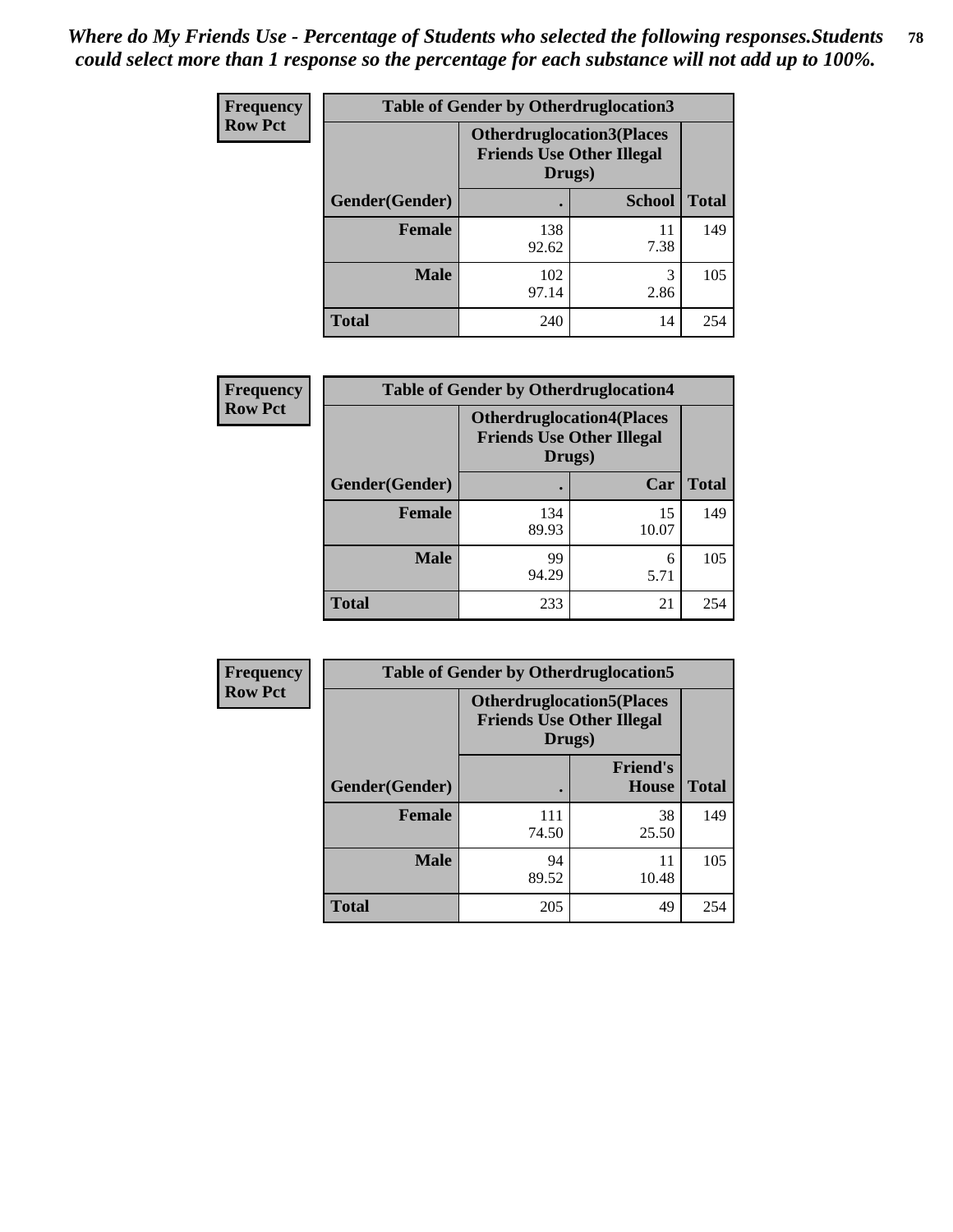| <b>Frequency</b> | <b>Table of Gender by Otherdruglocation6</b> |                                                                                |              |              |
|------------------|----------------------------------------------|--------------------------------------------------------------------------------|--------------|--------------|
| <b>Row Pct</b>   |                                              | <b>Otherdruglocation6(Places</b><br><b>Friends Use Other Illegal</b><br>Drugs) |              |              |
|                  | Gender(Gender)                               |                                                                                | <b>Other</b> | <b>Total</b> |
|                  | Female                                       | 125<br>83.89                                                                   | 24<br>16.11  | 149          |
|                  | <b>Male</b>                                  | 85<br>80.95                                                                    | 20<br>19.05  | 105          |
|                  | <b>Total</b>                                 | 210                                                                            | 44           | 254          |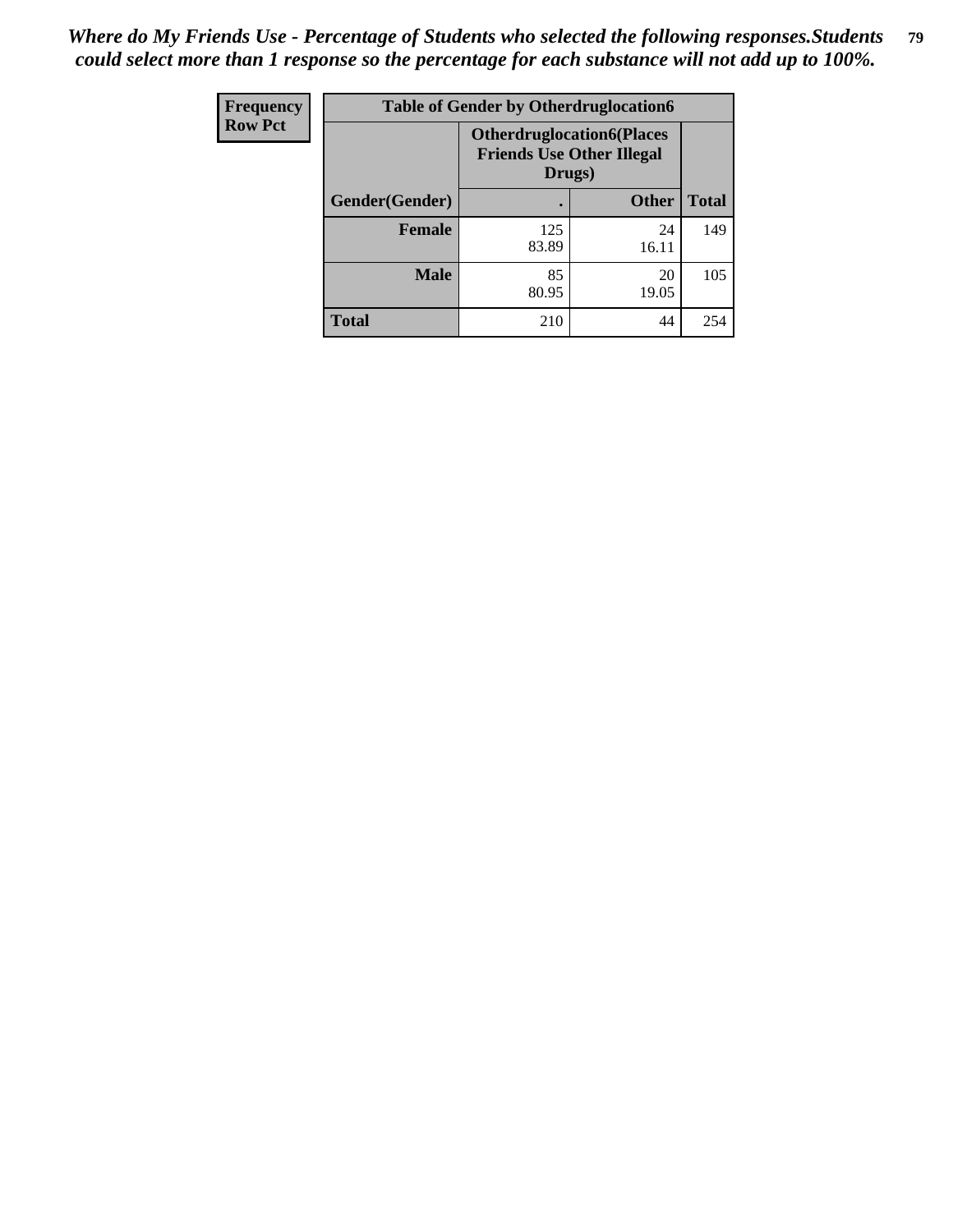| Frequency      | <b>Table of Gender by Alcoholtime1</b> |                                                          |                      |              |
|----------------|----------------------------------------|----------------------------------------------------------|----------------------|--------------|
| <b>Row Pct</b> |                                        | <b>Alcoholtime1(Times</b><br><b>Friends Use Alcohol)</b> |                      |              |
|                | Gender(Gender)                         | ٠                                                        | Do Not<br><b>Use</b> | <b>Total</b> |
|                | <b>Female</b>                          | 96<br>64.43                                              | 53<br>35.57          | 149          |
|                | <b>Male</b>                            | 60<br>57.14                                              | 45<br>42.86          | 105          |
|                | <b>Total</b>                           | 156                                                      | 98                   | 254          |

| <b>Frequency</b> | <b>Table of Gender by Alcoholtime2</b> |                                                          |                            |              |
|------------------|----------------------------------------|----------------------------------------------------------|----------------------------|--------------|
| <b>Row Pct</b>   |                                        | <b>Alcoholtime2(Times</b><br><b>Friends Use Alcohol)</b> |                            |              |
|                  | Gender(Gender)                         |                                                          | <b>On Way</b><br>to School | <b>Total</b> |
|                  | <b>Female</b>                          | 140<br>93.96                                             | 9<br>6.04                  | 149          |
|                  | <b>Male</b>                            | 99<br>94.29                                              | 6<br>5.71                  | 105          |
|                  | <b>Total</b>                           | 239                                                      | 15                         | 254          |

| Frequency      | <b>Table of Gender by Alcoholtime3</b> |                                                          |                                |              |
|----------------|----------------------------------------|----------------------------------------------------------|--------------------------------|--------------|
| <b>Row Pct</b> |                                        | <b>Alcoholtime3(Times</b><br><b>Friends Use Alcohol)</b> |                                |              |
|                | Gender(Gender)                         |                                                          | <b>During</b><br><b>School</b> | <b>Total</b> |
|                | Female                                 | 141<br>94.63                                             | 8<br>5.37                      | 149          |
|                | <b>Male</b>                            | 99<br>94.29                                              | 6<br>5.71                      | 105          |
|                | <b>Total</b>                           | 240                                                      | 14                             | 254          |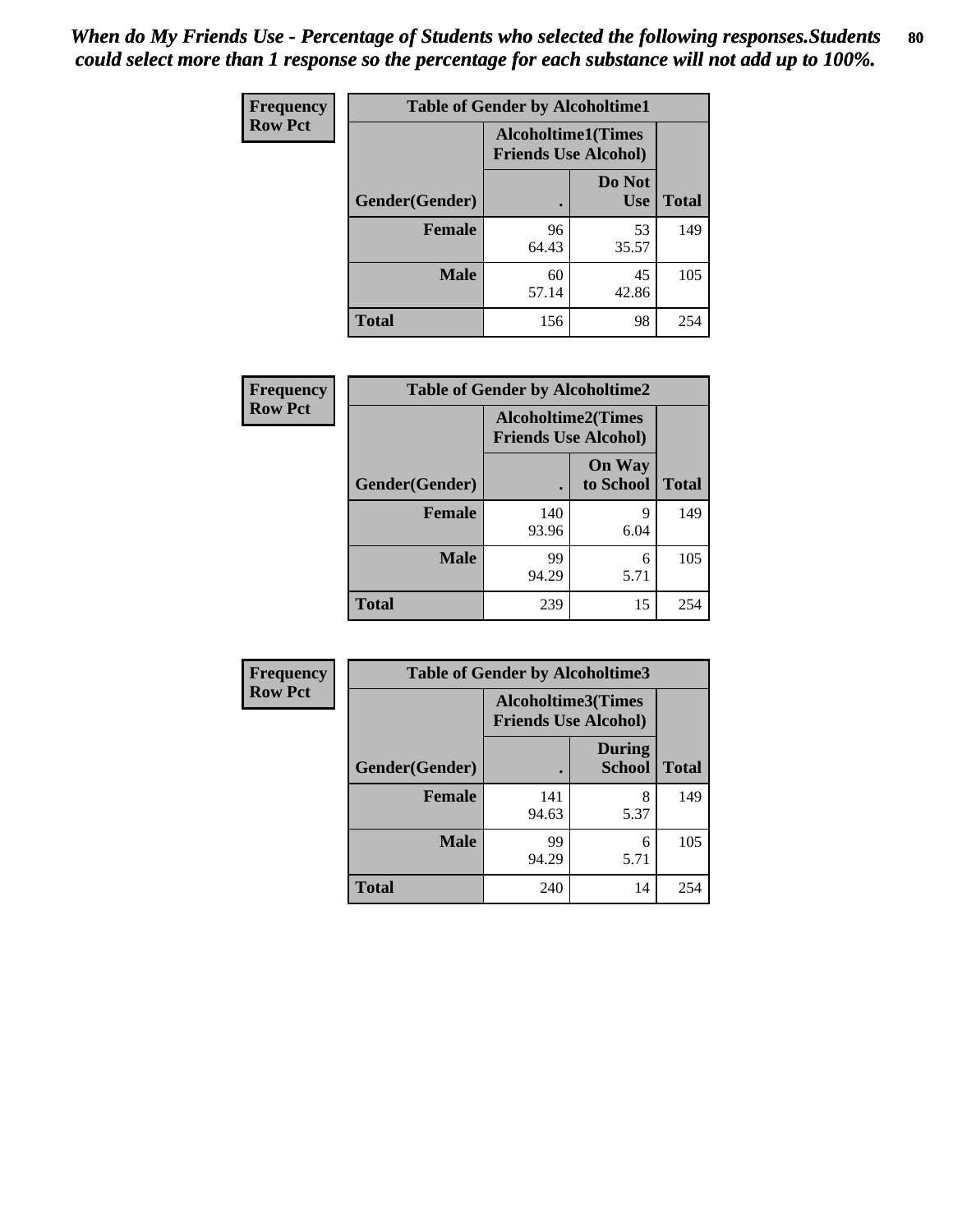*When do My Friends Use - Percentage of Students who selected the following responses.Students could select more than 1 response so the percentage for each substance will not add up to 100%.* **81**

| <b>Frequency</b> | <b>Table of Gender by Alcoholtime4</b> |                                                          |                                                |              |
|------------------|----------------------------------------|----------------------------------------------------------|------------------------------------------------|--------------|
| <b>Row Pct</b>   |                                        | <b>Alcoholtime4(Times</b><br><b>Friends Use Alcohol)</b> |                                                |              |
|                  | Gender(Gender)                         |                                                          | <b>On Way</b><br>Home<br>From<br><b>School</b> | <b>Total</b> |
|                  | <b>Female</b>                          | 136<br>91.28                                             | 13<br>8.72                                     | 149          |
|                  | <b>Male</b>                            | 96<br>91.43                                              | 9<br>8.57                                      | 105          |
|                  | <b>Total</b>                           | 232                                                      | 22                                             | 254          |

| <b>Frequency</b> | <b>Table of Gender by Alcoholtime5</b> |                                                           |             |              |
|------------------|----------------------------------------|-----------------------------------------------------------|-------------|--------------|
| <b>Row Pct</b>   |                                        | <b>Alcoholtime5</b> (Times<br><b>Friends Use Alcohol)</b> |             |              |
|                  | Gender(Gender)                         |                                                           | Weeknights  | <b>Total</b> |
|                  | <b>Female</b>                          | 104<br>69.80                                              | 45<br>30.20 | 149          |
|                  | <b>Male</b>                            | 83<br>79.05                                               | 22<br>20.95 | 105          |
|                  | <b>Total</b>                           | 187                                                       | 67          | 254          |

| <b>Frequency</b> |                | <b>Table of Gender by Alcoholtime6</b>                   |              |              |
|------------------|----------------|----------------------------------------------------------|--------------|--------------|
| <b>Row Pct</b>   |                | <b>Alcoholtime6(Times</b><br><b>Friends Use Alcohol)</b> |              |              |
|                  | Gender(Gender) |                                                          | Weekends     | <b>Total</b> |
|                  | Female         | 47<br>31.54                                              | 102<br>68.46 | 149          |
|                  | <b>Male</b>    | 47<br>44.76                                              | 58<br>55.24  | 105          |
|                  | <b>Total</b>   | 94                                                       | 160          | 254          |

| Frequency      | <b>Table of Gender by Tobaccotime1</b> |                                                          |                      |              |
|----------------|----------------------------------------|----------------------------------------------------------|----------------------|--------------|
| <b>Row Pct</b> |                                        | <b>Tobaccotime1(Times</b><br><b>Friends Use Tobacco)</b> |                      |              |
|                | Gender(Gender)                         |                                                          | Do Not<br><b>Use</b> | <b>Total</b> |
|                | <b>Female</b>                          | 49<br>32.89                                              | 100<br>67.11         | 149          |
|                | <b>Male</b>                            | 48<br>45.71                                              | 57<br>54.29          | 105          |
|                | <b>Total</b>                           | 97                                                       | 157                  | 254          |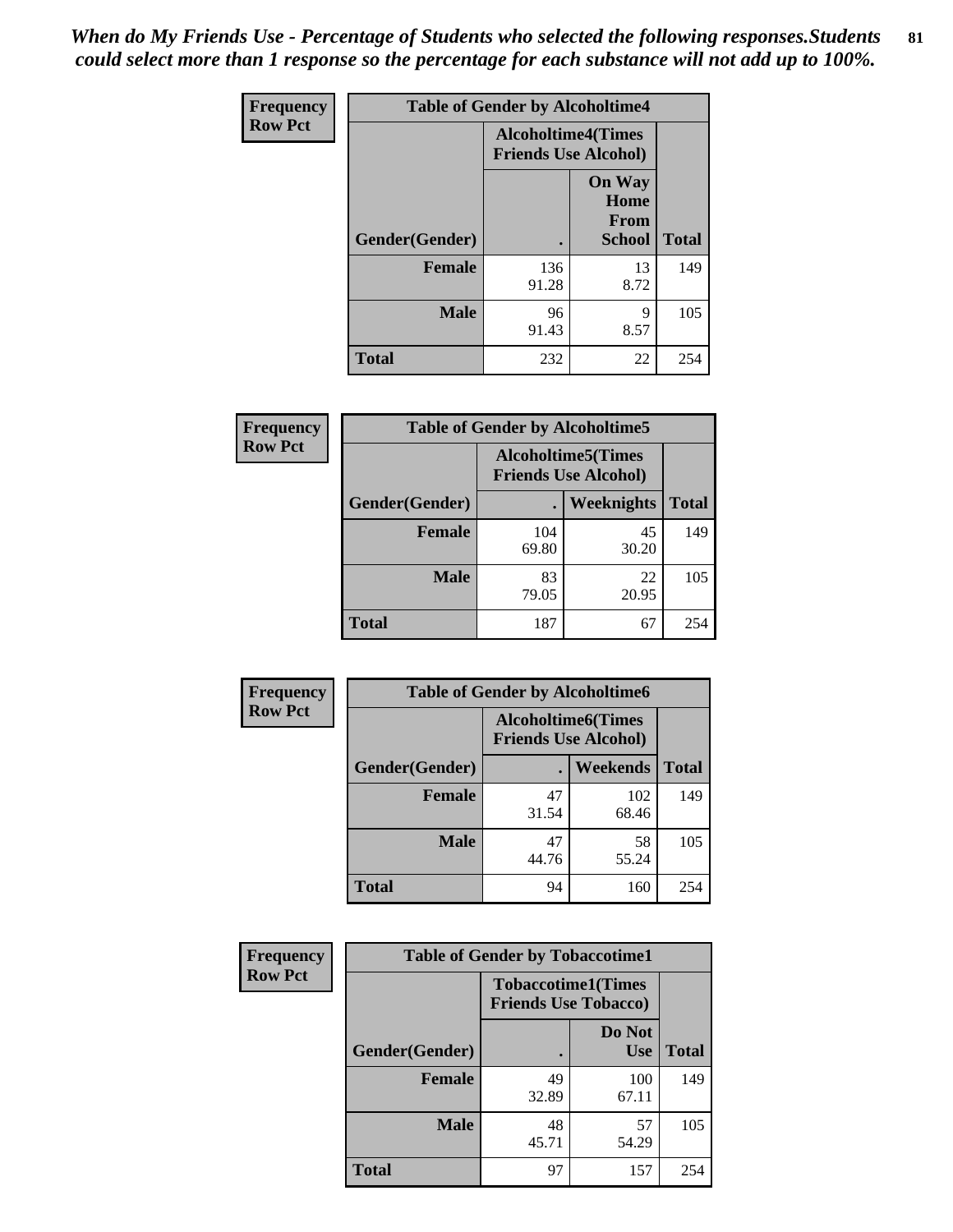*When do My Friends Use - Percentage of Students who selected the following responses.Students could select more than 1 response so the percentage for each substance will not add up to 100%.* **82**

| Frequency      | <b>Table of Gender by Tobaccotime2</b> |                                                          |                            |              |
|----------------|----------------------------------------|----------------------------------------------------------|----------------------------|--------------|
| <b>Row Pct</b> |                                        | <b>Tobaccotime2(Times</b><br><b>Friends Use Tobacco)</b> |                            |              |
|                | Gender(Gender)                         |                                                          | <b>On Way</b><br>to School | <b>Total</b> |
|                | Female                                 | 118<br>79.19                                             | 31<br>20.81                | 149          |
|                | <b>Male</b>                            | 86<br>81.90                                              | 19<br>18.10                | 105          |
|                | <b>Total</b>                           | 204                                                      | 50                         | 254          |

| Frequency      | <b>Table of Gender by Tobaccotime3</b> |                                                          |                                |              |
|----------------|----------------------------------------|----------------------------------------------------------|--------------------------------|--------------|
| <b>Row Pct</b> |                                        | <b>Tobaccotime3(Times</b><br><b>Friends Use Tobacco)</b> |                                |              |
|                | Gender(Gender)                         |                                                          | <b>During</b><br><b>School</b> | <b>Total</b> |
|                | <b>Female</b>                          | 134<br>89.93                                             | 15<br>10.07                    | 149          |
|                | <b>Male</b>                            | 94<br>89.52                                              | 11<br>10.48                    | 105          |
|                | <b>Total</b>                           | 228                                                      | 26                             | 254          |

| <b>Frequency</b> | <b>Table of Gender by Tobaccotime4</b> |                                                          |                                                       |              |
|------------------|----------------------------------------|----------------------------------------------------------|-------------------------------------------------------|--------------|
| <b>Row Pct</b>   |                                        | <b>Tobaccotime4(Times</b><br><b>Friends Use Tobacco)</b> |                                                       |              |
|                  | Gender(Gender)                         |                                                          | <b>On Way</b><br>Home<br><b>From</b><br><b>School</b> | <b>Total</b> |
|                  | <b>Female</b>                          | 136<br>91.28                                             | 13<br>8.72                                            | 149          |
|                  | <b>Male</b>                            | 96<br>91.43                                              | 9<br>8.57                                             | 105          |
|                  | <b>Total</b>                           | 232                                                      | 22                                                    | 254          |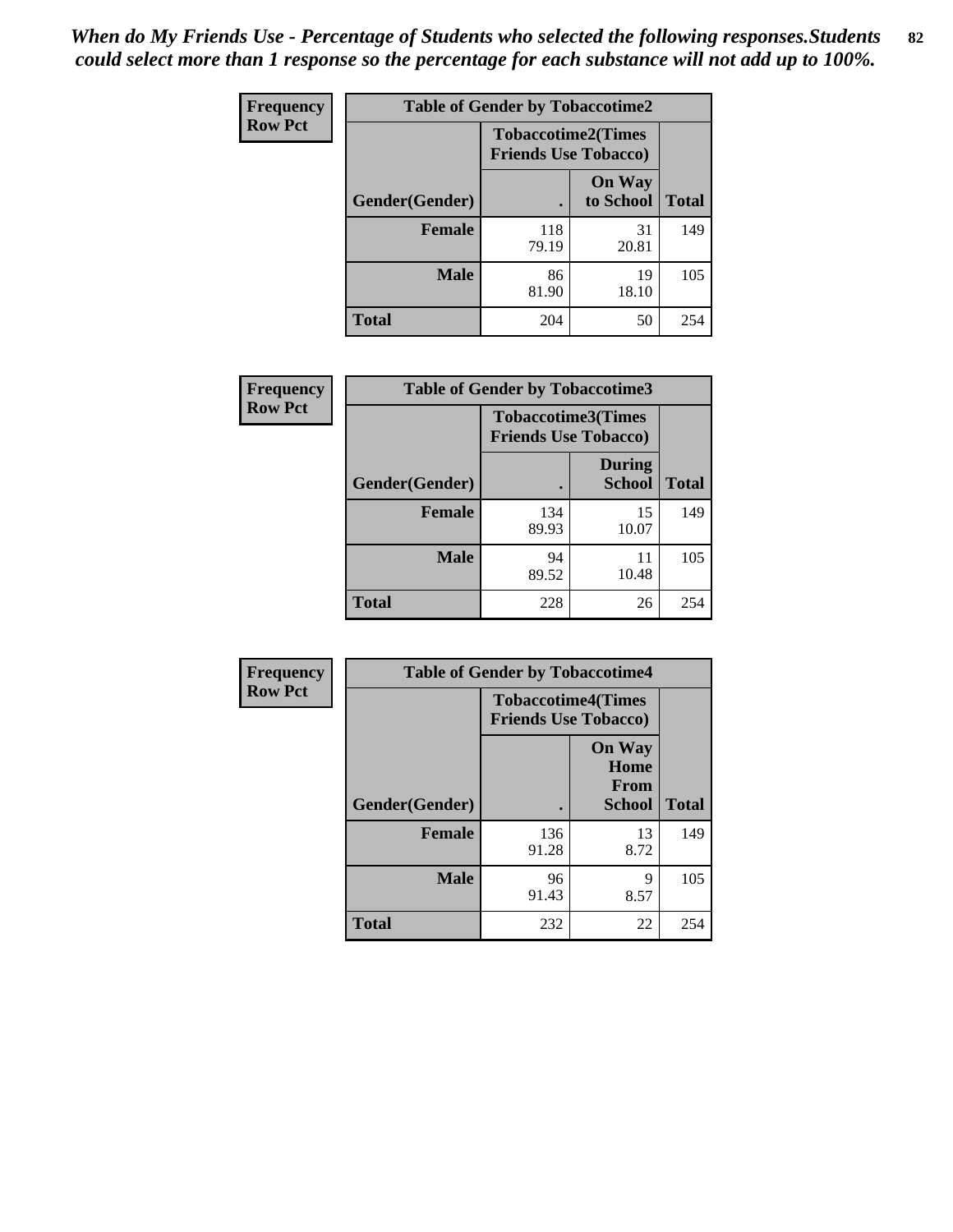| Frequency      | <b>Table of Gender by Tobaccotime5</b> |              |                                                          |              |  |
|----------------|----------------------------------------|--------------|----------------------------------------------------------|--------------|--|
| <b>Row Pct</b> |                                        |              | <b>Tobaccotime5(Times</b><br><b>Friends Use Tobacco)</b> |              |  |
|                | Gender(Gender)                         |              | Weeknights                                               | <b>Total</b> |  |
|                | <b>Female</b>                          | 113<br>75.84 | 36<br>24.16                                              | 149          |  |
|                | <b>Male</b>                            | 74<br>70.48  | 31<br>29.52                                              | 105          |  |
|                | <b>Total</b>                           | 187          | 67                                                       | 254          |  |

| Frequency      | <b>Table of Gender by Tobaccotime6</b> |                                                          |             |              |
|----------------|----------------------------------------|----------------------------------------------------------|-------------|--------------|
| <b>Row Pct</b> |                                        | <b>Tobaccotime6(Times</b><br><b>Friends Use Tobacco)</b> |             |              |
|                | Gender(Gender)                         |                                                          | Weekends    | <b>Total</b> |
|                | Female                                 | 103<br>69.13                                             | 46<br>30.87 | 149          |
|                | <b>Male</b>                            | 65<br>61.90                                              | 40<br>38.10 | 105          |
|                | <b>Total</b>                           | 168                                                      | 86          | 254          |

| Frequency      | <b>Table of Gender by Marijuanatime1</b> |                                                               |             |              |
|----------------|------------------------------------------|---------------------------------------------------------------|-------------|--------------|
| <b>Row Pct</b> |                                          | <b>Marijuanatime1(Times</b><br><b>Friends Use Marijuana</b> ) |             |              |
|                | Gender(Gender)                           |                                                               | Do Not Use  | <b>Total</b> |
|                | <b>Female</b>                            | 73<br>48.99                                                   | 76<br>51.01 | 149          |
|                | <b>Male</b>                              | 52<br>49.52                                                   | 53<br>50.48 | 105          |
|                | <b>Total</b>                             | 125                                                           | 129         | 254          |

| <b>Frequency</b> | <b>Table of Gender by Marijuanatime2</b> |                                                               |                            |              |
|------------------|------------------------------------------|---------------------------------------------------------------|----------------------------|--------------|
| <b>Row Pct</b>   |                                          | <b>Marijuanatime2(Times</b><br><b>Friends Use Marijuana</b> ) |                            |              |
|                  | Gender(Gender)                           |                                                               | On Way to<br><b>School</b> | <b>Total</b> |
|                  | Female                                   | 114<br>76.51                                                  | 35<br>23.49                | 149          |
|                  | <b>Male</b>                              | 84<br>80.00                                                   | 21<br>20.00                | 105          |
|                  | <b>Total</b>                             | 198                                                           | 56                         | 254          |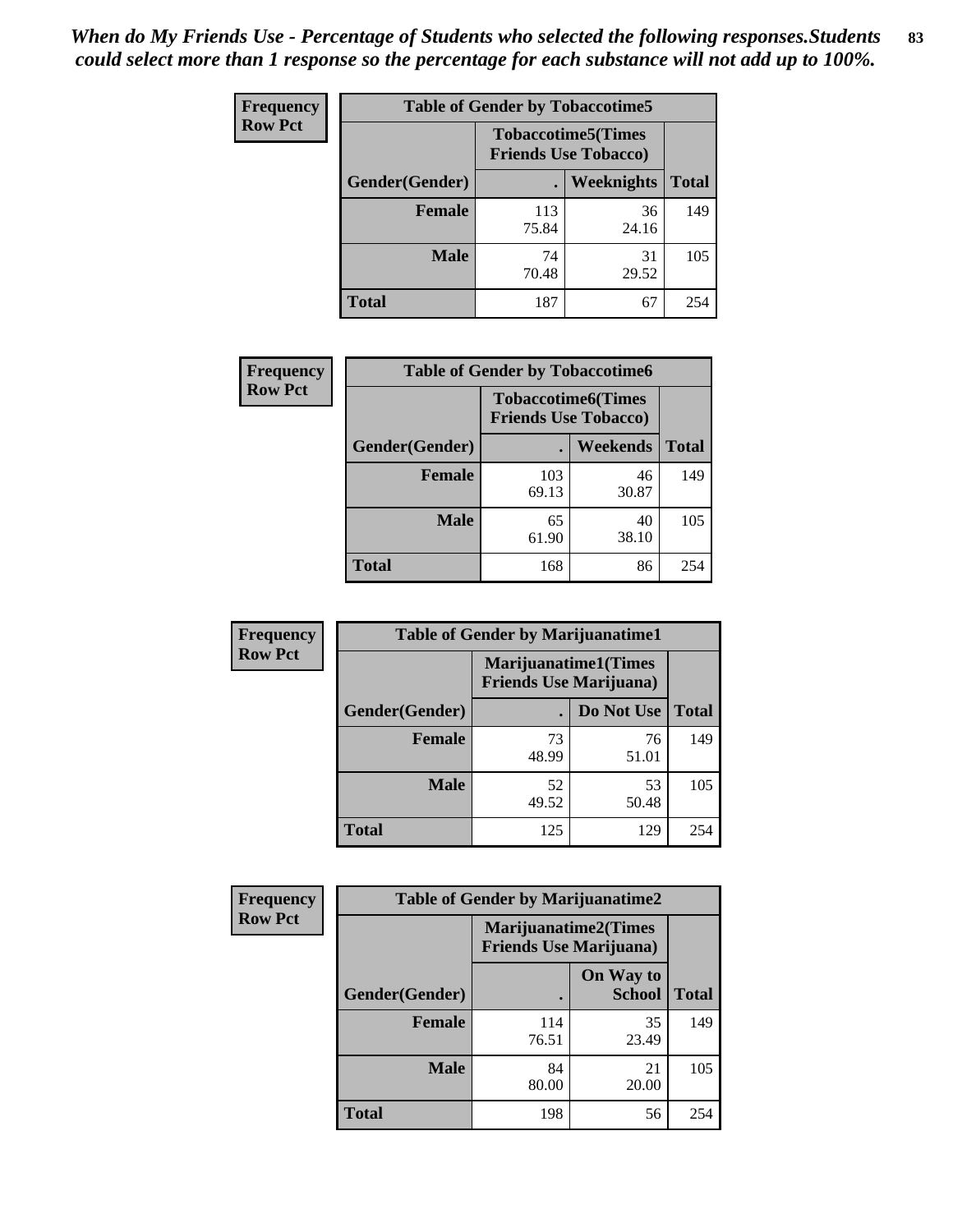| Frequency      | <b>Table of Gender by Marijuanatime3</b> |                                                        |                                |              |
|----------------|------------------------------------------|--------------------------------------------------------|--------------------------------|--------------|
| <b>Row Pct</b> |                                          | Marijuanatime3(Times<br><b>Friends Use Marijuana</b> ) |                                |              |
|                | <b>Gender</b> (Gender)                   |                                                        | <b>During</b><br><b>School</b> | <b>Total</b> |
|                | <b>Female</b>                            | 128<br>85.91                                           | 21<br>14.09                    | 149          |
|                | <b>Male</b>                              | 90<br>85.71                                            | 15<br>14.29                    | 105          |
|                | <b>Total</b>                             | 218                                                    | 36                             | 254          |

| Frequency      | <b>Table of Gender by Marijuanatime4</b> |                                                               |                                                       |              |
|----------------|------------------------------------------|---------------------------------------------------------------|-------------------------------------------------------|--------------|
| <b>Row Pct</b> |                                          | <b>Marijuanatime4(Times</b><br><b>Friends Use Marijuana</b> ) |                                                       |              |
|                | Gender(Gender)                           |                                                               | <b>On Way</b><br>Home<br><b>From</b><br><b>School</b> | <b>Total</b> |
|                | <b>Female</b>                            | 118<br>79.19                                                  | 31<br>20.81                                           | 149          |
|                | <b>Male</b>                              | 87<br>82.86                                                   | 18<br>17.14                                           | 105          |
|                | <b>Total</b>                             | 205                                                           | 49                                                    | 254          |

| Frequency      | <b>Table of Gender by Marijuanatime5</b> |                                                                |             |              |  |
|----------------|------------------------------------------|----------------------------------------------------------------|-------------|--------------|--|
| <b>Row Pct</b> |                                          | <b>Marijuanatime5</b> (Times<br><b>Friends Use Marijuana</b> ) |             |              |  |
|                | Gender(Gender)                           |                                                                | Weeknights  | <b>Total</b> |  |
|                | <b>Female</b>                            | 91<br>61.07                                                    | 58<br>38.93 | 149          |  |
|                | <b>Male</b>                              | 74<br>70.48                                                    | 31<br>29.52 | 105          |  |
|                | <b>Total</b>                             | 165                                                            | 89          | 254          |  |

| Frequency      | <b>Table of Gender by Marijuanatime6</b> |                                                               |                 |              |  |
|----------------|------------------------------------------|---------------------------------------------------------------|-----------------|--------------|--|
| <b>Row Pct</b> |                                          | <b>Marijuanatime6(Times</b><br><b>Friends Use Marijuana</b> ) |                 |              |  |
|                | Gender(Gender)                           |                                                               | <b>Weekends</b> | <b>Total</b> |  |
|                | <b>Female</b>                            | 81<br>54.36                                                   | 68<br>45.64     | 149          |  |
|                | <b>Male</b>                              | 59<br>56.19                                                   | 46<br>43.81     | 105          |  |
|                | <b>Total</b>                             | 140                                                           | 114             | 254          |  |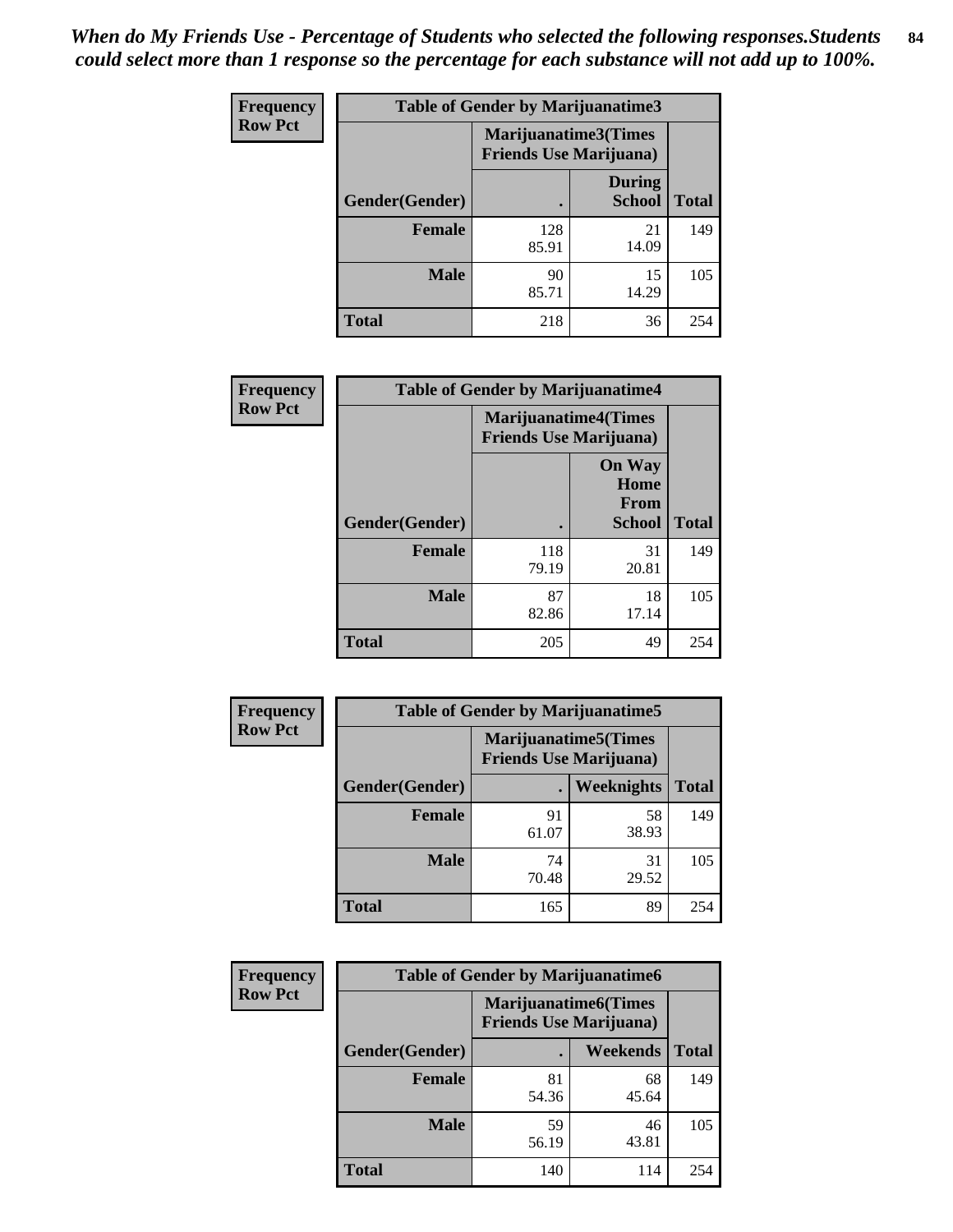| <b>Frequency</b> | <b>Table of Gender by Otherdrugtime1</b> |                                                                                   |              |              |  |
|------------------|------------------------------------------|-----------------------------------------------------------------------------------|--------------|--------------|--|
| <b>Row Pct</b>   |                                          | <b>Otherdrugtime1(Times</b><br><b>Friends Use Other</b><br><b>Illegal Drugs</b> ) |              |              |  |
|                  | Gender(Gender)                           |                                                                                   | Do Not Use   | <b>Total</b> |  |
|                  | <b>Female</b>                            | 39<br>26.17                                                                       | 110<br>73.83 | 149          |  |
|                  | <b>Male</b>                              | 22<br>20.95                                                                       | 83<br>79.05  | 105          |  |
|                  | <b>Total</b>                             | 61                                                                                | 193          | 254          |  |

| Frequency      | <b>Table of Gender by Otherdrugtime2</b> |                                                                                   |                            |              |
|----------------|------------------------------------------|-----------------------------------------------------------------------------------|----------------------------|--------------|
| <b>Row Pct</b> |                                          | <b>Otherdrugtime2(Times</b><br><b>Friends Use Other</b><br><b>Illegal Drugs</b> ) |                            |              |
|                | Gender(Gender)                           |                                                                                   | On Way to<br><b>School</b> | <b>Total</b> |
|                | <b>Female</b>                            | 131<br>87.92                                                                      | 18<br>12.08                | 149          |
|                | <b>Male</b>                              | 97<br>92.38                                                                       | 8<br>7.62                  | 105          |
|                | <b>Total</b>                             | 228                                                                               | 26                         | 254          |

| Frequency      | <b>Table of Gender by Otherdrugtime3</b> |                                                                                   |                                |              |
|----------------|------------------------------------------|-----------------------------------------------------------------------------------|--------------------------------|--------------|
| <b>Row Pct</b> |                                          | <b>Otherdrugtime3(Times</b><br><b>Friends Use Other</b><br><b>Illegal Drugs</b> ) |                                |              |
|                | Gender(Gender)                           |                                                                                   | <b>During</b><br><b>School</b> | <b>Total</b> |
|                | <b>Female</b>                            | 141<br>94.63                                                                      | 8<br>5.37                      | 149          |
|                | <b>Male</b>                              | 96<br>91.43                                                                       | 9<br>8.57                      | 105          |
|                | <b>Total</b>                             | 237                                                                               | 17                             | 254          |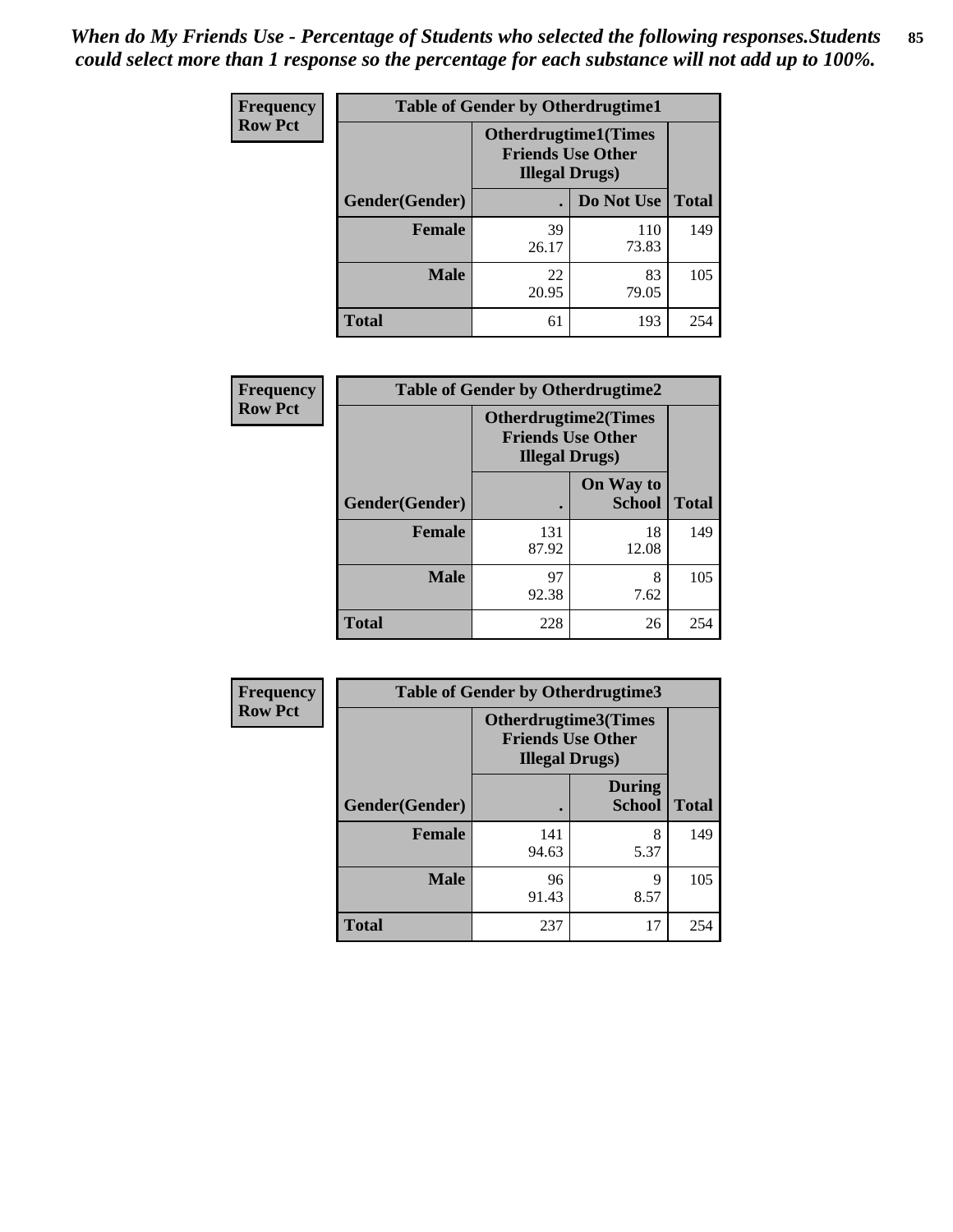*When do My Friends Use - Percentage of Students who selected the following responses.Students could select more than 1 response so the percentage for each substance will not add up to 100%.* **86**

| Frequency      | <b>Table of Gender by Otherdrugtime4</b> |                                                    |                                                       |              |
|----------------|------------------------------------------|----------------------------------------------------|-------------------------------------------------------|--------------|
| <b>Row Pct</b> |                                          | <b>Friends Use Other</b><br><b>Illegal Drugs</b> ) | <b>Otherdrugtime4(Times</b>                           |              |
|                | Gender(Gender)                           |                                                    | <b>On Way</b><br>Home<br><b>From</b><br><b>School</b> | <b>Total</b> |
|                | <b>Female</b>                            | 136<br>91.28                                       | 13<br>8.72                                            | 149          |
|                | <b>Male</b>                              | 97<br>92.38                                        | 8<br>7.62                                             | 105          |
|                | <b>Total</b>                             | 233                                                | 21                                                    | 254          |

| Frequency      | <b>Table of Gender by Otherdrugtime5</b> |                                                                                    |             |              |
|----------------|------------------------------------------|------------------------------------------------------------------------------------|-------------|--------------|
| <b>Row Pct</b> |                                          | <b>Otherdrugtime5</b> (Times<br><b>Friends Use Other</b><br><b>Illegal Drugs</b> ) |             |              |
|                | Gender(Gender)                           |                                                                                    | Weeknights  | <b>Total</b> |
|                | <b>Female</b>                            | 124<br>83.22                                                                       | 25<br>16.78 | 149          |
|                | <b>Male</b>                              | 92<br>87.62                                                                        | 13<br>12.38 | 105          |
|                | <b>Total</b>                             | 216                                                                                | 38          | 254          |

| <b>Frequency</b> | <b>Table of Gender by Otherdrugtime6</b> |                                                                                   |             |              |
|------------------|------------------------------------------|-----------------------------------------------------------------------------------|-------------|--------------|
| <b>Row Pct</b>   |                                          | <b>Otherdrugtime6(Times</b><br><b>Friends Use Other</b><br><b>Illegal Drugs</b> ) |             |              |
|                  | Gender(Gender)                           |                                                                                   | Weekends    | <b>Total</b> |
|                  | <b>Female</b>                            | 109<br>73.15                                                                      | 40<br>26.85 | 149          |
|                  | <b>Male</b>                              | 83<br>79.05                                                                       | 22<br>20.95 | 105          |
|                  | <b>Total</b>                             | 192                                                                               | 62          | 254          |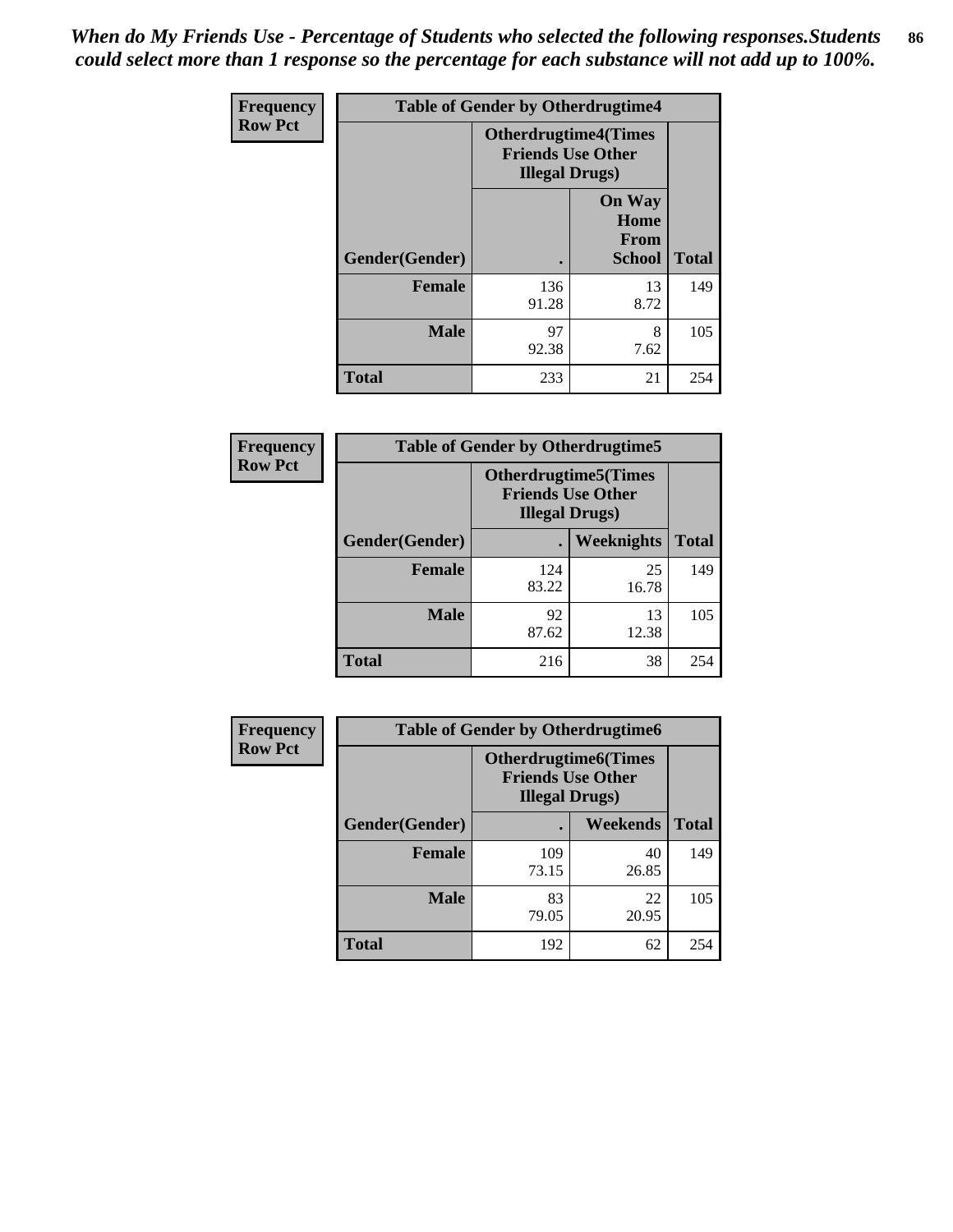## *Other Questions* **87**

| Frequency      | <b>Table of Gender by Educationalcohol</b>                                                                                            |             |                |              |
|----------------|---------------------------------------------------------------------------------------------------------------------------------------|-------------|----------------|--------------|
| <b>Row Pct</b> | <b>Educationalcohol</b> (I<br>have been taught<br>about alcohol,<br>tobacco,<br>and other drugs<br>within the last year<br>at school) |             |                |              |
|                | Gender(Gender)                                                                                                                        | <b>Yes</b>  | N <sub>0</sub> | <b>Total</b> |
|                | <b>Female</b>                                                                                                                         | 99<br>66.44 | 50<br>33.56    | 149          |
|                | <b>Male</b>                                                                                                                           | 75<br>71.43 | 30<br>28.57    | 105          |
|                | Total                                                                                                                                 | 174         | 80             | 254          |

| Frequency      |                | <b>Table of Gender by Rodedrinking</b>                                                                              |              |              |
|----------------|----------------|---------------------------------------------------------------------------------------------------------------------|--------------|--------------|
| <b>Row Pct</b> |                | Rodedrinking(In<br>the past 30 days I<br>have ridden in a<br>car with a driver<br>who had been<br>drinking alcohol) |              |              |
|                | Gender(Gender) | Yes<br>N <sub>0</sub>                                                                                               |              | <b>Total</b> |
|                | <b>Female</b>  | 24<br>16.11                                                                                                         | 125<br>83.89 | 149          |
|                | <b>Male</b>    | 6.67                                                                                                                | 98<br>93.33  | 105          |
|                | <b>Total</b>   | 31                                                                                                                  | 223          | 254          |

| Frequency      | <b>Table of Gender by Drugsschool</b> |                                                                                                                                     |                |              |  |
|----------------|---------------------------------------|-------------------------------------------------------------------------------------------------------------------------------------|----------------|--------------|--|
| <b>Row Pct</b> |                                       | <b>Drugsschool</b> (During<br>the past 12 months,<br>I have been offered,<br>sold,<br>or given illegal drugs<br>on school property) |                |              |  |
|                | Gender(Gender)                        | <b>Yes</b>                                                                                                                          | N <sub>0</sub> | <b>Total</b> |  |
|                | <b>Female</b>                         | 38<br>25.50                                                                                                                         | 111<br>74.50   | 149          |  |
|                | <b>Male</b>                           | 31<br>29.52                                                                                                                         | 74<br>70.48    | 105          |  |
|                | <b>Total</b>                          | 69                                                                                                                                  | 185            | 254          |  |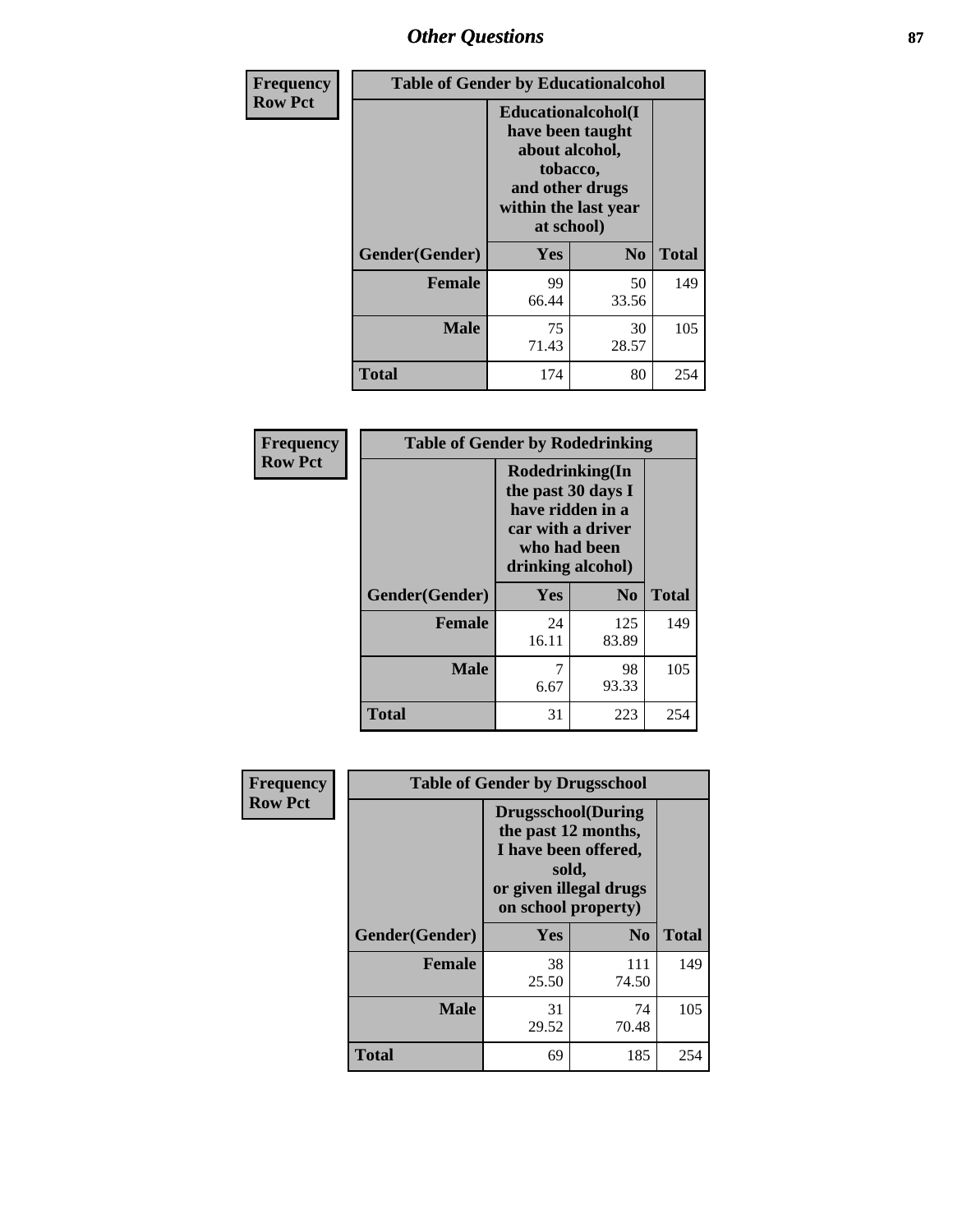*Other Questions* **88**

| Frequency      | <b>Table of Gender by Bingedrinking</b>                                                                                    |                             |              |                              |                        |                        |              |
|----------------|----------------------------------------------------------------------------------------------------------------------------|-----------------------------|--------------|------------------------------|------------------------|------------------------|--------------|
| <b>Row Pct</b> | <b>Bingedrinking(I have drunk</b><br>five or more drinks of alcohol<br>at one sitting during the last<br>$30 \text{ days}$ |                             |              |                              |                        |                        |              |
|                | Gender(Gender)                                                                                                             | $\mathbf{0}$<br><b>Days</b> | 1 or<br>days | 3 <sub>to</sub><br>5<br>days | 10<br>to<br>19<br>days | 20<br>to<br>29<br>days | <b>Total</b> |
|                | <b>Female</b>                                                                                                              | 136<br>91.28                | 6<br>4.03    | 3<br>2.01                    | 4<br>2.68              | 0<br>0.00              | 149          |
|                | <b>Male</b>                                                                                                                | 100<br>95.24                | 0.95         | $\mathfrak{D}$<br>1.90       | 0.95                   | 0.95                   | 105          |
|                | <b>Total</b>                                                                                                               | 236                         |              | 5                            | 5                      |                        | 254          |

| Frequency      | <b>Table of Gender by Educationaids</b> |                                                                                                 |                |              |  |
|----------------|-----------------------------------------|-------------------------------------------------------------------------------------------------|----------------|--------------|--|
| <b>Row Pct</b> |                                         | <b>Educationaids</b> (I<br>have been taught<br>about HIV/AIDS<br>at school in the<br>past year) |                |              |  |
|                | Gender(Gender)                          | Yes                                                                                             | N <sub>0</sub> | <b>Total</b> |  |
|                | <b>Female</b>                           | 109<br>73.15                                                                                    | 40<br>26.85    | 149          |  |
|                | <b>Male</b>                             | 79<br>75.24                                                                                     | 26<br>24.76    | 105          |  |
|                | <b>Total</b>                            | 188                                                                                             | 66             | 254          |  |

| Frequency      | <b>Table of Gender by Suicideconsider</b> |                 |                |              |
|----------------|-------------------------------------------|-----------------|----------------|--------------|
| <b>Row Pct</b> |                                           | Suicideconsider |                |              |
|                | Gender(Gender)                            | Yes             | N <sub>0</sub> | <b>Total</b> |
|                | <b>Female</b>                             | 30<br>20.13     | 119<br>79.87   | 149          |
|                | <b>Male</b>                               | 5.71            | 99<br>94.29    | 105          |
|                | <b>Total</b>                              | 36              | 218            | 254          |